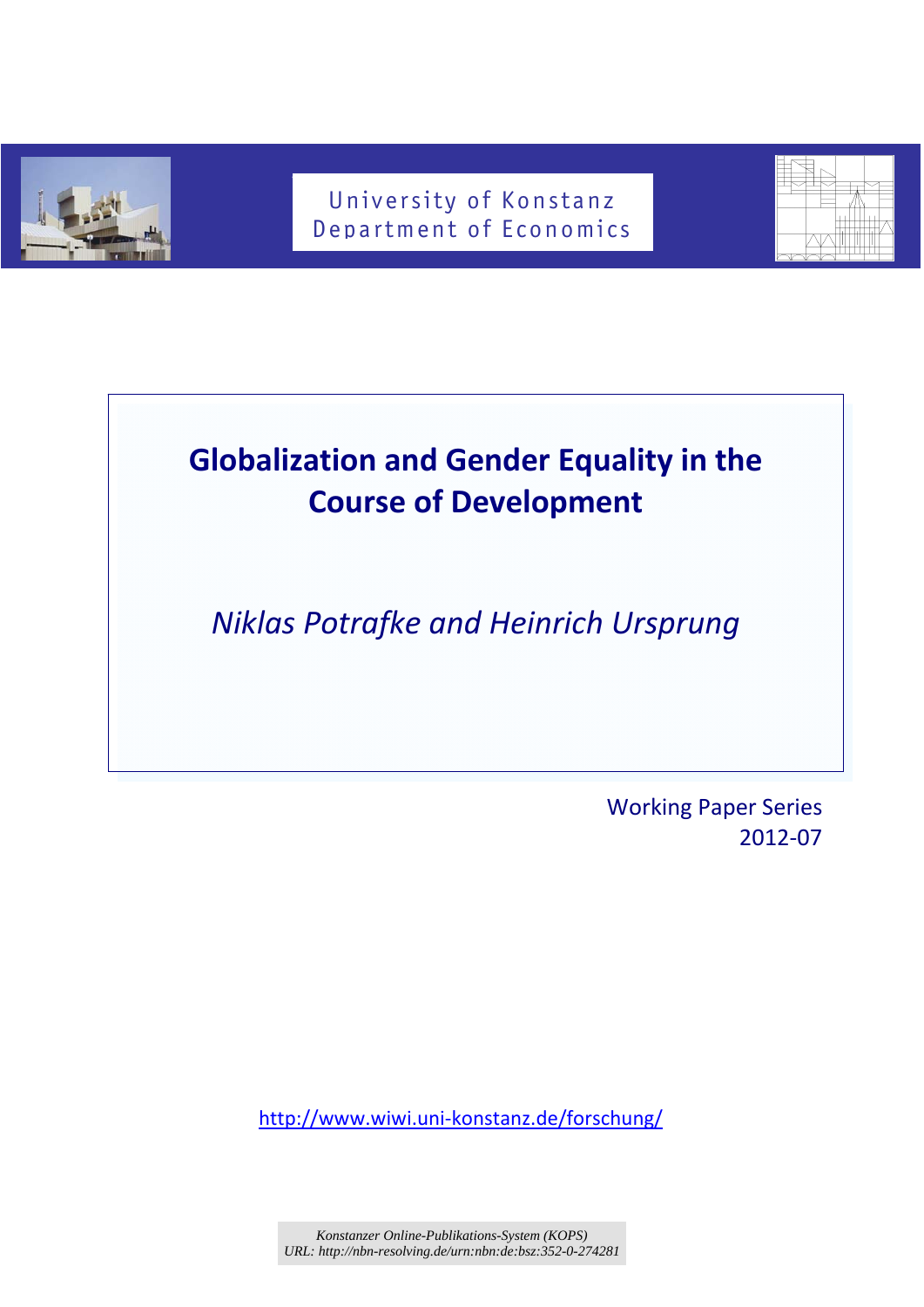## Globalization and gender equality in the course of development

Niklas Potrafke<sup>a,b</sup>, Heinrich W. Ursprung<sup>c</sup>

*a University of Munich***,** *Center for Economic Studies (CES), Schackstr. 4/I, D-80539 Munich, Germany b ifo institute, Poschingerstr. 5, D-81679 Munich, Germany c University of Konstanz, Department of Economics, Box 138, D-78457 Konstanz, Germany*

#### **17 April 2012**

## *This paper has been accepted for publication in the European Journal of Political Economy*

#### **Abstract**

We empirically assess the influence of globalization on social institutions that govern female subjugation and gender equality in developing countries. Observing the progress of globalization for almost one hundred developing countries at ten year intervals starting in 1970, we find that economic and social globalization exert a decidedly positive influence on the social institutions that reduce female subjugation and promote gender equality.

#### *JEL Classification***:** F57; O11; O57

*Keywords***:** Globalization; Gender equality; Social institutions; Female subjugation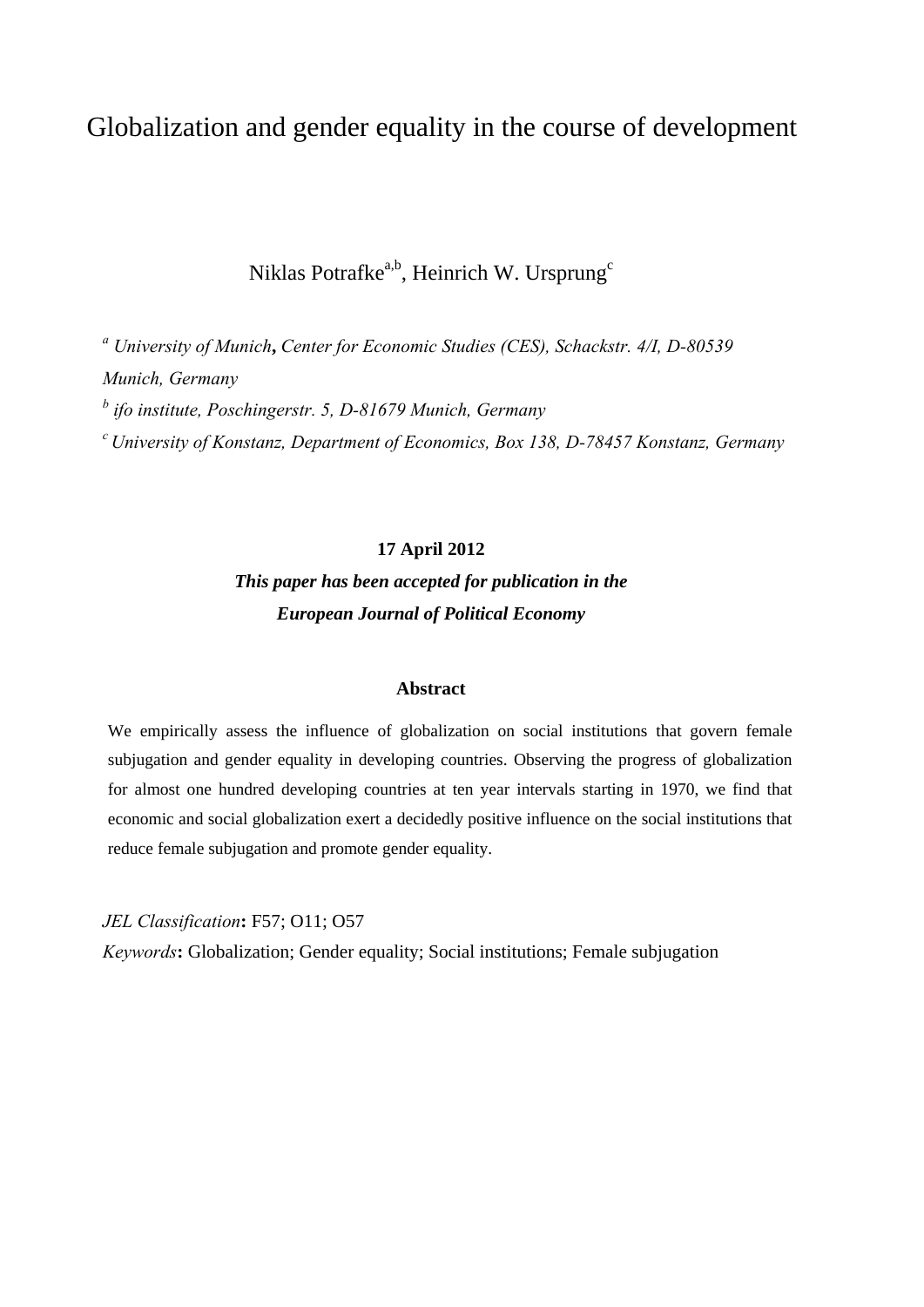#### **1. Introduction**

l

Gender equality in the course of economic development is an important issue. The World Bank´s World Development Report 2012, on Gender Equality and Development, provides a comprehensive analysis of gender aspects of economic development. The Report defines gender equality as a development objective in its own right and also notes the economic gains to be achieved by providing equality for the female population. The Report observes that various improvements in achieving gender equality have been made in the course of development, such as in education and literacy, in which women in some countries do better than men. The gender gap in labor-market participation has also been reduced. However, in productivity and incomes, substantial gender gaps remain.

We focus on gender and globalization. Aspects of globalization that adversely affect women are forced labor, child labor, and trafficking.<sup>1</sup> As noted by Hillman (2005), such negative aspects reflect the inadequacies of domestic institutions and policies of governments rather than being inevitable attributes of globalization. Social norms are also involved: for example, the social norm may be for parents to take advantage of the labor of their children (Katav-Herz, 2003).

We study empirically the prospects for achieving gender equality in developing countries in the context of institutional change that accompanies globalization. Our results indicate that institutional change associated with globalization differentially benefits women. Consequently, globalization is favorable for achievement of gender equality in the course of development.

 In the next section we review the literature on gender and globalization. Section 3 describes our research framework and section 4 describes our data. Section 5 sets up the empirical model and describes the empirical strategy. Section 6 presents the regression

<sup>1</sup> On sexually exploited trafficked women, see Di Tommaso et al. (2009). On anti-trafficking policies, see Cho and Vadlamannati (2012).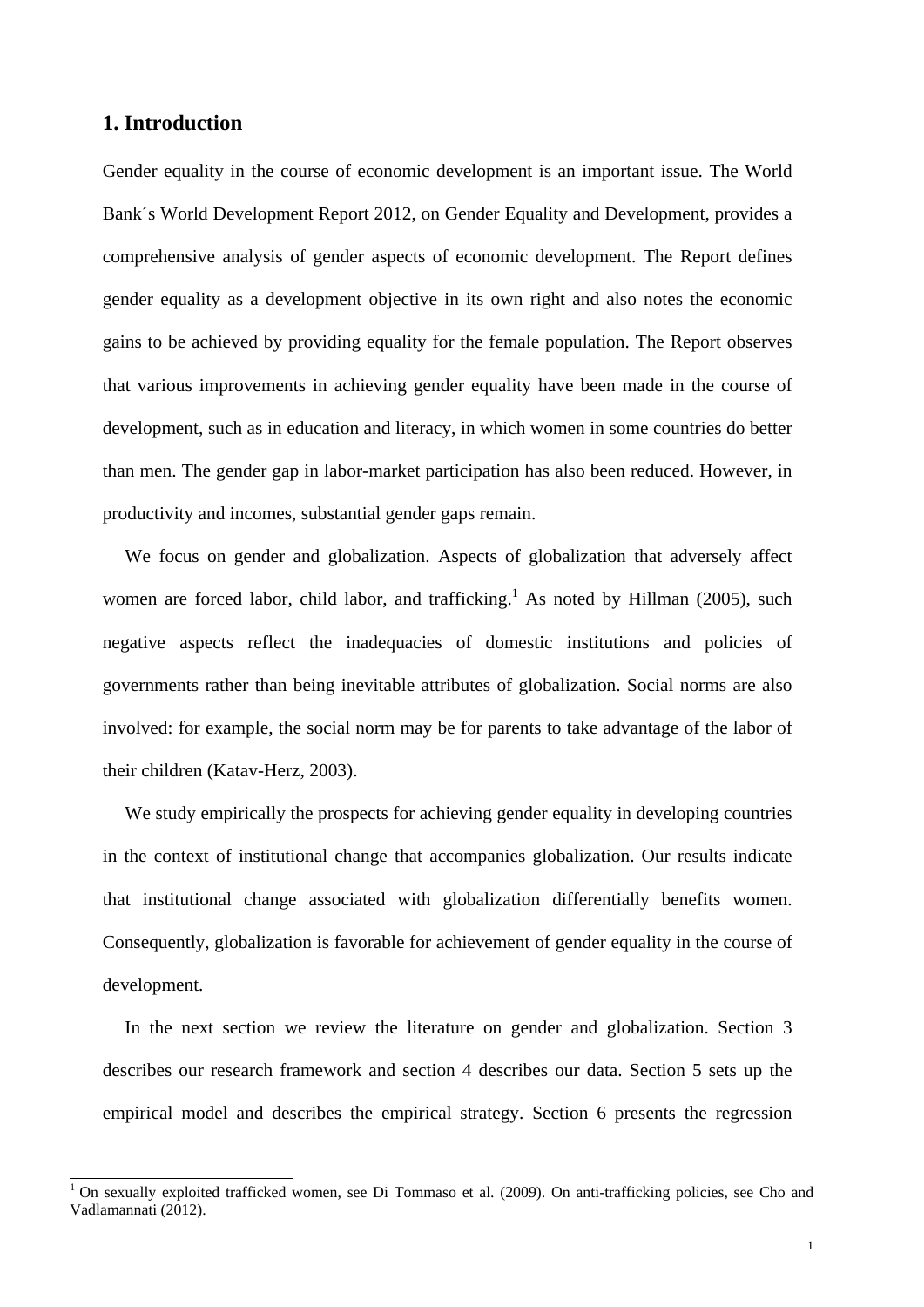results. Section 7 concludes and comments on ideology that insists that globalization can only be harmful, in particular for women.

## **2. Prior studies**

There has been investigation of how globalization has affected the gender wage gap and women's employment opportunities (for a seminal study, see Boserup, 1970). From a theoretical viewpoint, since global competition impedes gender-based employment discrimination in low-income countries in which nepotism can be a cultural norm, the gender wage gap is predicted to diminish (cf. Becker, 1957). The Stolper-Samuelson theorem of the Heckscher-Ohlin model of international trade can also predict gains from globalization for women: low-income countries have a comparative advantage in the production of goods that are relatively intensive in low-skilled labor; where women are low skilled, they therefore gain from freer trade. High-skilled workers benefit when globalization results in a transfer of technology to low-wage countries;<sup>2</sup> where women are less skilled than men, globalization then benefits men more than women – but not necessarily at the expense of women. If women work in the agricultural sector, with that sector not engaged in international trade, female agricultural labor might be expected not to benefit from free international trade.<sup>3</sup> There is evidence that potential host countries with a good human-rights record and small gender disparities have an advantage in attracting foreign direct investment (see Harms and Ursprung, 2002; Busse and Hefeker, 2007; and Busse and Nunnenkamp, 2009). There are various other aspects of globalization and income distribution or social justice (see for example Hillman, 2008). Overall, against the background of the range of influences, the empirical literature on globalization and gender equality has not been conclusive.

 $\sqrt{2}$ 

<sup>&</sup>lt;sup>2</sup> See Acemoglu (1998). For empirical evidence, see Feenstra and Hanson (1997).<br><sup>3</sup> There are claims that, in developing countries, gender inequality in the labor market has been used strategically to secure advantages in international competition (Cagatay and Ertürk, 2004).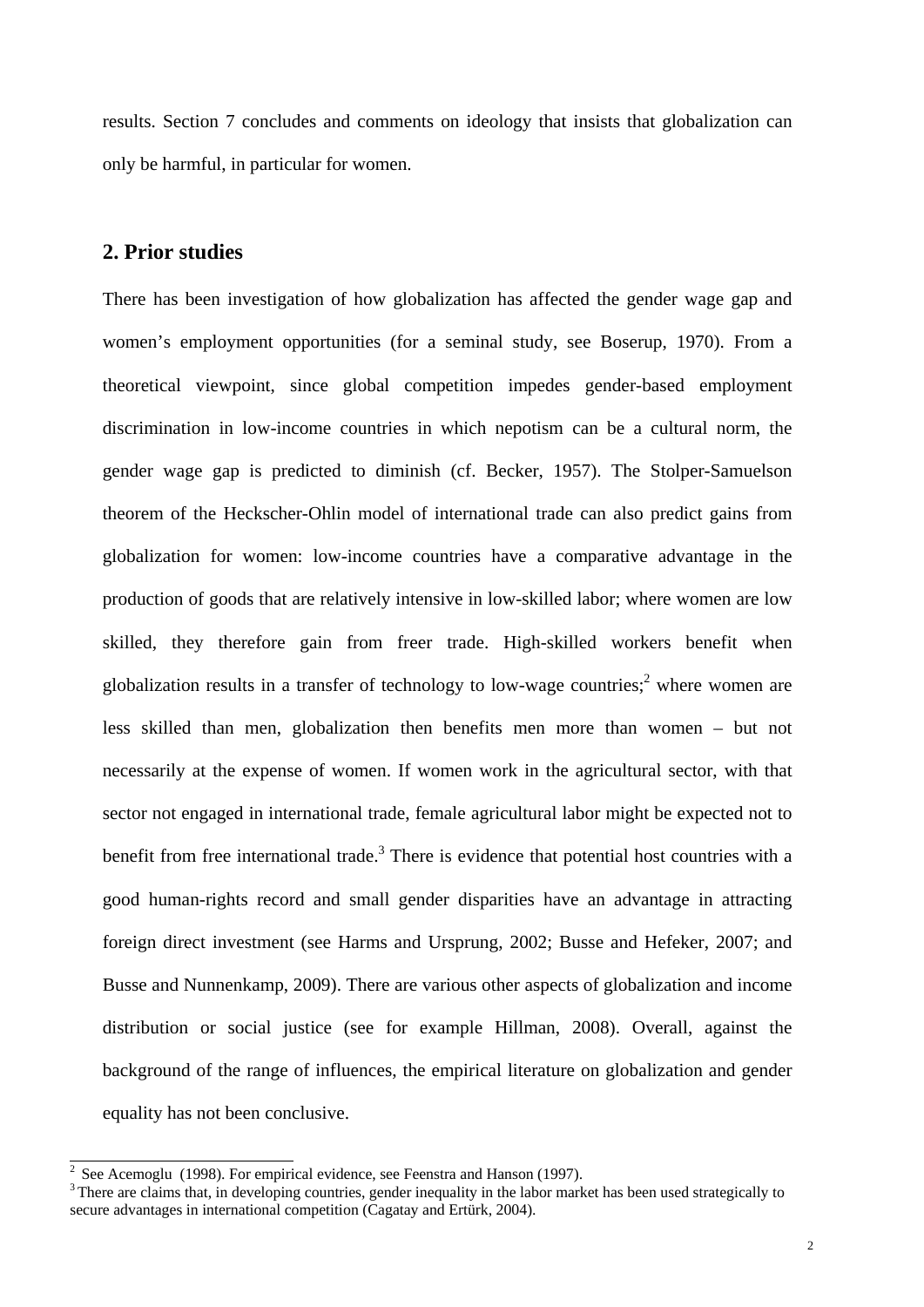Data is a problem in studies of the relationship between globalization and gender. Empirical studies have had to use unreliable data on raw and residual gender wage gaps. In many countries, gender-specific wage data are not available, which compromises crosscountry studies on shaky grounds.

In an empirical study, Oostendorp (2009) analyzed within-occupation wage gaps and found that in richer countries the occupational gender wage gap varies negatively with increasing economic development, FDI penetration, and foreign trade. However, there is little evidence of a reduction of the gender wage gap in developing countries, which are also in general often characterized by subjugation of women to men. There is however evidence of improvement in women's employment opportunities in poor countries in the course of globalization (Ozler, 2000) and of a shift in household bargaining power in favor of women (Aguayo-Tellez et al., 2010).

Because of the inadequacies of international wage data sets, scholars have settled for a research strategy that focuses on other links between globalization and the status of women. Thus Schultz (2007) appraises the potential productivity of men and women (and thereby, in an indirect manner, the gender wage gap) by considering gender-specific human capital as determined by the schooling record and health status of men and women. These indicators are, of course, also proxies for general wellbeing. Analyzing a cross-section of 70 countries observed at five year intervals between 1960 and 1980, Schultz finds that trade liberalization is linked to greater accumulation of human capital and increased gender equality. $4$ 

Neumayer and de Soysa (2007) propose that the female employment share and the gender wage gap are not ideal measures of gender-related aspects of employment because there are many other forms of discrimination. They use measures of women's labor rights

<sup>&</sup>lt;sup>4</sup> The causal relationship running from gender equality in education to economic growth is analyzed in Abu-Ghaida and Klasen (2004). These authors estimate that countries which do not meet the Millennium Summit by 2005 goals will suffer a 0.1-0.3 percentage point lower per capita growth rate.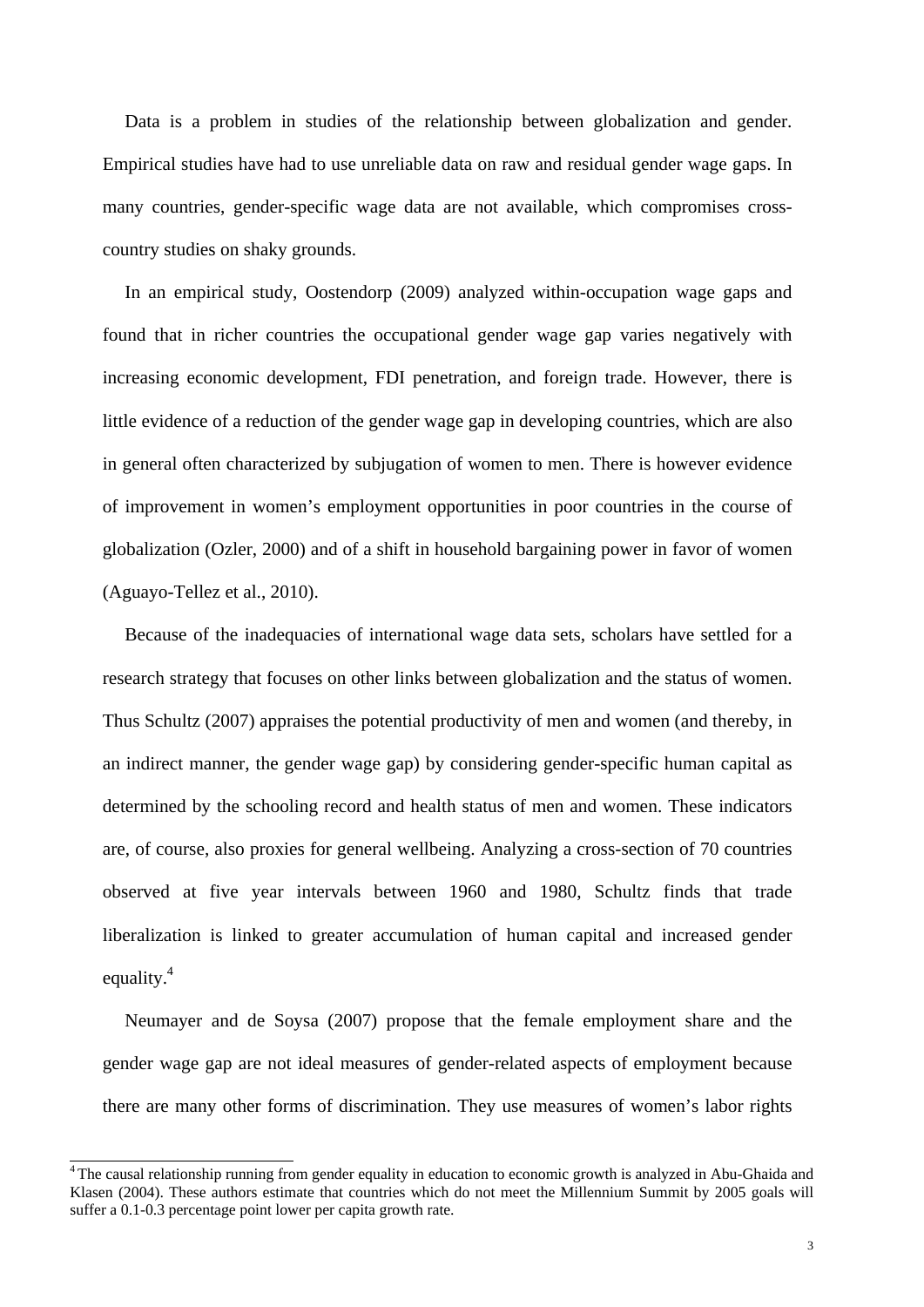(right to work, hiring and promotion practices, freedom of choice of profession, etc.) and forced labor. In a global sample of countries and in a sub-sample of low-income or developing countries, they find that countries that are more open to trade and have higher penetration by foreign direct investment have better labor rights for women and exhibit a lower incidence of forced labor.

Richards and Gelleny (2007) investigate the influence of economic globalization on women's status using a dataset that contains 130 countries over 1982-2003. Women's status is measured by five indicators: the Gender-related Development Index (GDI), the Gender Empowerment Measure (GEM), and the CIRI economic, political and social rights indicator (Cingranelli and Richards 2005). The GDI and the GEM focus on gender inequality in outcomes: longevity, knowledge, standard of living, economic participation, political participation, and power over resources. The GDI and GEM have been criticized: Klasen and Schüler (2011) suggest improvements in the two indices. The CIRI shows outcomes insofar as the indexed rights are enforced. If, however, the basic human rights remain unenforced, as it is often the case in developing countries, it is not clear what the CIRI actually measures. Economic globalization is measured by Richards and Gelleny by foreign direct investment, trade openness, portfolio investment, and structural adjustment policy implementation (IMF and World Bank). The results show that especially trade openness has had a positive influence on the status of women as measured by these five indicators.

The human rights data of Cingranelli and Richards have been used in other empirical studies: Neumayer and de Soysa (2011) show, for example, that trade and investment linkages influenced empowerment of women over 1981-2007. They model globalization by trade and FDI spatially weighted variables, and show that spill-over effects via trade links improved women's economic and social rights in middle and high-income countries, but not in low-income countries. Spill-over effects via FDI links only improved economic rights in middle-income countries.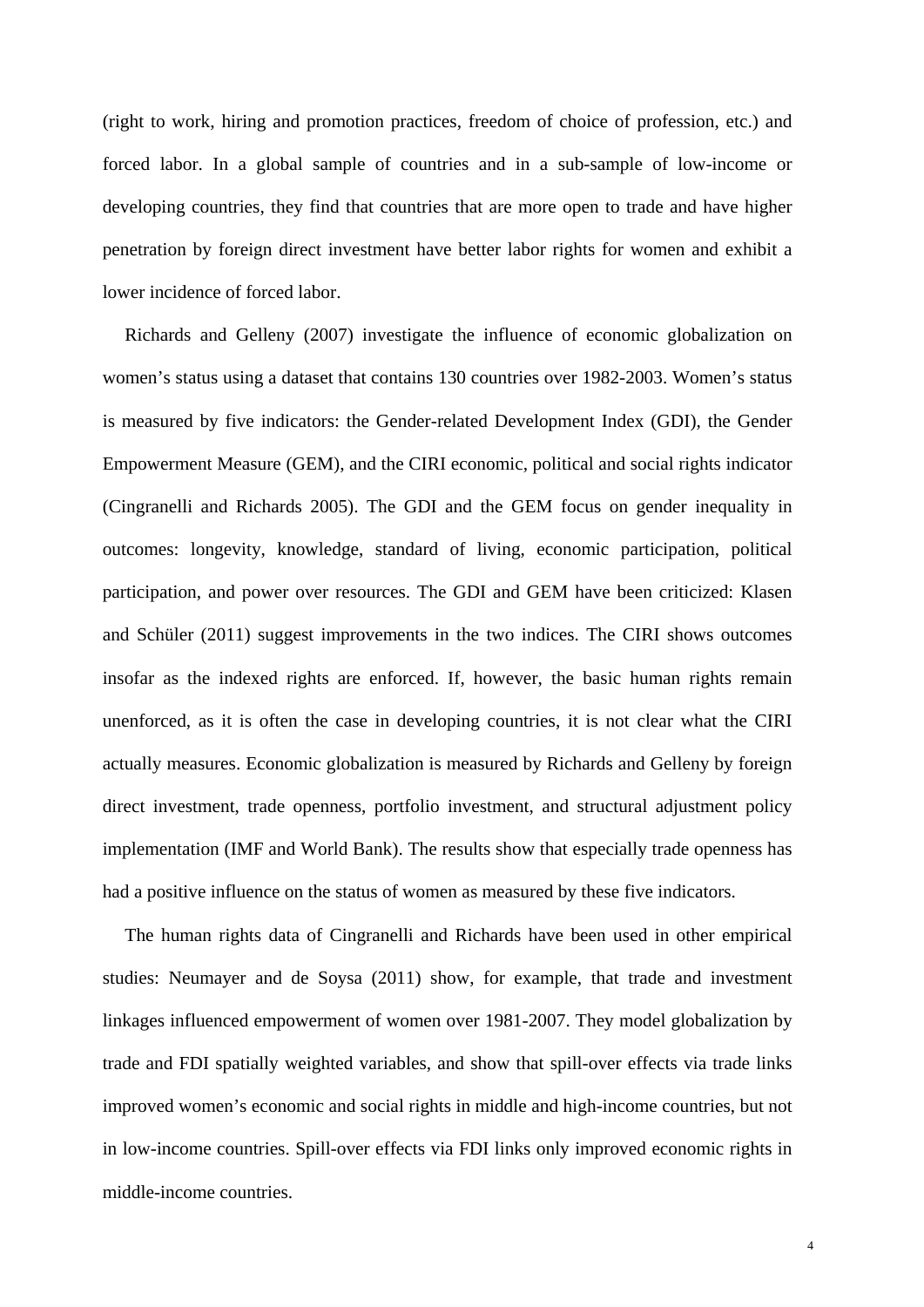Cho (2011) shows that social aspects of globalization as measured by information flows, personal contacts, and cultural proximity especially influenced women's rights during 1981- 2008. Cultural proximity also mitigated son preference in developing countries and more personal contacts decreased human trafficking.

## **3. Research framework**

Dreher et al. (2012) show that social globalization as measured by the KOF index of social globalization especially increased empowerment rights during 1981-2004. In our study we follow a similar strategy. We do not attempt to identify globalization-induced effects on the gender wage gap directly but rather we investigate how globalization affects women's relative status as measured by a composite indicator capturing institutional arrangements that are expected to influence the labor-market prospects of women. We thus do not use specific aspects of relative welfare such as education or health, and nor do we focus entirely on labor markets. Our indicator of gender equality captures all aspects of the institutional environment that govern women's choice options. We use the new *Social Institutions and Gender Index* (SIGI) compiled by the OECD (cf. Branisa, Klasen and Ziegler, 2009a), which has been described as follows: "The innovation of SIGI is that is shows how social institutions affect gender inequality; thus, it focuses not on gender outcomes, but on institutions that affect such outcomes" (Klasen and Schüler 2011: 8).<sup>5</sup>

Our research framework is closely related to studies that use the SIGI as an explanatory variable in exploring the influence of gender inequality on socio-economic outcomes. Since the SIGI is so far only available for the year 2000, one has to content oneself with crosscountry studies that do not readily lend themselves to causality testing. Branisa et al. (2009b) examine, for example, how institutions fostering gender equality (as measured by

<sup>&</sup>lt;sup>5</sup> For a critique of the well known UNDP gender-related indices, see Bardhan and Klasen, (1999) and Klasen and Schüler (2011).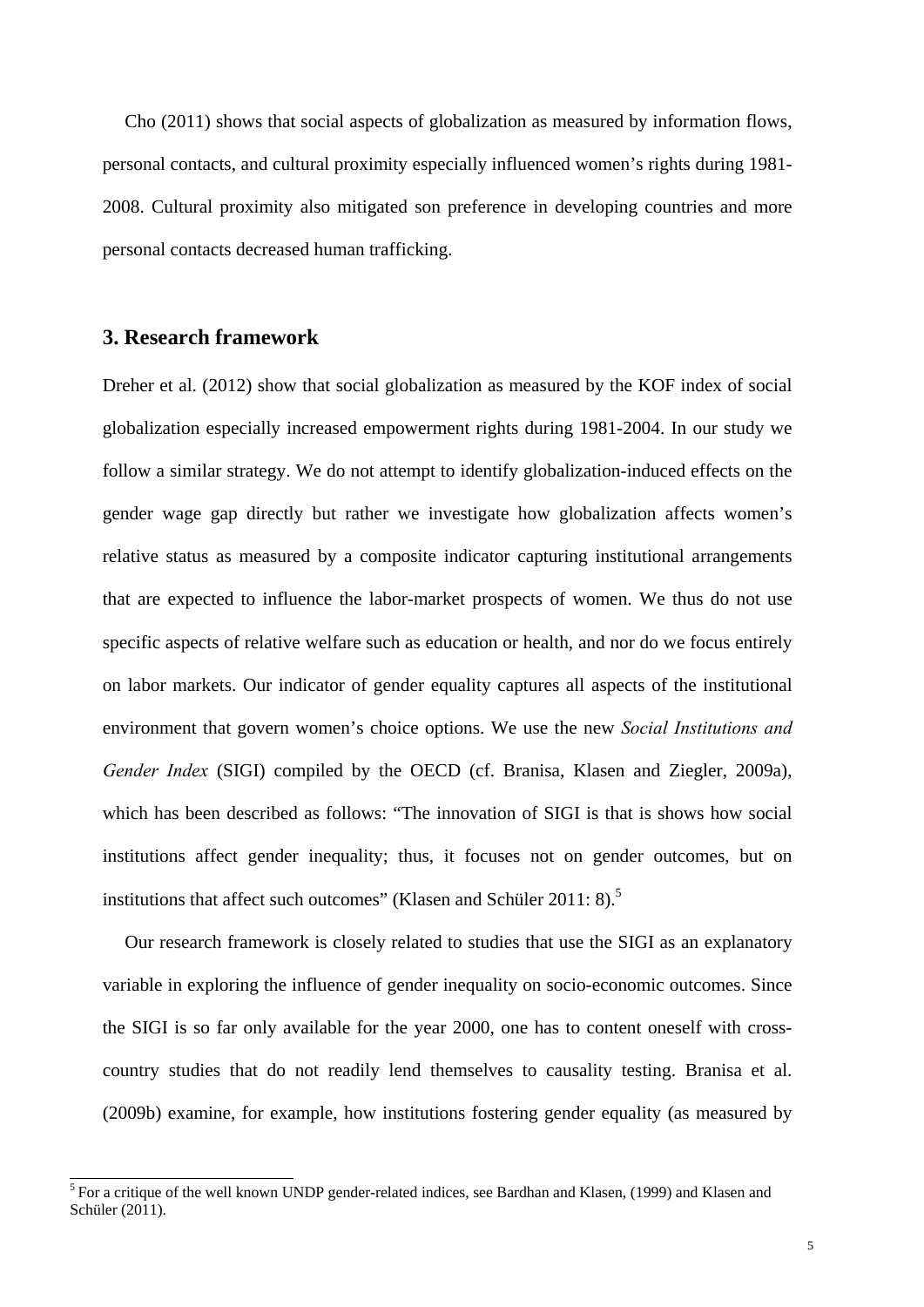the SIGI and some of its sub-indices) are associated with female secondary schooling, fertility rates, child mortality, and governance (rule of law, voice, and accountability). The results presented by Jüttig et al. (2010) show that these institutions are also associated with labor market outcomes in developing countries: women's labor market participation, the quality of their jobs, and their working conditions vary positively with gender equality as measured by the SIGI. These results are of course vitally important for development economics because gender equality in education, health, employment, etc. – whether these aspects of gender equality are spurred by globalization or not – have been shown to increase economic growth (see for example, Dollar and Gatti 1999, Klasen 2002, Knowles et al. 2002, Klasen and Lamanna 2009, Schober and Winter-Ebmer 2011).

 Figure 1 illustrates our contribution by summarizing the four strands of the empirical literature dealing with the globalization-growth nexus. The traditional macro view (arrow 1) focuses on the overall gains from global economic integration (trade and factor market liberalization) but implicitly subsumes in the estimated growth effects the contribution that accrues from the globalization-induced increase in gender equality. The literature primarily concerned with the globalization-induced changes in the socio-economic status of women is represented by arrow 2 and the literature that relates gender equality outcomes with economic performance by arrow 3. The influence of the institutional setting of gender relations on gender equality outcomes (arrow 4) has not yet been analyzed in great detail. The study by Jüttig et al. (2010) marks a promising debut. We focus on how globalization affects the design of institutions that appear to influence gender equality outcomes in the long run (arrow 5): we propose that it is the institutional structure that gives rise to sustainable progress in gender equality and thereby to economic development.

The advantage of our research strategy as compared to the more traditional approach that directly relates globalization to gender-equality outcomes is that the investigated channels of influence are less likely to be obfuscated by problems of reverse causality. Because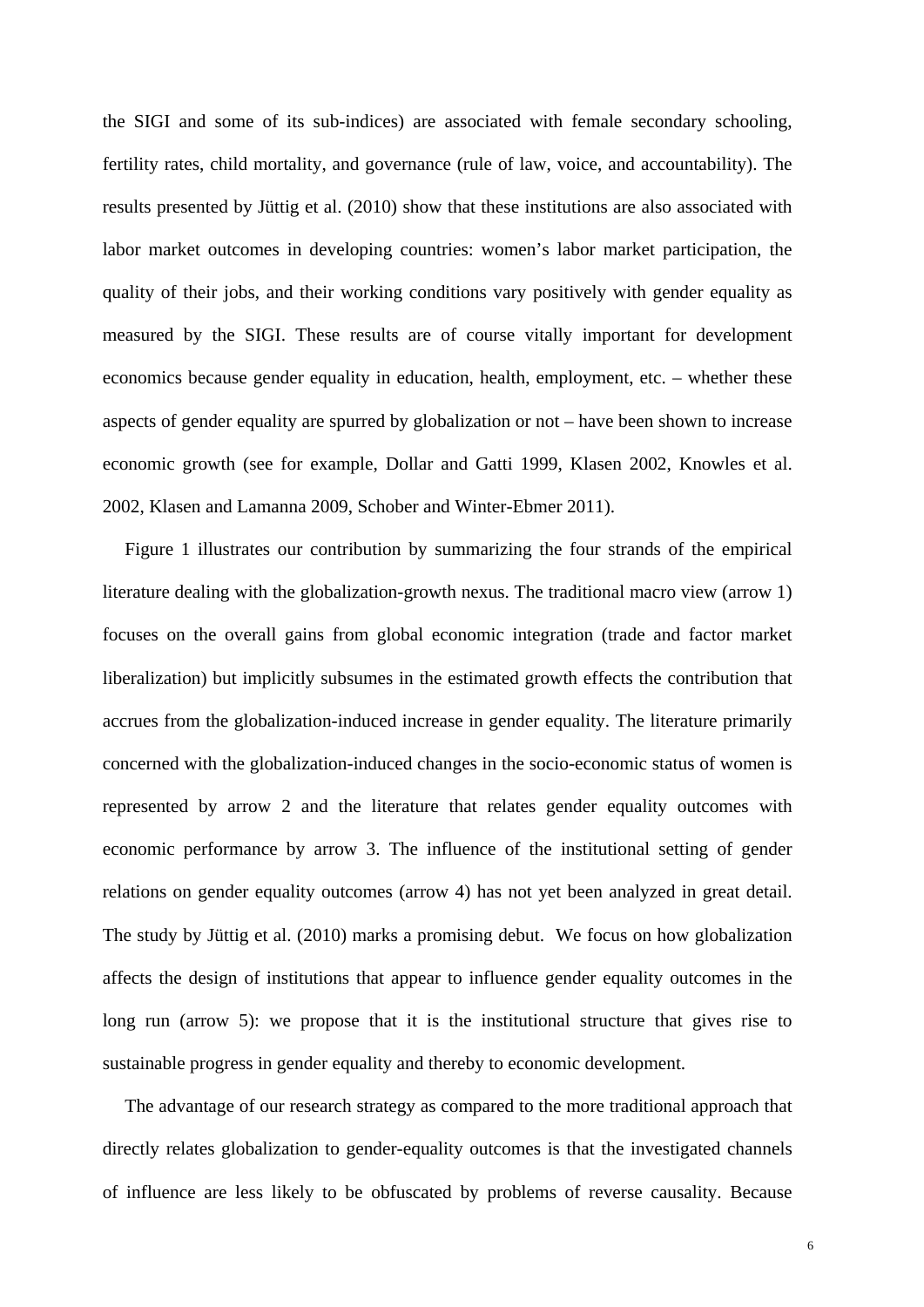institutional change is subject to much inertia, a strong cross-country relationship between institutional design and the more volatile indicators of global integration lends credibility to the interpretation that it is indeed the institutions that (slowly) adjust to the ever-changing socio-economic environment and not vice versa. We make an attempt at substantiating our conclusions with respect to causality through the time-series dimension, which is however only available for our explanatory variables.

Figure 1: The nexus between globalization, gender equality, and growth



 A second distinguishing feature of our study is that, as we have noted, we do not use traditional measures of globalization such as trade policy restrictions, exposure to international trade, FDI penetration, etc.<sup>6</sup> We acknowledge that globalization is a multifaceted concept that cannot be captured by one or two economic indicators and therefore use the *KOF index of globalization*, which is an all-embracing indicator that encompasses the

 $\overline{\phantom{a}}^6$  For a survey of these measures, see Schulze and Ursprung (1999).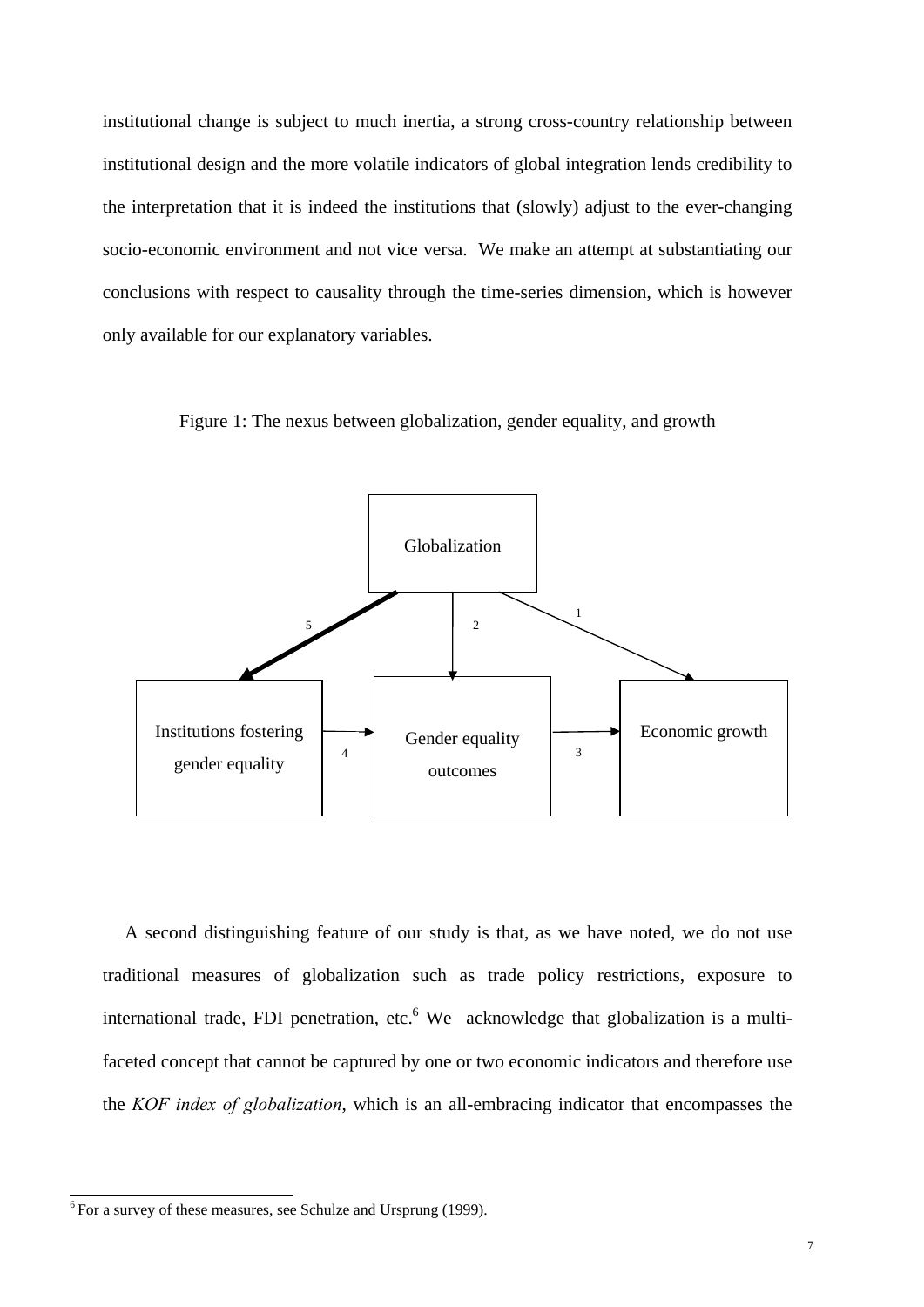three main dimensions of globalization, i.e. economic, political, and social globalization (cf. Dreher, 2006, and Dreher et al., 2008).

## **4. Data: Gender equality and globalization**

#### *4.1 The Social Institutions and Gender Index*

To measure gender equality, we use the recently published *Social Institutions and Gender Index* (SIGI) that provides data for about 120 developing countries. The focus of this index is on social institutions related to gender equality. It is therefore ideally suited for our strategy of identifying the influence of globalization on the formal and informal norms of behavior that shape gender roles and women's opportunities in social life.

 The SIGI is based on twelve institutional variables that are compiled in the OECD *Gender, Institutions and Development* database (cf. Branisa et al., 2009a) and roughly refer to the year 2000 (the data are available for only this year). With the help of these twelve variables, Morrison and Jüttig (2005) and Jüttig et al. (2008) construct five sub-indices: family code, civil liberties, physical integrity, son preference, and ownership rights. The family code sub-index measures women's decision-making power at home and encompasses the variables parental authority, inheritance, early marriage, and polygamy. The civil liberties sub-index measures women's opportunity to engage in social participation and is based on the two variables freedom of movement and freedom of dress. Physical integrity is associated with the variables violence against women and female genital mutilation. Ownership rights are measured by access to land, access to other property, and access to bank loans, and son preference is portrayed by a single variable (missing women). Apart from the single-variable sub-index son preference, the sub-index values result from rescaling the First Principal Component of a polychoric principal component analysis so that the final values range between 0 and 1.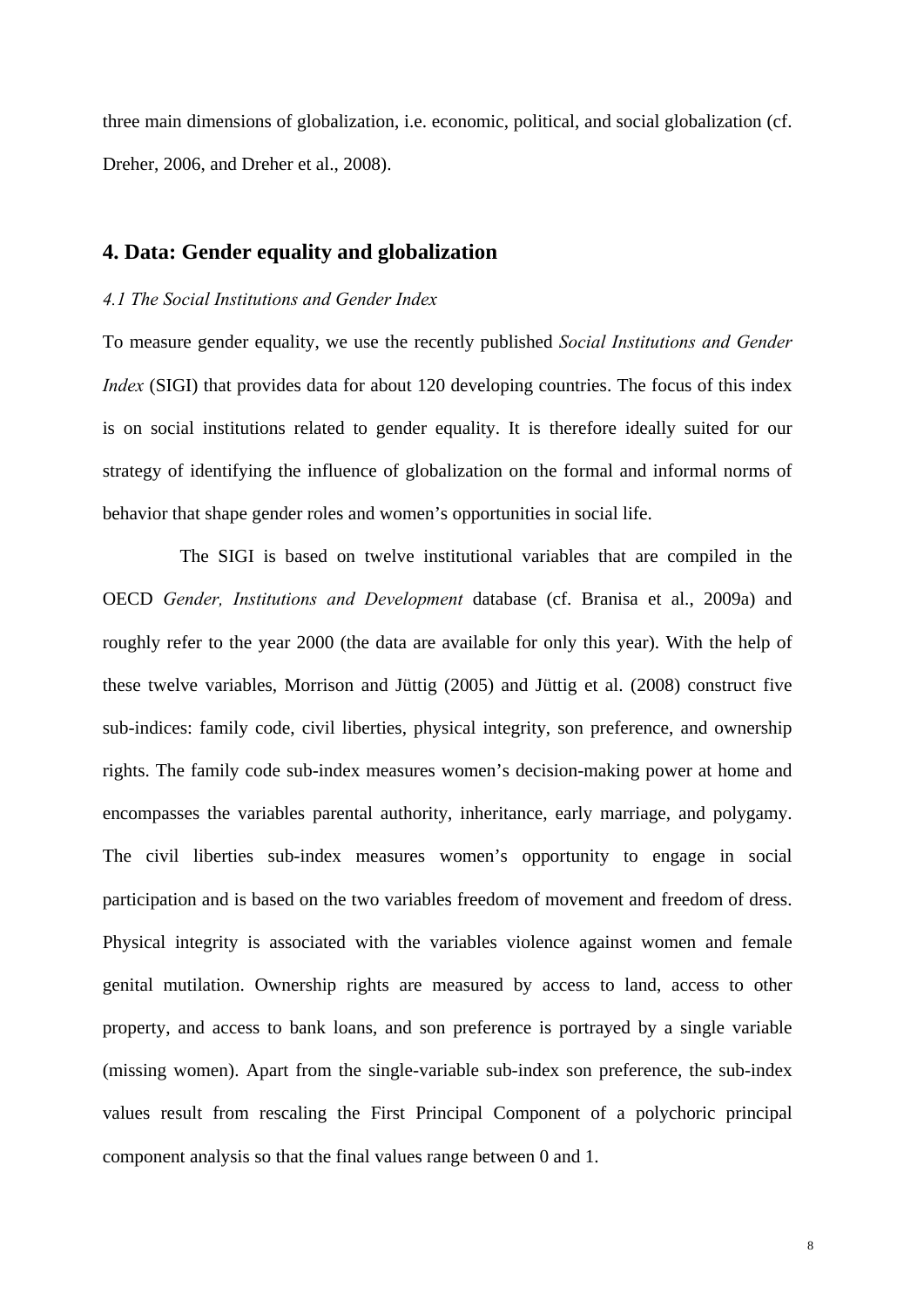The five dimensions of social institutions are then aggregated by computing the average of the squares of the sub-indices which range from 0 (no inequality) to 1 (complete inequality). This non-linear composition of the sub-indices is inspired by the Foster-Greer-Thorbecke poverty measures (Foster et al. 1984). Taking the squares of the sub-indices takes into account, first, that the denial of opportunities is associated with increasing marginal deprivation and, second, that high inequality in one dimension is not compensated by high equality in another dimension. We employ in our econometric model the reverse of the SIGI (i.e.  $1 - SIGI$ ), which ranges from 0 (complete inequality) to 1 (equality) simply in order to associate positive coefficients with a positive influence of globalization on gender equality.

 The composite *Social Institutions and Gender Index* (SIGI) is thus a broad measure of how severely women are institutionally constrained in their social lives. In other words, the SIGI is a measure of deprivation that captures one of the primary *causes* of gender inequality; it is not a measure of gender inequality in *outcomes*. This is why this index lends itself to be used in a study that attempts to uncover the long-run impact of globalization on gender equality. To be sure, the institutional foundations that constrain social behavior may not be directly linked to international economic integration. But then globalization is not merely an economic phenomenon. International integration also has very conspicuous political and social dimensions, and it is quite evident that these dimensions - which may well be connected to the economic dimension in intricate ways - are directly linked to changes in formal and informal norms of social behavior. It is one of the objectives of this study to disentangle the channels of influence that connect progressing globalization with the evolution of gender equality.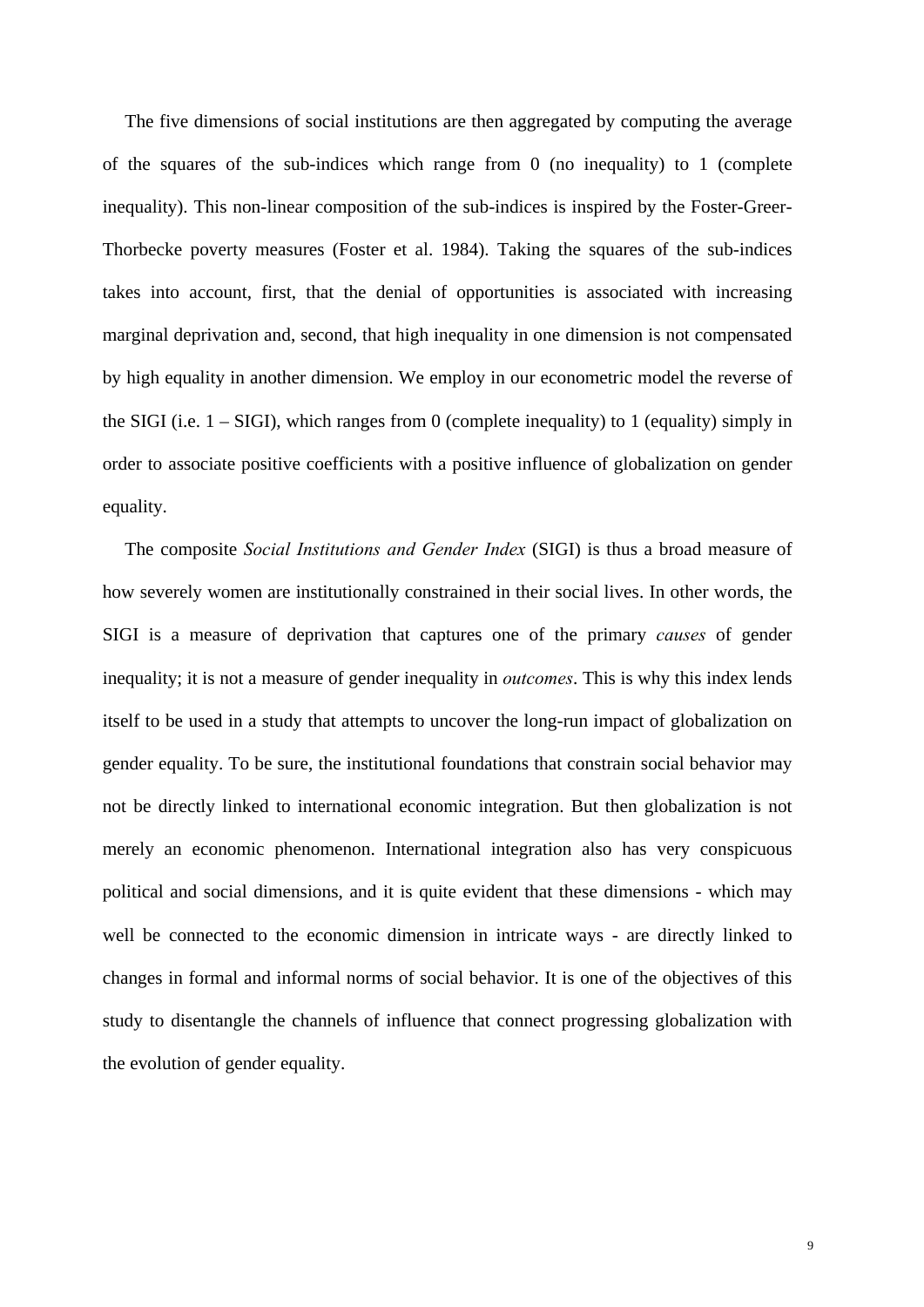#### *4.2 The KOF index of globalization*

The KOF index (cf. Dreher, 2006, and Dreher et al., 2008) represents an attempt to measure globalization in the broad sense that has been accepted in the recent empirical literature. It covers 208 countries, includes 24 variables, and portrays the economic, social, and political dimensions of globalization. Each of these three dimensions is composed of further subdimensions. For example, economic globalization is measured by actual flows and stocks (trade, foreign direct investments, portfolio investments, and income payments to foreign nationals, each measured as a percentage of GDP) and restrictions (mean tariff rates, hidden import barriers, taxes on international trade, and capital account restrictions). Social globalization includes international tourism, the number of internet hosts and users, as well as the number of McDonald's restaurants and IKEA shops (per capita). Political globalization is measured by the number of foreign embassies, membership in international organizations, and the participation in U.N. Security Council missions (see Dreher et al., 2008, 43-44, for further details). In this study, we use the updated 2010 KOF index of globalization, which measures globalization on a scale of 1 to 100, where higher values represent higher levels of globalization.<sup>7</sup>

#### *4.3 Correlation between the reversed SIGI and the KOF indices of globalization*

To illustrate the association between globalization and gender equality, we present correlations between gender equality as measured by the reversed SIGI (overall) and the KOF globalization indices. Figure 2 suggests that overall globalization is positively associated with gender equality. The correlation coefficient between the overall KOF index of globalization and the reversed SIGI is 0.42. Similarly, the correlation between the KOF index of economic globalization and reversed SIGI is 0.58, and 0.45 between the KOF

<sup>&</sup>lt;sup>7</sup>The KOF index has frequently been used to measure globalization in recent empirical research on the influence of globalization on human development and economic policy-making (see, for example, Bergh and Nilsson, 2010a, 2010b; Bjørnskov, 2010; Potrafke 2010; De Soysa and Vadlamannati, 2011; and Meinhard and Potrafke, 2012).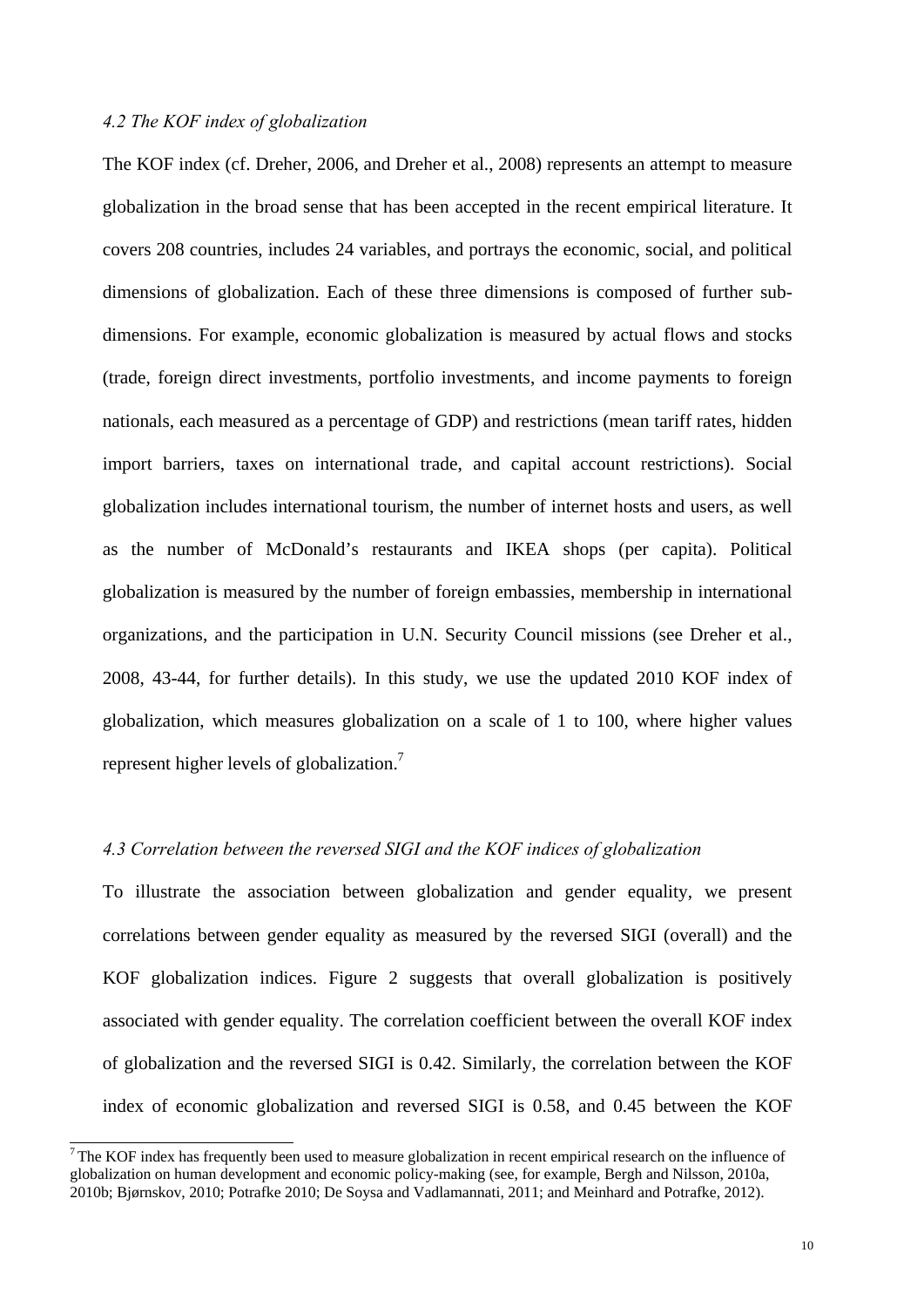index of social globalization and the reversed SIGI. By contrast, political globalization is hardly associated with gender equality: the correlation coefficient between the KOF index of political globalization and reversed SIGI is 0.05. Gender equality and globalization are high in countries such as Singapore, Chile, and Argentina, and low in countries such as Sudan, Yemen, and Sierra Leone. Table A1 lists all countries included and details the individual values of the reversed SIGI and the overall KOF index. Correlations between the SIGI sub-indices and the KOF indices are available in the extended working paper version.

#### **5. The empirical model**

The basic econometric model has the following form:

$$
Gender Equality_i = \alpha_j Globalization_{ij} + \sum_k \zeta_k x_{ik} + \sum_l \delta_l Region_{il} + \sum_m \gamma_m Legal Origin_{im} + u_i
$$
\nwith  $i = 1, \ldots, 99; j = 1, \ldots, 4; k = 1, \ldots, 3; l = 1, \ldots, 4; m = 1, \ldots, 3.$ \n
$$
(1)
$$

The dependent variable *Gender Equalityi* associates gender equality in country *i* with the value  $1 - SIGI_i \in [0,1]$ ; values close to unity of this reversed SIGI thus indicate high gender equality. *Globalization*<sub>ij</sub> denotes the  $j^{\text{th}}$  dimension of the KOF globalization index (overall, economic, social, and political dimension). In our base-line specification, we use the KOF globalization indices for the year 2000 and expect a positive influence of the four dimensions of globalization on gender equality. The vector  $x_i$  contains our politicaleconomic control variables. We include the logarithm of real GDP per capita and the logarithm of total population – both for the year 2000. We also include the Democracy-Dictatorship dummy variable by Cheibub et al. (2010) for the year 2000. The Democracy-Dictatorship variable distinguishes between regimes in which executive and legislative offices are allocated in contested elections and those regimes in which this is not the case.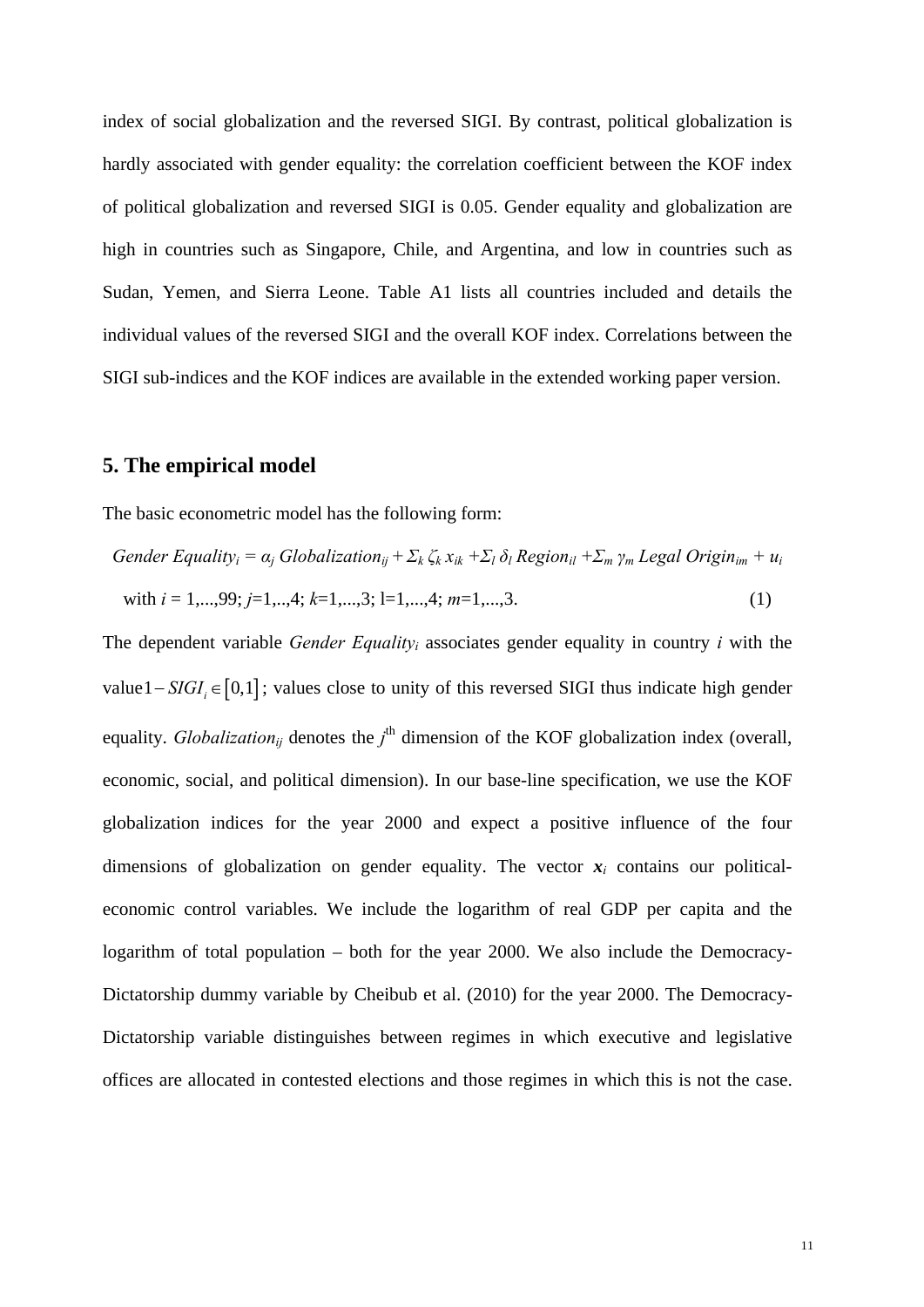The variable assumes the value one for democracies and zero otherwise.<sup>8</sup> *Region*<sub>il</sub> are regional dummy variables assuming the value one if country i belongs to region *l* and zero otherwise. We distinguish between four different regions: Africa, Asia, Eastern Europe and South America. To avoid perfect collinearity between the region dummies, one of the region dummies serves as the reference category (here Africa). The estimated effects of the other region dummies can then be interpreted as deviations from the reference category. *Legal Origin<sub>im</sub>* are legal origin dummy variables (La Porta et al. 1999). We distinguish between three different legal origins: British, French and Socialist.<sup>9</sup> Our reference category is British legal origin. Table A2 shows descriptive statistics of all variables.

We estimate the model with ordinary least squares (OLS) and robust standard errors.

## **6. Results**

#### *6.1 Basic results*

Table 1 shows our base-line regression results. The control variables display the expected signs and are statistically significant in several cases. Per capita income is statistically significant at the 5% level in columns (3) and (5) and has in these estimates a positive sign. The numerical meaning of the estimated coefficients is that when GDP per capita increases by 1%, the reversed SIGI increases by about 0.03 points. Against the background of the standard deviation of about 0.93 of the logarithm of per capita income this is a sizable numerical effect: when the logarithm of per capita income increases by one standard deviation, the reversed SIGI increases by about 0.027 points (the reversed SIGI assumes values between 0.32 and 1 in our sample). Higher income is thus associated with more gender equality. Population size is statistically significant at the 5% level in column (1) and has a negative sign. This estimate indicates that gender equality as measured by the reversed

 $\frac{8}{8}$  See Cheibub et al. (2010) for a more encompassing discussion on classifying democracies and dictatorships. The more traditional measures of democracy are the POLITY IV and the Freedom House indices. These indices have, however, been criticized on several grounds (Munk and Verkuilen 2002, Vreeland 2008, Cheibub et al. 2010).

<sup>&</sup>lt;sup>9</sup>We have no countries with Scandinavian and German legal origin in our sample.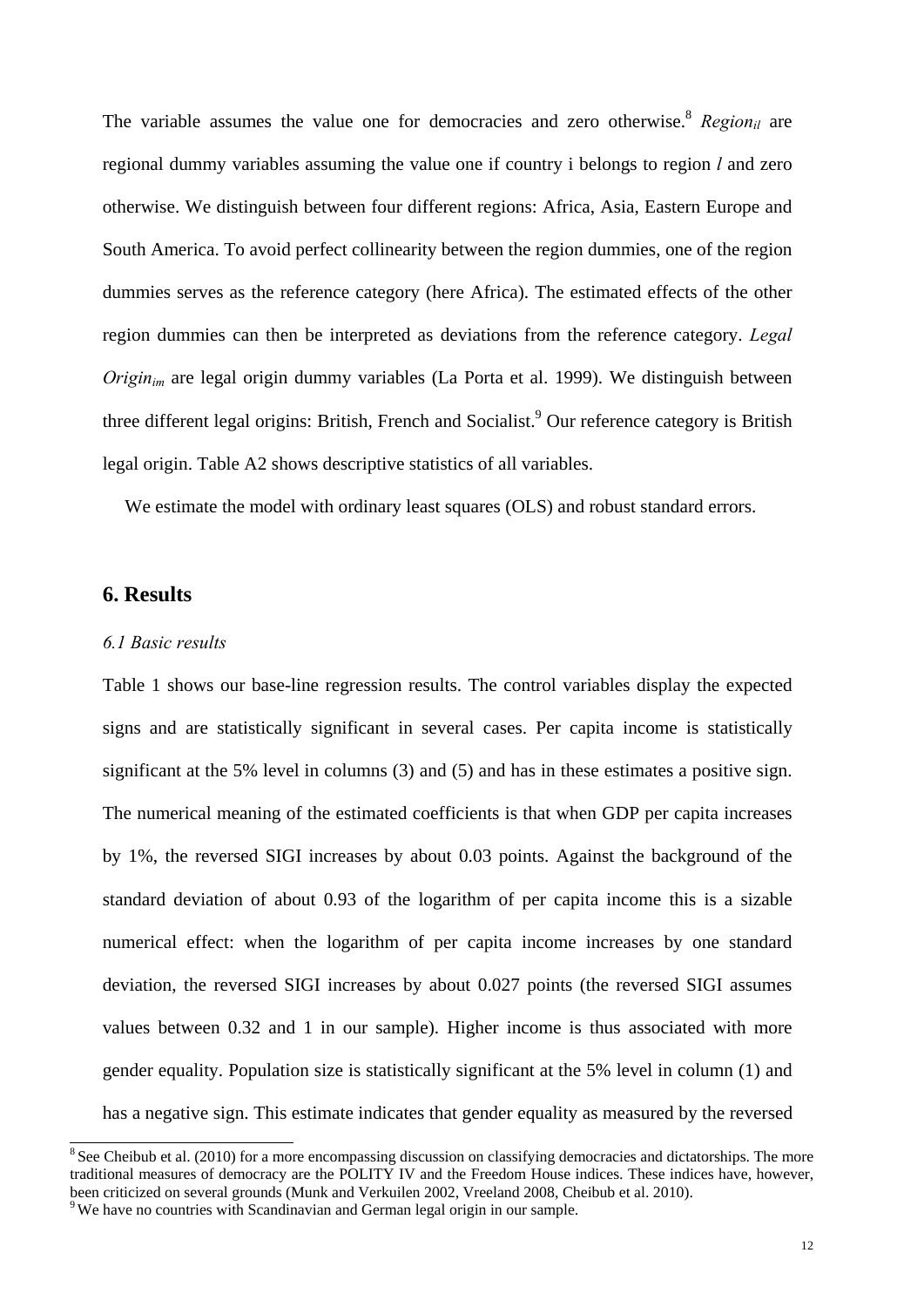SIGI is in a given country by 0.1 points higher than in an otherwise similar country if it has a 10% smaller population.<sup>10</sup> In other words: when the logarithm of population size increases by one standard deviation the reversed SIGI decreases by about 0.02 points. The democracy variable has the expected positive sign and is statistically significant at the 5% level in columns (4) and (5) and indicates that the reversed SIGI is about 0.05 points higher in democracies than in dictatorships. The estimates of the regional dummy variables for Asia and Eastern Europe do not turn out to be statistically significant, while South American countries have a higher level of gender equality than Africa; this effect is statistically significant at the 1% level (at the 5% level in column 5). The coefficients of the socialist legal origin variable are statistically significant at the 1% level and indicate that gender equality is higher in countries with a socialist legacy as compared to countries with a British legal origin. The French legal origin variable does not turn out to be statistically significant.

 Most importantly, the results reported in Table 1 show that globalization is positively associated with gender equality. The coefficients of the overall KOF index of globalization (for the year 2000) are statistically significant at the 1% level in column (1) and at the 5% level in column (2) and indicate that gender equality as measured by the reversed SIGI increases by about 0.0035 points if the overall KOF index of globalization increases by one point. Against the background of the standard deviation of 12.83 of the overall KOF index this is a numerically substantial effect: when the overall KOF index increases by one standard deviation, the reversed SIGI increases by about 0.045 points. The KOF indices of economic and social globalization (columns 3 and 4) are statistically significant at the 5% level and indicate that gender inequality as measured by the reversed SIGI increases by about 0.0015 points if the KOF index of economic globalization increases by one point and by about 0.0029 points if the KOF index of social globalization increases by one point. That

<sup>&</sup>lt;sup>10</sup> This effect is numerically quite big and entirely driven by China and India which have extremely high populations and rather little gender equality. When excluding China and India the coefficient of the logarithm of total population does not turn out to be significantly different from zero.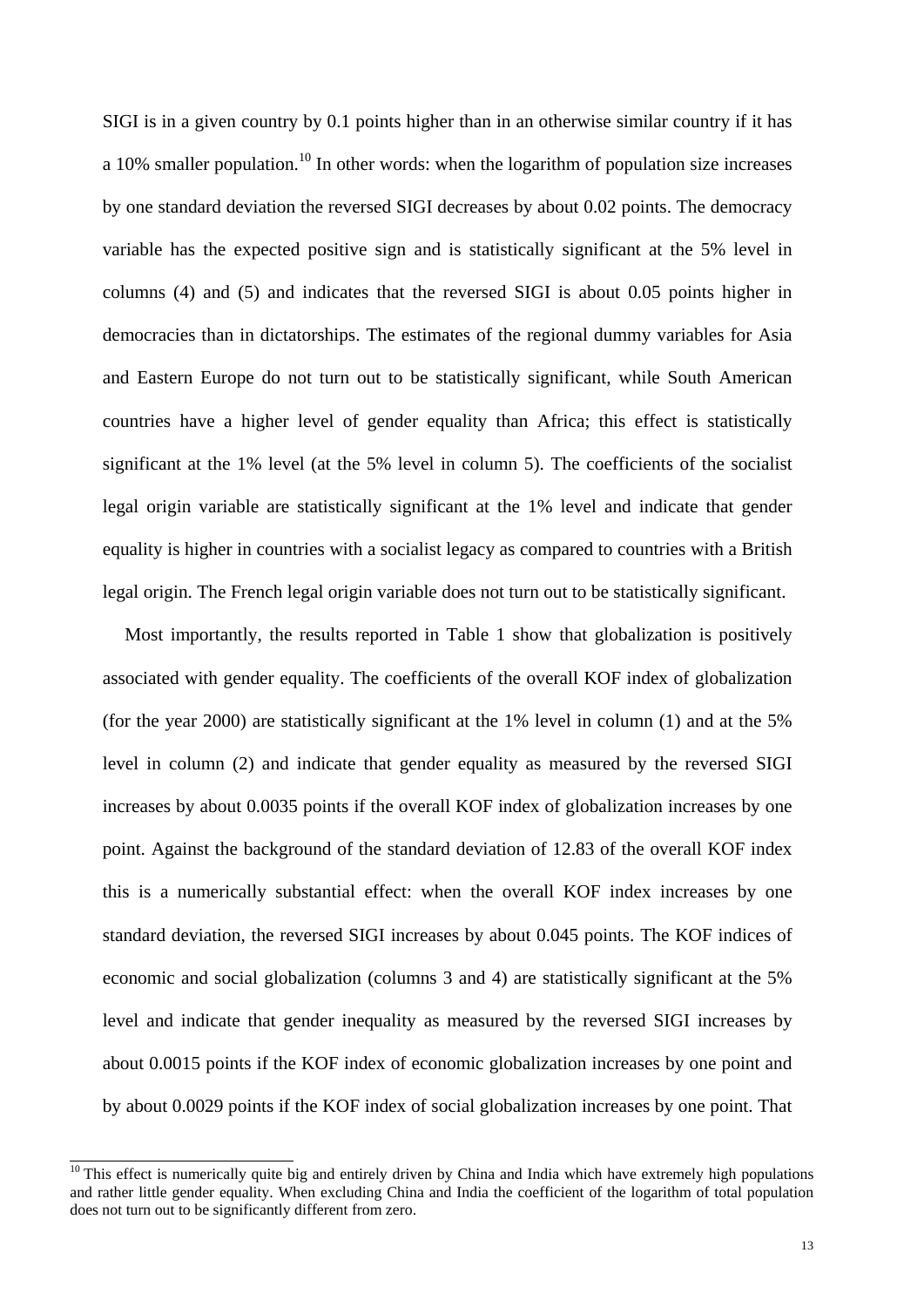is, when the KOF index of economic globalization increases by one standard deviation (14.49 points), the reversed SIGI increases by about 0.022 points and when the KOF index of social globalization increases by one standard deviation (16.69 points), the reversed SIGI increases by about 0.048 points. The KOF index of political globalization (column 5) does not turn out to be statistically significant. The results thus lend credibility to our hypothesis that social globalization is an important driving force of institutions fostering gender equality.

 Following up this conjecture, we use the fact the influence of globalization on institutions fostering gender equality is likely to take time. We therefore replaced the four KOF indices of globalization referring to the year 2000 by the three KOF indices of globalization for the years 1990, 1980 and 1970. Table 2 shows the results (we do not report the results of the control variables)<sup>11</sup>. The association of the *overall* KOF index with the reversed SIGI (column 1) is positive and statistically significant at the 1% level for the years 1970 and 1980) but is not statistically significant for the year 1990. The KOF index of *economic* globalization does not turn out to be statistically significant. The KOF index of *social* globalization is statistically significant at the 10% level for the years 1990 and 1970 and at the 5% level for the year 1980. The KOF index of *political* globalization, finally, is statistically significant at the 5% level for the year 1980 but does not turn out to be statistically significant for the years 1990 and 1970. These results again indicate that social globalization has been the driving force of the institutions fostering gender equality.

 To capture the process of globalization, one may also want to include the change in the globalization indices. We have therefore included the change of the KOF indices between the year 2000 and the year 1970 in addition to initial levels of the globalization indices in the year 1970. The results in Table 3 show that the change in the *overall* KOF index has had

<sup>&</sup>lt;sup>11</sup> We have used the logarithm of real GDP per capita and population for the years 1990, 1980 and 1970 as control variables. The democracy variable is not available for a battery of developing countries before 1991 and we have therefore excluded the democracy variable in these regressions. Inferences regarding the globalization variables do not change however when we include the democracy variable for the year 2000.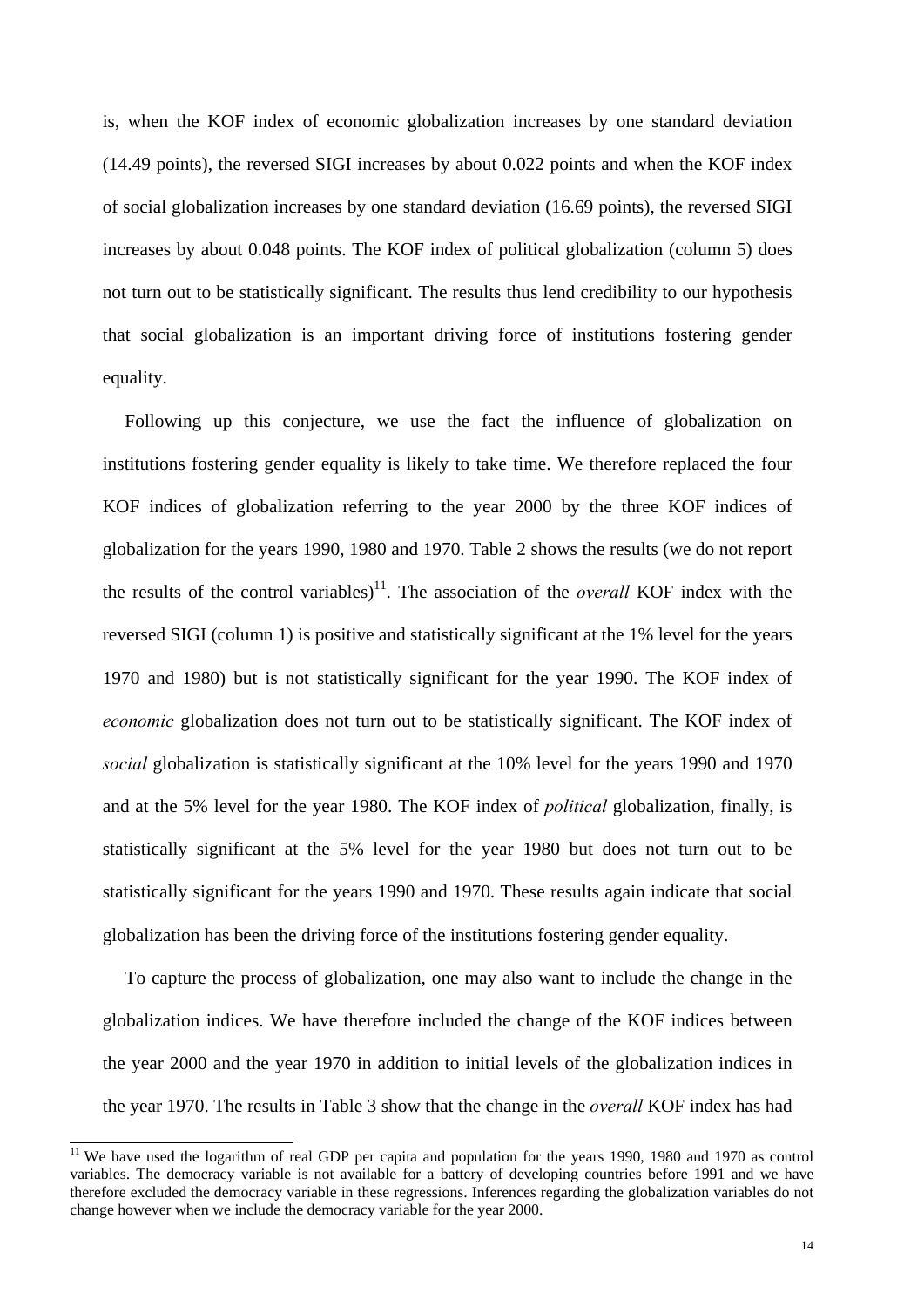a positive influence on the reversed SIGI and is statistically significant at the 10% level in column (1) and at the 5% level in column (2). The initial level of globalization in 1970 is statistically significant at the 1% level in column (1) but does not turn out to be statistically significant in column (2). The change in the KOF index of *economic* globalization is statistically significant at the 1% level, the initial level of economic globalization in 1970 does not turn out to be statistically significant (column 3). The change in the KOF index of *social* globalization is statistically significant at the 10% level, the initial level of social globalization in 1970 is statistically significant at the 5% level (column 4). And both the change in the KOF index of *political* globalization and the initial level political globalization in the year 1970 do not turn out to be statistically significant (column 5). It thus transpires that the whole build-up of economic and social global integration over the last thirty years has had a positive influence on the contemporary relative status of women.

#### *6.2 Robustness checks*

We checked the robustness of our results in several ways. Gender equality was present in communist countries. We therefore excluded all Eastern European countries because their past institutions could bias our estimates. The results reported in Table 4 suggest however that excluding the Eastern European countries does not change our base-line estimates. We also re-estimated the regressions that use the globalization indicators for the years 1990, 1980 and 1970 without the Eastern European countries. The results are almost identical to the ones reported in Table 2.

 Cultural traits are often believed to exert a strong influence on gender relations. Protestantism, for example, had a decidedly positive influence on gender equality in education (Becker and Woessmann 2009, 2010, Norton and Tomal 2009, Cooray and Potrafke 2011). Islam, on the other hand, has been shown to have a negative influence on gender equality (cf. Baliamoune-Lutz, 2006, and Neumayer and de Soysa, 2007). To control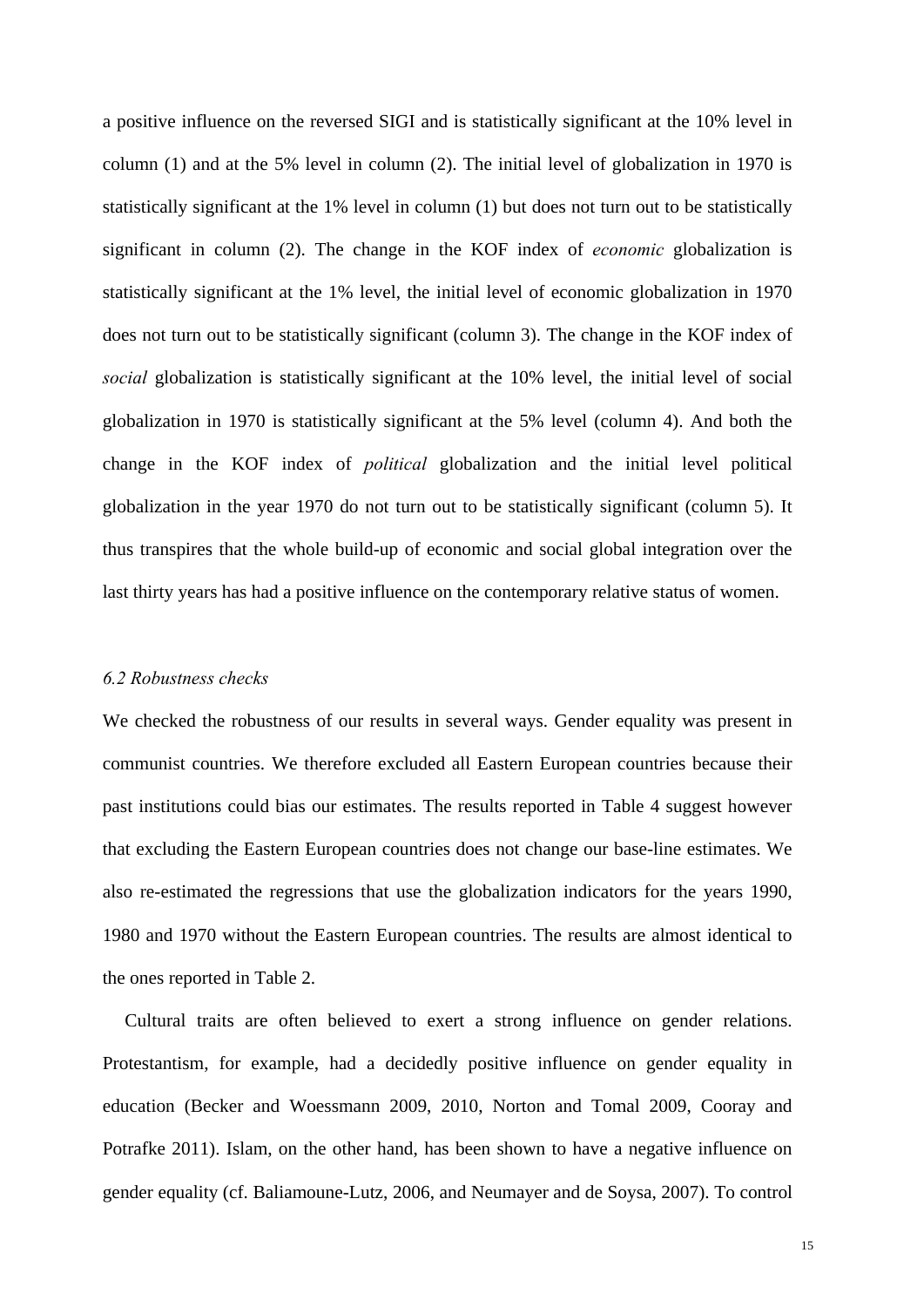for these cultural traits, we employ the data on religious fractionalization by Alesina et al. (2003). This database reports for each country in the period 1980-1998 the percentage of the population belonging to the three most widespread religions in the world. The database contains however many missing observations. The most complete data is available for Islam. We therefore focus on the share of a country's Muslim population. In Alesina's database the category "Muslim" is for some countries subdivided in "Shia Muslim" and "Sunni Muslim", for other countries this sub-division is not recorded. We therefore combine the available data to obtain a single variable that describes the share of Muslims in the total population of each country. The results reported in Table 5 show that the coefficient of this Muslim variable is statistically significant at the 1% level (at the 5% level in column 2) and has a negative sign. The numerical meaning is that gender equality decreases by about 0.001 points if the share of Muslims increases by one percentage point, implying that gender equality in a country with no Muslims is by 0.1 points higher than in an otherwise identical but purely Muslim country. Notice, that including the Muslim variable does not change the inferences with respect to the globalization variables. In fact, including the Muslim variable rather intensifies the influence of globalization, i.e. excluding the Muslim variable appears to induce some omitted variable bias.

 We also included average years of schooling by Barro and Lee (2010) in order to capture a second dimension of culture (not reported here). Average years of total schooling in the population aged 15 (25) and over are statistically significant at the 1% level and have the expected positive signs. The effects indicate that one additional year of total schooling increases the reversed SIGI by about 0.01 to 0.02 points. Including the average years of total schooling does not change the inference that globalization had a positive influence on the reversed SIGI: the globalization variables remain statistically significant at the 5% or 10% level. The average years of schooling collected by Barro and Lee (2010) are however not available for the entire sample of 96 countries in the year 2000, but only for 83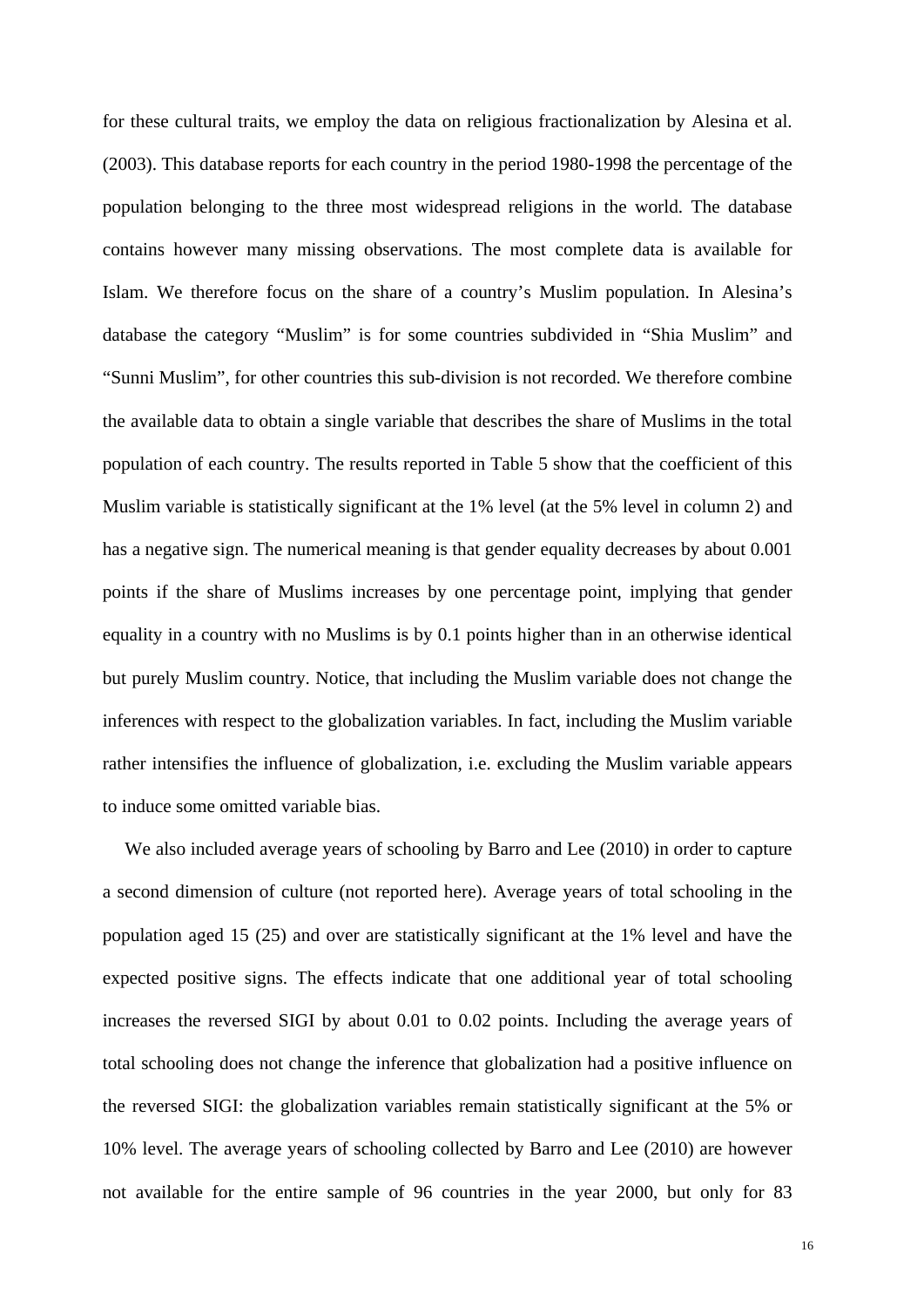countries. In particular, countries with low gender equality such as Bhutan, Burkina Faso, Chad, Eritrea and Nigeria are excluded. This explains the somewhat weaker globalizationinduced effects when including the average years of total schooling.

 We estimated the model using the SIGI and KOF indices in logarithms and also regressed the SIGI in logs on the KOF indices in levels: Inferences do not change at all (the results and the results described in the following are available in the extended working paper version).

We tested whether the results differ in sub-samples. We have therefore investigated globalization-induced effects in rich and poor countries, in democracies and autocracies, and in countries with large and small populations. To do so, we have included interaction terms and calculated marginal effects on how globalization influences the institutional root causes of gender equality given that a country is rich or poor, democratic or autocratic, large or small in population.

We tested whether the results are sensitive to real income per capita. To address this issue, we included a dummy variable that takes on the value 1 for rich countries that have a real GDP per capita above the sample mean (about 4800 USD) and 0 for poor countries that have a real GDP per capita below the sample mean. Moreover, we included the interaction of the globalization variables and this rich country dummy to identify potential differences between globalization-induced effects on the reversed SIGI in rich and poor countries. Following an alternative route, we also interacted the (log) real per capita GDP with our globalization variables. We normalized (mean zero, variance one) the globalization variables and the income before interacting. The marginal effects of the globalization variables have to be interpreted conditionally on the interaction with the income variable. The results show in both scenarios that the globalization-induced effects are stronger in poor countries than in rich countries. Because gender equality and globalization are less pronounced in poor countries, it is not surprising that in these countries, because the large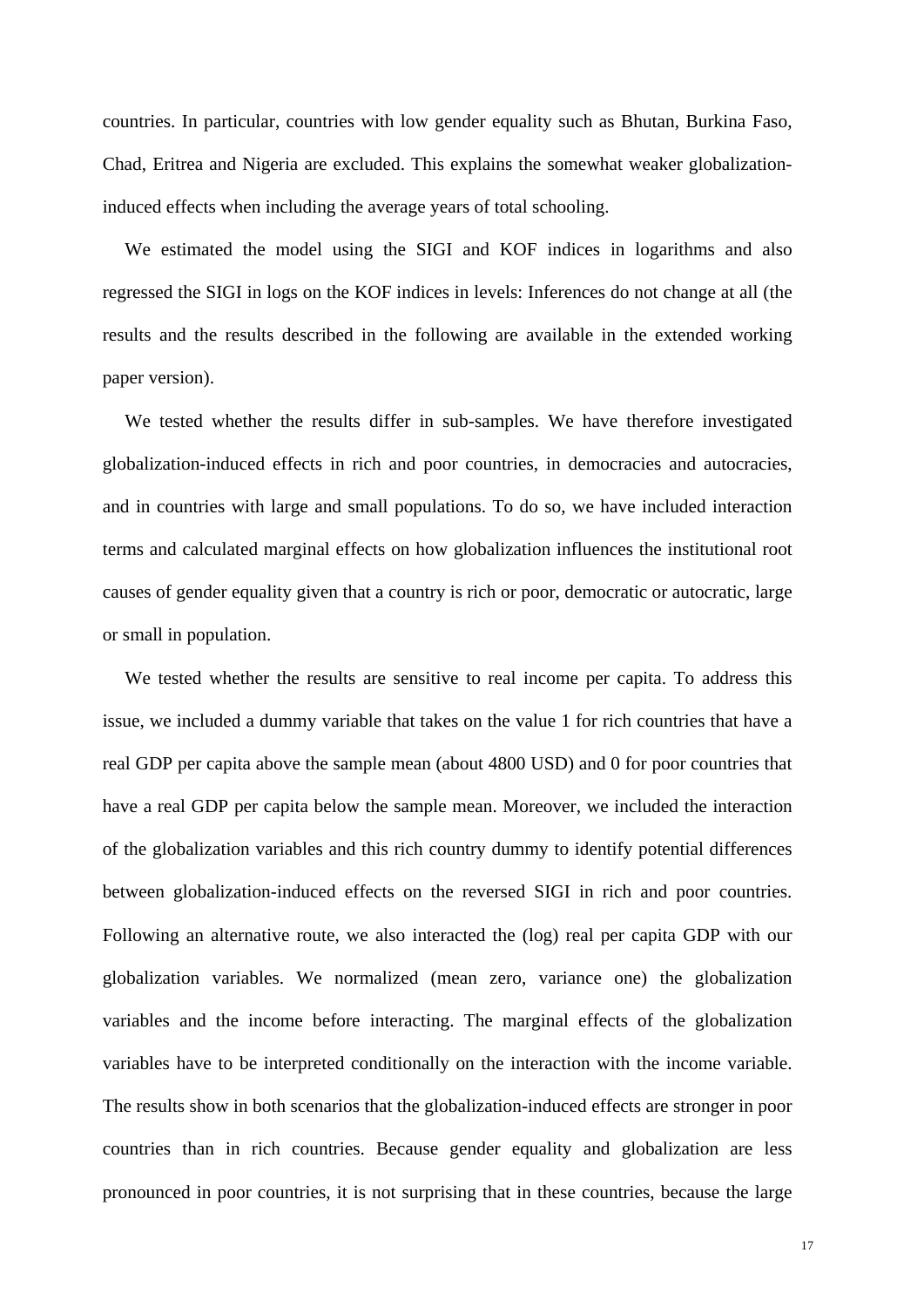scope for improvement, globalization has an especially strong effect on institutions fostering gender equality.

We tested whether inferences are sensitive to political institutions. To deal with this issue, we used the Democracy-Dictatorship variables by Cheibub et al. (2010), which we interacted with the globalization variables. The dummy variable takes the value one for democracies and zero otherwise. The results show that the globalization-induced effects are stronger in democracies than in autocracies. This result is quite plausible: the role model of prosperous economies and societies changes the mindscape and aspirations of the population at large, which can, however, only advance their visions if the political system is geared towards responding to their wishes.

We tested whether inferences are sensitive to population size and interacted the (log) population with our globalization variables. We normalized (mean zero, variance one) the globalization variables and the population variable before interacting. The results show that, in line with the results discussed above, globalization has had a positive influence on the reversed SIGI in countries with an average population size. The globalization-induced effects are however much stronger in countries with large populations and are not statistically significant in countries with very small populations. We interpret this result to reflect the fact that countries with small populations are almost inevitably more open than countries with large populations, implying that the additional openness provided by globalization has a smaller impact on the mindset of the population at large and the political elites in particular.

 The reported effects could also be driven or mitigated by idiosyncratic circumstances in individual countries. For this reason, we checked whether the results are sensitive to the inclusion/exclusion of particular countries such as China, India, and Singapore. Our results indicate that this is not the case.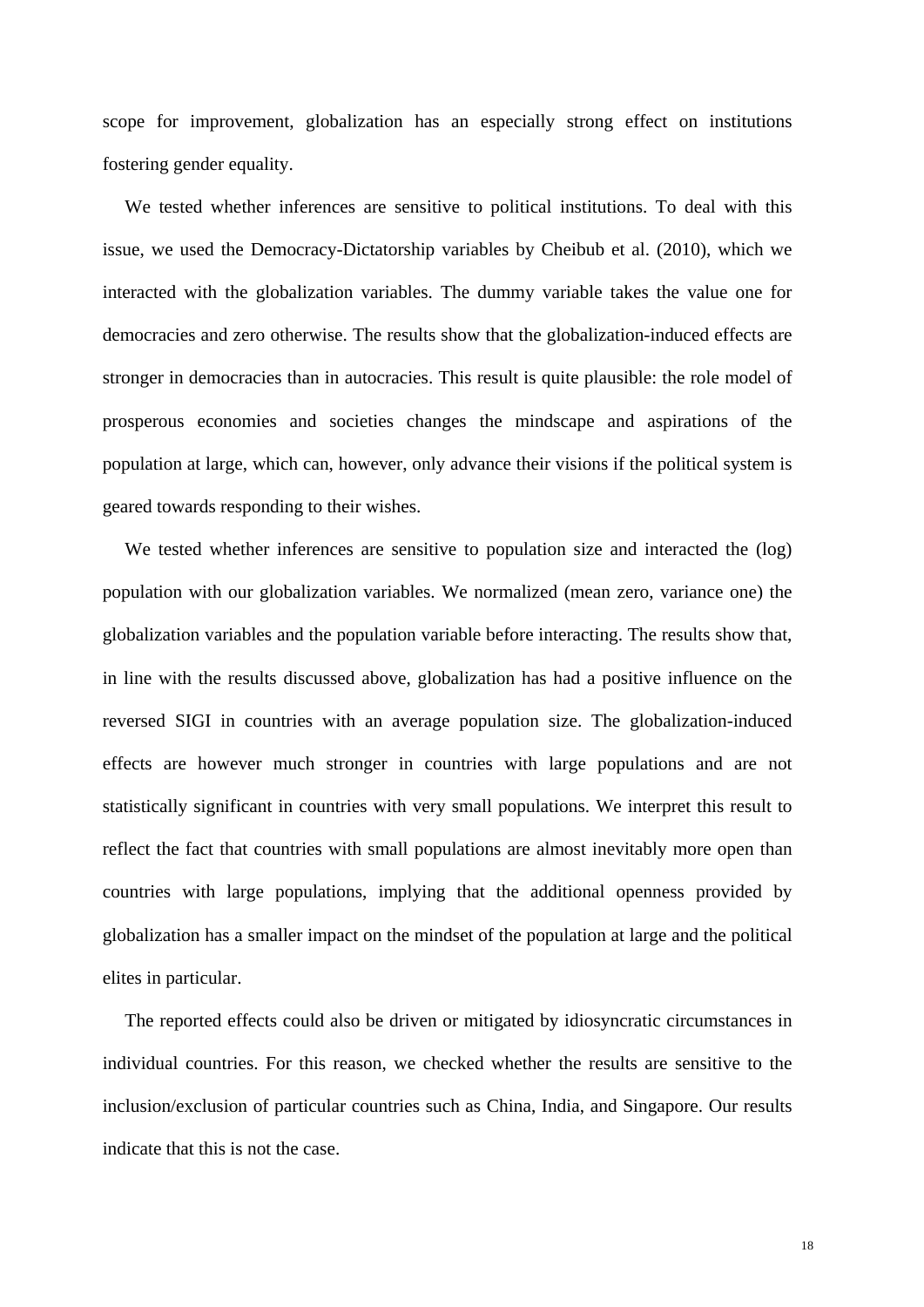The upper limit of the SIGI is censored to one, the lower limit to zero. For this reason one may well want to estimate a censored regression model (for example, Tobit) because the standard assumptions of OLS are, strictly speaking, not satisfied. It is important to note, however, that in the entire sample the dependent variable in no case assumes the value zero or one. While the reversed SIGI is never close to zero, it is in several cases close to one. We therefore estimated a Tobit model. Again, the results are very similar to the OLS base-line results.

 Finally, we replaced the reversed SIGI index by its (reversed) sub-indices (family code, civil liberty, physical integrity, son preference, and ownership rights) to examine whether changes in the three kinds of globalization affected the five aspects of gender equality in the same manner. The results show that this is not the case. Changes in economic globalization and social globalization both have had a significant positive effect on women's ownership rights. Son preference is only affected by changes in economic globalization, we presume because economic globalization improves the labor market prospects of females, which, in turn, reduces the net cost of raising girls. Also physical integrity is only affected by changes in economic globalization, presumably because working women are less vulnerable to physical abuse. Social globalization thus neither affects son preference nor physical integrity. The suggested reason is that the respective traits are deeply rooted in people's mindsets and therefore take longer to adjust than the 30 years covered by our observation period. Civil liberty and family code however are both affected by social globalization, indicating that less ingrained conventions, such as asymmetric parental authority and early marriages, are more malleable and will change if alternative behavioral patterns become well-known. Soap operas are therefore perhaps not as bad as highbrow scholars may be inclined to believe. $12$ 

 $\frac{12}{12}$  The sub-indices are available for more countries than the overall SIGI. We use the sample of countries for which the overall SIGI is available. Inferences regarding the globalization-induced effects do not substantially change when we adjust the sample size for each sub-index of the SIGI.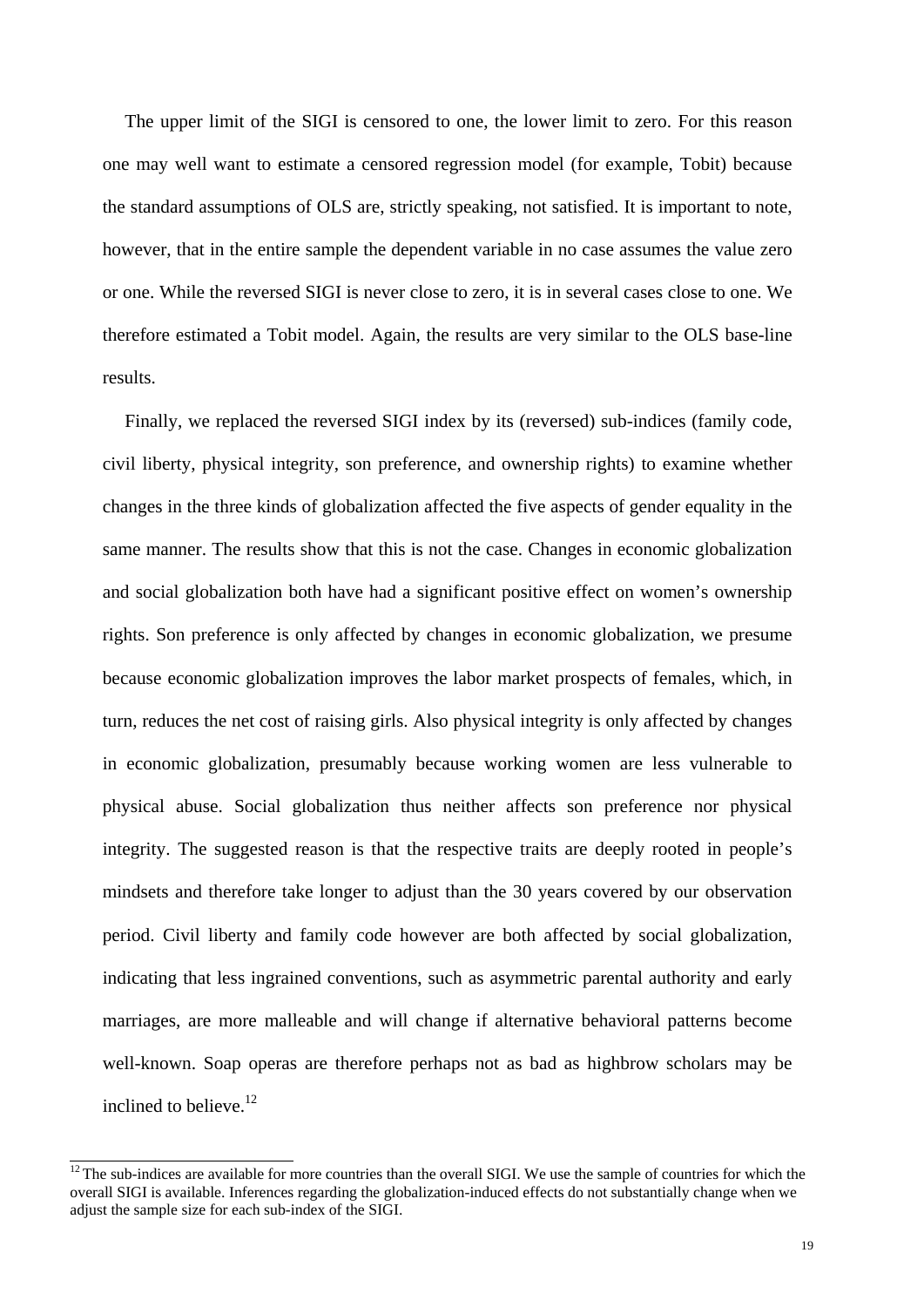We acknowledge that removing remaining concerns about endogeneity of the globalization variables would require regression results with instrumental variables. A valid instrumental variable would need to causally influence globalization and not be correlated with institutional root causes of gender equality. We believe that such a variable does not exist.

#### **7. Conclusions**

Views promulgated by NGOs, parts of the media, and in political discourse propose that globalization harms the poorest of the poor in the developing countries: indentured laborers, the sick, women, and children. The views are consistent with a political agenda that accommodates the discontents of global economic integration and that supports reestablishment of barriers to the international trade, investment, and migration (Heine and Thakur, 2011; Stiglitz 2002). Economic studies of globalization-induced effects on the wellbeing of the most deprived do not support the proposition that globalization benefits the rich in poor countries and disadvantages the poor but rather suggest that openness alleviates poverty. One is therefore left to speculate about the motives of the promoters of the antiglobalization movement. We note that opposition to globalization is consistent with the objective of regime security for autocratic rulers, who have incentives to impede development in low-income countries.<sup>13</sup>

 We have considered one of the target groups of commiseration of the anti-globalization movement: women in developing countries. In contrast to other studies, we have not considered outcome-related aspects of the well-being of women such as indicated by the gender wage gap, female employment shares, education and health status of women, etc. We have rather focused on the institutions that guide women's daily life in the low-income

<sup>&</sup>lt;sup>13</sup> Economic development and growth result in an expanded middle class that demands accountability and transparency from government. See Hillman (2007) for a summary of the literature.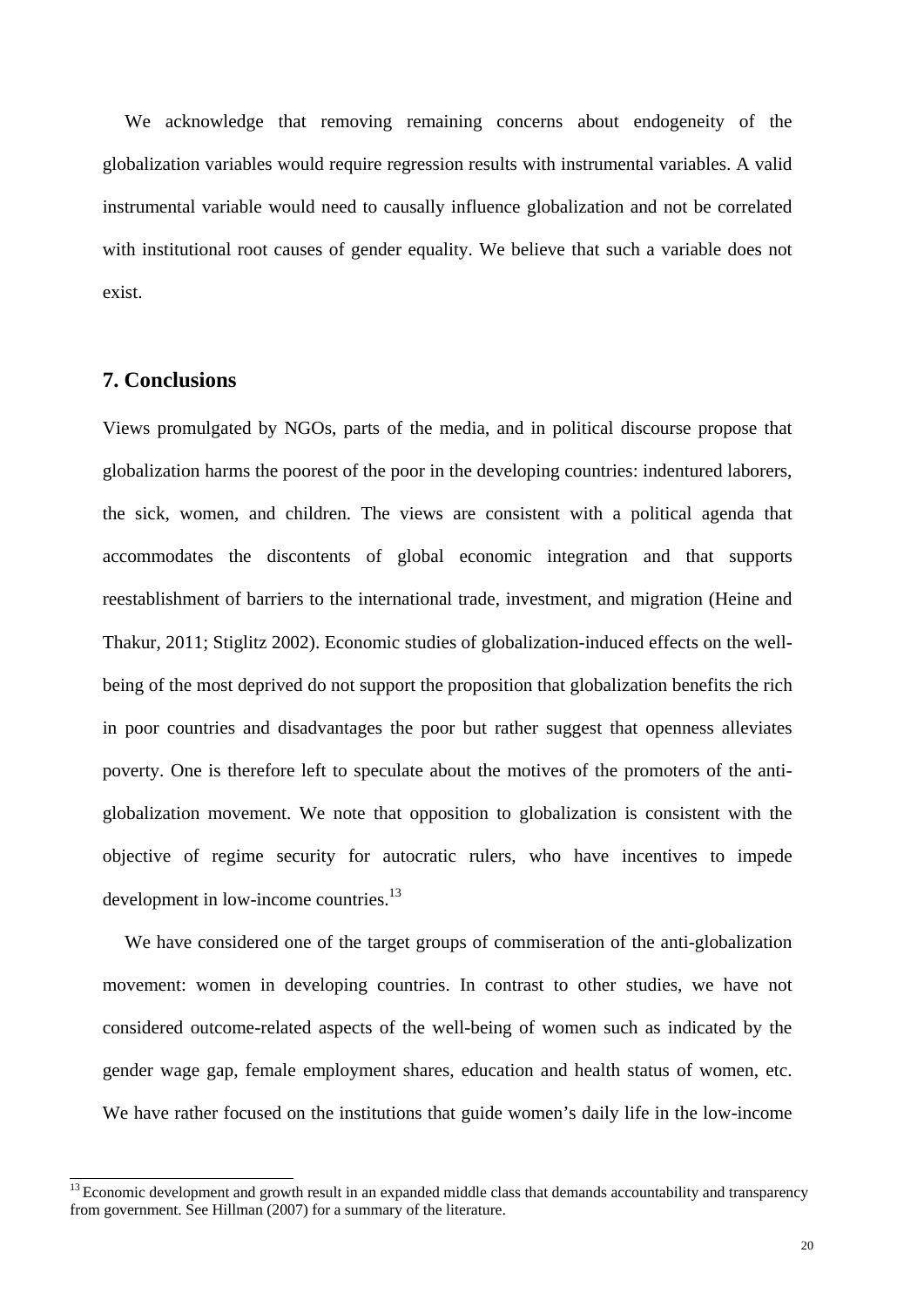countries. To measure gender consequences of institutions, we have used the new OECD *Social Institutions and Gender Index* (SIGI) to identify the long-run consequences of globalization. We have used the multi-faceted KOF indicator of globalization to disentangle the impacts of the three major dimensions of globalization.

 Our results are consistent with views and evidence that globalization strengthens institutions fostering gender equality.<sup>14</sup> We find that it is principally the economic and social aspects of globalization that underlie the institutional change that drives gender equality. The tendency for subjugation of women in low-income countries enhances plausibility of our results.

Social integration is often controversial in low-income countries because of a perceived relation to "Americanization" (cf. Friedman 1999). As Dreher and Gaston (2007) succinctly put it, "globalization implies institutional convergence to some common (U.S.) benchmark." In terms of gender, the U.S. benchmark entails institutions that disallow discrimination against women and promote equal economic opportunity. Global economic integration is, overall, beneficial for populations in the low-income countries, and it is beneficial for the ruling elites as long as the elites remain in a position to appropriate a substantial part of the benefits. However, social globalization, by empowering women, undermines the established social and political-economic order. Hence, in developing countries with strong ruling elites and in particular also male-dominated cultures, social globalization is demonized, by the established local ruling class, and by western apologists who, for reasons of ideological objections to markets, join in opposing globalization.

 Our results suggest optimism regarding the effects of globalization on women in the development process. Through institutions, in the longer term, globalization is predicted to increase gender equality.

<sup>&</sup>lt;sup>14</sup> The World Bank (2012, p. 271) proposes that: "The forces unleashed by trade openness, technological change and diffusion, and increased access to information have lifted some of the constraints to greater equality".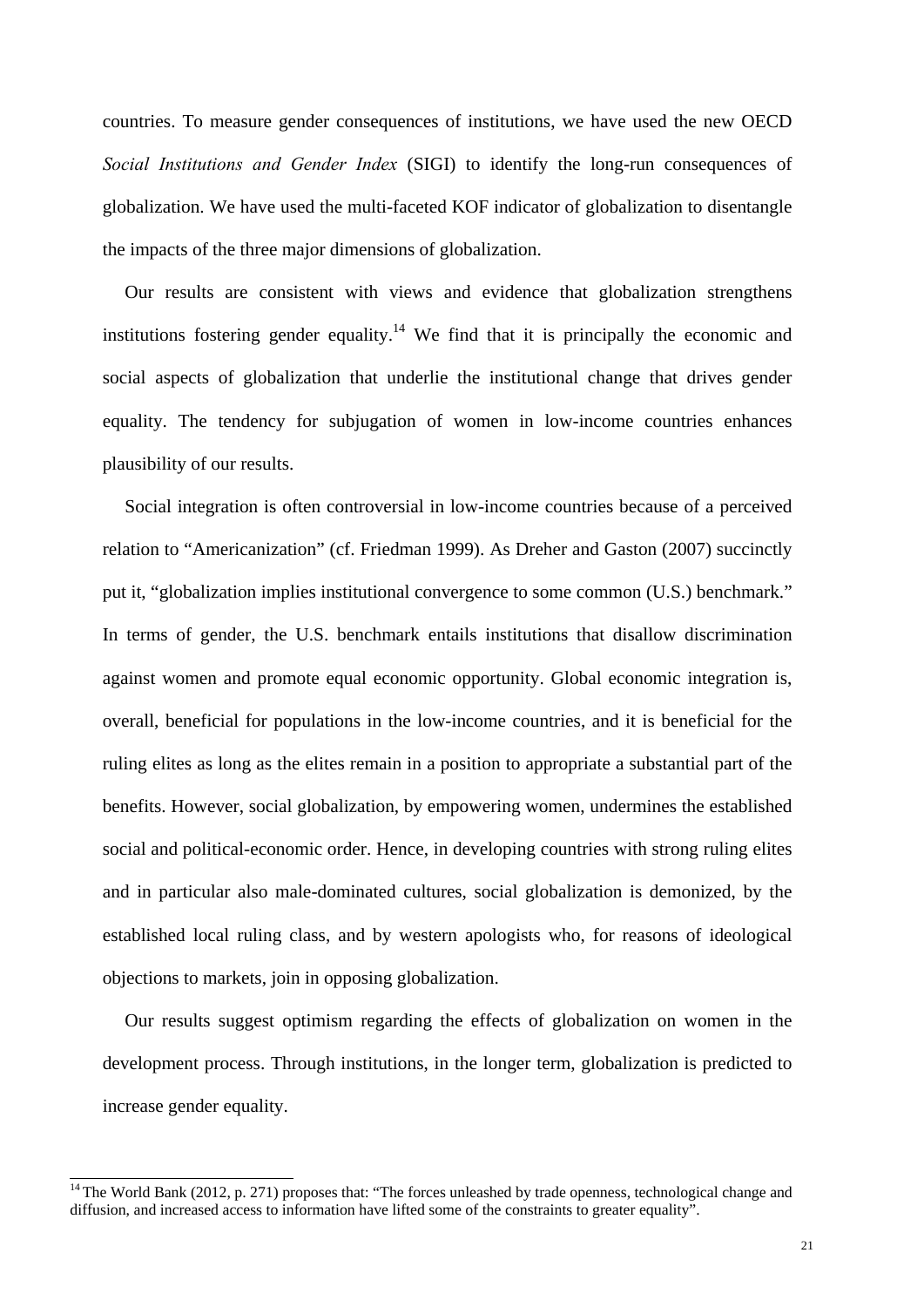## **Acknowledgements**

We received helpful comments at the Konstanz Workshop on Political Economy 2010 and at the Annual Meeting of the German Economic Association 2011 in Frankfurt. Two anonymous reviewers helped us to improve our paper. Felix Weber provided excellent research assistance. Previous versions of the paper circulated under the title "Globalization and gender equality in developing countries".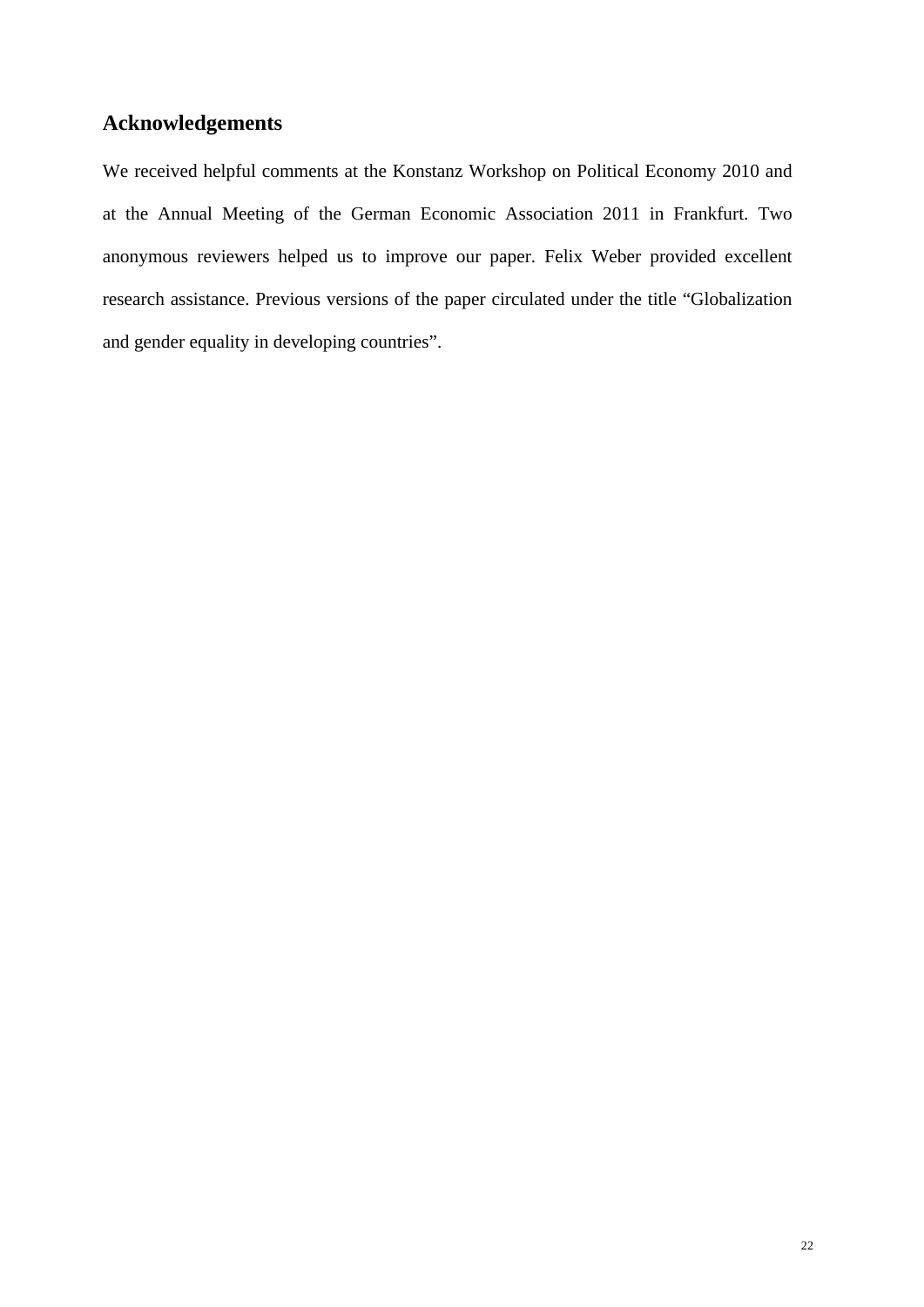## **References**

Abu-Ghaida, D., Klasen, S., 2004. The costs of the missing the millennium development goal on gender equity. World Development 32, 1076-1107.

Acemoglu, D., 1998. Why do new technologies complement skills? Directed technical change and wage inequality. Quarterly Journal of Economics 113, 1055-1090.

Aguayo-Tellez, E., Juhn, C., Airola, J., 2010. Does trade liberalization help women? The case of Mexico in the 1990s. NBER Working Paper no. 16195, NBER, Cambridge MA.

Alesina, A., Devleeschauwer, A., Easterley, W., Kurlat, S., Wacziarg, R., 2003. Fractionalization. Journal of Economic Growth 8, 155-194.

Baliamoune-Lutz, M., 2006. Globalization and gender inequality: Is Africa different? Journal of African Economies 16, 301-348.

Bardhan, K., Klasen, S., 1999. UNDP's gender-related indices: A critical review. World Development 27, 985-1010.

Barro, R.J., Lee, J.-W. , 2010. A new data set of educational attainment in the world, 1950- 2010. NBER Working Paper no. 15902, NBER, Cambridge MA.

Becker, G.S., 1971. The Economics of Discrimination. Chicago University Press, Chicago  $\Pi$ .

Becker, S.O., Woessmann, L., 2009. Luther and the girls: Religious denomination and the female education gap in nineteenth-century Prussia. Scandinavian Journal of Economics 110, 777-805.

Becker, S.O., Woessmann, L., 2010. The effect of Protestantism on education before industrialization: Evidence from 1816 Prussia. Economics Letters 107, 224-228.

Bergh, A., Nilsson, T., 2010a. Good for living? On the relationship between globalization and life expectancy. World Development 38, 1191-1203.

Bergh, A., Nilsson, T., 2010b. Do liberalization and globalization increase income inequality? European Journal of Political Economy 26, 488-505.

Bjørnskov, C., 2010. On globalization and human rights: The importance of types of globalization. Unpublished paper. University of Aarhus, Denmark*.* 

Boserup, E., 1970. Women's Role in Economic Development. St. Martin's Press, New York NY.

Branisa, B., Klasen, S., Ziegler, M., 2009a. New measures of gender inequality: The social institutions and gender index (SIGI) and its subindices. Courant Research Centre: Poverty, Equity and Growth - Discussion Paper 10, Courant Research Centre PEG, Göttingen.

Branisa, B., Klasen, S., Ziegler, M., 2009b. Why we should all care about social institutions related to gender inequality. Courant Research Centre: Poverty, Equity and Growth - Discussion Paper 15, Courant Research Centre PEG, Göttingen.

Busse, M., Hefeker, C., 2007. Political risk, institutions, and foreign direct investments. European Journal of Political Economy 23, 97-415.

Busse, M., Nunnenkamp, P., 2009. Gender disparity in education and the international competition for foreign direct investments. Feminist Economics 15, 61-90.

Cagatay, N., Ertürk, K., 2004. Gender and globalization: A macroeconomic perspective. Working paper no. 19, ILO Policy Integration Department. Geneva.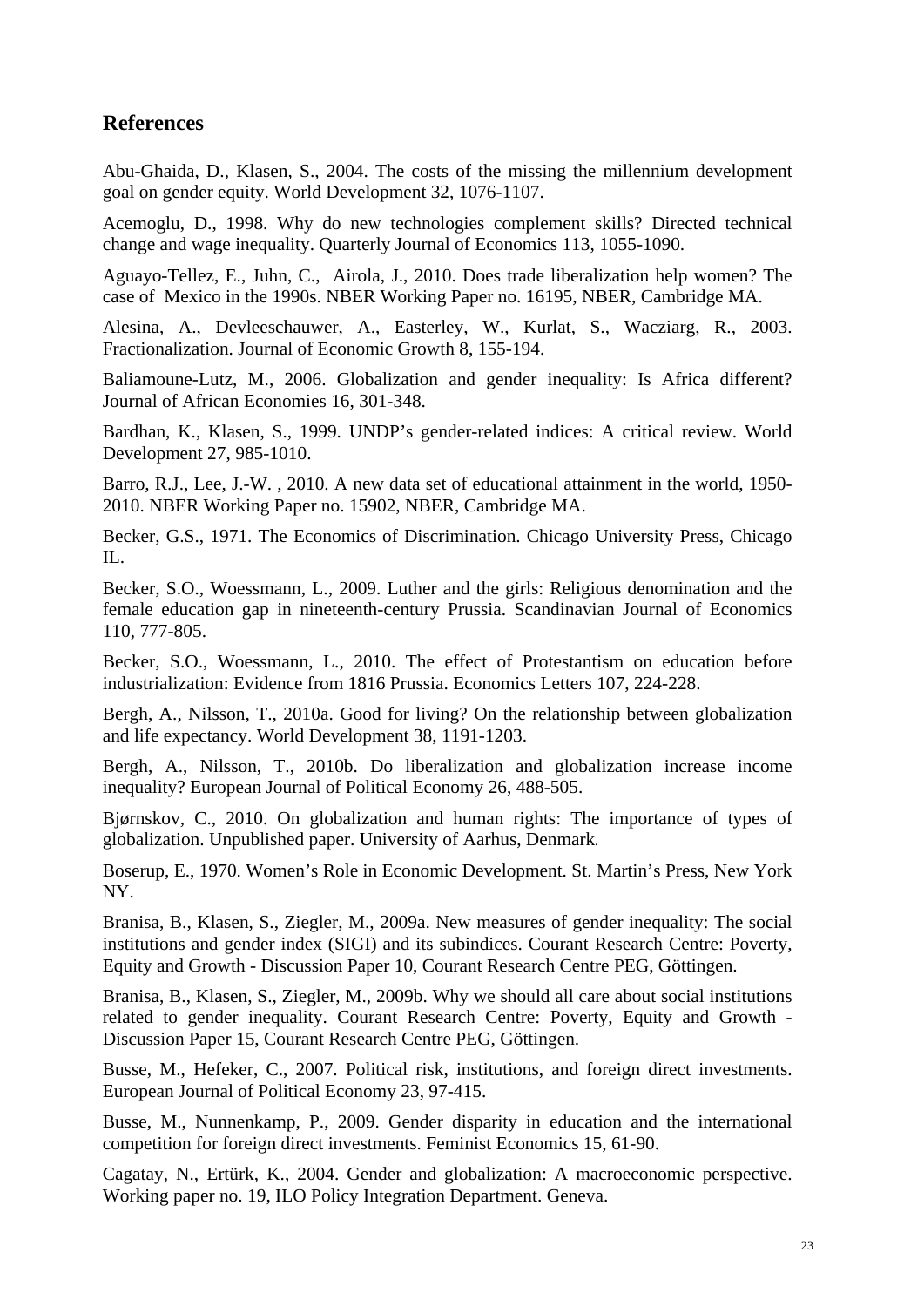Cheibub, J., Gandhi, J., Vreeland, J.R., 2010. Democracy and dictatorship revisited. Public Choice 143, 67-101.

Cho, S.-Y., 2011. Integrating inequality – Globalization, women´s rights, son preference and human trafficking. Working Paper no 73, University of Göttingen*.* 

Cho, S.-Y., Vadlamannati, K.C., 2012. Compliance with the Anti-trafficking Protocol. European Journal of Political Economy 28, 249-265.

Cingranelli, D.L., Richards, D.L., 2005. The Cingranelli-Richards (CIRI) Human Rights Dataset. Available at http://www.humanrightsdata.org.

Cooray, A., Potrafke, N., 2011. Gender inequality in education: Political institutions or culture and religion? European Journal of Political Economy 27, 268-280.

Di Tommaso, M.L., Shima, I., Strom, S. Bettio, F., 2009. As bad as it gets: Well-being deprivation of sexually exploited trafficked women. European Journal of Political Economy 25, 143-162.

De Soysa, I, Vadlamannati, K.C., 2011. Does being bound together suffocate, or liberate? The effects of economic, social and political globalization on human rights, 1981-2005. Kyklos 64, 20-53.

Dollar, D., Gatti, R., 1999. Gender inequality, income and growth: Are good times good for women? Policy Research Report on Gender and Development Working Paper Series no. 1, World Bank, Washington DC.

Dreher, A., 2006. Does globalization affect growth? Evidence from a new index of globalization. Applied Economics 38, 1091-1110.

Dreher, A., Gassebner, M., Siemers, L.-H., 2012. Globalization, economic freedom and human rights. Journal of Conflict Resolution.

Dreher, A., Gaston, N., 2007. Has globalization really had no effect on unions? Kyklos 60, 165-186.

Dreher, A., Gaston, N., Martens, P., 2008. Measuring Globalization – Gauging Its Consequences. Springer, Berlin.

Feenstra, R. C., Hanson, G.H., 1997. Foreign direct investment and relative wages: Evidence from Mexico`s maquiladoras. Journal of International Economics 42, 371-393.

Foster, J.E., Greer, J., Thorbecke, E., 1984. A class of decomposable poverty measures. Econometrica 52, 761-766.

Friedman, T.L., 1999. *The Lexus and the Olive Tree*. Farrar, Strauss, and Giroux, New York NY.

Harms, P., Ursprung, H.W., 2002. Do civil and political repression really boost foreign direct investments? Economic Inquiry 40, 651-663.

Heine, J., Thakur, R. (Ed.), 2011. *The Dark Side of Globalization*. United Nations University Press, Tokyo/New York/Paris.

Hillman, A.L., 2005. Globalization and the political economy of international trade policy. In: Jayasuriya, S., (Ed.), Trade Policy Reforms and Development: Essays in Honor of Professor Peter Lloyd, Volume II. Edward Elgar, Cheltenham U.K., 2005, pp. 3-22.

Hillman, A.L., 2007. Democracy and low-income countries. In: Casas Pardo, J., Schwartz, P., (Eds.), Public Choice and Challenges of Democracy. Edward Elgar, Cheltenham, U.K., pp. 277 – 294.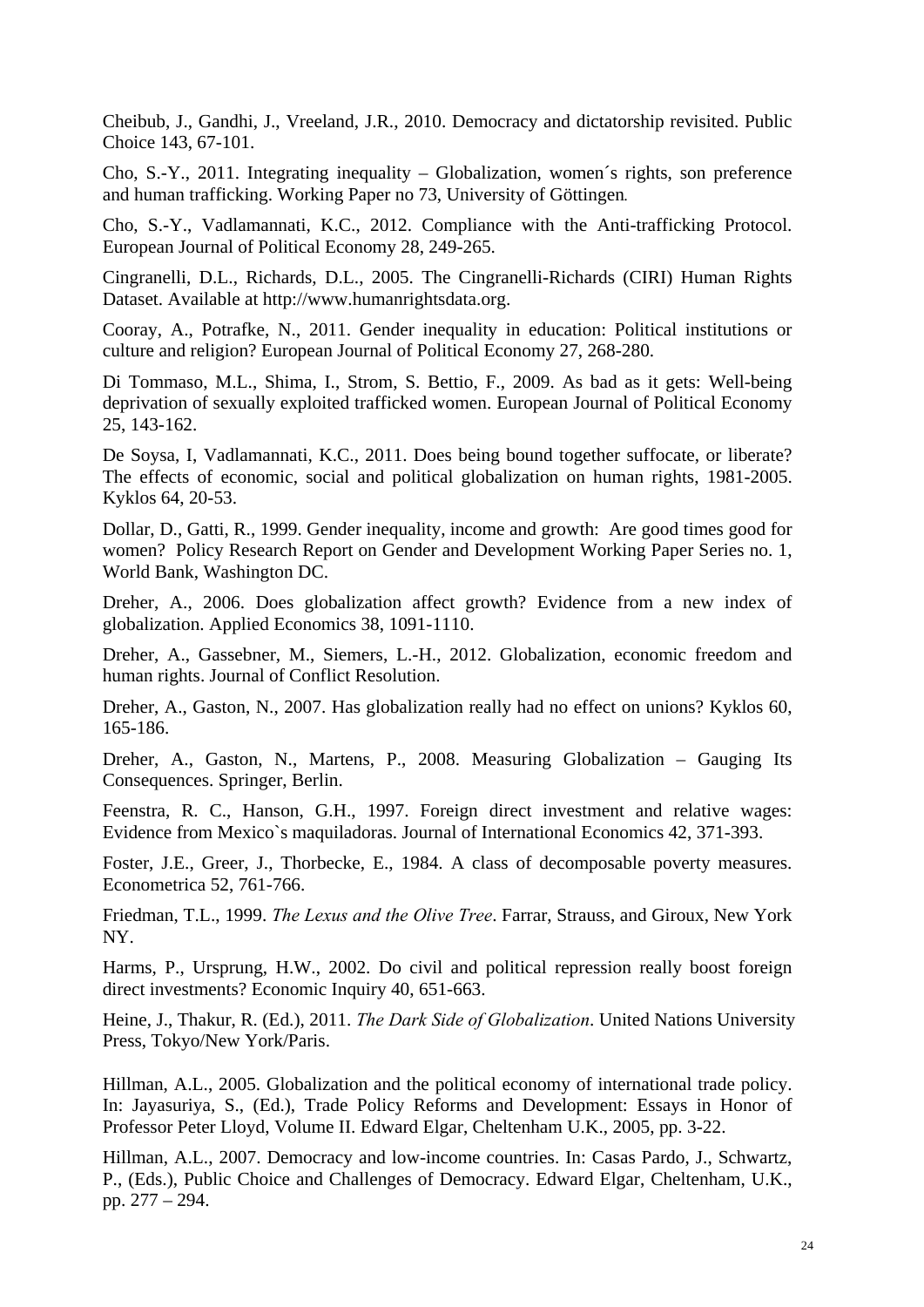Hillman, A.L., 2008. Globalization and social justice. Singapore Economic Review 53, 173- 189, (Singapore Economic Review Public Lecture, Nanyang Technological University, September 2007).

Jüttig, J., Luci, A., Morrison, C., 2010. Why do so many women end up in bad jobs? A cross-country assessment. Working Paper no. 287, OECD Development Centre. Paris.

Jütting, J., Morrison, C., Dayton-Johnson, J., Drechsler, D., 2008. Measuring gender (in) equality: The OECD Gender, Institutions and Development Data Base. Journal of Human Development 9, 65–86.

Katav-Herz, S., 2003. A model of parental demand for child labor with high fertility norms. Review of Economics of the Household 1, 219-233.

Klasen, S., 2002. Low schooling for girls, slower growth for all? Cross country evidence on the effect of gender inequality in education on economic development. World Bank Economic Review 16, 345-373.

Klasen, S., Lamanna, F., 2009. The impact of gender inequality in education and employment on economic growth: New evidence for developing countries. Feminist Economics 15, 91-132.

Klasen, S., Schüler, D., 2011. Reforming the Gender-Related Development Index and the Gender Empowerment Measure: Implementing some specific proposals. Feminist Economics 17, 1-30.

Knowles, S., Lorgelly, P., Ownen, P., 2002. Are educational gender gaps a brake on economic development? Some cross country empirical evidence. Oxford Economic Papers 54, 118 – 149.

La Porta, R., Lopez-di-Silanes, F., Shleifer, A., Vishny, R., 1999. The quality of government. Journal of Law, Economics and Organization 15, 222-279.

Meinhard, S., Potrafke, N., 2012. The globalization-welfare state nexus reconsidered. Review of International Economics 20, 271-287.

Morrison, C., Jütting, J.P., 2005. Women's discrimination in developing countries: A new data set for better policies. World Development 33, 1065–1081.

Munck, G., Verkuilen, J., 2002. Conceptualizing and measuring democracy: Evaluating alternative indices. Comparative Political Studies 55, 5-34.

Neumayer, E., de Soysa, I., 2007. Globalization, Women's economic rights and forced labor. World Economy 30, 1510-1535.

Neumayer, E., de Soysa, I., 2011. Globalization and the empowerment of women: an analysis of spatial dependence via trade and foreign direct investment. World Development 39, 1065-1075.

Norton, S.W., Tomal, A., 2009. Religion and female educational attainment. Journal of Money, Credit and Banking 41, 961-986.

Oostendorp, R.H., 2009. Globalization and the gender wage gap. World Bank Economic Review 23, 141-161.

Ozler, S., 2000. Export orientation and female share of employment: Evidence from Turkey. World Development 28, 1239-48.

Potrafke, N., 2010. Labor market deregulation and globalization: Empirical evidence from OECD countries, Review of World Economics 146, 545-57.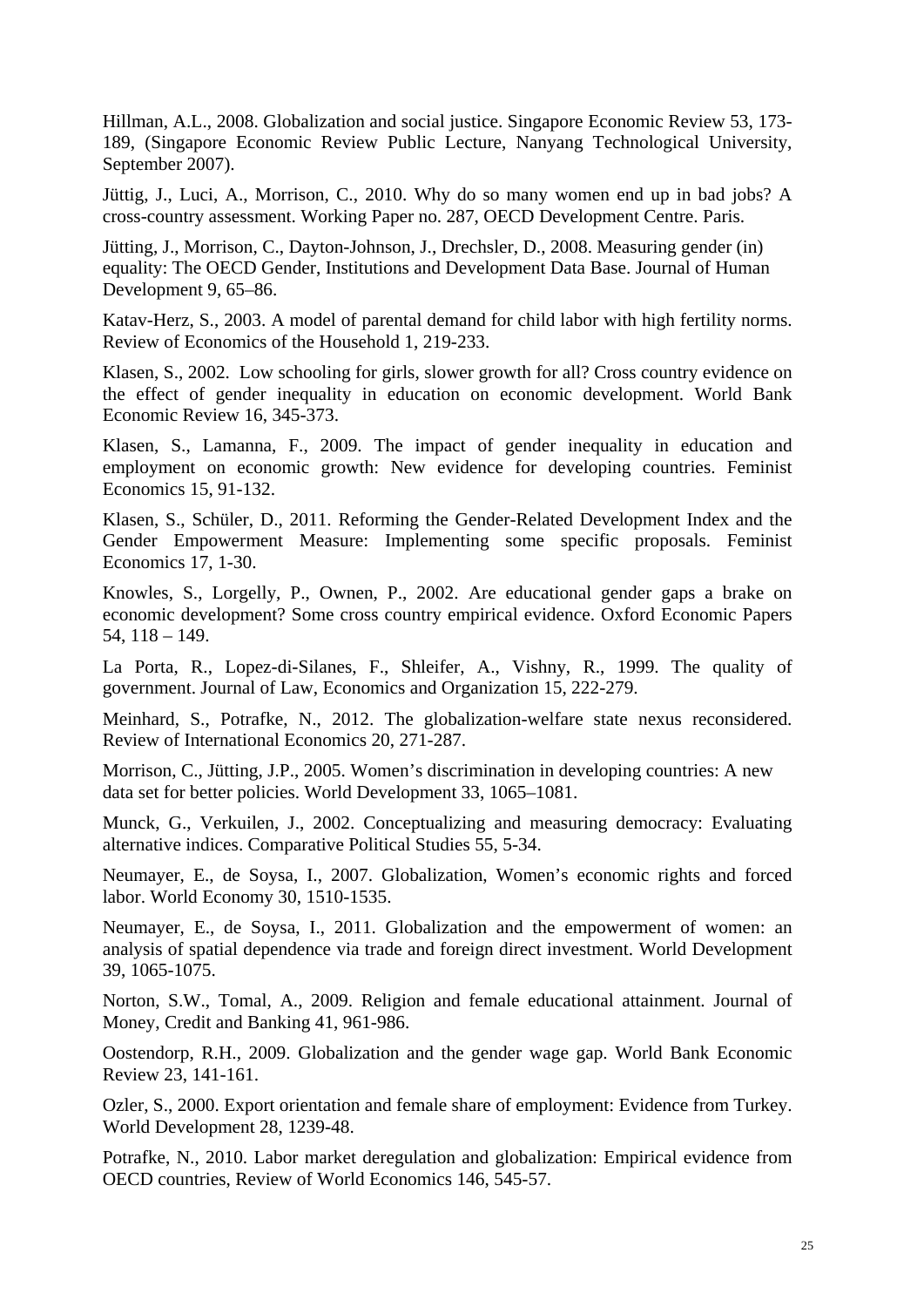Richards, D.L., Gelleny, R., 2007. Women´s status and economic globalization. International Studies Quarterly 51, 855-876.

Schober, T., Winter-Ebmer, R., 2011. Gender wage inequality and economic growth: Is there really a puzzle? A comment. World Development 39, 1476-1484.

Schultz, P.T., 2007. Does the liberalization of trade advance gender equality in schooling and health? In: Zedillo, E. (Ed.), The Future of Globalization (chapter 11). Taylor and Francis, London, pp. 178-208.

Schulze, G.G., Ursprung, H.W., 1999. Globalisation of the economy and the nation state. World Economy 22, 295–352.

Stiglitz, J.E., 2002. Globalization and its Discontents. Penguin Books, London.

Summers, R., Heston, A., 1991. The Penn World Table (Mark 5): An expanded set of international comparisons, 1950-1988. Quarterly Journal of Economics 106, 327-369.

Vreeland, J.R., 2008. The effect of political regime on civil war: Unpacking anocracy. Journal of Conflict Resolution 52, 401-425.

World Bank 2012. World Development Report 2012 – Gender Equality and Development. Washington, D.C.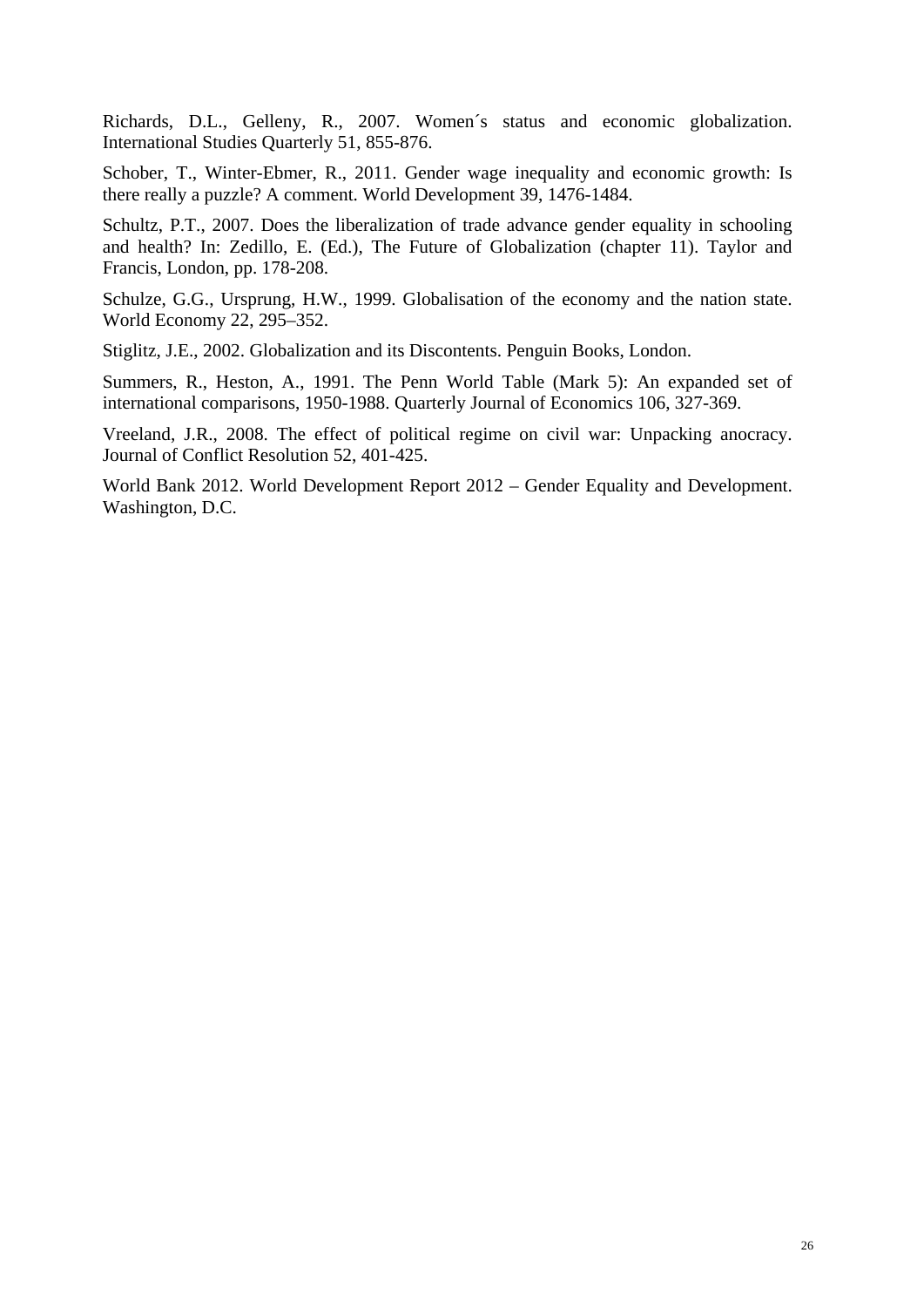

Figure 2: Gender equality = reversed SIGI and KOF indices of globalization (year 2000).

Correlation coefficients between the reversed SIGI and the overall globalization index 0.42, the economic globalization index 0.58, the social globalization index 0.45 and the political globalization index 0.05. Source: Branisa et al. (2009) and Dreher (2006) and Dreher et al. (2008).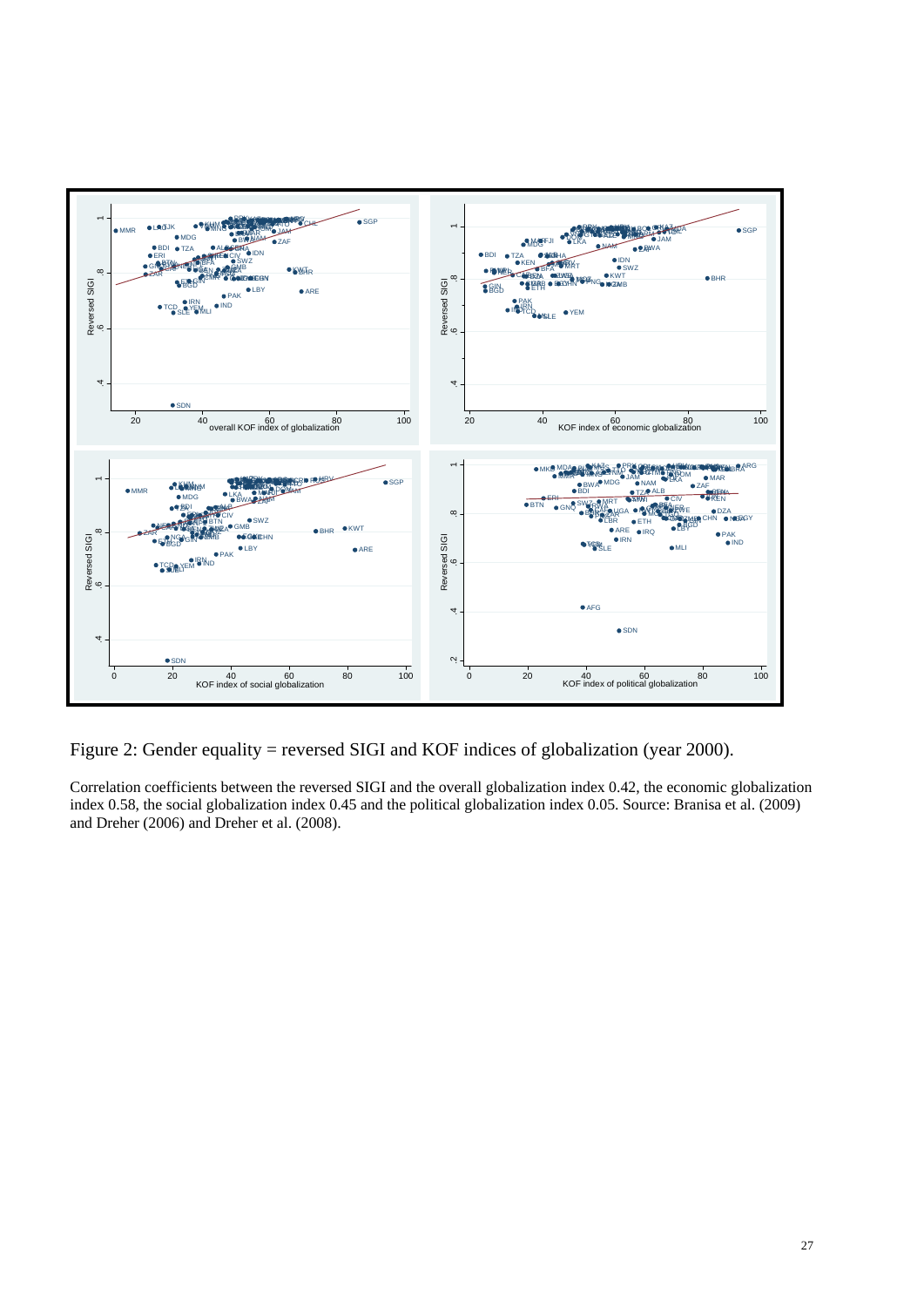## Table 1: Regression Results. Dependent variable: Gender Equality = reversed SIGI (overall) OLS with robust standard errors. KOF Index 2000.

|                                        | (1)         | (2)         | (3)         | (4)         | (5)         |
|----------------------------------------|-------------|-------------|-------------|-------------|-------------|
| KOF index of globalization (overall)   | $0.0038***$ | $0.0032**$  |             |             |             |
|                                        | [3.95]      | [2.62]      |             |             |             |
| KOF index of globalization (economic)  |             |             | $0.0015**$  |             |             |
|                                        |             |             | [2.12]      |             |             |
| KOF index of globalization (social)    |             |             |             | $0.0029**$  |             |
|                                        |             |             |             | [2.53]      |             |
| KOF index of globalization (political) |             |             |             |             | 0.001       |
|                                        |             |             |             |             | [1.11]      |
| log GDP per capita                     |             | $-0.0037$   | $0.0270**$  | $-0.0100$   | $0.0337**$  |
|                                        |             | [0.26]      | [2.21]      | [0.66]      | [2.20]      |
| log Population                         |             | $-0.0140*$  | $-0.0021$   | $-0.007$    | $-0.0164$   |
|                                        |             | [1.96]      | [0.32]      | [1.01]      | [1.43]      |
| Democracy                              |             | 0.0341      | 0.0238      | $0.0451**$  | $0.0473**$  |
|                                        |             | [1.57]      | [1.29]      | [2.00]      | [2.12]      |
| Asia                                   |             | $-0.005$    | $-0.0417$   | $-0.0186$   | $-0.0332$   |
|                                        |             | [0.16]      | [1.36]      | [0.64]      | [0.80]      |
| Eastern Europe                         |             | $-0.0312$   | $-0.0377$   | $-0.0696$   | $-0.0614$   |
|                                        |             | [0.72]      | [0.84]      | [1.45]      | [1.11]      |
| South America                          |             | $0.0836***$ | $0.0737***$ | 0.0794 ***  | $0.0824**$  |
|                                        |             | [2.89]      | [2.67]      | [2.68]      | [2.62]      |
| Legal Origin (French)                  |             | 0.0277      | 0.0065      | 0.0287      | 0.0097      |
|                                        |             | [0.92]      | [0.29]      | [0.95]      | [0.35]      |
| Legal Origin (socialist)               |             | $0.1524***$ | $0.1269***$ | $0.1580***$ | $0.1770***$ |
|                                        |             | [4.46]      | [3.49]      | [4.33]      | [4.54]      |
| Constant                               | $0.7055***$ | $0.8178***$ | 0.5758***   | $0.8436***$ | $0.6384***$ |
|                                        | [14.45]     | [7.03]      | [4.44]      | $[7.71]$    | [4.49]      |
| Observations                           | 98          | 96          | 86          | 96          | 99          |
| R-squared                              | 0.18        | 0.51        | 0.59        | 0.51        | 0.51        |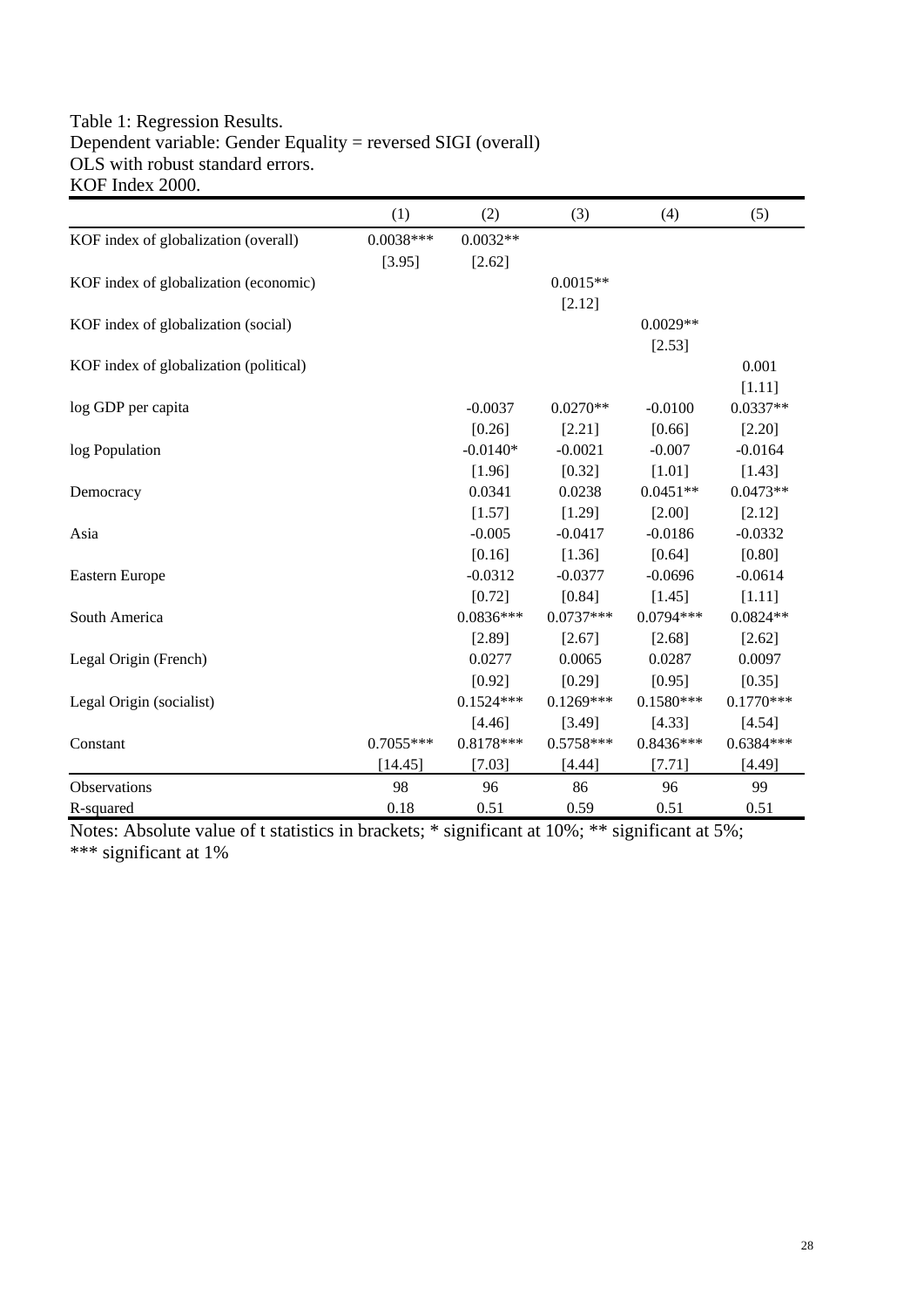#### Table 2: Regression Results. Dependent variable: Gender Equality = reversed SIGI (overall) OLS with robust standard errors. Lagged KOF Indices.

| Lagged KOT munes.                           |             |        |            |           |
|---------------------------------------------|-------------|--------|------------|-----------|
|                                             | (1)         | (2)    | (3)        | (4)       |
| KOF index of globalization 1990 (overall)   | 0.0017      |        |            |           |
|                                             | [1.11]      |        |            |           |
| KOF index of globalization 1990 (economic)  |             | 0.0007 |            |           |
|                                             |             | [0.84] |            |           |
| KOF index of globalization 1990 (social)    |             |        | $0.0023*$  |           |
|                                             |             |        | [1.79]     |           |
| KOF index of globalization 1990 (political) |             |        |            | $-0.0005$ |
|                                             |             |        |            |           |
|                                             |             |        |            | [0.53]    |
| KOF index of globalization 1980 (overall)   | $0.0042***$ |        |            |           |
|                                             | [3.70]      |        |            |           |
| KOF index of globalization 1980 (economic)  |             | 0.0012 |            |           |
|                                             |             | [1.38] |            |           |
| KOF index of globalization 1980 (social)    |             |        | $0.0025**$ |           |
|                                             |             |        | [2.16]     |           |
| KOF index of globalization 1980 (political) |             |        |            | $0.0014*$ |
|                                             |             |        |            | [1.86]    |
| KOF index of globalization 1970 (overall)   | $0.0038***$ |        |            |           |
|                                             | [2.84]      |        |            |           |
| KOF index of globalization 1970 (economic)  |             | 0.0009 |            |           |
|                                             |             | [1.09] |            |           |
| KOF index of globalization 1970 (social)    |             |        | $0.0029*$  |           |
|                                             |             |        | [1.93]     |           |
| KOF index of globalization 1970 (political) |             |        |            | 0.0001    |
|                                             |             |        |            | [0.07]    |
|                                             |             |        |            |           |

Notes: Absolute value of t statistics in brackets; \* significant at 10%; \*\* significant at 5%; \*\*\* significant at 1%. All regressions including control variables.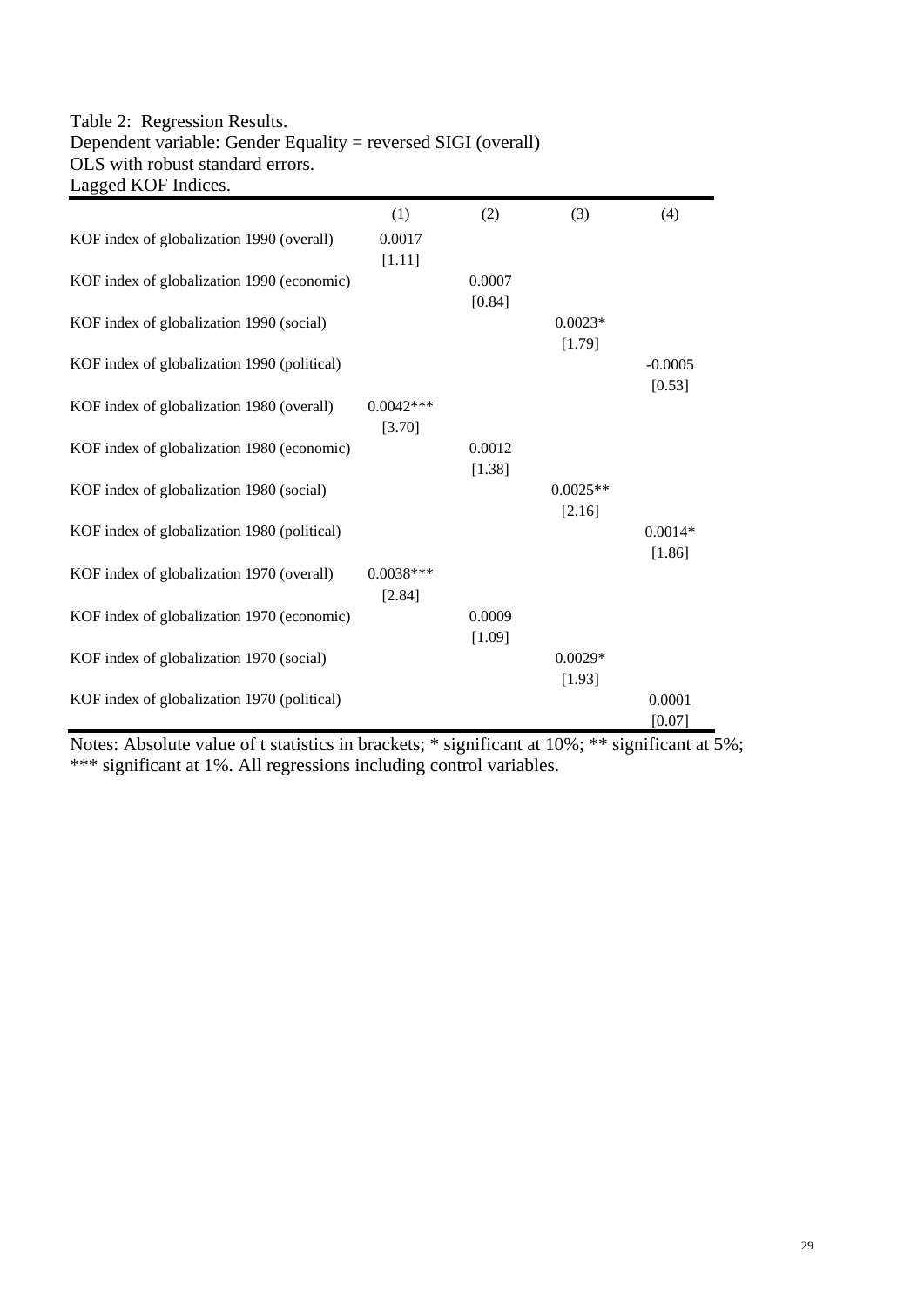## Table 3: Regression Results. Dependent variable: Gender Equality = reversed SIGI (overall) OLS with robust standard errors. Changes in KOF Indices 1970-2000.

|                                                 | (1)         | (2)         | (3)         | (4)         | (5)         |
|-------------------------------------------------|-------------|-------------|-------------|-------------|-------------|
| Change in KOF index of globalization            |             |             |             |             |             |
| (overall): 1970-2000                            | $0.0034*$   | $0.0058**$  |             |             |             |
|                                                 | [1.86]      | [2.16]      |             |             |             |
| KOF index of globalization (overall): 1970      | $0.0041***$ | 0.0017      |             |             |             |
|                                                 | [3.82]      | [1.39]      |             |             |             |
| Change in KOF index of globalization            |             |             |             |             |             |
| (economic): 1970-2000                           |             |             | $0.0031***$ |             |             |
|                                                 |             |             | [3.17]      |             |             |
| KOF index of globalization (economic):<br>1970  |             |             | 0.0009      |             |             |
|                                                 |             |             | [1.19]      |             |             |
| Change in KOF index of globalization            |             |             |             |             |             |
| (social): 1970-2000                             |             |             |             | $0.0037*$   |             |
|                                                 |             |             |             | [1.89]      |             |
| KOF index of globalization (social):            |             |             |             |             |             |
| 1970                                            |             |             |             | $0.0022**$  |             |
|                                                 |             |             |             | [2.20]      |             |
| Change in KOF index of globalization            |             |             |             |             |             |
| (political): 1970-2000                          |             |             |             |             | 0.0013      |
|                                                 |             |             |             |             | [1.26]      |
| KOF index of globalization (political):<br>1970 |             |             |             |             | 0.0001      |
|                                                 |             |             |             |             | [0.15]      |
| log GDP per capita                              |             | $-0.0011$   | $0.0335**$  | $-0.0085$   | $0.0342**$  |
|                                                 |             | [0.08]      | [2.63]      | [0.59]      | [2.25]      |
|                                                 |             | $-0.0246**$ | $-0.0132*$  | $-0.0135$   | $-0.0163$   |
| log Population                                  |             | [2.33]      | $[1.80]$    | $[1.50]$    | [1.41]      |
|                                                 |             | 0.0288      | 0.0124      | $0.0433*$   | $0.0505**$  |
| Democracy                                       |             | [1.39]      | [0.70]      | [1.92]      | [2.15]      |
| Asia                                            |             | $-0.0027$   | $-0.03$     | $-0.0156$   | $-0.0269$   |
|                                                 |             | [0.09]      | $[1.02]$    | [0.52]      | [0.64]      |
| Eastern Europe                                  |             | $-0.0384$   | $-0.048$    | $-0.0678$   | $-0.069$    |
|                                                 |             | [0.81]      | [1.16]      | [1.45]      | [1.19]      |
| South America                                   |             | $0.0818***$ | $0.0530*$   | $0.0766**$  | 0.0997***   |
|                                                 |             | [2.80]      | [1.82]      | [2.44]      | [3.17]      |
| Legal Origin (French)                           |             | 0.0253      | $-0.0006$   | 0.0254      | 0.0145      |
|                                                 |             | [0.88]      | [0.03]      | [0.85]      | [0.49]      |
| Legal Origin (socialist)                        |             | $0.1486***$ | $0.1158***$ | $0.1497***$ | $0.1674***$ |
|                                                 |             | [4.05]      | [3.28]      | [4.02]      | [4.37]      |
| Constant                                        | 0.7017***   | 0.9034 ***  | $0.6405***$ | 0.9048***   | $0.6421***$ |
|                                                 | [14.16]     | [7.71]      | [4.94]      | [7.29]      | [4.43]      |
| Observations                                    | 94          | 92          | 82          | 92          | 95          |
| R-squared                                       | 0.18        | 0.52        | 0.61        | 0.51        | 0.5         |
|                                                 |             |             |             |             |             |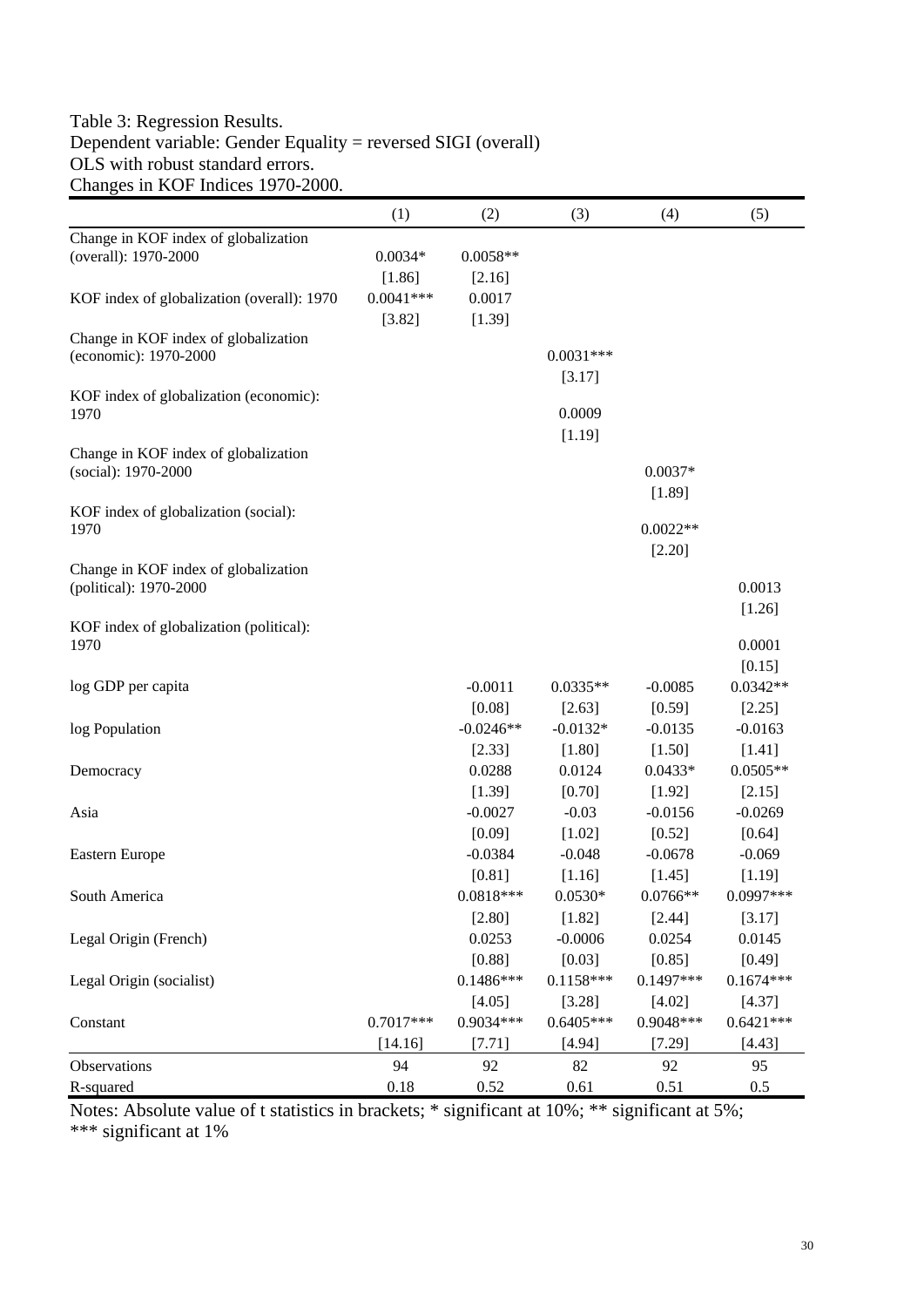#### Table 4: Regression Results. Dependent variable: Gender Equality = reversed SIGI (overall) OLS with robust standard errors. KOF Index 2000. Eastern European countries excluded.

|                                        | (1)         | (2)         | (3)         | (4)         | (5)         |
|----------------------------------------|-------------|-------------|-------------|-------------|-------------|
| KOF index of globalization (overall)   | $0.0035***$ | $0.0033**$  |             |             |             |
|                                        | [3.61]      | [2.58]      |             |             |             |
| KOF index of globalization (economic)  |             |             | $0.0015*$   |             |             |
|                                        |             |             | [1.82]      |             |             |
| KOF index of globalization (social)    |             |             |             | $0.0029**$  |             |
|                                        |             |             |             | [2.36]      |             |
| KOF index of globalization (political) |             |             |             |             | 0.0013      |
|                                        |             |             |             |             | [1.34]      |
| log GDP per capita                     |             | $-0.0071$   | $0.0257*$   | $-0.0112$   | $0.0300*$   |
|                                        |             | [0.46]      | [1.95]      | [0.71]      | [1.93]      |
| log Population                         |             | $-0.0162**$ | $-0.0039$   | $-0.0088$   | $-0.0212*$  |
|                                        |             | [2.12]      | [0.53]      | [1.17]      | [1.70]      |
| Democracy                              |             | $0.0407*$   | 0.0272      | $0.0512**$  | $0.0518**$  |
|                                        |             | [1.72]      | [1.37]      | [2.08]      | [2.16]      |
| Asia                                   |             | $-0.0022$   | $-0.0386$   | $-0.0166$   | $-0.0265$   |
|                                        |             | [0.07]      | [1.25]      | [0.57]      | [0.63]      |
| South America                          |             | $0.0817***$ | $0.0744**$  | $0.0779**$  | $0.0821**$  |
|                                        |             | [2.74]      | [2.61]      | [2.54]      | [2.56]      |
| Legal Origin (French)                  |             | 0.0294      | 0.0069      | 0.0299      | 0.0106      |
|                                        |             | [0.96]      | [0.30]      | [0.98]      | [0.38]      |
| Legal Origin (socialist)               |             | $0.1537***$ | $0.1267***$ | $0.1590***$ | $0.1807***$ |
|                                        |             | [4.52]      | [3.50]      | [4.38]      | [4.61]      |
| Constant                               | $0.7105***$ | $0.8541***$ | $0.6019***$ | $0.8667***$ | $0.6872***$ |
|                                        | [14.31]     | $[7.02]$    | [4.39]      | $[7.60]$    | [4.71]      |
| Observations                           | 91          | 89          | 79          | 89          | 92          |
| R-squared                              | 0.16        | 0.49        | 0.56        | 0.49        | 0.49        |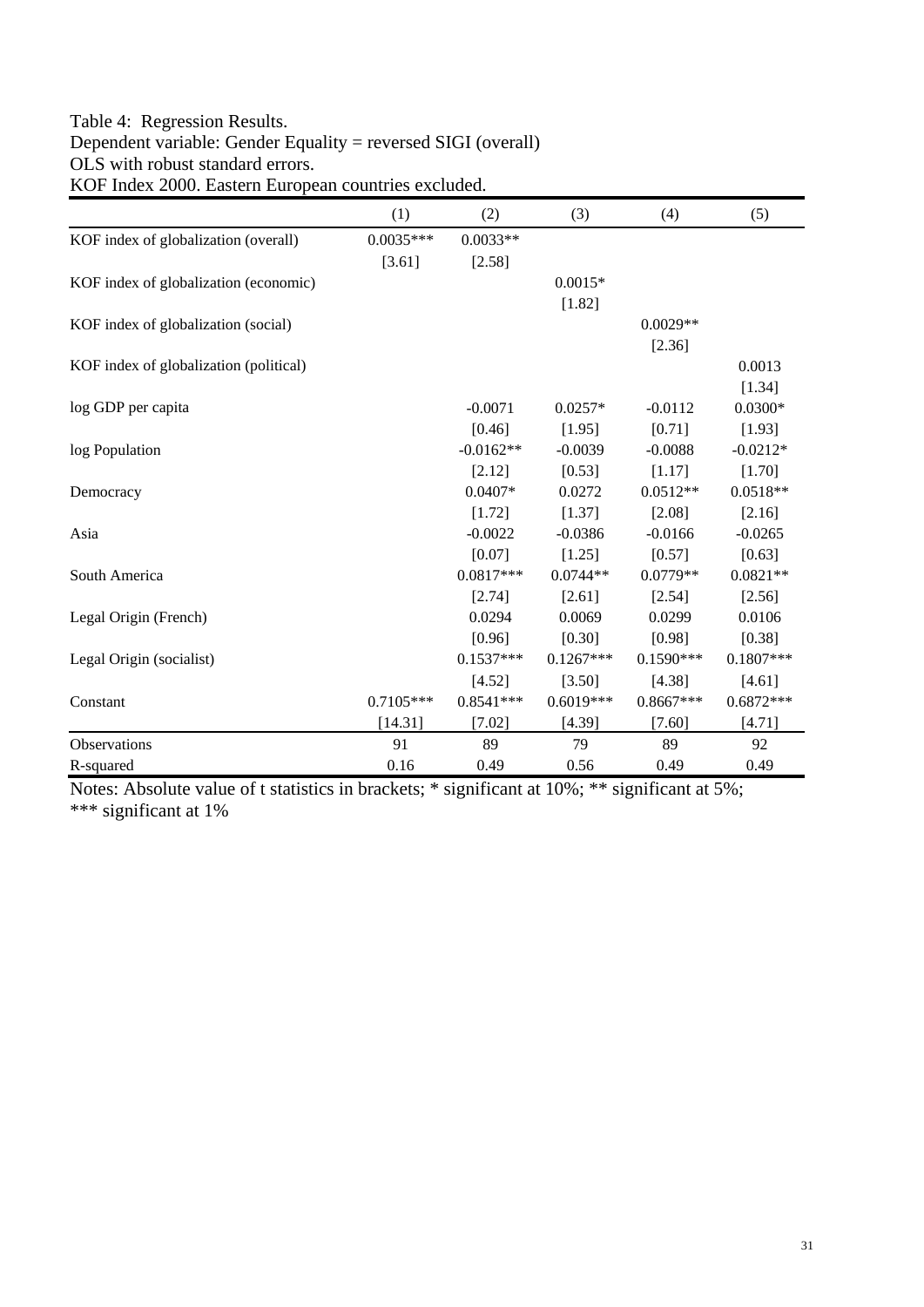## Table 5: Regression Results. Dependent variable: Gender Equality = reversed SIGI (overall) OLS with robust standard errors. KOF Index 2000. Muslim variable included.

|                                        | (1)           | (2)         | (3)           | (4)          |
|----------------------------------------|---------------|-------------|---------------|--------------|
| KOF index of globalization (overall)   | $0.0033***$   |             |               |              |
|                                        | [2.96]        |             |               |              |
| KOF index of globalization (economic)  |               | $0.0014**$  |               |              |
|                                        |               | [2.08]      |               |              |
| KOF index of globalization (social)    |               |             | $0.0027**$    |              |
|                                        |               |             | [2.47]        |              |
| KOF index of globalization (political) |               |             |               | $0.0016*$    |
|                                        |               |             |               | $[1.74]$     |
| log GDP per capita                     | 0.0003        | $0.0332***$ | $-0.0017$     | $0.0329**$   |
|                                        | [0.02]        | [2.66]      | [0.12]        | $[2.42]$     |
| log Population                         | $-0.0145**$   | $-0.0033$   | $-0.0076$     | $-0.0222*$   |
|                                        | [2.02]        | [0.49]      | [1.03]        | $[1.87]$     |
| Democracy                              | 0.0309        | $0.0271*$   | $0.0418**$    | $0.0379**$   |
|                                        | [1.63]        | [1.69]      | [2.13]        | [2.04]       |
| Asia                                   | 0.014         | $-0.0232$   | $-0.0001$     | 0.0033       |
|                                        | [0.49]        | [0.76]      | [0.00]        | [0.08]       |
| Eastern Europe                         | $-0.0293$     | $-0.0318$   | $-0.0631$     | $-0.0441$    |
|                                        | [0.72]        | [0.72]      | [1.33]        | [0.88]       |
| South America                          | 0.0394        | 0.0398      | 0.0397        | 0.0375       |
|                                        | [1.21]        | [1.54]      | [1.19]        | [1.09]       |
| Legal Origin (French)                  | $0.0591*$     | $0.0353*$   | $0.0572*$     | 0.0459       |
|                                        | [1.85]        | [1.69]      | [1.77]        | [1.53]       |
| Legal Origin (socialist)               | $0.1475***$   | $0.1233***$ | $0.1517***$   | $0.1705***$  |
|                                        | [4.54]        | [3.46]      | [4.32]        | [4.78]       |
| Muslim                                 | $-0.0009$ *** | $-0.0007**$ | $-0.0009$ *** | $-0.0011***$ |
|                                        | [2.93]        | [2.24]      | [2.79]        | [3.04]       |
| Constant                               | $0.8011***$   | $0.5472***$ | 0.8083***     | $0.6788***$  |
|                                        | [6.92]        | [4.49]      | [7.52]        | [5.11]       |
| Observations                           | 95            | 85          | 95            | 98           |
| R-squared                              | 0.6           | 0.65        | 0.59          | 0.6          |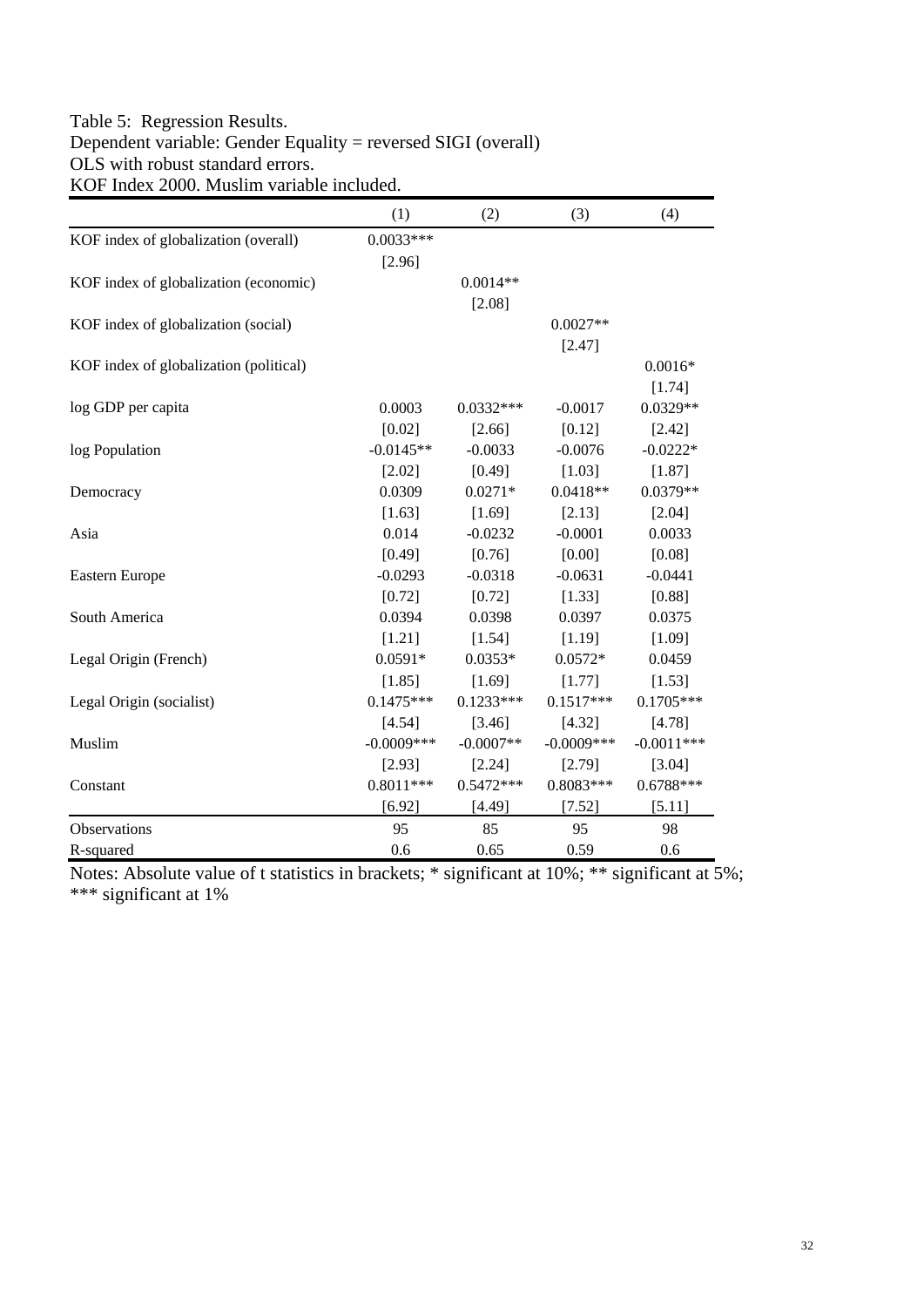Table A1. List of countries included.

| Country                          |      | SIGI_INV KOF_ov_2000 | Country                          |      | SIGI_INV KOF_ov_2000 |
|----------------------------------|------|----------------------|----------------------------------|------|----------------------|
| Afghanistan                      | 0.42 |                      | Kuwait                           | 0.81 | 65.78                |
| Albania                          | 0.89 | 43.09                | Kyrgyzstan                       | 0.97 | 53.59                |
| Algeria                          | 0.81 | 46.51                | Lao People's Democratic Republic | 0.96 | 24.16                |
| Argentina                        | 1.00 | 64.88                | Liberia                          | 0.77 |                      |
| Armenia                          | 0.97 | 50.50                | Libyan Arab Jamahiriya           | 0.74 | 53.65                |
| Azerbaijan                       | 0.97 | 48.31                | Macedonia                        | 0.98 | 46.25                |
| Bahrain                          | 0.80 | 67.56                | Madagascar                       | 0.93 | 32.35                |
| Bangladesh                       | 0.76 | 33.02                | Malawi                           | 0.86 | 38.70                |
| <b>Belarus</b>                   | 0.99 | 47.01                | Mali                             | 0.66 | 38.22                |
| Benin                            | 0.81 | 37.93                | Mauritania                       | 0.85 | 37.60                |
| Bhutan                           | 0.84 | 26.72                | Mauritius                        | 0.99 | 50.09                |
| Bolivia                          | 0.99 | 57.02                | Moldova                          | 0.99 | 54.75                |
| Botswana                         | 0.92 | 49.58                | Mongolia                         | 0.96 | 41.41                |
| <b>Brazil</b>                    | 0.98 | 58.11                | Morocco                          | 0.95 | 51.65                |
| Burkina Faso                     | 0.84 | 38.59                | Mozambique                       | 0.80 | 44.16                |
| Burundi                          | 0.89 | 25.62                | Myanmar                          | 0.95 | 14.16                |
| Cambodia                         | 0.98 | 39.59                | Namibia                          | 0.92 | 53.23                |
| Cameroon                         | 0.78 | 39.37                | Nepal                            | 0.83 | 35.24                |
| Central African Republic         | 0.82 | 27.65                | Nicaragua                        | 0.98 | 54.58                |
| Chad                             | 0.68 | 27.32                | Niger                            | 0.82 | 31.53                |
| Chile                            | 0.98 | 69.18                | Nigeria                          | 0.78 | 49.34                |
| China                            | 0.78 | 54.21                | Pakistan                         | 0.72 | 46.38                |
| Colombia                         | 0.99 | 53.64                | Papua New Guinea                 | 0.79 | 39.95                |
| Congo, Democratic Republic       | 0.80 | 23.04                | Paraguay                         | 1.00 | 48.33                |
| Costa Rica                       | 0.99 | 62.60                | Peru                             | 0.99 | 57.06                |
| Croatia                          | 1.00 | 65.10                | Philippines                      | 0.99 | 56.54                |
| Cuba                             | 0.98 | 47.52                | <b>Russian Federation</b>        | 0.99 | 62.98                |
| Côte d'Ivoire                    | 0.86 | 46.88                | Rwanda                           | 0.83 | 26.91                |
| Dominican Republic               | 0.96 | 54.60                | Senegal                          | 0.89 | 47.10                |
| Ecuador                          | 0.99 | 54.57                | Sierra Leone                     | 0.66 | 31.32                |
| Egypt                            | 0.78 | 54.42                | Singapore                        | 0.98 | 86.77                |
| El Salvador                      | 0.99 | 57.78                | South Africa                     | 0.91 | 61.38                |
| <b>Equatorial Guinea</b>         | 0.82 | 22.94                | Sri Lanka                        | 0.94 | 48.65                |
| Eritrea                          | 0.86 | 24.40                | Sudan                            | 0.32 | 31.11                |
| Ethiopia                         | 0.77 | 32.39                | Swaziland                        | 0.84 | 49.15                |
| Fiji                             | 0.95 | 50.76                | Syrian Arab Republic             | 0.86 | 40.42                |
| Gabon                            | 0.78 | 46.92                | Tajikistan                       | 0.97 | 27.06                |
| Gambia                           | 0.82 | 47.40                | Tanzania                         | 0.89 | 32.49                |
| Georgia                          | 0.97 | 46.49                | Thailand                         | 0.99 | 58.72                |
| Ghana                            | 0.89 | 48.41                | Togo                             | 0.80 | 44.15                |
| Guatemala                        | 0.97 | 48.73                | Trinidad and Tobago              | 0.98 | 60.86                |
| Guinea                           | 0.77 | 36.01                | Tunisia                          | 0.98 | 57.26                |
| Honduras                         | 0.97 | 55.51                | Uganda                           | 0.81 | 36.01                |
| Hong Kong Special Administrative | 0.99 |                      | Ukraine                          | 0.99 | 59.91                |
| India                            | 0.68 | 44.23                | <b>United Arab Emirates</b>      | 0.73 | 69.50                |
| Indonesia                        | 0.87 | 53.74                | Uruguay                          | 0.99 | 62.90                |
| Iran                             | 0.70 | 34.72                | Venezuela                        | 0.99 | 61.62                |
| Iraq                             | 0.72 |                      | Viet Nam                         | 0.97 | 37.98                |
| Jamaica                          | 0.95 | 61.24                | Yemen                            | 0.67 | 34.93                |
| Kazakhstan                       | 1.00 | 52.41                | Zambia                           | 0.78 | 50.65                |
| Kenya                            | 0.86 | 42.54                | Zimbabwe                         | 0.81 | 44.68                |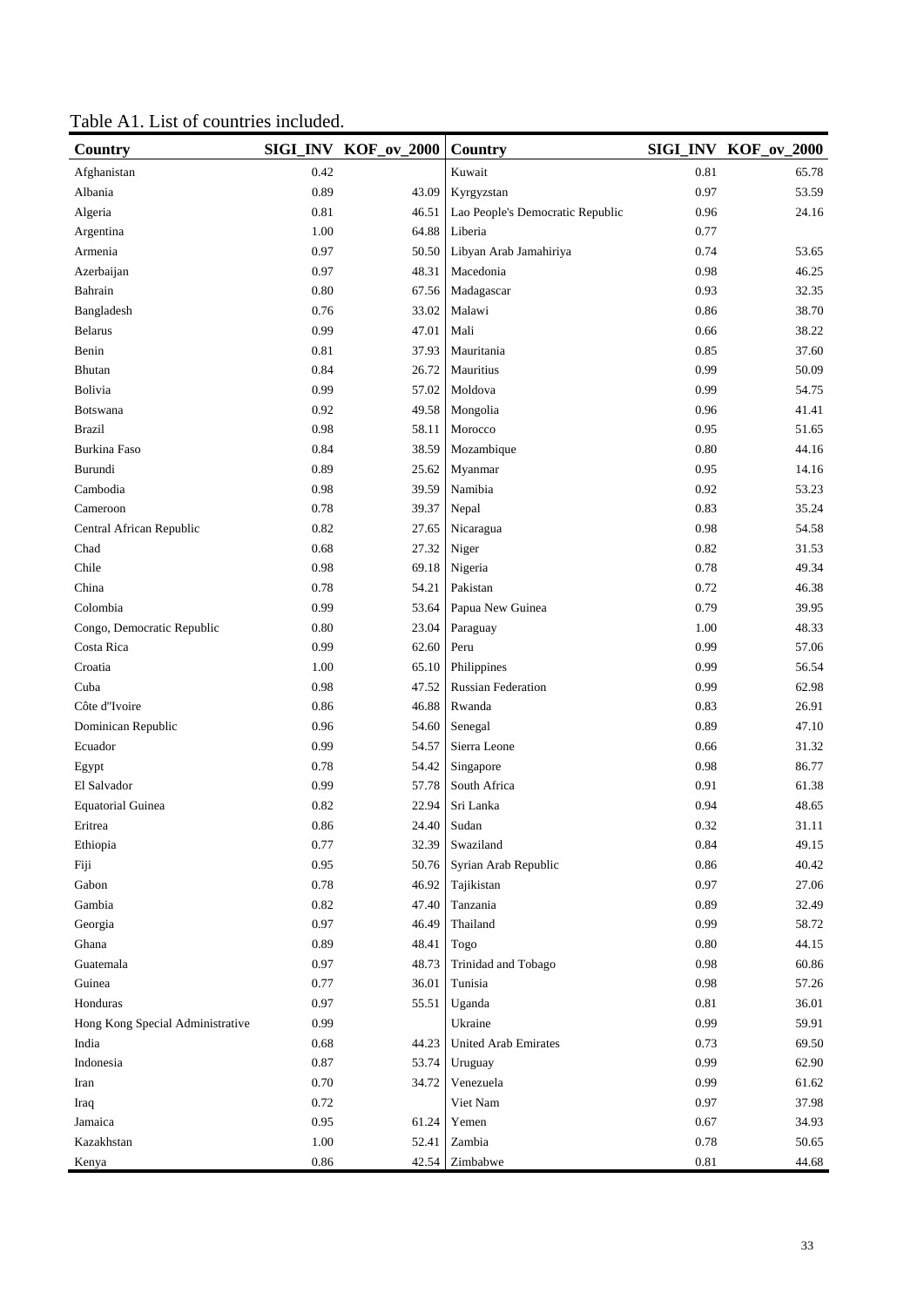Table A2. Data description and sources.

| Variable                                       | Observations Mean |          | Std. Dev. Min |                  | Max          | Source                                             |
|------------------------------------------------|-------------------|----------|---------------|------------------|--------------|----------------------------------------------------|
| SIGI                                           | 102               | 0.13     | 0.12          | $\boldsymbol{0}$ | 0.68         | Branisa et al. (2009)                              |
| Family code                                    | 102               | 0.31     | 0.23          | $\boldsymbol{0}$ | 0.80         | Branisa et al. (2009)                              |
| Civil liberties                                | 102               | 0.14     | 0.25          | $\boldsymbol{0}$ | $\mathbf{1}$ | Branisa et al. (2009)                              |
| Physical integrity                             | 102               | 0.35     | 0.19          | $\boldsymbol{0}$ | 0.97         | Branisa et al. (2009)                              |
| Son preference                                 | 102               | 0.14     | 0.25          | $\boldsymbol{0}$ | 1            | Branisa et al. (2009)                              |
| Ownership rights                               | 102               | 0.30     | 0.27          | $\boldsymbol{0}$ | 1            | Branisa et al. (2009)                              |
| KOF index of globalization                     |                   |          |               |                  |              | Dreher (2006) and Dreher et al.                    |
| (overall) 2000                                 | 98                | 46.57    | 12.83         | 14.16            | 86.77        | (2008)                                             |
| KOF index of globalization<br>(economic) 2000  | 86                | 49.64    | 14.49         | 23.11            | 93.97        | Dreher (2006) and Dreher et al.<br>(2008)          |
| KOF index of globalization                     |                   |          |               |                  |              | Dreher (2006) and Dreher et al.                    |
| (social) 2000                                  | 98                | 37.62    | 16.69         | 4.65             | 93.04        | (2008)                                             |
| KOF index of globalization                     |                   |          |               |                  |              | Dreher (2006) and Dreher et al.                    |
| (political) 2000                               | 101               | 58.60    | 18.20         | 19.64            | 92.19        | (2008)                                             |
| KOF index of globalization<br>(overall) 1990   | 96                | 34.21    | 10.96         | 9.66             | 81.43        | Dreher (2006) and Dreher et al.<br>(2008)          |
| KOF index of globalization                     |                   |          |               |                  |              | Dreher (2006) and Dreher et al.                    |
| (economic) 1990                                | 84                | 39.11    | 15.00         | 11.62            | 94.77        | (2008)                                             |
| KOF index of globalization                     |                   |          |               |                  |              | Dreher (2006) and Dreher et al.                    |
| (social) 1990                                  | 96                | 26.22    | 13.48         | 3.45             | 84.00        | (2008)                                             |
| KOF index of globalization<br>(political) 1990 | 99                | 42.09    | 18.50         | 6.30             | 78.30        | Dreher (2006) and Dreher et al.<br>(2008)          |
| KOF index of globalization                     |                   |          |               |                  |              | Dreher (2006) and Dreher et al.                    |
| (overall) 1980                                 | 95                | 33.43    | 10.23         | 11.55            | 76.16        | (2008)                                             |
| KOF index of globalization                     |                   |          |               |                  |              | Dreher (2006) and Dreher et al.                    |
| (economic) 1980                                | 83                | 36.69    | 15.46         | 11.37            | 92.03        | (2008)                                             |
| KOF index of globalization                     |                   |          |               |                  |              | Dreher (2006) and Dreher et al.                    |
| (social) 1980<br>KOF index of globalization    | 95                | 25.34    | 12.82         | 3.47             | 81.12        | (2008)<br>Dreher (2006) and Dreher et al.          |
| (political) 1980                               | 98                | 43.41    | 18.35         | 6.30             | 83.75        | (2008)                                             |
| KOF index of globalization                     |                   |          |               |                  |              | Dreher (2006) and Dreher et al.                    |
| (overall) 1970                                 | 94                | 29.37    | 8.91          | 11.08            | 60.38        | (2008)                                             |
| KOF index of globalization                     |                   |          |               |                  |              | Dreher (2006) and Dreher et al.                    |
| (economic) 1970<br>KOF index of globalization  | 82                | 34.43    | 14.15         | 12.14            | 85.55        | (2008)<br>Dreher (2006) and Dreher et al.          |
| (social) 1970                                  | 94                | 24.56    | 11.39         | 4.17             | 56.32        | (2008)                                             |
| KOF index of globalization                     |                   |          |               |                  |              | Dreher (2006) and Dreher et al.                    |
| (political) 1970                               | 97                | 31.65    | 14.97         | 6.30             | 79.98        | (2008)                                             |
| GDP per capita (real) 2000                     | 101               | 4932.50  | 5984.63       | 292.76           | 32246.91     | Penn World Tables 6.3                              |
|                                                |                   |          |               |                  |              | Summers and Heston (1991)<br>Penn World Tables 6.3 |
| Population (total) 2000                        | 102               | 46225.67 | 160743.00     | 491.48           | 1268853.00   | Summers and Heston (1991)                          |
|                                                |                   |          |               |                  |              | Penn World Tables 6.3                              |
| GDP per capita (real) 1990                     | 91                | 3710.08  | 4542.69       | 358.26           | 31180.96     | Summers and Heston (1991)                          |
| Population (total) 1990                        | 102               | 39486.64 | 141206.20     | 371.10           | 1148365.00   | Penn World Tables 6.3<br>Summers and Heston (1991) |
|                                                |                   |          |               |                  |              | Penn World Tables 6.3                              |
| GDP per capita (real) 1980                     | 87                | 2872.94  | 5188.91       | 324.83           | 40009.61     | Summers and Heston (1991)                          |
|                                                |                   |          |               |                  |              | Penn World Tables 6.3                              |
| Population (total) 1980                        | 101               | 32419.79 | 119740.30     | 256.01           | 984736.40    | Summers and Heston (1991)                          |
| GDP per capita (real) 1970                     |                   |          |               |                  |              | Penn World Tables 6.3                              |
|                                                | 87                | 920.69   | 1045.47       | 136.27           | 6346.48      | Summers and Heston (1991)<br>Penn World Tables 6.3 |
| Population (total) 1970                        | 101               | 26354.24 | 98883.35      | 219.54           | 820403.30    | Summers and Heston (1991)                          |
| Democracy 2000                                 | 100               | 0.42     | 0.50          | $\boldsymbol{0}$ | 1            | Cheibub et al. (2010)                              |
| Africa                                         | 102               | 0.42     | 0.50          | $\boldsymbol{0}$ | $\mathbf{1}$ | own calculation                                    |
| Asia                                           | 102               | 0.30     | 0.46          | 0                | $\mathbf{1}$ | own calculation                                    |
| Eastern Europe                                 | 102               | 0.07     | 0.25          | 0                | 1            | own calculation                                    |
| South America                                  | 102               | 0.19     | 0.39          | $\boldsymbol{0}$ | 1            | own calculation                                    |
| Legal Origin (UK)                              | 102               | 0.31     | 0.47          | $\boldsymbol{0}$ | $\mathbf{1}$ | La Porta et al. (1999)                             |
| Legal Origin (French)                          | 102               | 0.49     | 0.50          | $\boldsymbol{0}$ | 1            | La Porta et al. (1999)                             |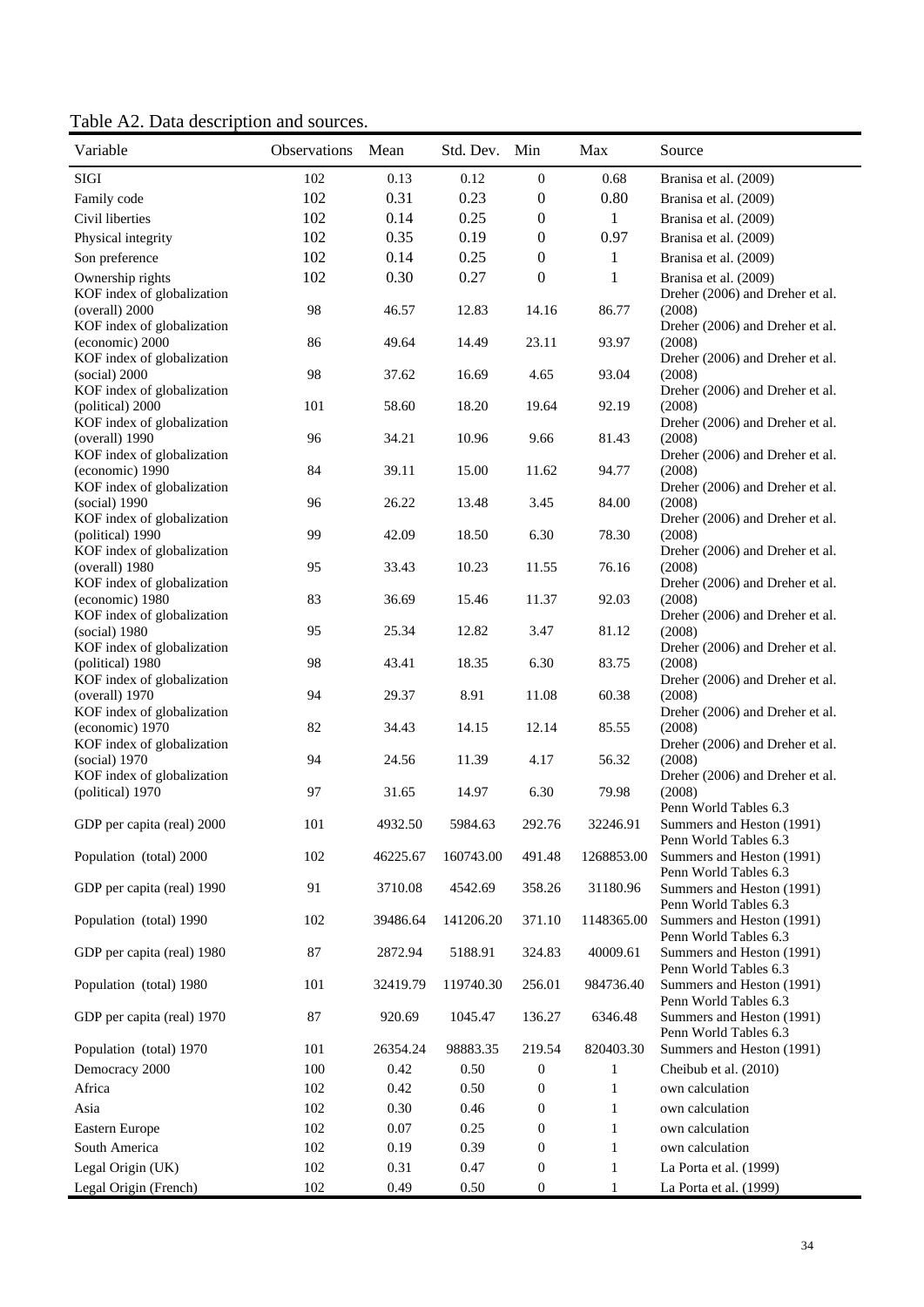Table A2. Data description and sources (continued).

| Legal Origin (socialist)                                                    | 102 | 0.20  | 0.40  | $\overline{0}$   |       | La Porta et al. $(1999)$ |
|-----------------------------------------------------------------------------|-----|-------|-------|------------------|-------|--------------------------|
| Muslim                                                                      | 101 | 30.67 | 38.72 | $\boldsymbol{0}$ | 99.89 | Alesina et al. (2003)    |
| Avg. years of total schooling in<br>the population aged 15 and over         |     |       |       |                  |       |                          |
| 2000                                                                        | 89  | 6.10  | 2.42  | 1.05             | 10.68 | Barro and Lee (2010)     |
| Avg. years of total schooling in<br>the population aged 15 and over         |     |       |       |                  |       |                          |
| 1990                                                                        | 89  | 5.20  | 2.36  | 0.90             | 10.39 | Barro and Lee (2010)     |
| Avg. years of total schooling in<br>the population aged 15 and over<br>1980 | 89  | 4.16  | 2.23  | 0.22             | 9.43  | Barro and Lee (2010)     |
| Avg. years of total schooling in<br>the population aged 15 and over         |     |       |       |                  |       |                          |
| 1970                                                                        | 89  | 3.10  | 1.98  | 0.05             | 8.41  | Barro and Lee (2010)     |
| Avg. years of total schooling in<br>the population aged 25 and over<br>2000 | 89  | 5.63  | 2.55  | 0.89             | 10.80 | Barro and Lee (2010)     |
| Avg. years of total schooling in<br>the population aged 25 and over<br>1990 | 89  | 4.59  | 2.40  | 0.28             | 10.07 | Barro and Lee (2010)     |
| Avg. years of total schooling in<br>the population aged 25 and over         |     |       |       |                  |       |                          |
| 1980                                                                        | 89  | 3.46  | 2.16  | 0.03             | 9.15  | Barro and Lee (2010)     |
| Avg. years of total schooling in<br>the population aged 25 and over         |     |       |       |                  |       |                          |
| 1970                                                                        | 89  | 2.57  | 1.89  | $\overline{0}$   | 8.24  | Barro and Lee (2010)     |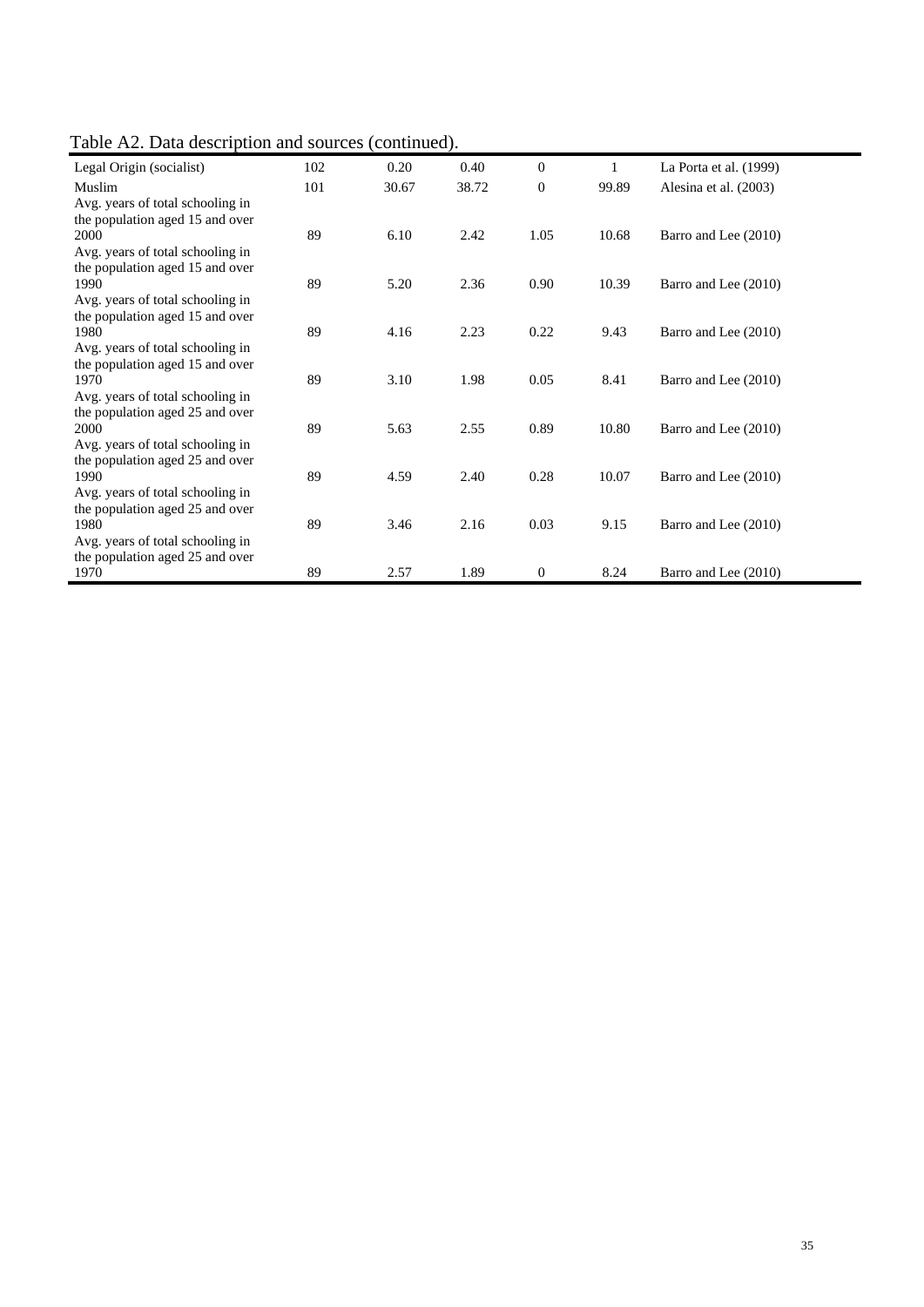*Additional Figures and Tables*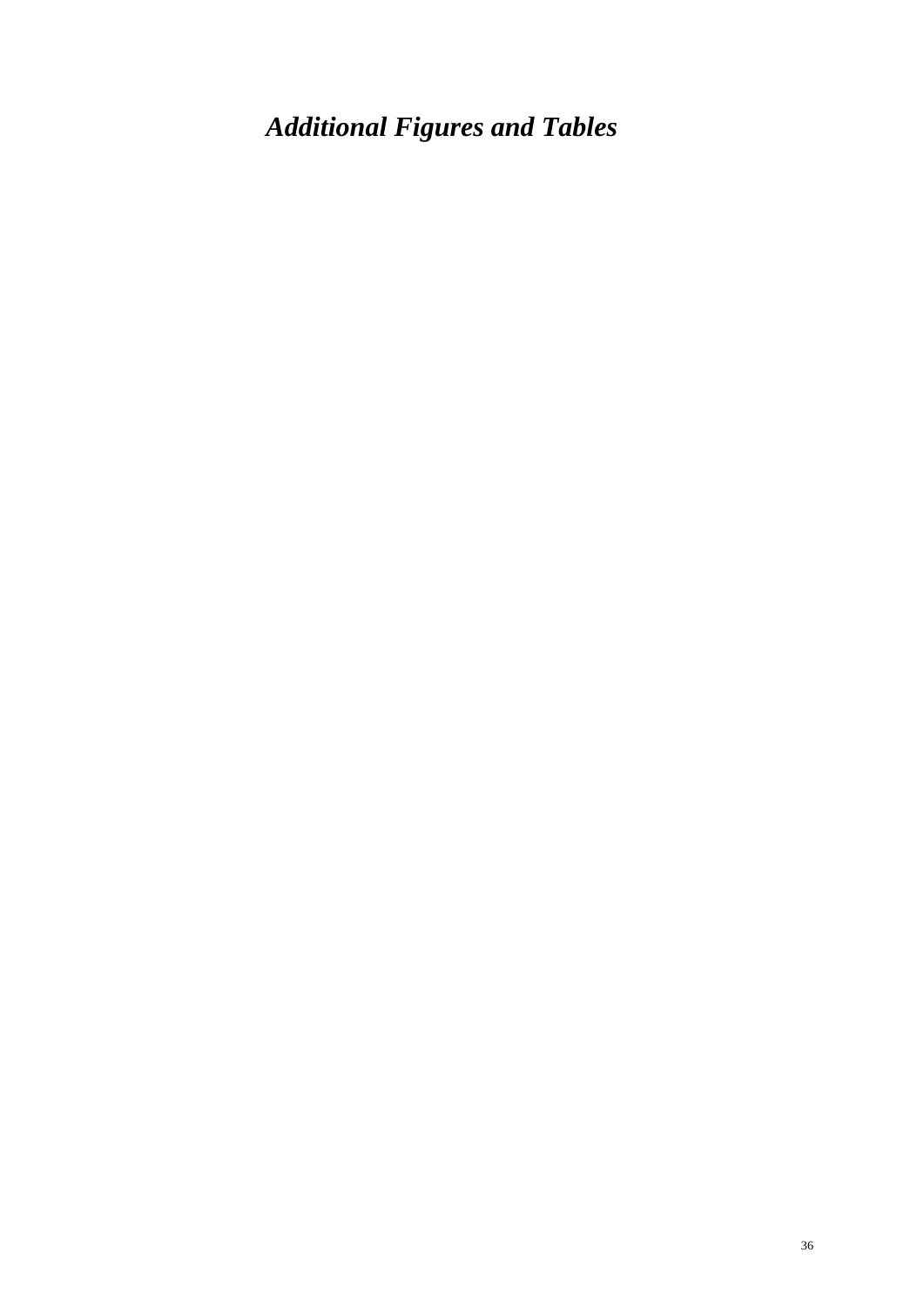

Figure A1: Gender equality = reversed family code sub-index and KOF indices of globalization (year 2000).

Correlation coefficients between the reversed family code sub-index and the overall globalization index 0.42, the economic globalization index 0.46, the social globalization index 0.46 and the political globalization index 0.07. Source: Branisa et al. (2009) and Dreher (2006) and Dreher et al. (2008).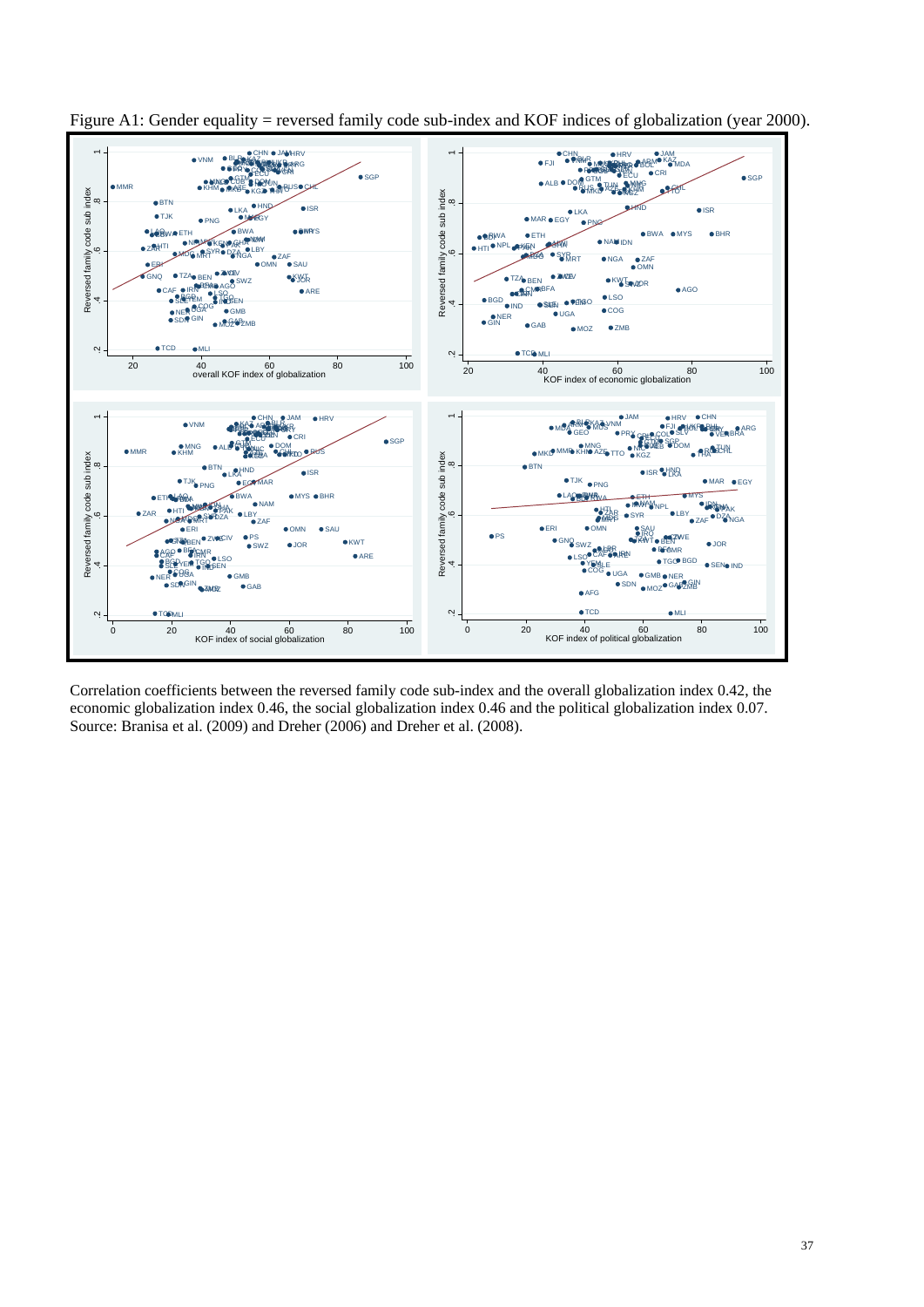

Figure A2: Gender equality = reversed civil liberties sub-index and KOF indices of globalization (year 2000).

Correlation coefficients between the reversed civil liberties sub-index and the overall globalization index -0.06, the economic globalization index 0.12, the social globalization index -0.03 and the political globalization index -0.05. Source: Branisa et al. (2009) and Dreher (2006) and Dreher et al. (2008).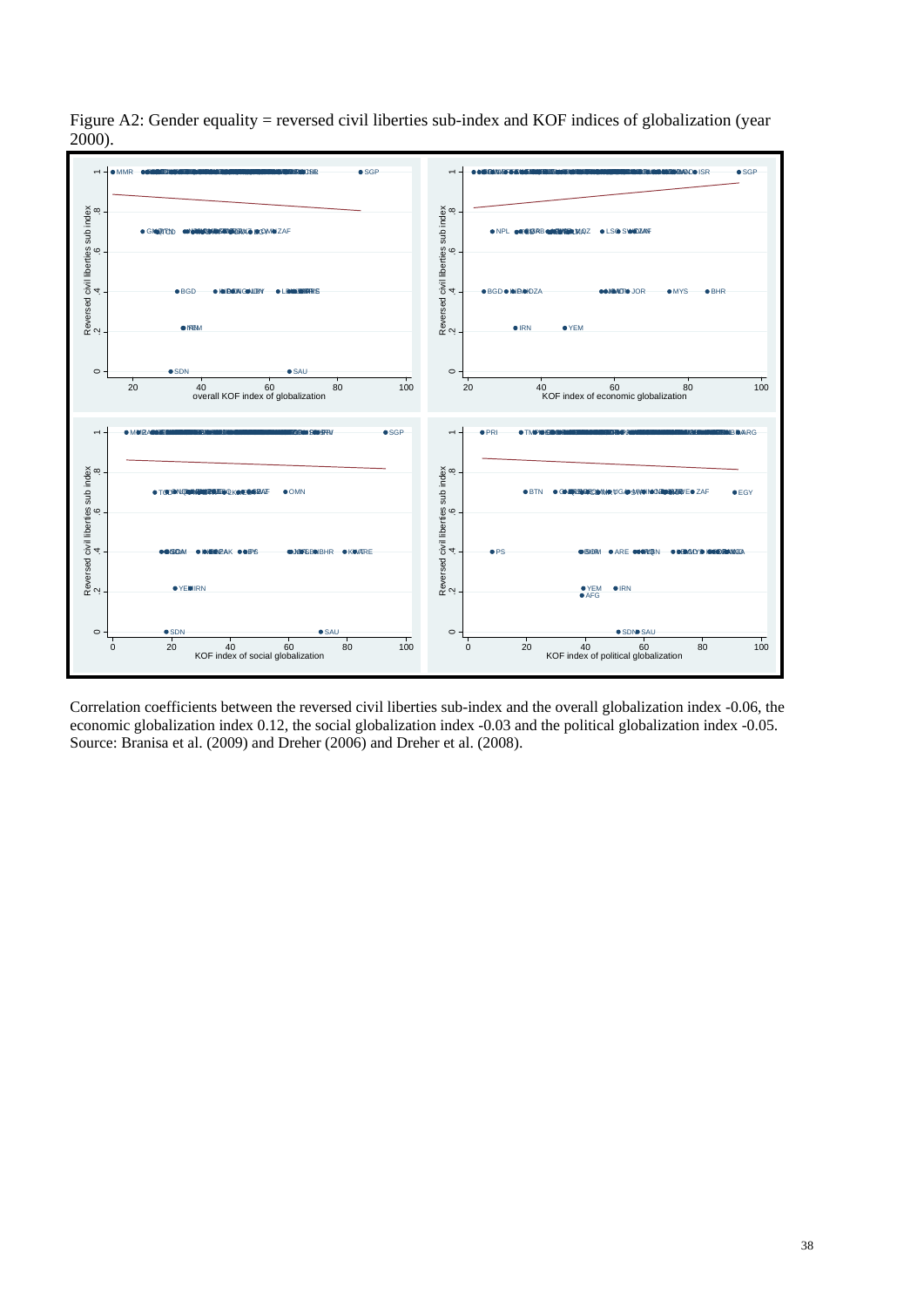

Figure A3: Gender equality = reversed physical integrity sub-index and KOF indices of globalization (year 2000).

Correlation coefficients between the reversed physical integrity sub-index and the overall globalization index 0.45, the economic globalization index 0.42, the social globalization index 0.46 and the political globalization index 0.19. Source: Branisa et al. (2009) and Dreher (2006) and Dreher et al. (2008).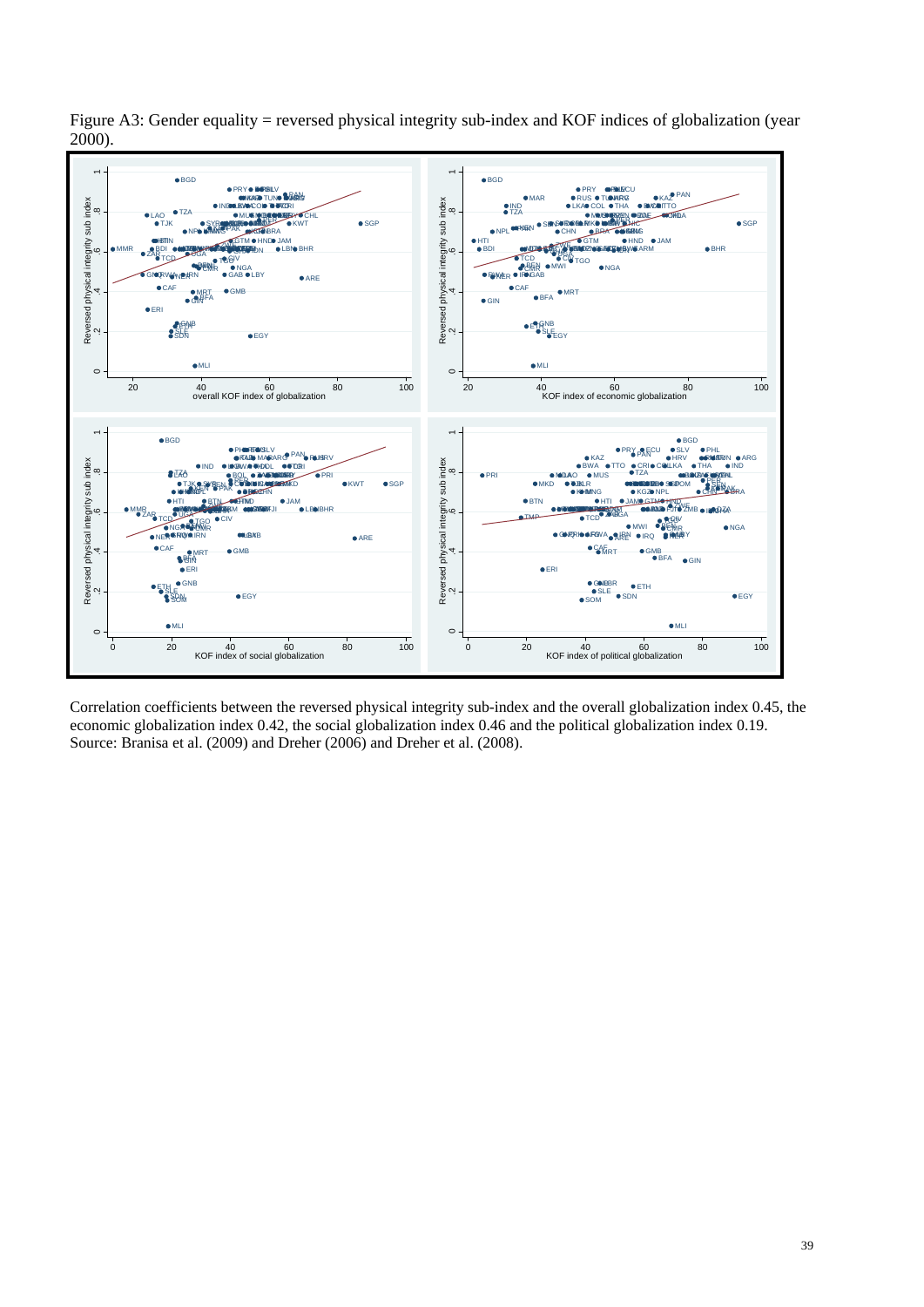

Figure A4: Gender equality = reversed son preference sub-index and KOF indices of globalization (year 2000).

Correlation coefficients between the reversed son preference sub-index and the overall globalization index -0.01, the economic globalization index 0.15, the social globalization index -0.04 and the political globalization index -0.09. Source: Branisa et al. (2009) and Dreher (2006) and Dreher et al. (2008).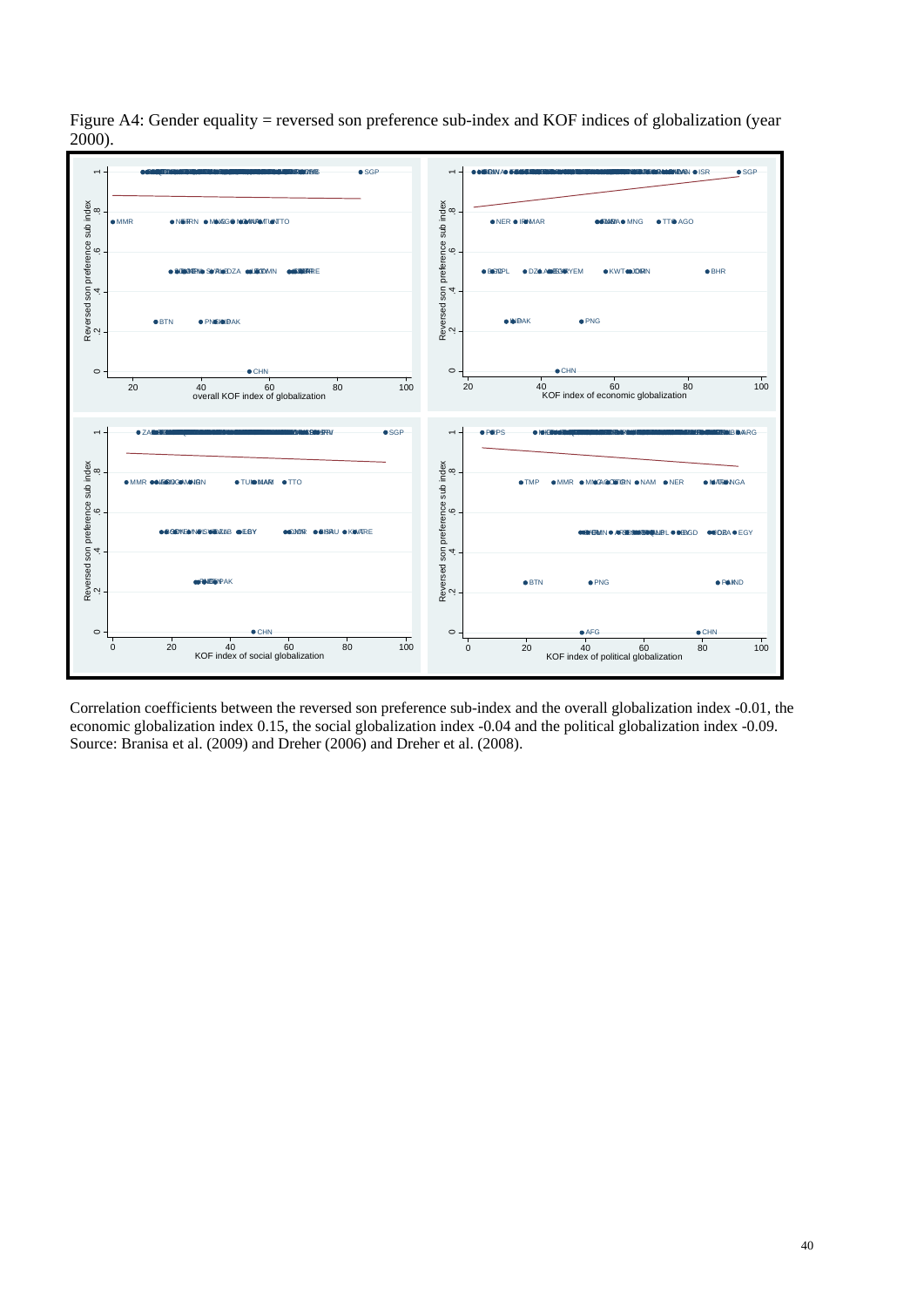

Figure A5: Gender equality = reversed ownership rights sub-index and KOF indices of globalization (year 2000).

Correlation coefficients between the reversed ownership rights sub-index and the overall globalization index 0.46, the economic globalization index 0.55, the social globalization index 0.52 and the political globalization index 0.06. Source: Branisa et al. (2009) and Dreher (2006) and Dreher et al. (2008).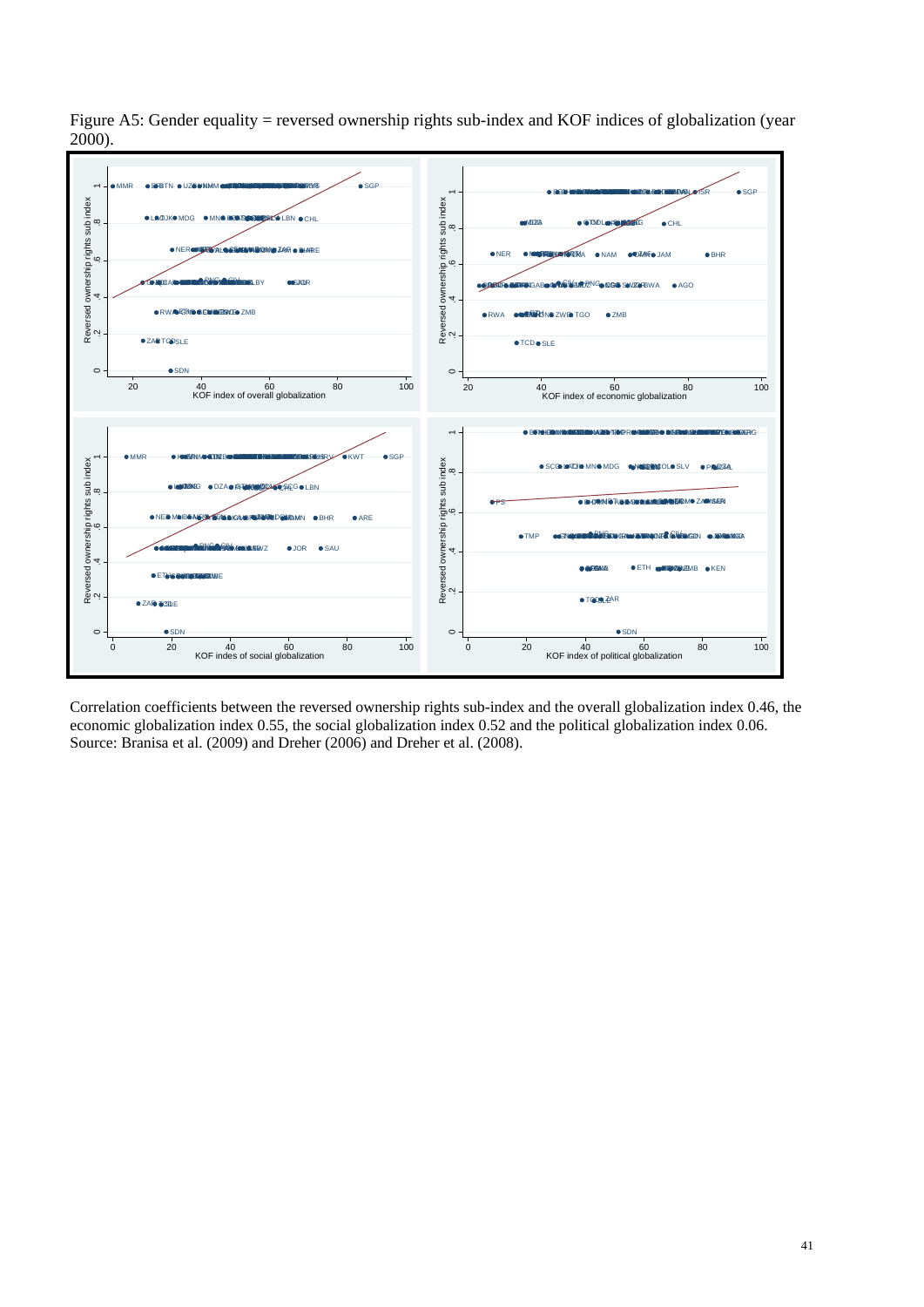#### Table A1: Regression Results. Dependent variable: Gender Equality = log reversed SIGI (overall) OLS with robust standard errors. KOF Index 2000. **Dependent variable logged.**

|                                        | (1)          | (2)         | (3)          | (4)         | (5)         |
|----------------------------------------|--------------|-------------|--------------|-------------|-------------|
| KOF index of globalization (overall)   | $0.0046***$  | $0.0045**$  |              |             |             |
|                                        | [3.46]       | [2.30]      |              |             |             |
| KOF index of globalization (economic)  |              |             | $0.0018**$   |             |             |
|                                        |              |             | [2.10]       |             |             |
| KOF index of globalization (social)    |              |             |              | $0.0040**$  |             |
|                                        |              |             |              | [2.41]      |             |
| KOF index of globalization (political) |              |             |              |             | 0.0016      |
|                                        |              |             |              |             | $[1.21]$    |
| log GDP per capita                     |              | $-0.0086$   | $0.0317**$   | $-0.016$    | $0.0460*$   |
|                                        |              | [0.45]      | [2.17]       | [0.83]      | [1.94]      |
| log Population                         |              | $-0.0204*$  | $-0.0028$    | $-0.0107$   | $-0.0259$   |
|                                        |              | [1.91]      | [0.35]       | [1.17]      | [1.38]      |
| Democracy                              |              | 0.047       | 0.0269       | $0.0623*$   | $0.0667**$  |
|                                        |              | [1.48]      | [1.19]       | [1.79]      | [2.04]      |
| Asia                                   |              | 0.0002      | $-0.0534$    | $-0.0187$   | $-0.0453$   |
|                                        |              | [0.00]      | [1.42]       | [0.49]      | [0.67]      |
| Eastern Europe                         |              | $-0.0438$   | $-0.05$      | $-0.0959$   | $-0.0967$   |
|                                        |              | [0.81]      | [0.93]       | [1.58]      | [1.16]      |
| South America                          |              | $0.0851**$  | $0.0811**$   | $0.0798**$  | $0.0783*$   |
|                                        |              | [2.19]      | [2.46]       | [2.02]      | [1.73]      |
| Legal Origin (french)                  |              | 0.0493      | 0.0069       | 0.0503      | 0.0212      |
|                                        |              | [0.98]      | [0.25]       | [1.00]      | [0.48]      |
| Legal Origin (socialist)               |              | $0.1904***$ | $0.1490***$  | $0.1978***$ | 0.2334***   |
|                                        |              | [3.96]      | [3.46]       | [3.89]      | [3.97]      |
| Constant                               | $-0.3543***$ | $-0.1875$   | $-0.4862***$ | $-0.1573$   | $-0.4514**$ |
|                                        | [4.97]       | [1.31]      | [3.11]       | [1.16]      | [2.08]      |
| Observations                           | 98           | 96          | 86           | 96          | 99          |
| R-squared                              | 0.15         | 0.42        | 0.56         | 0.42        | 0.42        |

Notes: Absolute value of t statistics in brackets; \* significant at 10%; \*\* significant at 5%;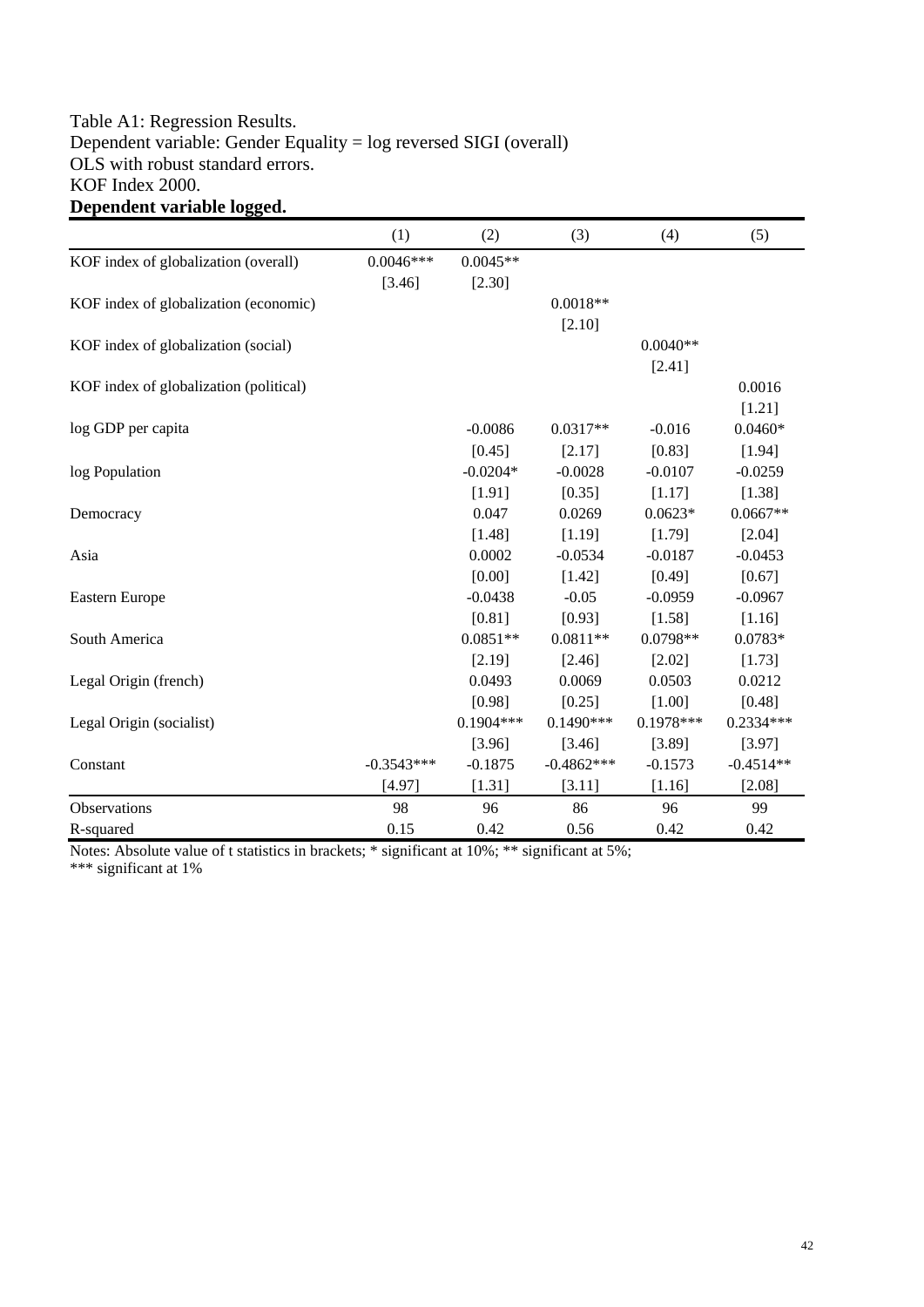# Table A2: Regression Results. Dependent variable: Gender Equality = log reversed SIGI (overall) OLS with robust standard errors. KOF Index 2000.

# **Dependent and globalization variables logged.**

|                                            | (1)          | (2)         | (3)          | (4)          | (5)         |
|--------------------------------------------|--------------|-------------|--------------|--------------|-------------|
| log KOF index of globalization (overall)   | $0.1790***$  | $0.1802*$   |              |              |             |
|                                            | [2.84]       | [1.99]      |              |              |             |
| log KOF index of globalization (economic)  |              |             | $0.0808*$    |              |             |
|                                            |              |             | [1.90]       |              |             |
| log KOF index of globalization (social)    |              |             |              | $0.0029**$   |             |
|                                            |              |             |              | [2.53]       |             |
| log KOF index of globalization (political) |              |             |              |              | 0.059       |
|                                            |              |             |              |              | [0.95]      |
| log GDP per capita                         |              | $-0.0035$   | $0.0322**$   | $-0.0317$    | $0.0505**$  |
|                                            |              | [0.19]      | [2.18]       | [1.49]       | [2.12]      |
| log Population                             |              | $-0.0212*$  | $-0.0037$    | $-0.0116$    | $-0.0212$   |
|                                            |              | [1.88]      | [0.47]       | [1.24]       | [1.27]      |
| Democracy                                  |              | 0.0454      | 0.0265       | $0.0646*$    | $0.0703**$  |
|                                            |              | [1.48]      | [1.17]       | [1.88]       | [2.08]      |
| Asia                                       |              | 0.0055      | $-0.0488$    | $-0.0134$    | $-0.0524$   |
|                                            |              | [0.12]      | [1.30]       | [0.36]       | [0.80]      |
| Eastern Europe                             |              | $-0.0357$   | $-0.047$     | $-0.1009$    | $-0.0999$   |
|                                            |              | [0.66]      | [0.87]       | [1.64]       | [1.20]      |
| South America                              |              | $0.0891**$  | $0.0832**$   | 0.0615       | 0.0747      |
|                                            |              | [2.30]      | [2.49]       | [1.46]       | [1.64]      |
| Legal Origin (french)                      |              | 0.0496      | 0.0051       | 0.0554       | 0.0225      |
|                                            |              | [0.97]      | [0.19]       | [1.12]       | [0.50]      |
| Legal Origin (socialist)                   |              | $0.1838***$ | $0.1446***$  | 0.1899***    | $0.2294***$ |
|                                            |              | [3.92]      | [3.31]       | [3.84]       | [3.94]      |
| Constant                                   | $-0.8178***$ | $-0.6979**$ | $-0.7032***$ | $-0.5691***$ | $-0.6700**$ |
|                                            | [3.30]       | [2.58]      | [3.27]       | [2.91]       | [2.55]      |
| Observations                               | 98           | 96          | 86           | 96           | 99          |
| R-squared                                  | 0.13         | 0.42        | 0.56         | 0.45         | 0.41        |

Notes: Absolute value of t statistics in brackets; \* significant at 10%; \*\* significant at 5%;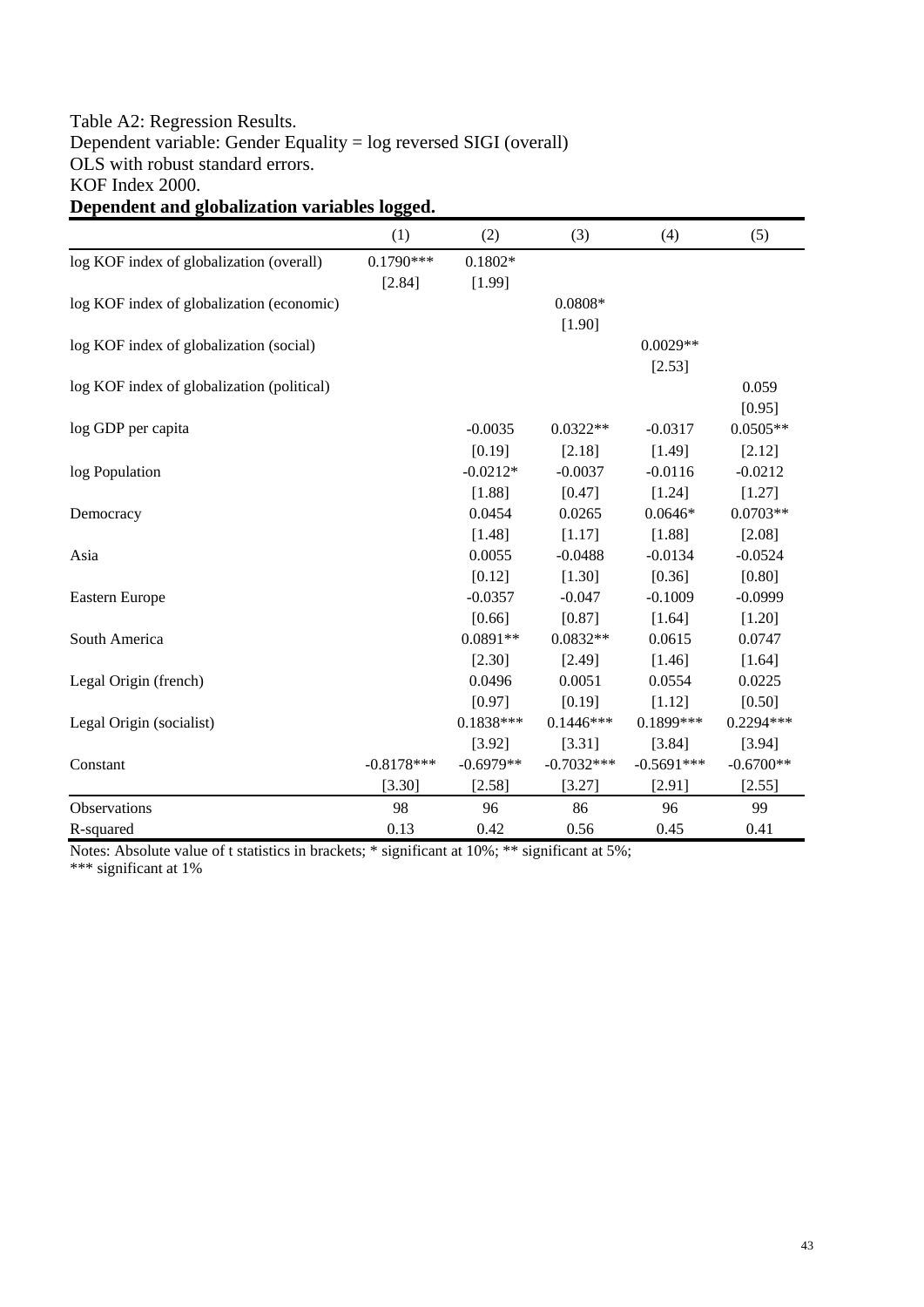#### Table A3: Regression Results. Dependent variable: Gender Equality = reversed SIGI (overall) OLS with robust standard errors. KOF Index 2000. **China and India excluded.**

|                                        | (1)         | (2)         | (3)         | (4)         | (5)         |
|----------------------------------------|-------------|-------------|-------------|-------------|-------------|
| KOF index of globalization (overall)   | $0.0038***$ | $0.0031**$  |             |             |             |
|                                        | [3.98]      | [2.45]      |             |             |             |
| KOF index of globalization (economic)  |             |             | $0.0012*$   |             |             |
|                                        |             |             | [1.67]      |             |             |
| KOF index of globalization (social)    |             |             |             | $0.0035***$ |             |
|                                        |             |             |             | [3.05]      |             |
| KOF index of globalization (political) |             |             |             |             | 0.0009      |
|                                        |             |             |             |             | [0.98]      |
| log GDP per capita                     |             | $-0.0005$   | $0.0328***$ | $-0.0136$   | $0.0366**$  |
|                                        |             | [0.03]      | [2.79]      | [0.87]      | [2.39]      |
| log Population                         |             | $-0.0073$   | 0.0062      | 0.0017      | $-0.0092$   |
|                                        |             | [0.97]      | [1.04]      | [0.27]      | [0.74]      |
| Democracy                              |             | 0.0349      | 0.0253      | $0.0465**$  | $0.0485**$  |
|                                        |             | [1.63]      | [1.41]      | [2.08]      | [2.20]      |
| Asia                                   |             | $-0.0062$   | $-0.0446$   | $-0.0221$   | $-0.0353$   |
|                                        |             | [0.20]      | [1.47]      | [0.77]      | [0.84]      |
| Eastern Europe                         |             | $-0.0476$   | $-0.0656*$  | $-0.0998**$ | $-0.0777$   |
|                                        |             | [1.15]      | [1.72]      | [2.33]      | [1.42]      |
| South America                          |             | $0.0801***$ | $0.0747***$ | $0.0711**$  | $0.0787**$  |
|                                        |             | [2.79]      | [2.71]      | [2.45]      | [2.52]      |
| Legal Origin (french)                  |             | 0.0233      | $-0.002$    | 0.0253      | 0.0049      |
|                                        |             | [0.75]      | [0.09]      | [0.82]      | [0.17]      |
| Legal Origin (socialist)               |             | $0.1624***$ | $0.1470***$ | $0.1743***$ | $0.1851***$ |
|                                        |             | [4.91]      | [5.05]      | [5.16]      | [4.78]      |
| Constant                               | $0.7072***$ | 0.7379***   | $0.4738***$ | $0.7776***$ | 0.5594***   |
|                                        | [14.46]     | $[6.51]$    | [3.90]      | [7.32]      | [3.90]      |
| Observations                           | 96          | 94          | 84          | 94          | 97          |
| R-squared                              | 0.19        | 0.52        | 0.62        | 0.53        | 0.51        |

Notes: Absolute value of t statistics in brackets; \* significant at 10%; \*\* significant at 5%;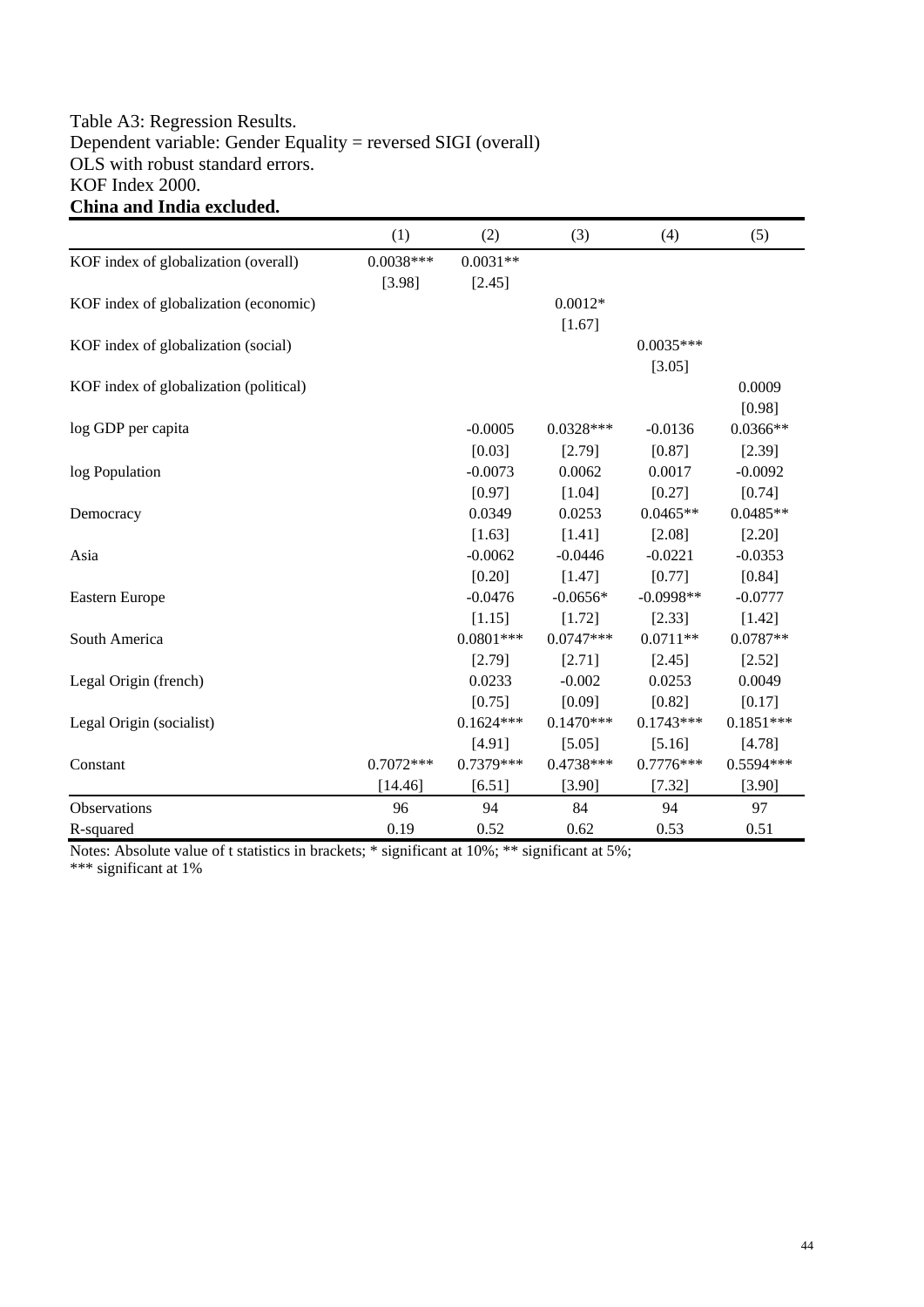#### Table A4: Regression Results. Dependent variable: Gender Equality = reversed SIGI (overall) **Tobit with robust standard errors.**  KOF Index 2000.

|                                        | (1)         | (2)         | (3)         | (4)         | (5)         |
|----------------------------------------|-------------|-------------|-------------|-------------|-------------|
| KOF index of globalization (overall)   | $0.0038***$ | $0.0032***$ |             |             |             |
|                                        | [3.97]      | [2.76]      |             |             |             |
| KOF index of globalization (economic)  |             |             | $0.0015**$  |             |             |
|                                        |             |             | $[2.24]$    |             |             |
| KOF index of globalization (social)    |             |             |             | $0.0029***$ |             |
|                                        |             |             |             | [2.66]      |             |
| KOF index of globalization (political) |             |             |             |             | 0.001       |
|                                        |             |             |             |             | [1.17]      |
| log GDP per capita                     |             | $-0.0037$   | $0.0270**$  | $-0.01$     | $0.0337**$  |
|                                        |             | [0.27]      | [2.34]      | [0.69]      | [2.31]      |
| log Population                         |             | $-0.0140**$ | $-0.0021$   | $-0.007$    | $-0.0164$   |
|                                        |             | [2.06]      | [0.33]      | [1.06]      | [1.50]      |
| Democracy                              |             | 0.0341      | 0.0238      | $0.0451**$  | $0.0473**$  |
|                                        |             | [1.65]      | [1.37]      | [2.10]      | [2.23]      |
| Asia                                   |             | $-0.005$    | $-0.0417$   | $-0.0186$   | $-0.0332$   |
|                                        |             | [0.17]      | [1.43]      | [0.67]      | [0.84]      |
| Eastern Europe                         |             | $-0.0312$   | $-0.0377$   | $-0.0696$   | $-0.0614$   |
|                                        |             | [0.75]      | [0.89]      | [1.52]      | [1.16]      |
| South America                          |             | $0.0836***$ | $0.0737***$ | 0.0794***   | $0.0824***$ |
|                                        |             | [3.04]      | [2.83]      | [2.82]      | [2.75]      |
| Legal Origin (french)                  |             | 0.0277      | 0.0065      | 0.0287      | 0.0097      |
|                                        |             | [0.97]      | [0.31]      | [1.00]      | [0.37]      |
| Legal Origin (socialist)               |             | $0.1524***$ | $0.1269***$ | $0.1580***$ | $0.1770***$ |
|                                        |             | [4.69]      | [3.69]      | [4.55]      | [4.76]      |
| Constant                               | $0.7055***$ | 0.8178***   | $0.5758***$ | $0.8436***$ | $0.6384***$ |
|                                        | [14.53]     | [7.39]      | [4.69]      | [8.11]      | [4.71]      |
| Observations                           | 98          | 96          | 86          | 96          | 99          |

Notes: Absolute value of t statistics in brackets; \* significant at 10%; \*\* significant at 5%;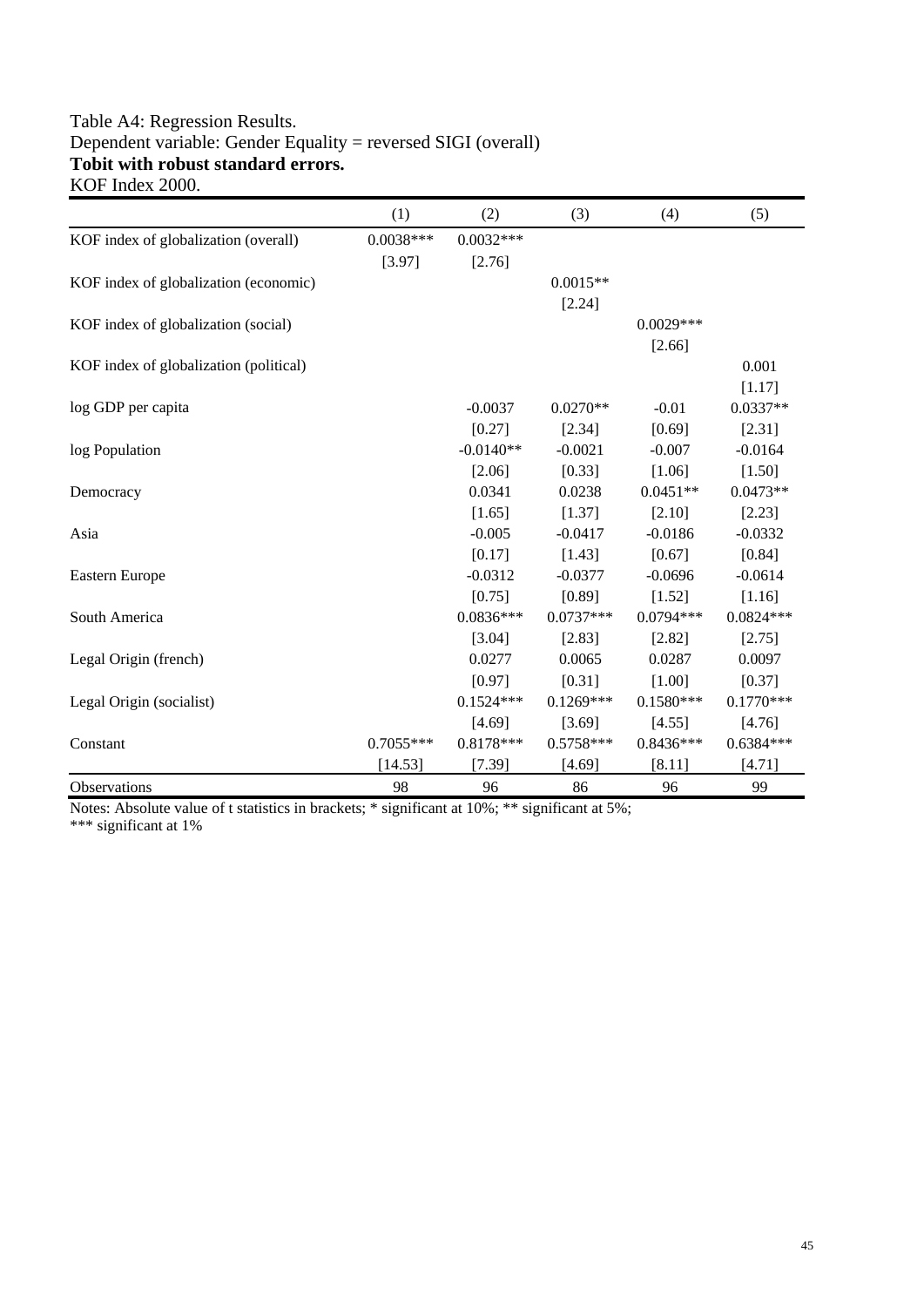# Table A5: Regression Results. Dependent variable: Gender Equality = reversed SIGI (overall) OLS with robust standard errors. KOF Index 2000.

# **Globalization-induced effects in rich and poor countries (threshold sample mean 4800 USD).**

|                                                         | (1)         | (2)         | (3)         | (4)         | (5)         |
|---------------------------------------------------------|-------------|-------------|-------------|-------------|-------------|
| KOF index of globalization (overall)                    | $0.0048***$ | $0.0041**$  |             |             |             |
|                                                         | [3.34]      | [2.07]      |             |             |             |
| KOF index of globalization (economic)                   |             |             | $0.0019**$  |             |             |
|                                                         |             |             | [2.06]      |             |             |
| KOF index of globalization (social)                     |             |             |             | $0.0052***$ |             |
|                                                         |             |             |             | [2.82]      |             |
| KOF index of globalization (political)                  |             |             |             |             | 0.0004      |
|                                                         |             |             |             |             | [0.30]      |
| Rich country                                            | $0.2022**$  | 0.0909      | 0.0413      | $0.1694*$   | $-0.0906$   |
|                                                         | [2.03]      | [0.83]      | [0.45]      | [1.78]      | [1.11]      |
| KOF index of globalization (overall)<br>*Rich country   | $-0.0035*$  | $-0.0012$   |             |             |             |
|                                                         | [1.82]      | [0.66]      |             |             |             |
| KOF index of globalization (economic)                   |             |             |             |             |             |
| *Rich country                                           |             |             | $-0.0007$   |             |             |
|                                                         |             |             | [0.49]      |             |             |
| KOF index of globalization (social)                     |             |             |             |             |             |
| *Rich country                                           |             |             |             | $-0.0032*$  |             |
|                                                         |             |             |             | [1.79]      |             |
| KOF index of globalization (political)<br>*Rich country |             |             |             |             | 0.0011      |
|                                                         |             |             |             |             | [1.14]      |
| log GDP per capita                                      |             | $-0.0217$   | 0.0267      | $-0.0375$   | 0.0459      |
|                                                         |             | [0.81]      | [1.45]      | [1.55]      | [1.60]      |
| log Population                                          |             | $-0.0142*$  | $-0.0021$   | $-0.0069$   | $-0.0151$   |
|                                                         |             | [1.96]      | [0.31]      | [0.96]      | [1.23]      |
| Democracy                                               |             | 0.0339      | 0.0241      | $0.0475**$  | $0.0477**$  |
|                                                         |             | [1.55]      | [1.30]      | [2.07]      | [2.15]      |
| Asia                                                    |             | 0.0064      | $-0.0412$   | $-0.0029$   | $-0.0422$   |
|                                                         |             | [0.17]      | [1.27]      | [0.09]      | [0.86]      |
| Eastern Europe                                          |             | $-0.029$    | $-0.0386$   | $-0.0661$   | $-0.0598$   |
|                                                         |             | [0.64]      | [0.86]      | [1.26]      | [1.10]      |
| South America                                           |             | $0.0833***$ | $0.0713**$  | $0.0702**$  | $0.0753**$  |
|                                                         |             | [2.77]      | [2.48]      | [2.22]      | [2.32]      |
| Legal Origin (french)                                   |             | 0.0293      | 0.005       | 0.0279      | 0.0057      |
|                                                         |             | [0.96]      | [0.22]      | [0.96]      | [0.19]      |
| Legal Origin (socialist)                                |             | $0.1507***$ | $0.1222***$ | $0.1434***$ | $0.1682***$ |
|                                                         |             | [4.41]      | [3.23]      | [3.87]      | [4.16]      |
| Constant                                                | $0.6517***$ | 0.9100***   | $0.5650***$ | 0.9748***   | $0.5787***$ |
|                                                         | [9.55]      | [5.40]      | [3.38]      | $[6.76]$    | $[2.66]$    |
| Observations                                            | 98          | 96          | 86          | 96          | 99          |
| R-squared                                               | 0.22        | 0.52        | 0.59        | 0.54        | 0.51        |

Notes: Absolute value of t statistics in brackets; \* significant at 10%; \*\* significant at 5%;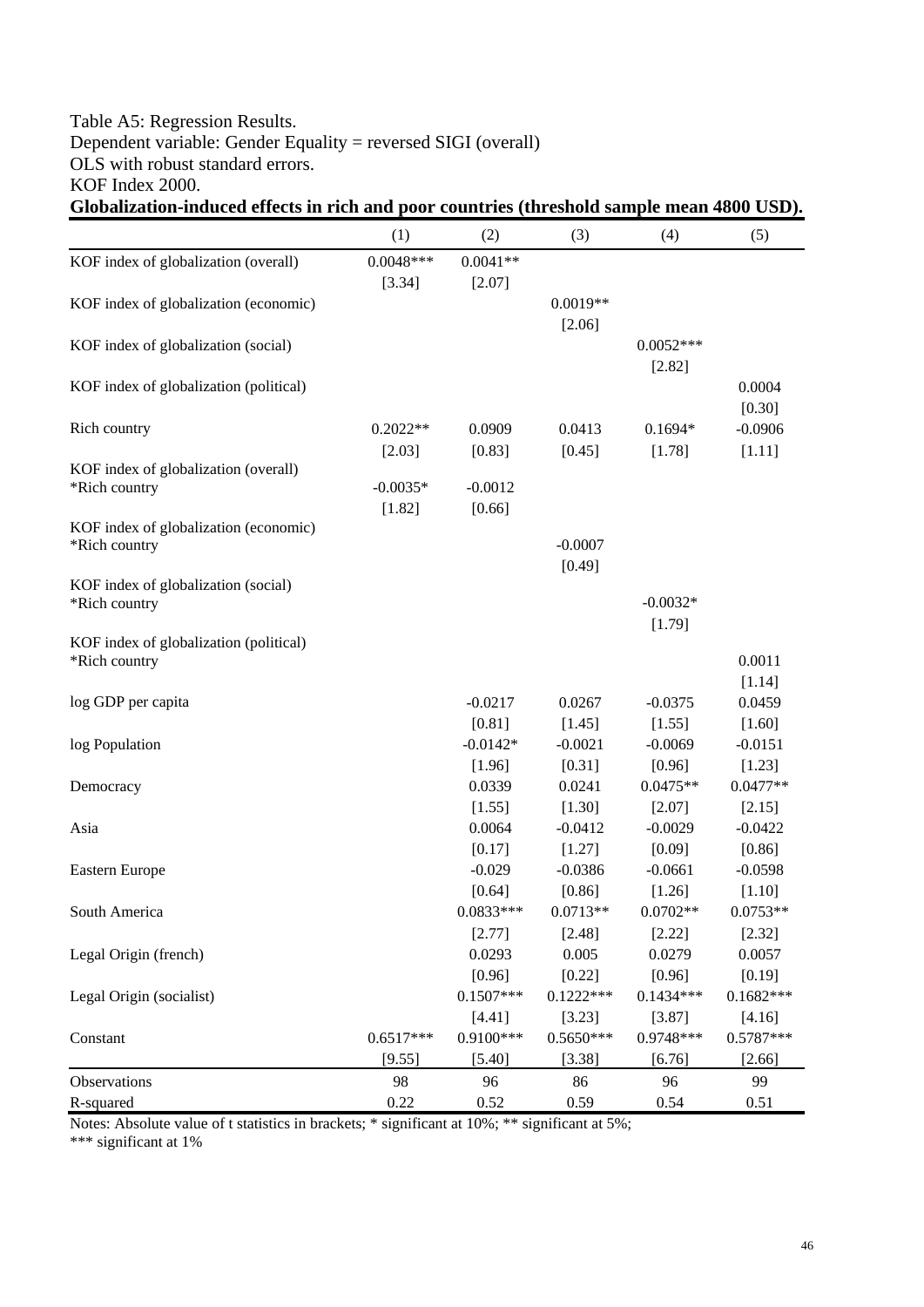# Table A6: Marginal effects. Dependent variable: Gender Equality = reversed SIGI (overall) OLS with robust standard errors. KOF Index 2000. **Globalization-induced effects in rich countries (threshold sample mean 4800 USD).**

|                                        | (1)    | (2)        | (3)    | (4)    | (5)       |
|----------------------------------------|--------|------------|--------|--------|-----------|
| KOF index of globalization (overall)   | 0.0013 | $0.0029**$ |        |        |           |
|                                        | [1.07] | [2.19]     |        |        |           |
| KOF index of globalization (economic)  |        |            | 0.0011 |        |           |
|                                        |        |            | [0.87] |        |           |
| KOF index of globalization (social)    |        |            |        | 0.0020 |           |
|                                        |        |            |        | [1.53] |           |
| KOF index of globalization (political) |        |            |        |        | $0.0015*$ |
|                                        |        |            |        |        | [1.69]    |

Notes: Absolute value of t statistics in brackets; \* significant at 10%; \*\* significant at 5%;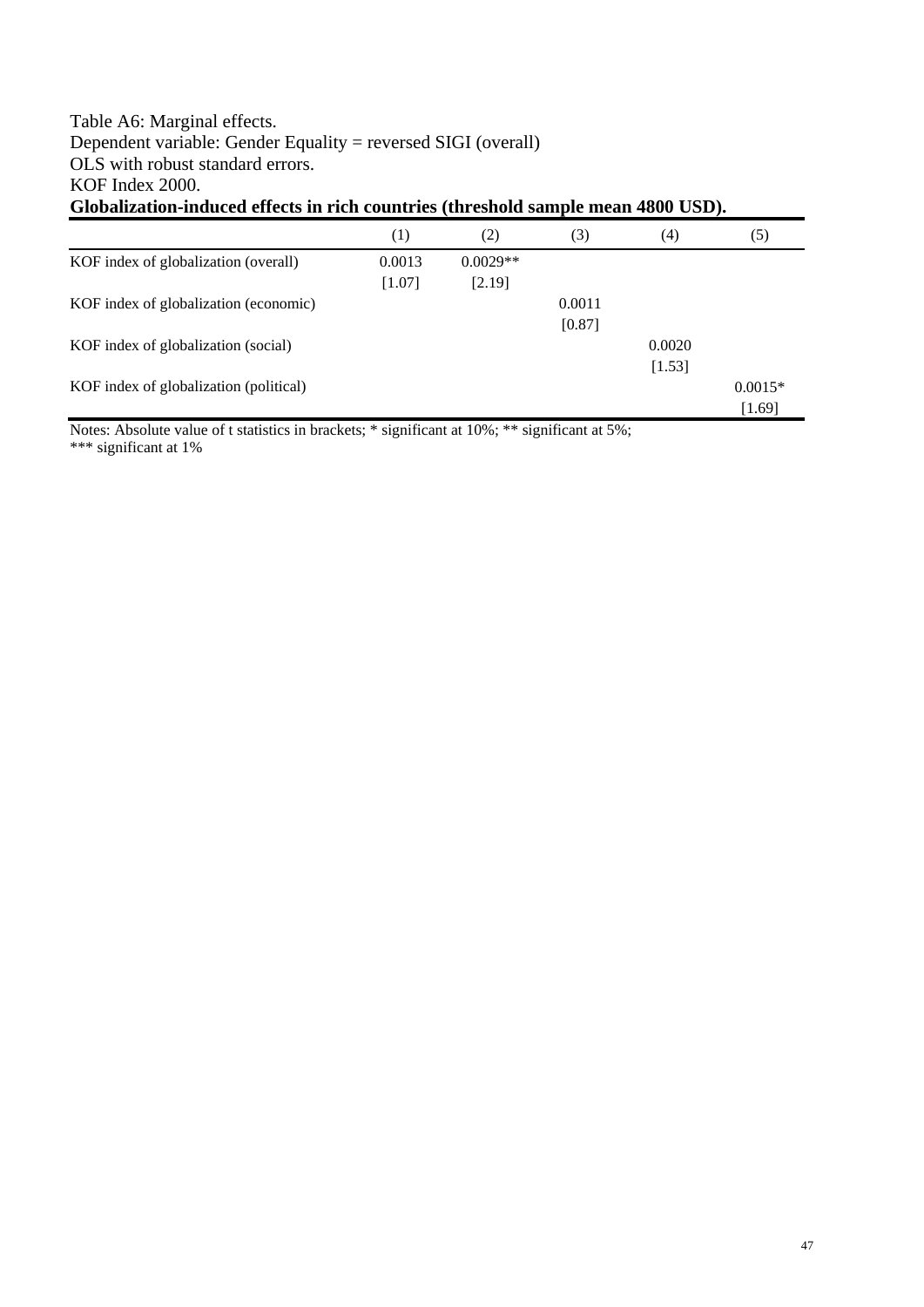# Table A7: Regression Results. Dependent variable: Gender Equality = reversed SIGI (overall) OLS with robust standard errors. KOF Index 2000.

**Globalization-induced effects in rich and poor countries (income continuous).**  Globalization and income are normalized (mean 0, variance 1) before interacting.

|                                                                | (1)         | (2)         | (3)         | (4)         | (5)         |
|----------------------------------------------------------------|-------------|-------------|-------------|-------------|-------------|
| KOF index of globalization (overall)                           | $0.0470***$ | $0.0409**$  |             |             |             |
|                                                                | [2.67]      | [2.46]      |             |             |             |
| KOF index of globalization (economic)                          |             |             | $0.0216**$  |             |             |
|                                                                |             |             | [2.02]      |             |             |
| KOF index of globalization (social)                            |             |             |             | $0.0665***$ |             |
|                                                                |             |             |             | [3.01]      |             |
| KOF index of globalization (political)                         |             |             |             |             | 0.0174      |
|                                                                |             |             |             |             | [1.11]      |
| log GDP per capita                                             | 0.0098      | $-0.004$    | $0.0242**$  | $-0.0173$   | $0.0352**$  |
| KOF index of globalization (overall)                           | [0.59]      | [0.29]      | [2.20]      | [1.12]      | [2.45]      |
| * log GDP per capita                                           | $-0.0125$   | $-0.0041$   |             |             |             |
|                                                                | [1.45]      | [0.47]      |             |             |             |
| KOF index of globalization (economic)                          |             |             |             |             |             |
| * log GDP per capita                                           |             |             | 0.0026      |             |             |
|                                                                |             |             | [0.35]      |             |             |
| KOF index of globalization (social)                            |             |             |             |             |             |
| * log GDP per capita                                           |             |             |             | $-0.0179*$  |             |
|                                                                |             |             |             | [1.85]      |             |
| KOF index of globalization (political)<br>* log GDP per capita |             |             |             |             | 0.0088      |
|                                                                |             |             |             |             | [0.79]      |
| log Population                                                 |             | $-0.0146*$  | $-0.0018$   | $-0.0086$   | $-0.0169$   |
|                                                                |             | [1.96]      | [0.26]      | [1.20]      | [1.47]      |
| Democracy                                                      |             | 0.033       | 0.0239      | $0.0445**$  | 0.0499**    |
|                                                                |             | [1.57]      | [1.30]      | [2.03]      | [2.26]      |
| Asia                                                           |             | $-0.0021$   | $-0.043$    | $-0.0099$   | $-0.0351$   |
|                                                                |             | [0.07]      | [1.36]      | [0.36]      | [0.84]      |
| Eastern Europe                                                 |             | $-0.029$    | $-0.0392$   | $-0.0725$   | $-0.0647$   |
|                                                                |             | [0.67]      | [0.86]      | [1.44]      | [1.16]      |
| South America                                                  |             | $0.0828***$ | $0.0748**$  | $0.0643**$  | $0.0768**$  |
|                                                                |             | [2.82]      | [2.62]      | [2.07]      | [2.42]      |
| Legal Origin (french)                                          |             | 0.0281      | 0.0069      | 0.0297      | 0.0055      |
|                                                                |             | [0.92]      | [0.30]      | [1.02]      | [0.19]      |
| Legal Origin (socialist)                                       |             | $0.1485***$ | $0.1309***$ | $0.1408***$ | $0.1760***$ |
|                                                                |             | [4.54]      | [3.30]      | [4.01]      | [4.45]      |
| Constant                                                       | 0.8893***   | $0.9477***$ | 0.8639***   | 0.9088***   | 0.9707***   |
|                                                                | [83.80]     | [16.92]     | [13.13]     | [15.84]     | [11.53]     |
| Observations                                                   | 97          | 96          | 86          | 96          | 99          |
| R-squared                                                      | 0.23        | 0.51        | 0.59        | 0.54        | 0.51        |

Notes: Absolute value of t statistics in brackets; \* significant at 10%; \*\* significant at 5%;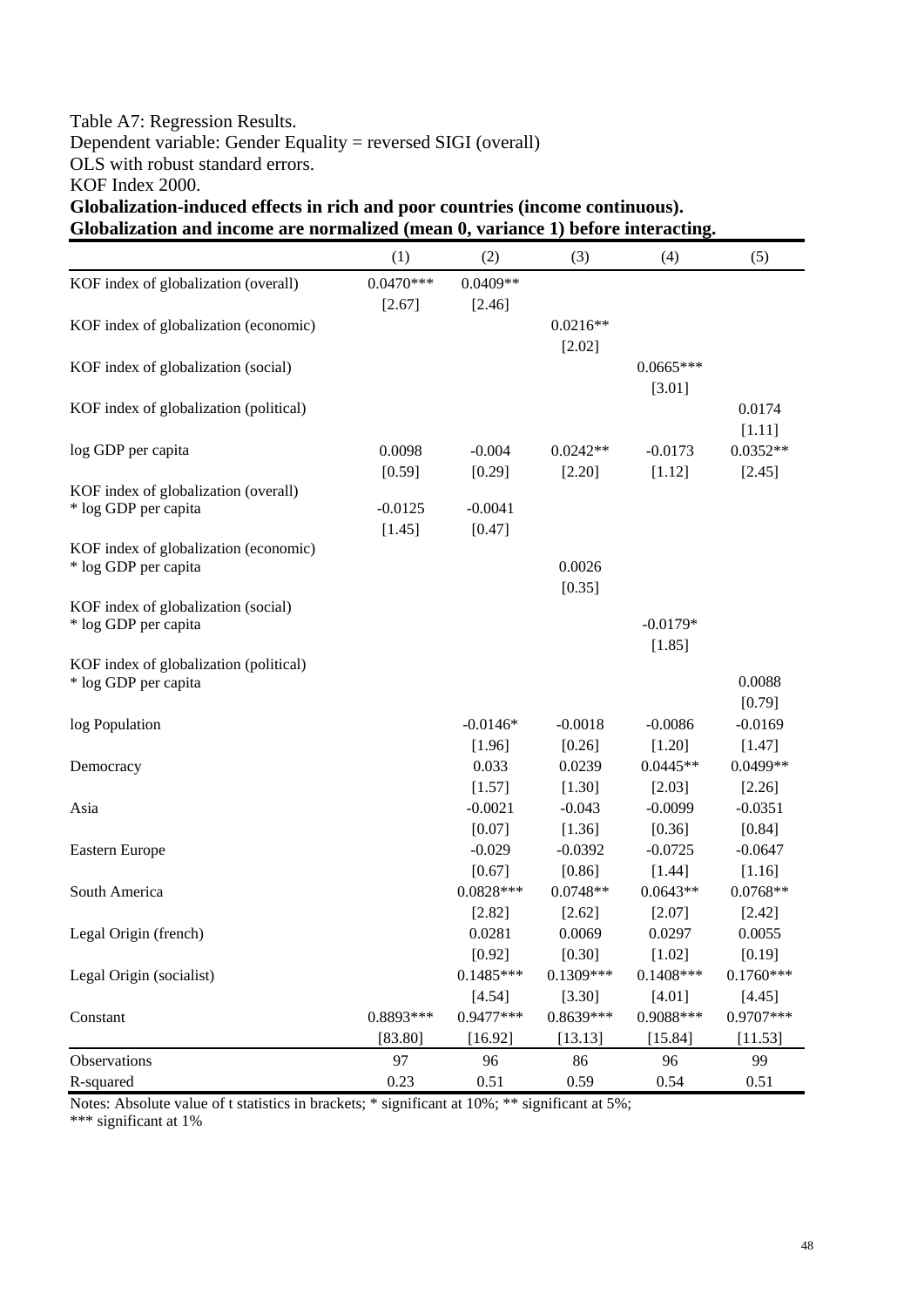# Table A8: Marginal effects. Dependent variable: Gender Equality = reversed SIGI (overall) OLS with robust standard errors. KOF Index 2000.

**Globalization-induced effects in rich countries (income continuous).** 

**Globalization and income are normalized (mean 0, variance 1) before interacting.** 

|                |                                           | (1)                  | (2)                 | (3)              | (4)                   | (5)                 |
|----------------|-------------------------------------------|----------------------|---------------------|------------------|-----------------------|---------------------|
|                | KOF index of globalization (overall)      | $0.0751**$<br>[2.46] | $0.0482*$<br>[1.75] |                  |                       |                     |
| <b>Minimal</b> | KOF index of globalization<br>(economic)  |                      |                     | 0.0171<br>[0.93] |                       |                     |
| income         | KOF index of globalization (social)       |                      |                     |                  | $0.0991***$<br>[2.94] |                     |
|                | KOF index of globalization<br>(political) |                      |                     |                  |                       | $-0.0037$<br>[0.11] |
|                | KOF index of globalization (overall)      | 0.0160<br>$[0.72]$   | 0.0306<br>[1.52]    |                  |                       |                     |
| <b>Maximal</b> | KOF index of globalization<br>(economic)  |                      |                     | 0.0282<br>[1.42] |                       |                     |
| income         | KOF index of globalization (social)       |                      |                     |                  | 0.0214<br>[0.86]      |                     |
|                | KOF index of globalization<br>(political) |                      |                     |                  |                       | 0.0391<br>[1.36]    |

Notes: Absolute value of t statistics in brackets; \* significant at 10%; \*\* significant at 5%; \*\*\* significant at 1%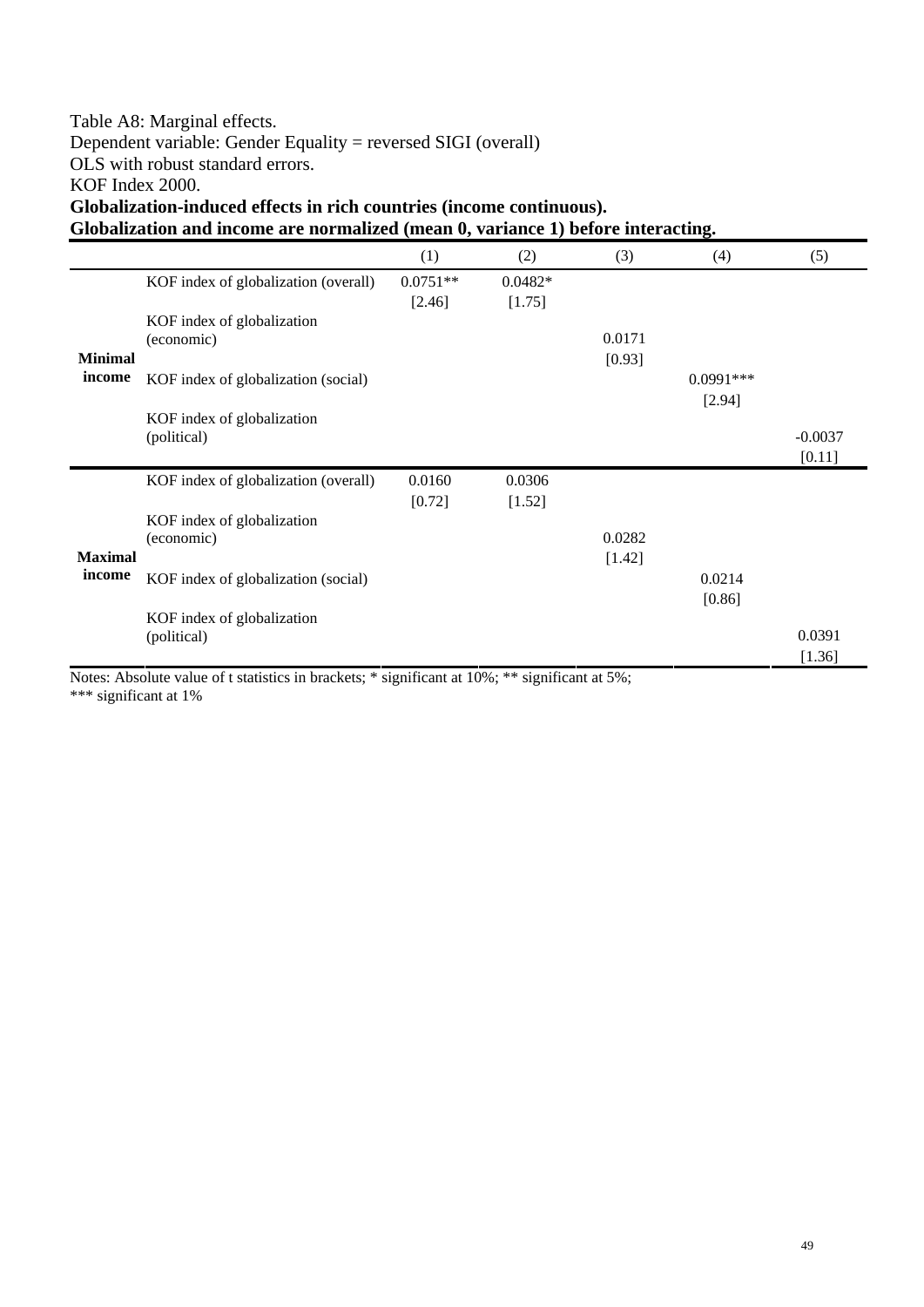#### Table A9: Regression Results. Dependent variable: Gender Equality = reversed SIGI (overall) OLS with robust standard errors. KOF Index 2000. **Globalization-induced effects in democracies and autocracies.**

# (1)  $(2)$   $(3)$   $(4)$   $(5)$ KOF index of globalization (overall) 0.0019 0.0028\*  $[1.57]$   $[1.93]$

|                                                       | [1.57]                | [1.93]                          |                               |                               |                                 |
|-------------------------------------------------------|-----------------------|---------------------------------|-------------------------------|-------------------------------|---------------------------------|
| KOF index of globalization (economic)                 |                       |                                 | 0.0015                        |                               |                                 |
| KOF index of globalization (social)                   |                       |                                 | [1.54]                        | $0.0027**$<br>[2.03]          |                                 |
| KOF index of globalization (political)                |                       |                                 |                               |                               | 0.0007                          |
| Democracy                                             | $-0.1894**$<br>[2.24] | $-0.0412$<br>[0.45]             | 0.0178<br>[0.28]              | 0.0027<br>[0.05]              | [0.74]<br>0.0152<br>[0.29]      |
| KOF index of globalization (overall)<br>* Democracy   | $0.0048***$<br>[2.99] | 0.0016<br>[0.92]                |                               |                               |                                 |
| KOF index of globalization (economic)<br>*Democracy   |                       |                                 | 0.0001<br>[0.11]              |                               |                                 |
| KOF index of globalization (social)<br>* Democracy    |                       |                                 |                               | 0.0012<br>[0.89]              |                                 |
| KOF index of globalization (political)<br>* Democracy |                       |                                 |                               |                               | 0.0005<br>[0.69]                |
| log GDP per capita                                    |                       | $-0.004$                        | $0.0270**$                    | $-0.0104$                     | $0.0345**$                      |
| log Population                                        |                       | [0.28]<br>$-0.0141**$<br>[1.99] | [2.19]<br>$-0.0022$<br>[0.32] | [0.70]<br>$-0.0064$<br>[0.89] | $[2.25]$<br>$-0.0165$<br>[1.43] |
| Asia                                                  |                       | $-0.0063$<br>[0.21]             | $-0.0414$<br>[1.32]           | $-0.0183$<br>[0.64]           | $-0.0365$<br>[0.88]             |
| Eastern Europe                                        |                       | $-0.0382$<br>[0.88]             | $-0.0379$<br>[0.84]           | $-0.0803$<br>[1.63]           | $-0.0619$<br>[1.11]             |
| South America                                         |                       | $0.0716**$<br>[2.54]            | $0.0730***$<br>[2.65]         | $0.0679**$<br>[2.35]          | $0.0800**$<br>[2.52]            |
| Legal Origin (french)                                 |                       | 0.026<br>[0.84]                 | 0.0062<br>[0.27]              | 0.0278<br>[0.91]              | 0.0098<br>[0.36]                |
| Legal Origin (socialist)                              |                       | $0.1514***$<br>[4.45]           | $0.1265***$<br>[3.40]         | $0.1560***$<br>[4.19]         | $0.1788***$<br>[4.66]           |
| Constant                                              | 0.7706***<br>[12.32]  | $0.8405***$<br>[7.19]           | 0.5784***<br>[4.39]           | $0.8533***$<br>[7.87]         | $0.6469***$<br>[4.49]           |
| Observations                                          | 97                    | 96                              | 86                            | 96                            | 99                              |
| R-squared                                             | 0.26                  | 0.52                            | 0.59                          | 0.52                          | 0.51                            |

Notes: Absolute value of t statistics in brackets; \* significant at 10%; \*\* significant at 5%;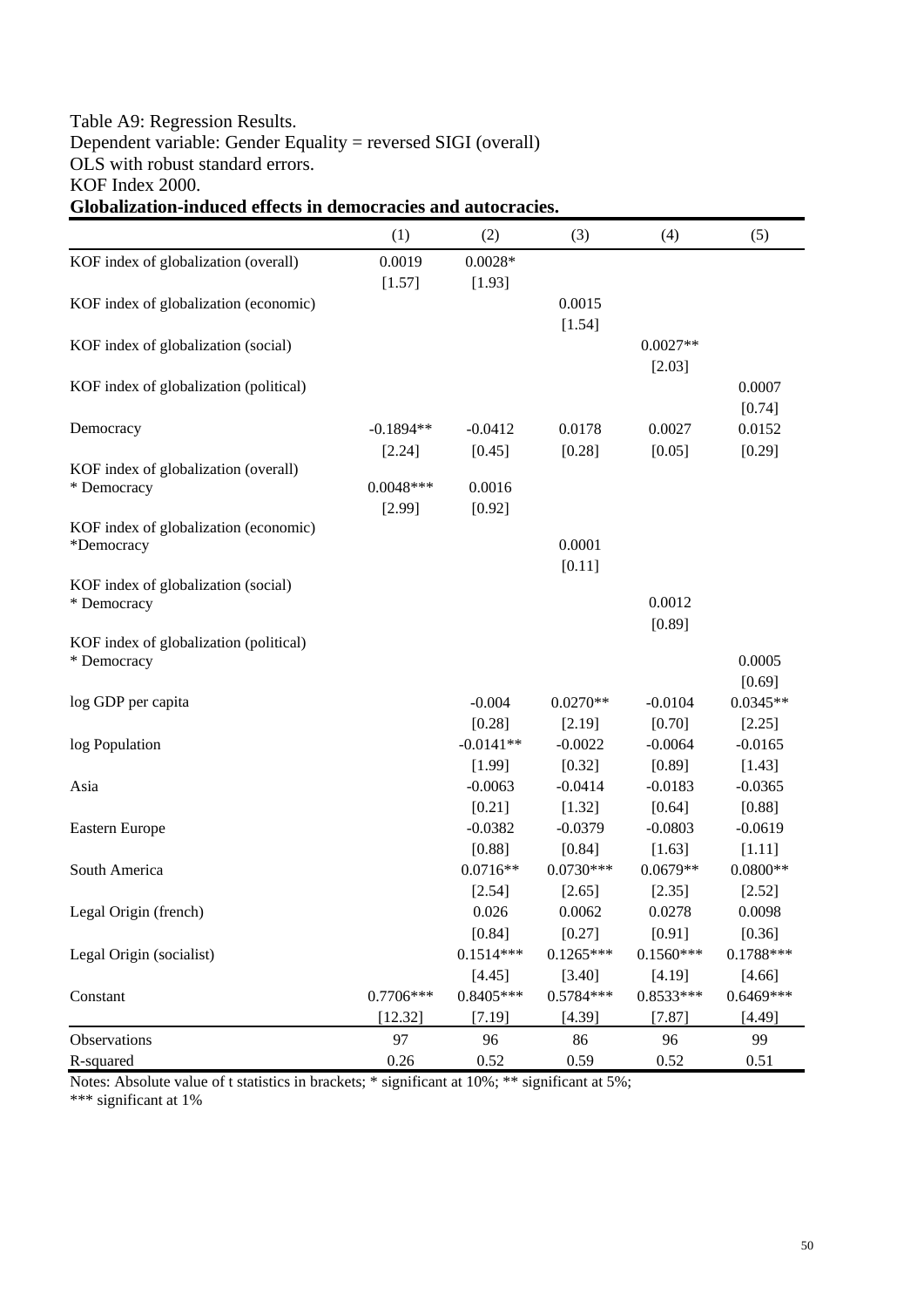#### Table A10: Marginal effects. Dependent variable: Gender Equality = reversed SIGI (overall) OLS with robust standard errors. KOF Index 2000. **Globalization-induced effects in democracies.**

|                                        | (1)         | (2)         | (3)       | (4)         | (5)    |
|----------------------------------------|-------------|-------------|-----------|-------------|--------|
| KOF index of globalization (overall)   | $0.0067***$ | $0.0044***$ |           |             |        |
|                                        | [6.65]      | $[3.18]$    |           |             |        |
| KOF index of globalization (economic)  |             |             | $0.0016*$ |             |        |
|                                        |             |             | [1.81]    |             |        |
| KOF index of globalization (social)    |             |             |           | $0.0039***$ |        |
|                                        |             |             |           | [3.11]      |        |
| KOF index of globalization (political) |             |             |           |             | 0.0012 |
|                                        |             |             |           |             | [1.38] |

Notes: Absolute value of t statistics in brackets; \* significant at 10%; \*\* significant at 5%;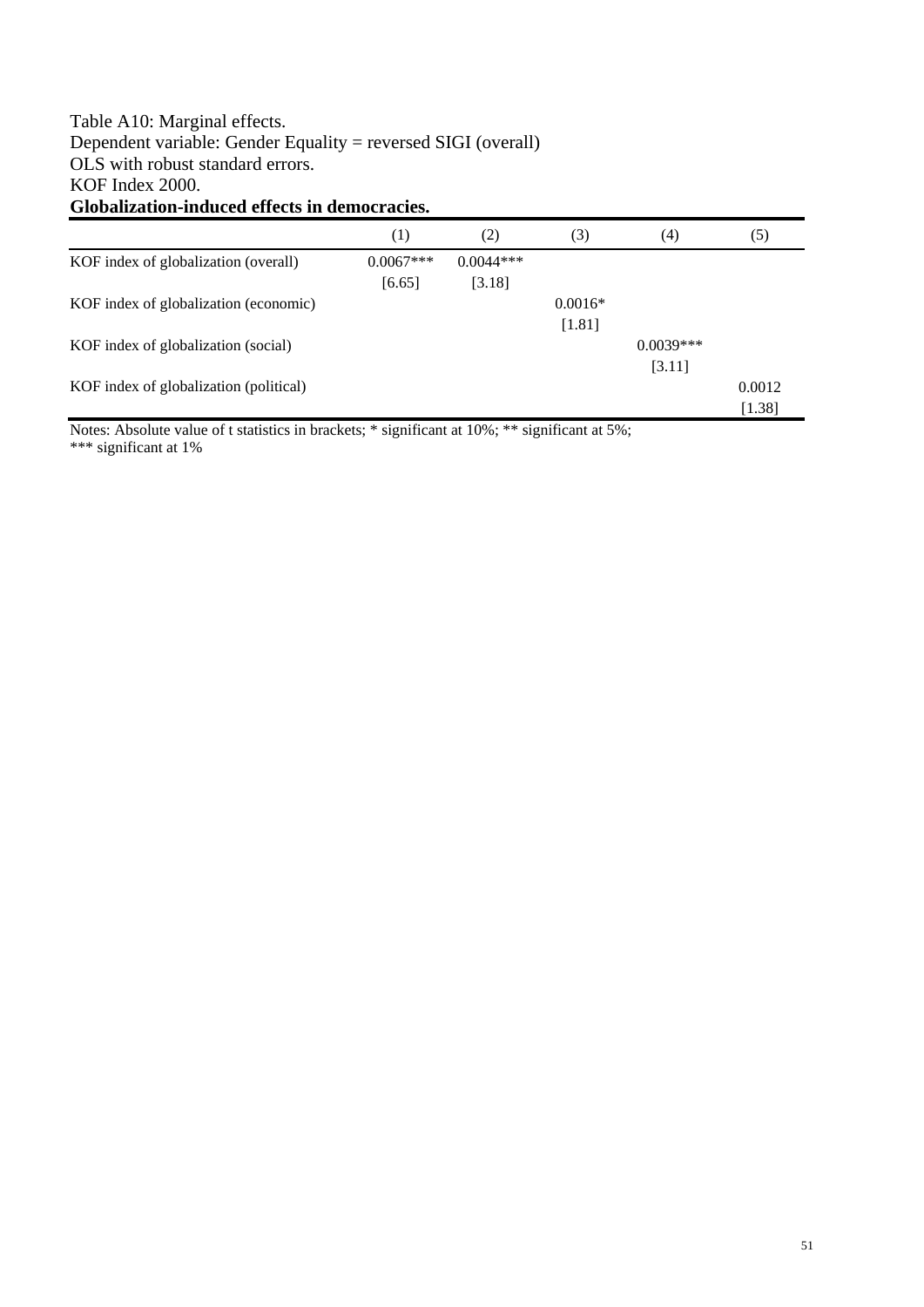#### Table A11: Regression Results. Dependent variable: Gender Equality = reversed family code sub-index. OLS with robust standard errors. KOF Index 2000.

|                                        | (1)         | (2)         | (3)         | (4)         | (5)                |
|----------------------------------------|-------------|-------------|-------------|-------------|--------------------|
| KOF index of globalization (overall)   | $0.0071***$ | 0.0023      |             |             |                    |
|                                        | [4.73]      | [1.18]      |             |             |                    |
| KOF index of globalization (economic)  |             |             | 0.0008      |             |                    |
|                                        |             |             | [0.50]      |             |                    |
| KOF index of globalization (social)    |             |             |             | $0.0030*$   |                    |
|                                        |             |             |             | [1.85]      |                    |
| KOF index of globalization (political) |             |             |             |             | $4 \times 10^{-5}$ |
|                                        |             |             |             |             | [0.03]             |
| log GDP per capita                     |             | $0.0499*$   | $0.0859***$ | 0.0341      | $0.0750***$        |
|                                        |             | [1.79]      | [3.37]      | [1.25]      | [4.13]             |
| log Population                         |             | 0.0038      | 0.0144      | 0.0096      | 0.0062             |
|                                        |             | [0.36]      | [1.24]      | [0.90]      | [0.40]             |
| Democracy                              |             | $0.0698**$  | $0.0578*$   | $0.0787**$  | $0.0760**$         |
|                                        |             | [2.11]      | [1.86]      | [2.41]      | [2.36]             |
| Asia                                   |             | 0.0101      | $-0.0302$   | $-0.0043$   | 0.0005             |
|                                        |             | [0.20]      | [0.68]      | [0.08]      | [0.01]             |
| Eastern Europe                         |             | $-0.0184$   | $-0.092$    | $-0.0624$   | $-0.0205$          |
|                                        |             | [0.24]      | [1.48]      | [0.79]      | $[0.31]$           |
| South America                          |             | $0.2429***$ | $0.2491***$ | $0.2315***$ | $0.2477***$        |
|                                        |             | [4.73]      | [5.21]      | [4.37]      | [5.17]             |
| Legal Origin (french)                  |             | $-0.0214$   | $-0.0472$   | $-0.0157$   | $-0.0318$          |
|                                        |             | [0.55]      | [1.15]      | [0.40]      | [0.88]             |
| Legal Origin (socialist)               |             | $0.2946***$ | $0.3371***$ | $0.3040***$ | 0.2907***          |
|                                        |             | [5.29]      | [8.52]      | [5.59]      | [5.36]             |
| Constant                               | $0.3451***$ | 0.0115      | $-0.2706$   | 0.0805      | $-0.1013$          |
|                                        | [4.64]      | [0.05]      | [1.35]      | [0.37]      | [0.53]             |
| Observations                           | 107         | 105         | 94          | 105         | 108                |
| R-squared                              | 0.18        | 0.65        | 0.69        | 0.65        | 0.65               |

Notes: Absolute value of t statistics in brackets; \* significant at 10%; \*\* significant at 5%;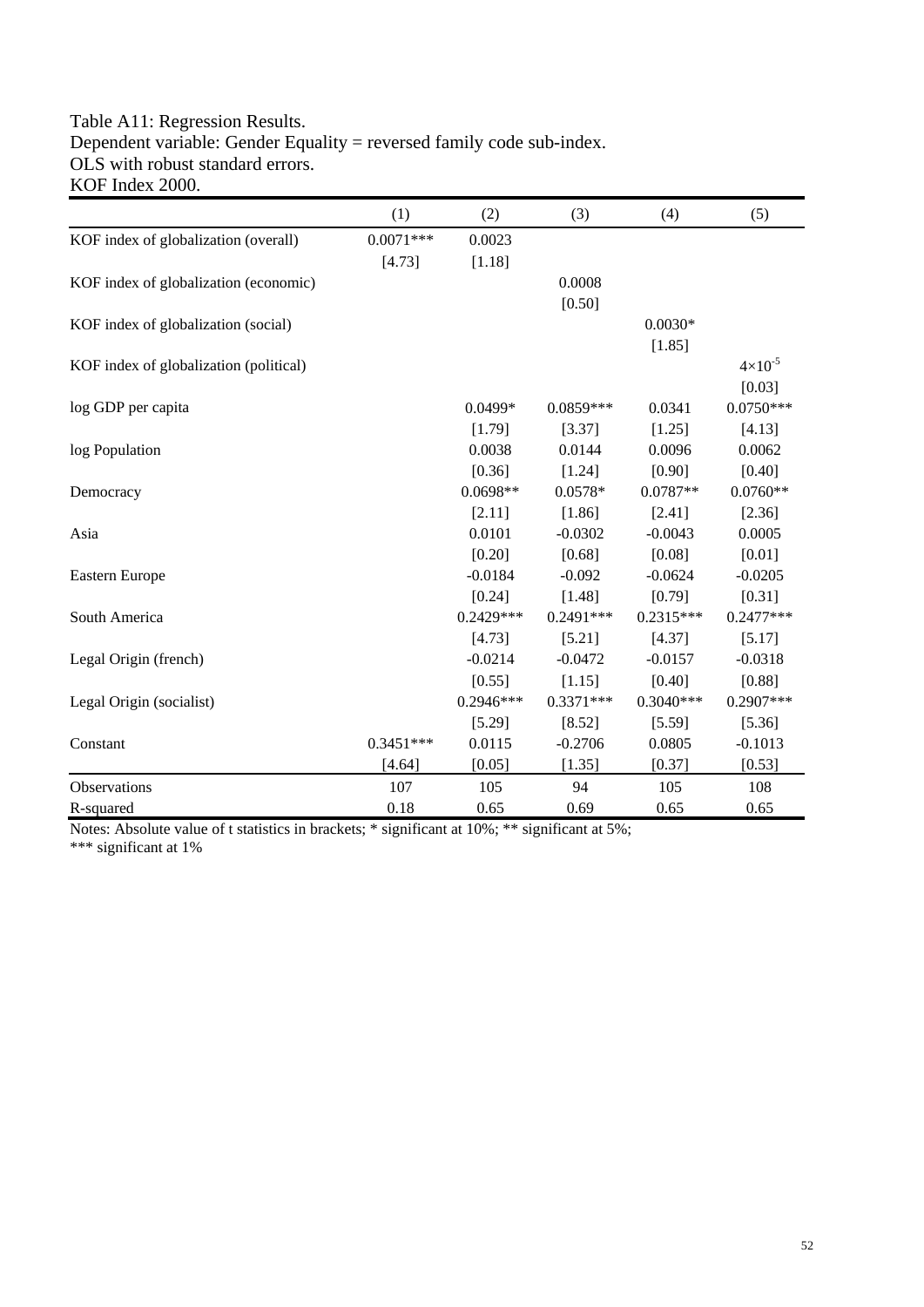#### Table A12: Regression Results. Dependent variable: Gender Equality = reversed civil liberties sub-index. OLS with robust standard errors. KOF Index 2000.

|                                        | (1)       | (2)          | (3)          | (4)          | (5)          |
|----------------------------------------|-----------|--------------|--------------|--------------|--------------|
| KOF index of globalization (overall)   | $-0.0011$ | 0.0038       |              |              |              |
|                                        | [0.57]    | [1.45]       |              |              |              |
| KOF index of globalization (economic)  |           |              | 0.0009       |              |              |
|                                        |           |              | [0.48]       |              |              |
| KOF index of globalization (social)    |           |              |              | 0.0031       |              |
|                                        |           |              |              | [1.25]       |              |
| KOF index of globalization (political) |           |              |              |              | 0.0017       |
|                                        |           |              |              |              | [1.14]       |
| log GDP per capita                     |           | $-0.0547$    | 0.0078       | $-0.0454$    | $-0.0088$    |
|                                        |           | [1.63]       | [0.26]       | [1.11]       | [0.31]       |
| log Population                         |           | $-0.0324**$  | $-0.0157$    | $-0.0235*$   | $-0.0411**$  |
|                                        |           | [2.28]       | [1.03]       | [1.85]       | [2.10]       |
| Democracy                              |           | $0.1184***$  | $0.0899**$   | $0.1413***$  | $0.1343***$  |
|                                        |           | [2.78]       | [2.41]       | [3.25]       | [3.23]       |
| Asia                                   |           | $-0.2657***$ | $-0.3152***$ | $-0.2847***$ | $-0.2825***$ |
|                                        |           | [3.90]       | [4.37]       | [4.41]       | [4.19]       |
| Eastern Europe                         |           | $-0.3234***$ | $-0.3595***$ | $-0.3702***$ | $-0.3497***$ |
|                                        |           | [3.51]       | [4.21]       | [4.04]       | [3.93]       |
| South America                          |           | 0.0586       | 0.0444       | 0.0368       | 0.0529       |
|                                        |           | [0.97]       | [0.78]       | [0.61]       | [0.90]       |
| Legal Origin (french)                  |           | 0.0503       | 0.0219       | 0.0704       | 0.0401       |
|                                        |           | [0.91]       | [0.48]       | [1.27]       | [0.76]       |
| Legal Origin (socialist)               |           | $0.4661***$  | $0.4437***$  | $0.4860***$  | $0.4972***$  |
|                                        |           | $[6.67]$     | [6.36]       | [7.11]       | [6.70]       |
| Constant                               | 0.9054*** | 1.3402***    | $0.8868***$  | 1.2274***    | 1.1255***    |
|                                        | [9.70]    | [5.12]       | [3.30]       | [4.07]       | [4.24]       |
| Observations                           | 113       | 110          | 96           | 111          | 114          |
| R-squared                              | 0.00      | 0.49         | 0.51         | 0.48         | 0.5          |

Notes: Absolute value of t statistics in brackets; \* significant at 10%; \*\* significant at 5%;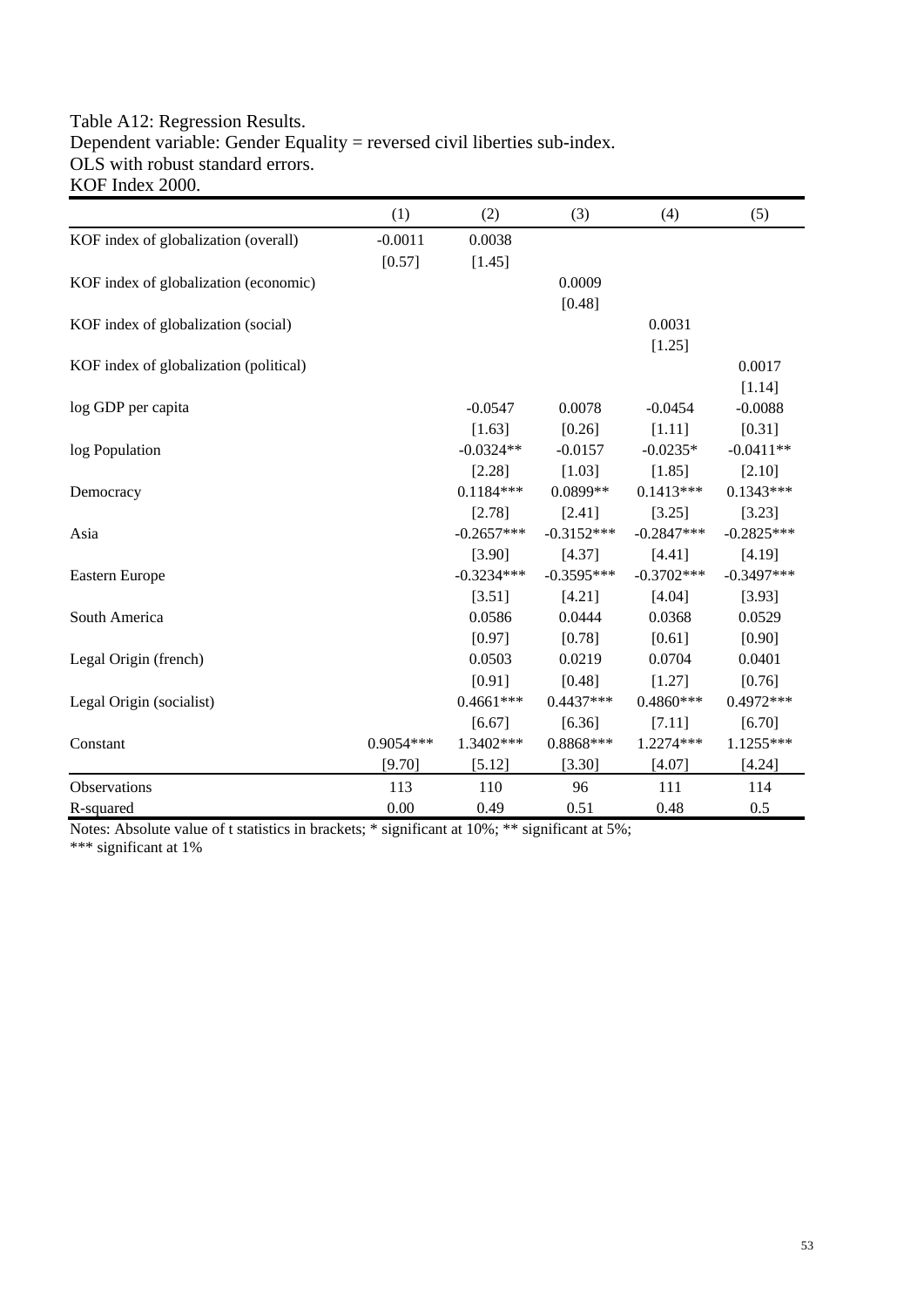#### Table A13: Regression Results. Dependent variable: Gender Equality = reversed physical integrity sub-index. OLS with robust standard errors. KOF Index 2000.

|                                        | (1)         | (2)         | (3)         | (4)         | (5)         |
|----------------------------------------|-------------|-------------|-------------|-------------|-------------|
| KOF index of globalization (overall)   | $0.0064***$ | 0.0021      |             |             |             |
|                                        | [4.94]      | [1.26]      |             |             |             |
| KOF index of globalization (economic)  |             |             | 0.001       |             |             |
|                                        |             |             | [0.75]      |             |             |
| KOF index of globalization (social)    |             |             |             | 0.0013      |             |
|                                        |             |             |             | [0.71]      |             |
| KOF index of globalization (political) |             |             |             |             | 0.0012      |
|                                        |             |             |             |             | [0.98]      |
| log GDP per capita                     |             | 0.0239      | $0.0461**$  | 0.0389      | $0.0515**$  |
|                                        |             | [1.02]      | [2.02]      | [1.29]      | [2.40]      |
| log Population                         |             | 0.0137      | 0.0177      | $0.0186*$   | 0.0082      |
|                                        |             | [1.34]      | [1.59]      | [1.84]      | [0.58]      |
| Democracy                              |             | 0.0115      | $-0.009$    | 0.0282      | 0.0293      |
|                                        |             | [0.34]      | [0.27]      | [0.82]      | [0.88]      |
| Asia                                   |             | $0.1133**$  | $0.1031*$   | $0.1045**$  | $0.1122**$  |
|                                        |             | [2.42]      | [1.86]      | [2.15]      | [2.47]      |
| Eastern Europe                         |             | $0.1610**$  | $0.1824**$  | $0.1386**$  | $0.1454**$  |
|                                        |             | [2.56]      | [2.60]      | [1.99]      | [2.41]      |
| South America                          |             | $0.2042***$ | $0.1978***$ | $0.1918***$ | $0.1980***$ |
|                                        |             | [3.79]      | [3.18]      | [3.53]      | [3.95]      |
| Legal Origin (french)                  |             | $-0.0659$   | $-0.0906*$  | $-0.0519$   | $-0.0555$   |
|                                        |             | [1.49]      | [1.95]      | [1.16]      | [1.34]      |
| Legal Origin (socialist)               |             | $-0.0186$   | $-0.0746$   | $-0.0049$   | 0.0162      |
|                                        |             | [0.37]      | [1.38]      | [0.09]      | [0.31]      |
| Constant                               | $0.3532***$ | 0.1746      | 0.0606      | 0.0477      | 0.0082      |
|                                        | [5.39]      | [0.86]      | [0.25]      | [0.20]      | [0.04]      |
| Observations                           | 105         | 103         | 90          | 104         | 107         |
| R-squared                              | 0.21        | 0.42        | 0.45        | 0.43        | 0.44        |

Notes: Absolute value of t statistics in brackets; \* significant at 10%; \*\* significant at 5%;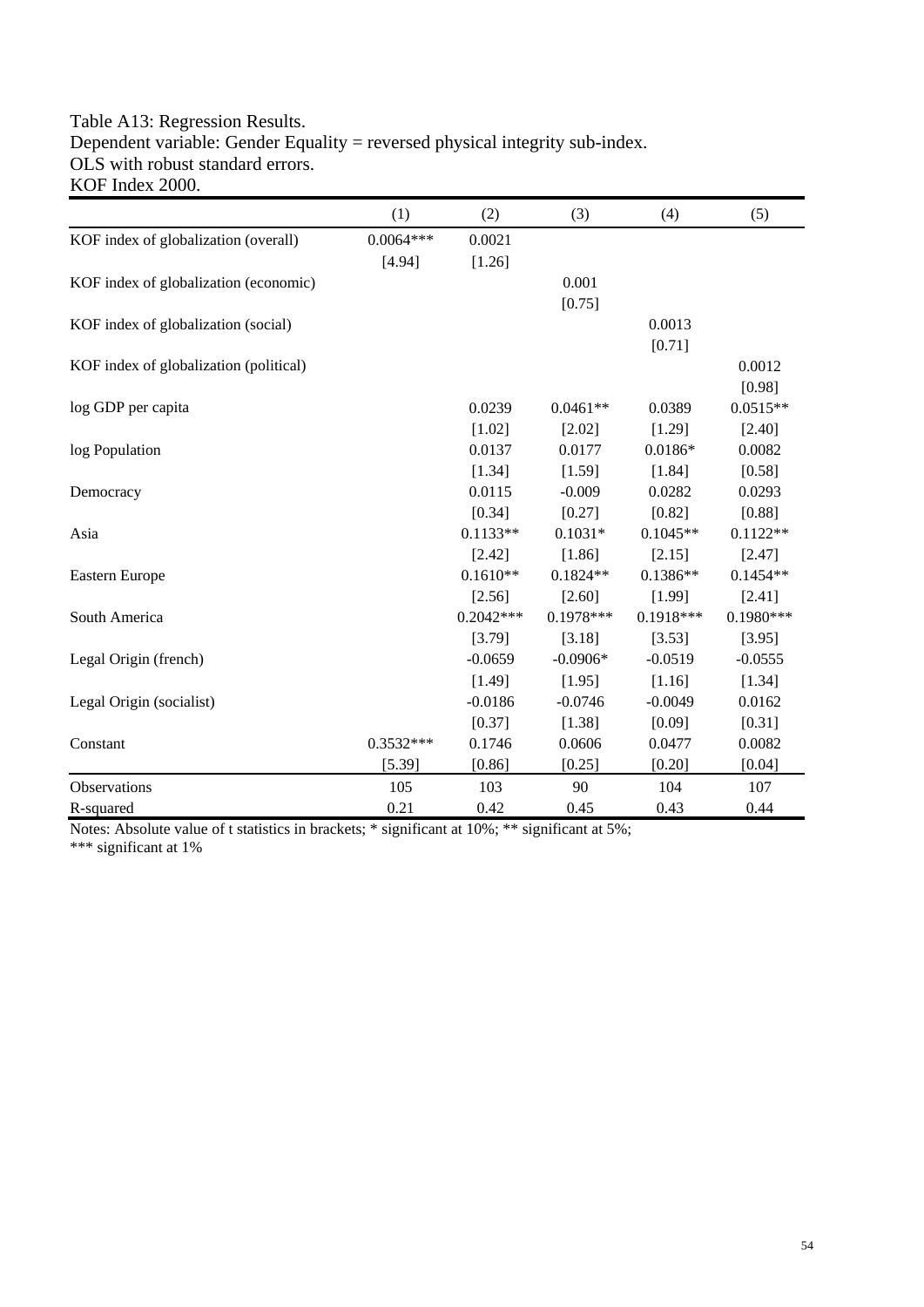#### Table A14: Regression Results. Dependent variable: Gender Equality = reversed son preference sub-index. OLS with robust standard errors. KOF Index 2000.

|                                        | (1)       | (2)          | (3)          | (4)         | (5)          |
|----------------------------------------|-----------|--------------|--------------|-------------|--------------|
| KOF index of globalization (overall)   | $-0.0002$ | 0.0038       |              |             |              |
|                                        | [0.14]    | [1.45]       |              |             |              |
| KOF index of globalization (economic)  |           |              | $0.0034*$    |             |              |
|                                        |           |              | [1.87]       |             |              |
| KOF index of globalization (social)    |           |              |              | 0.0021      |              |
|                                        |           |              |              | [0.73]      |              |
| KOF index of globalization (political) |           |              |              |             | $-0.0001$    |
|                                        |           |              |              |             | [0.06]       |
| log GDP per capita                     |           | $-0.0445$    | $-0.0262$    | $-0.0364$   | 0.0143       |
|                                        |           | [1.45]       | [0.91]       | [1.06]      | [0.42]       |
| log Population                         |           | $-0.0316$    | $-0.0206$    | $-0.0254$   | $-0.0258$    |
|                                        |           | [1.37]       | [0.85]       | [0.98]      | [0.97]       |
| Democracy                              |           | 0.0409       | 0.0235       | 0.0481      | 0.063        |
|                                        |           | [0.90]       | [0.55]       | [1.10]      | [1.30]       |
| Asia                                   |           | $-0.2139***$ | $-0.2317***$ | $-0.2227**$ | $-0.2759***$ |
|                                        |           | [2.72]       | [2.82]       | [2.61]      | [3.10]       |
| Eastern Europe                         |           | $-0.2188$    | $-0.1473$    | $-0.2271$   | $-0.2732*$   |
|                                        |           | [1.50]       | [0.92]       | [1.33]      | [1.84]       |
| South America                          |           | 0.0293       | 0.0223       | 0.0339      | 0.0144       |
|                                        |           | [0.44]       | [0.34]       | [0.49]      | [0.21]       |
| Legal Origin (french)                  |           | 0.0537       | 0.0265       | 0.0483      | 0.025        |
|                                        |           | [1.02]       | [0.49]       | [0.92]      | [0.51]       |
| Legal Origin (socialist)               |           | $0.2652**$   | 0.1614       | $0.2537**$  | $0.2791***$  |
|                                        |           | [2.52]       | [1.25]       | [2.27]      | [2.76]       |
| Constant                               | 0.8866*** | 1.3282***    | $1.1364***$  | 1.3093***   | 1.0100**     |
|                                        | [11.68]   | [3.85]       | [3.07]       | [4.23]      | [2.59]       |
| Observations                           | 113       | 111          | 97           | 112         | 115          |
| R-squared                              | 0.00      | 0.28         | 0.28         | 0.27        | 0.3          |

Notes: Absolute value of t statistics in brackets; \* significant at 10%; \*\* significant at 5%;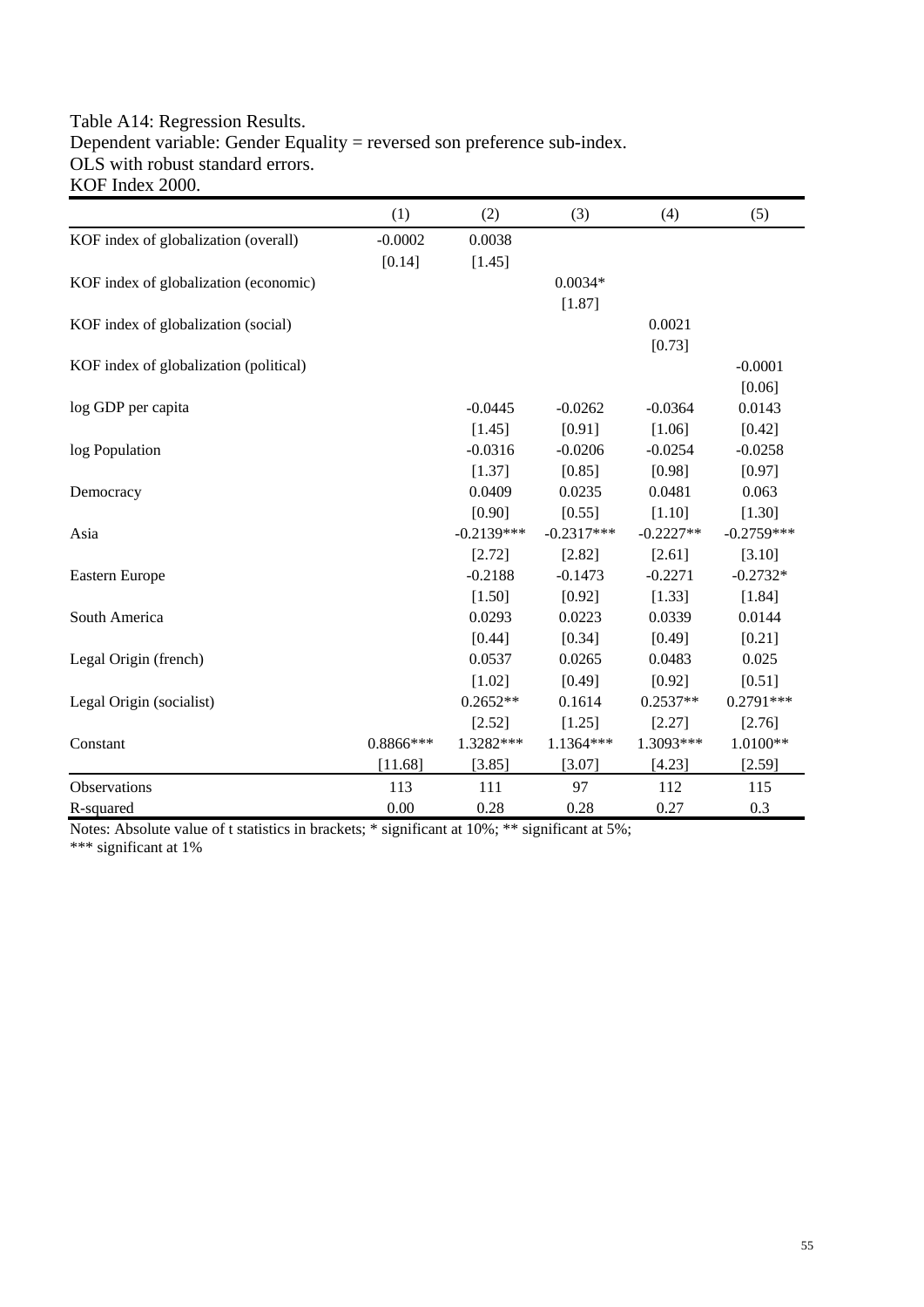#### Table A15: Regression Results. Dependent variable: Gender Equality = reversed ownership rights sub-index. OLS with robust standard errors. KOF Index 2000.

|                                        | (1)         | (2)         | (3)          | (4)         | (5)         |
|----------------------------------------|-------------|-------------|--------------|-------------|-------------|
| KOF index of globalization (overall)   | $0.0094***$ | $0.0059*$   |              |             |             |
|                                        | [4.67]      | [1.98]      |              |             |             |
| KOF index of globalization (economic)  |             |             | $0.0034**$   |             |             |
|                                        |             |             | [2.35]       |             |             |
| KOF index of globalization (social)    |             |             |              | $0.0061***$ |             |
|                                        |             |             |              | [2.74]      |             |
| KOF index of globalization (political) |             |             |              |             | 0.001       |
|                                        |             |             |              |             | [0.56]      |
| log GDP per capita                     |             | 0.0367      | $0.1317***$  | 0.0179      | 0.0879***   |
|                                        |             | [0.93]      | [5.20]       | [0.45]      | [3.44]      |
| log Population                         |             | $-0.0035$   | $0.0295***$  | 0.0098      | $-0.0064$   |
|                                        |             | [0.26]      | [2.67]       | [0.68]      | [0.35]      |
| Democracy                              |             | 0.0615      | $0.0922***$  | $0.0800*$   | $0.0681*$   |
|                                        |             | [1.42]      | [2.65]       | [1.92]      | [1.69]      |
| Asia                                   |             | 0.0948      | $-0.0096$    | 0.0642      | 0.0905      |
|                                        |             | [1.34]      | [0.19]       | [0.91]      | [1.48]      |
| Eastern Europe                         |             | 0.0232      | $-0.0932$    | $-0.0448$   | 0.0482      |
|                                        |             | [0.20]      | [1.19]       | [0.39]      | [0.48]      |
| South America                          |             | $0.1792**$  | 0.0936       | $0.1622**$  | $0.2128***$ |
|                                        |             | [2.39]      | [1.50]       | [2.19]      | [3.31]      |
| Legal Origin (french)                  |             | $0.1034**$  | $0.1143***$  | $0.1114**$  | $0.0741*$   |
|                                        |             | [2.19]      | [2.75]       | [2.42]      | [1.69]      |
| Legal Origin (socialist)               |             | $0.3422***$ | $0.3995***$  | $0.3510***$ | $0.3240***$ |
|                                        |             | [4.22]      | [7.93]       | [4.58]      | [4.43]      |
| Constant                               | $0.2624**$  | $-0.0491$   | $-0.9852***$ | 0.029       | $-0.2031$   |
|                                        | [2.50]      | [0.15]      | [4.33]       | [0.09]      | [0.75]      |
| Observations                           | 113         | 110         | 96           | 111         | 114         |
| R-squared                              | 0.21        | 0.58        | 0.72         | 0.59        | 0.56        |

Notes: Absolute value of t statistics in brackets; \* significant at 10%; \*\* significant at 5%;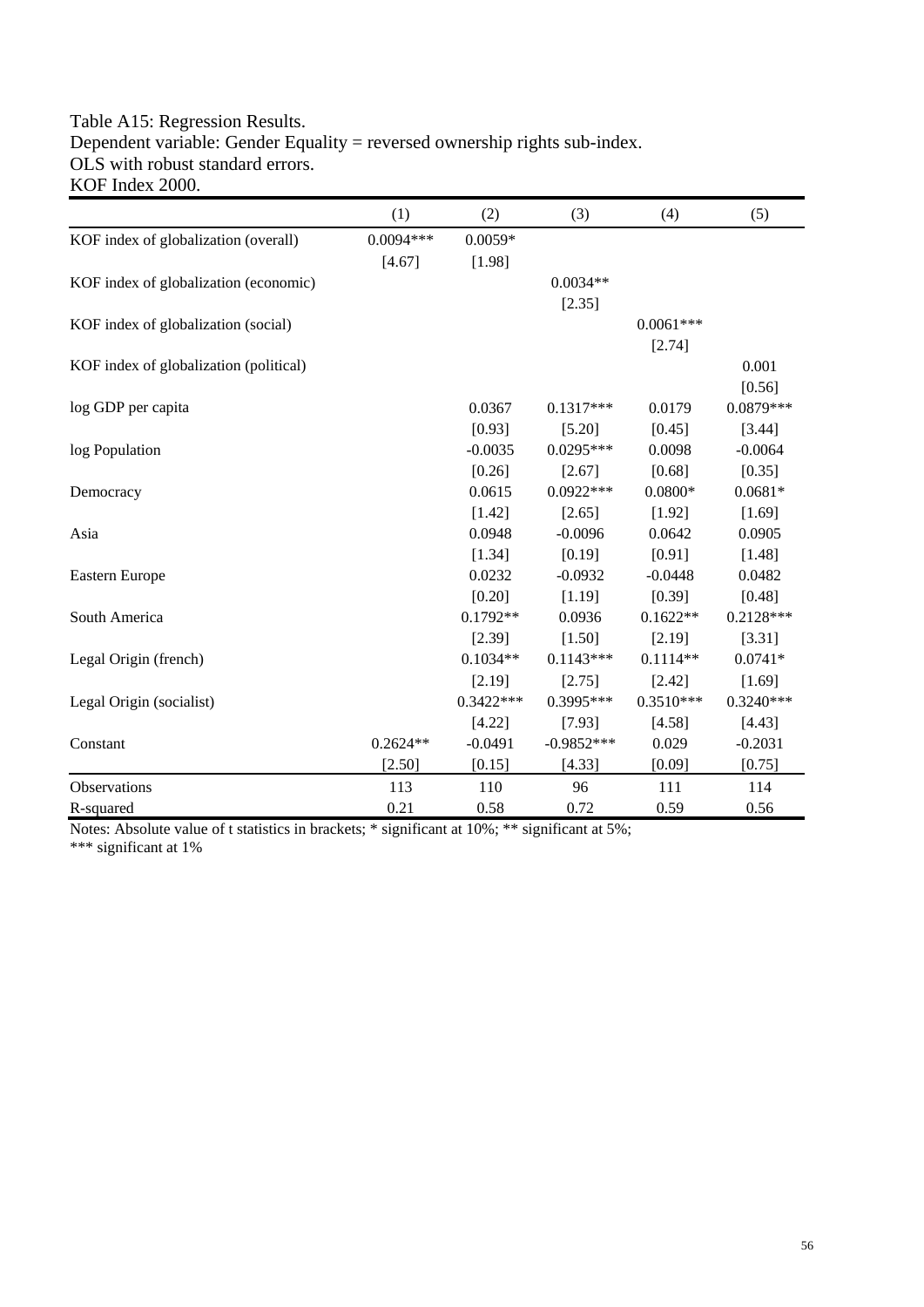#### Table A16: Regression Results. Dependent variable: Gender Equality = reversed family code sub-index. OLS with robust standard errors. KOF Index 2000. **SIGI Sample.**

|                                        | (1)         | (2)         | (3)         | (4)         | (5)         |
|----------------------------------------|-------------|-------------|-------------|-------------|-------------|
| KOF index of globalization (overall)   | $0.0082***$ | 0.0028      |             |             |             |
|                                        | [4.94]      | [1.29]      |             |             |             |
| KOF index of globalization (economic)  |             |             | 0.0014      |             |             |
|                                        |             |             | [0.78]      |             |             |
| KOF index of globalization (social)    |             |             |             | $0.0034*$   |             |
|                                        |             |             |             | [1.78]      |             |
| KOF index of globalization (political) |             |             |             |             | $-0.0003$   |
|                                        |             |             |             |             | [0.23]      |
| log GDP per capita                     |             | 0.0454      | $0.0802***$ | 0.029       | $0.0788***$ |
|                                        |             | [1.44]      | [2.87]      | [0.94]      | [3.71]      |
| log Population                         |             | 0.0006      | 0.0117      | 0.0075      | 0.0073      |
|                                        |             | [0.06]      | [0.93]      | [0.70]      | [0.42]      |
| Democracy                              |             | 0.0545      | 0.0442      | $0.0654*$   | $0.0657*$   |
|                                        |             | [1.50]      | [1.26]      | [1.83]      | [1.91]      |
| Asia                                   |             | 0.0319      | $-0.0178$   | 0.0176      | 0.0076      |
|                                        |             | [0.58]      | [0.36]      | [0.32]      | [0.15]      |
| Eastern Europe                         |             | 0.0069      | $-0.0679$   | $-0.04$     | $-0.0069$   |
|                                        |             | [0.09]      | [1.03]      | [0.49]      | [0.10]      |
| South America                          |             | $0.2450***$ | $0.2438***$ | $0.2360***$ | 0.2506***   |
|                                        |             | [4.25]      | [4.27]      | [4.00]      | [4.84]      |
| Legal Origin (french)                  |             | $-0.0145$   | $-0.0367$   | $-0.0111$   | $-0.0272$   |
|                                        |             | [0.34]      | [0.78]      | [0.26]      | [0.69]      |
| Legal Origin (socialist)               |             | $0.2722***$ | $0.3142***$ | 0.2809***   | $0.2715***$ |
|                                        |             | [4.57]      | [6.94]      | [4.86]      | [4.62]      |
| Constant                               | $0.3097***$ | 0.0604      | $-0.223$    | 0.1312      | $-0.1109$   |
|                                        | [3.78]      | [0.25]      | [0.96]      | [0.56]      | [0.52]      |
| Observations                           | 98          | 96          | 86          | 96          | 99          |
| R-squared                              | 0.22        | 0.64        | 0.69        | 0.65        | 0.65        |

Notes: Absolute value of t statistics in brackets; \* significant at 10%; \*\* significant at 5%;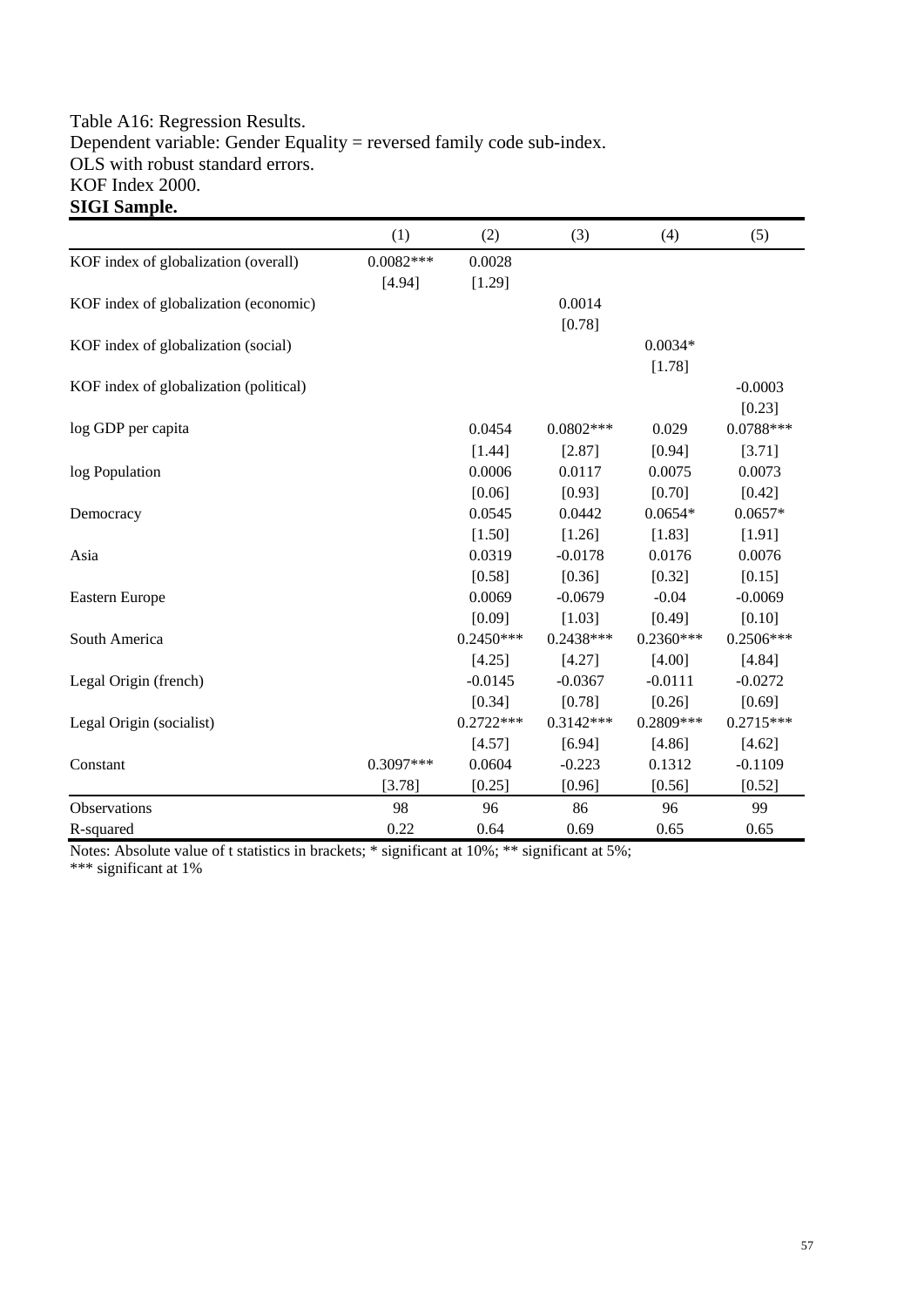# Table A17: Regression Results. Dependent variable: Gender Equality = reversed civil liberties sub-index. OLS with robust standard errors. KOF Index 2000. **SIGI Sample.**

|                                        | (1)         | (2)          | (3)          | (4)          | (5)          |
|----------------------------------------|-------------|--------------|--------------|--------------|--------------|
| KOF index of globalization (overall)   | 0.0014      | $0.0071**$   |              |              |              |
|                                        | [0.74]      | [2.48]       |              |              |              |
| KOF index of globalization (economic)  |             |              | 0.0009       |              |              |
|                                        |             |              | [0.35]       |              |              |
| KOF index of globalization (social)    |             |              |              | $0.0084***$  |              |
|                                        |             |              |              | [3.31]       |              |
| KOF index of globalization (political) |             |              |              |              | $0.0028*$    |
|                                        |             |              |              |              | [1.76]       |
| log GDP per capita                     |             | $-0.0927**$  | $-0.0043$    | $-0.1316***$ | $-0.0304$    |
|                                        |             | [2.62]       | [0.14]       | [3.36]       | [1.07]       |
| log Population                         |             | $-0.0361**$  | $-0.0158$    | $-0.0188$    | $-0.0497**$  |
|                                        |             | [2.38]       | [0.95]       | [1.56]       | [2.33]       |
| Democracy                              |             | $0.0877**$   | $0.0750*$    | $0.1153**$   | $0.0988**$   |
|                                        |             | [2.00]       | [1.81]       | [2.55]       | [2.32]       |
| Asia                                   |             | $-0.2208***$ | $-0.3095***$ | $-0.2567***$ | $-0.2410***$ |
|                                        |             | [2.81]       | [3.67]       | [3.61]       | [3.02]       |
| Eastern Europe                         |             | $-0.2732**$  | $-0.3460***$ | $-0.3895***$ | $-0.2843***$ |
|                                        |             | [2.58]       | [3.44]       | [3.80]       | [2.77]       |
| South America                          |             | 0.0671       | 0.0674       | 0.0455       | 0.092        |
|                                        |             | $[1.00]$     | [0.92]       | $[0.71]$     | [1.46]       |
| Legal Origin (french)                  |             | 0.0458       | 0.0096       | 0.0539       | 0.0059       |
|                                        |             | [0.76]       | [0.19]       | [0.90]       | [0.10]       |
| Legal Origin (socialist)               |             | $0.4192***$  | $0.4360***$  | $0.4404***$  | $0.4512***$  |
|                                        |             | [5.83]       | [5.20]       | [6.37]       | [5.83]       |
| Constant                               | $0.7974***$ | $1.5304***$  | 0.9908 ***   | 1.6983***    | 1.3297***    |
|                                        | [8.29]      | [5.60]       | [3.26]       | [6.08]       | [5.13]       |
| Observations                           | 98          | 96           | 86           | 96           | 99           |
| R-squared                              | 0.01        | 0.47         | 0.5          | 0.5          | 0.48         |

Notes: Absolute value of t statistics in brackets; \* significant at 10%; \*\* significant at 5%;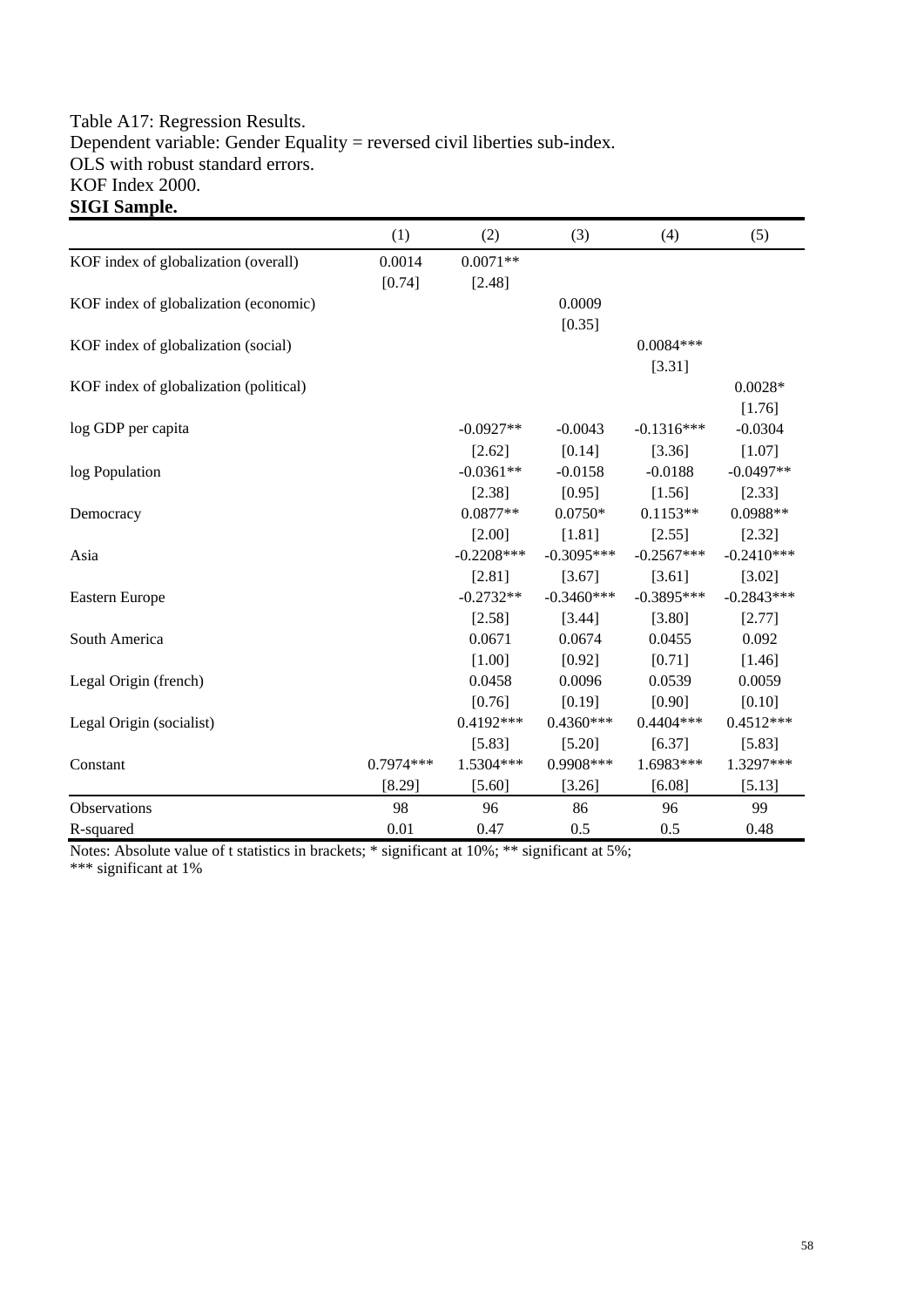# Table A18: Regression Results. Dependent variable: Gender Equality = reversed physical integrity sub-index. OLS with robust standard errors. KOF Index 2000. **SIGI Sample.**

|                                        | (1)         | (2)         | (3)         | (4)         | (5)         |
|----------------------------------------|-------------|-------------|-------------|-------------|-------------|
| KOF index of globalization (overall)   | $0.0063***$ | 0.002       |             |             |             |
|                                        | [4.64]      | [1.02]      |             |             |             |
| KOF index of globalization (economic)  |             |             | 0.0007      |             |             |
|                                        |             |             | [0.48]      |             |             |
| KOF index of globalization (social)    |             |             |             | 0.0018      |             |
|                                        |             |             |             | [0.87]      |             |
| KOF index of globalization (political) |             |             |             |             | 0.0011      |
|                                        |             |             |             |             | [0.80]      |
| log GDP per capita                     |             | 0.0223      | $0.0429*$   | 0.0195      | $0.0435*$   |
|                                        |             | [0.89]      | [1.84]      | [0.66]      | [1.95]      |
| log Population                         |             | 0.0111      | 0.0147      | 0.0154      | 0.0066      |
|                                        |             | [1.07]      | [1.30]      | [1.53]      | [0.44]      |
| Democracy                              |             | 0.0157      | $-0.0063$   | 0.0225      | 0.0264      |
|                                        |             | [0.42]      | [0.17]      | [0.61]      | [0.73]      |
| Asia                                   |             | $0.1182**$  | $0.1068*$   | $0.1099**$  | $0.1115**$  |
|                                        |             | [2.43]      | [1.89]      | $[2.22]$    | [2.35]      |
| Eastern Europe                         |             | $0.1566**$  | $0.1862**$  | $0.1338*$   | $0.1431**$  |
|                                        |             | [2.24]      | [2.47]      | [1.71]      | [2.14]      |
| South America                          |             | $0.1945***$ | $0.1949***$ | $0.1923***$ | $0.1947***$ |
|                                        |             | [3.21]      | [2.74]      | [3.18]      | [3.56]      |
| Legal Origin (french)                  |             | $-0.0583$   | $-0.0878*$  | $-0.0579$   | $-0.0613$   |
|                                        |             | [1.26]      | [1.84]      | [1.26]      | [1.44]      |
| Legal Origin (socialist)               |             | $-0.0121$   | $-0.0739$   | $-0.009$    | 0.0137      |
|                                        |             | [0.23]      | [1.38]      | [0.17]      | [0.26]      |
| Constant                               | $0.3563***$ | 0.2146      | 0.127       | 0.226       | 0.1064      |
|                                        | [5.14]      | [1.02]      | [0.50]      | [1.02]      | [0.49]      |
| Observations                           | 98          | 96          | 86          | 96          | 99          |
| R-squared                              | 0.20        | 0.40        | 0.42        | 0.40        | 0.41        |

Notes: Absolute value of t statistics in brackets; \* significant at 10%; \*\* significant at 5%;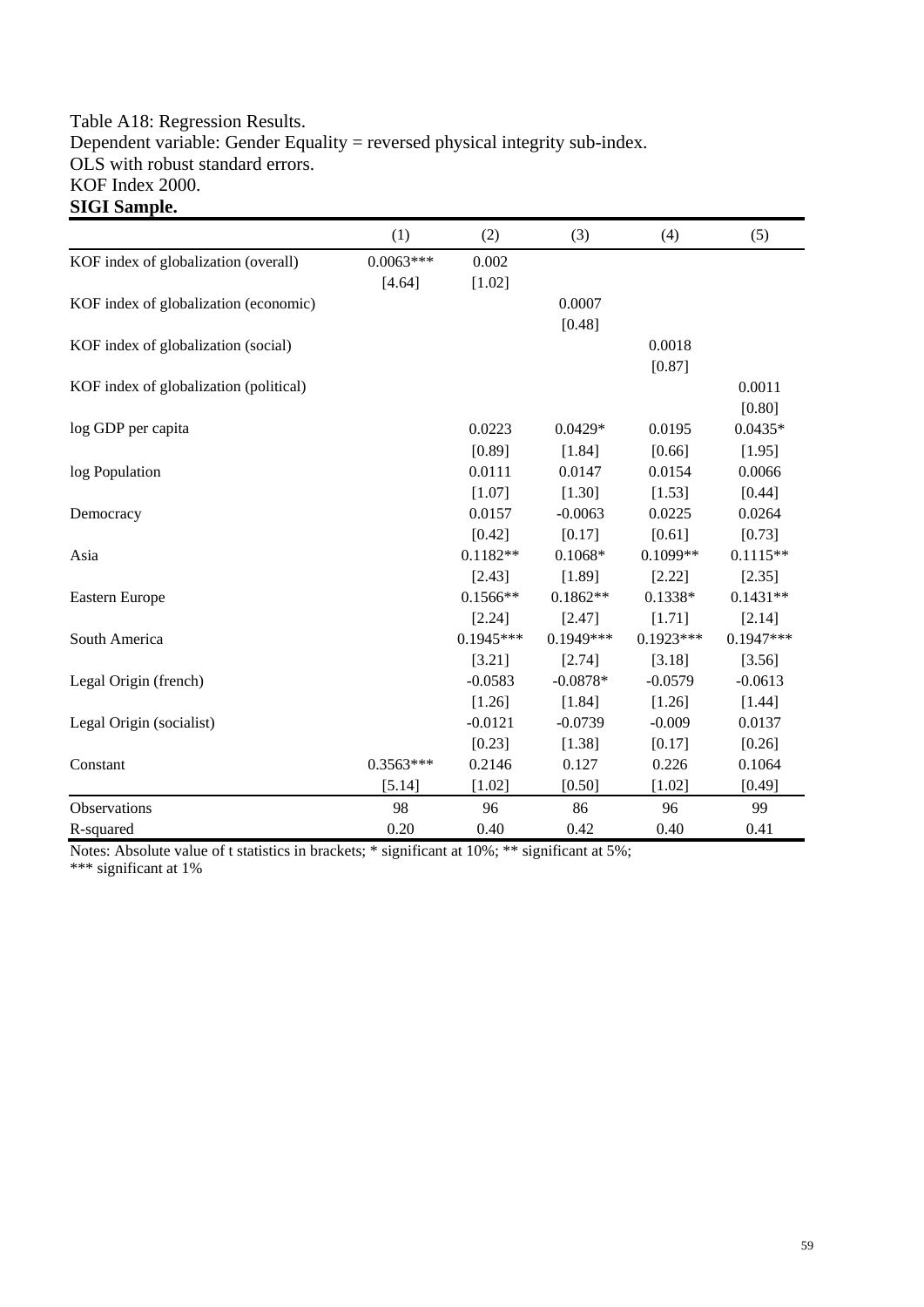# Table A19: Regression Results. Dependent variable: Gender Equality = reversed son preference sub-index. OLS with robust standard errors. KOF Index 2000. **SIGI Sample.**

|                                        | (1)         | (2)         | (3)         | (4)         | (5)          |
|----------------------------------------|-------------|-------------|-------------|-------------|--------------|
| KOF index of globalization (overall)   | 0.0008      | 0.0046      |             |             |              |
|                                        | [0.45]      | [1.66]      |             |             |              |
| KOF index of globalization (economic)  |             |             | $0.0046**$  |             |              |
|                                        |             |             | [2.28]      |             |              |
| KOF index of globalization (social)    |             |             |             | 0.0024      |              |
|                                        |             |             |             | [0.68]      |              |
| KOF index of globalization (political) |             |             |             |             | $-0.0004$    |
|                                        |             |             |             |             | [0.21]       |
| log GDP per capita                     |             | $-0.0575*$  | $-0.035$    | $-0.043$    | 0.0163       |
|                                        |             | [1.79]      | [1.09]      | [1.04]      | [0.41]       |
| log Population                         |             | $-0.0333$   | $-0.0223$   | $-0.025$    | $-0.0216$    |
|                                        |             | [1.37]      | [0.86]      | [0.91]      | [0.70]       |
| Democracy                              |             | 0.042       | 0.0216      | 0.0551      | 0.0753       |
|                                        |             | [0.86]      | [0.46]      | [1.14]      | [1.37]       |
| Asia                                   |             | $-0.2229**$ | $-0.2331**$ | $-0.2374**$ | $-0.3087***$ |
|                                        |             | [2.60]      | [2.51]      | [2.62]      | [3.08]       |
| Eastern Europe                         |             | $-0.2147$   | $-0.1448$   | $-0.2408$   | $-0.3018*$   |
|                                        |             | [1.31]      | [0.81]      | [1.23]      | [1.73]       |
| South America                          |             | 0.02        | $-0.0146$   | 0.0253      | $-0.0007$    |
|                                        |             | [0.27]      | [0.19]      | [0.32]      | [0.01]       |
| Legal Origin (french)                  |             | 0.0818      | 0.0784      | 0.0777      | 0.0512       |
|                                        |             | [1.46]      | [1.37]      | [1.37]      | [0.96]       |
| Legal Origin (socialist)               |             | $0.2703**$  | 0.1707      | $0.2702**$  | $0.3035***$  |
|                                        |             | [2.40]      | [1.24]      | [2.22]      | [2.72]       |
| Constant                               | $0.8395***$ | 1.3918***   | $1.1421***$ | 1.3249***   | 0.9537**     |
|                                        | [9.96]      | [3.72]      | [2.73]      | [3.90]      | [2.11]       |
| Observations                           | 98          | 96          | 86          | 96          | 99           |
| R-squared                              | 0.00        | 0.3         | 0.31        | 0.29        | 0.32         |

Notes: Absolute value of t statistics in brackets; \* significant at 10%; \*\* significant at 5%;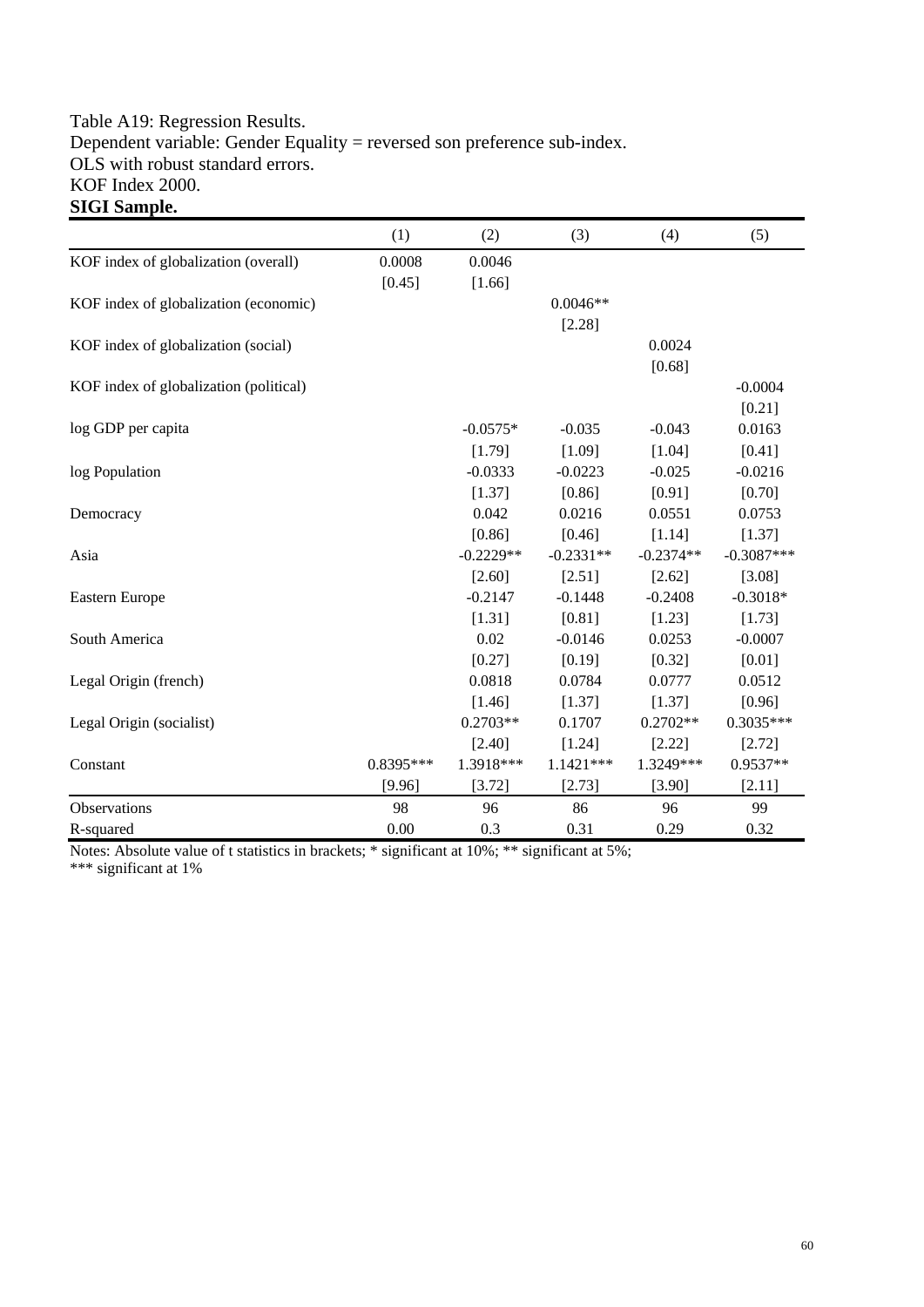# Table A20: Regression Results. Dependent variable: Gender Equality = reversed ownership rights sub-index. OLS with robust standard errors. KOF Index 2000. **SIGI Sample.**

|                                        | (1)         | (2)         | (3)          | (4)         | (5)         |
|----------------------------------------|-------------|-------------|--------------|-------------|-------------|
| KOF index of globalization (overall)   | $0.0099***$ | $0.0058**$  |              |             |             |
|                                        | [4.47]      | [2.15]      |              |             |             |
| KOF index of globalization (economic)  |             |             | $0.0043***$  |             |             |
|                                        |             |             | [3.07]       |             |             |
| KOF index of globalization (social)    |             |             |              | $0.0072***$ |             |
|                                        |             |             |              | [3.27]      |             |
| KOF index of globalization (political) |             |             |              |             | 0.0006      |
|                                        |             |             |              |             | [0.28]      |
| log GDP per capita                     |             | 0.044       | $0.1268***$  | 0.008       | $0.0971***$ |
|                                        |             | [1.14]      | [4.75]       | [0.18]      | [3.56]      |
| log Population                         |             | $-0.0105$   | $0.0262**$   | 0.0038      | $-0.0084$   |
|                                        |             | [0.76]      | [2.42]       | [0.26]      | [0.41]      |
| Democracy                              |             | 0.0609      | $0.0974**$   | $0.0838*$   | 0.0738*     |
|                                        |             | [1.33]      | [2.60]       | [1.85]      | [1.71]      |
| Asia                                   |             | 0.1185      | $-0.0031$    | 0.0884      | 0.0876      |
|                                        |             | [1.65]      | [0.06]       | [1.21]      | [1.30]      |
| Eastern Europe                         |             | 0.0073      | $-0.1028$    | $-0.0924$   | $-0.0001$   |
|                                        |             | [0.06]      | [1.34]       | [0.79]      | [0.00]      |
| South America                          |             | $0.1557**$  | 0.0533       | $0.1360*$   | $0.1829***$ |
|                                        |             | [2.05]      | [0.85]       | [1.77]      | [2.67]      |
| Legal Origin (french)                  |             | 0.1389***   | $0.1622***$  | $0.1465***$ | $0.1045**$  |
|                                        |             | [2.87]      | [3.76]       | [3.09]      | [2.16]      |
| Legal Origin (socialist)               |             | $0.3541***$ | $0.4008***$  | $0.3728***$ | 0.3568***   |
|                                        |             | [4.67]      | [7.93]       | [4.97]      | [5.32]      |
| Constant                               | $0.2472**$  | $-0.0467$   | $-0.9750***$ | 0.1089      | $-0.2417$   |
|                                        | [2.15]      | [0.14]      | [4.08]       | [0.30]      | $[0.81]$    |
| Observations                           | 98          | 96          | 86           | 96          | 99          |
| R-squared                              | 0.23        | 0.61        | 0.73         | 0.63        | 0.59        |

Notes: Absolute value of t statistics in brackets; \* significant at 10%; \*\* significant at 5%;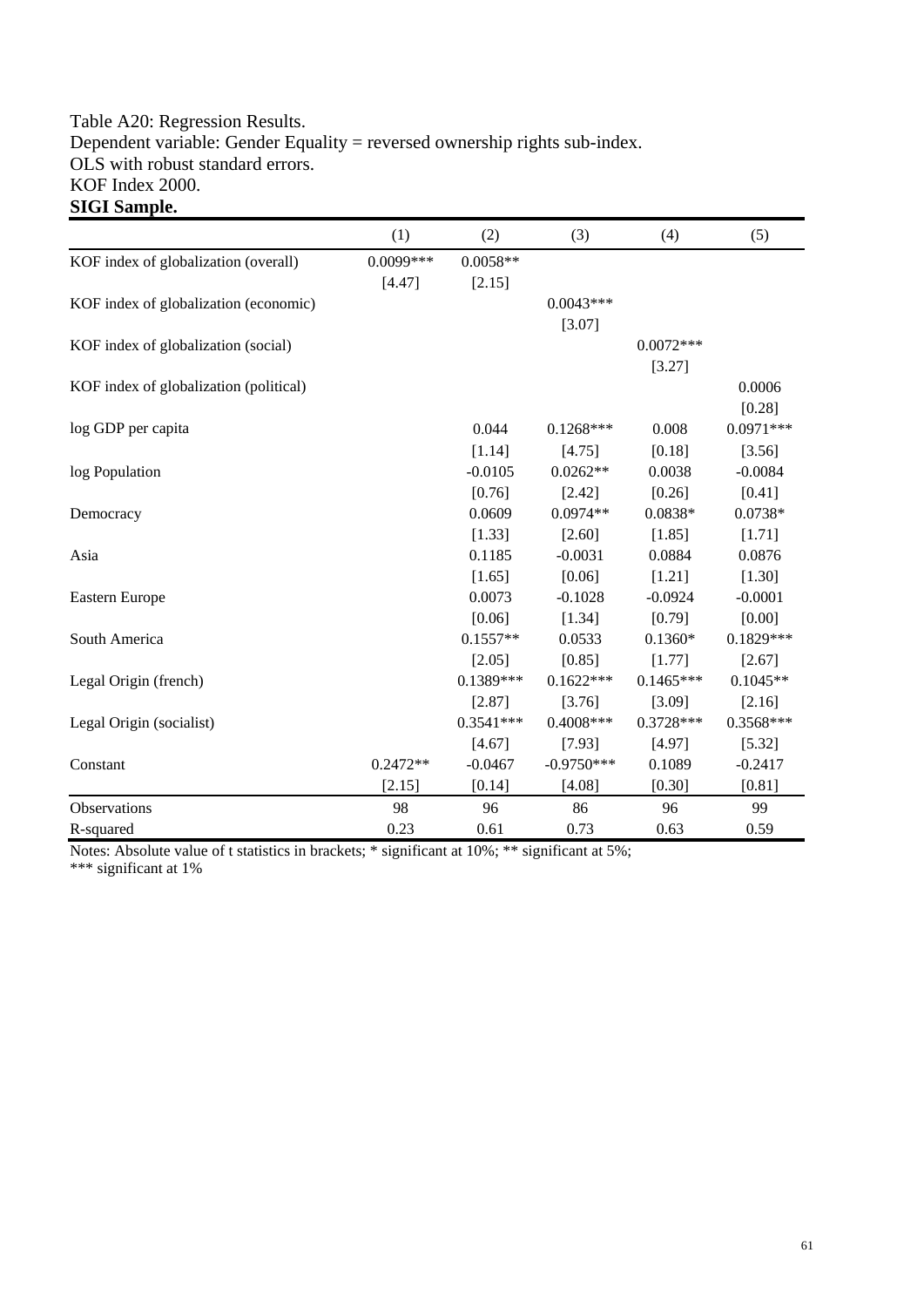# Table A21: Regression Results. Dependent variable: Gender Equality = reversed family code sub-index OLS with robust standard errors. **Changes in KOF Indices 1970-2000.**

|                                            | (1)         | (2)         | (3)         | (4)         | (5)         |
|--------------------------------------------|-------------|-------------|-------------|-------------|-------------|
| Change in KOF index of globalization       |             |             |             |             |             |
| (overall): 1970-2000                       | $0.0073**$  | 0.004       |             |             |             |
|                                            | [2.47]      | [1.38]      |             |             |             |
| KOF index of globalization (overall): 1970 | $0.0066***$ | 0.0011      |             |             |             |
|                                            | [3.10]      | [0.43]      |             |             |             |
| Change in KOF index of globalization       |             |             |             |             |             |
| (economic): 1970-2000                      |             |             | 0.0019      |             |             |
|                                            |             |             | [0.92]      |             |             |
| KOF index of globalization (economic):     |             |             |             |             |             |
| 1970                                       |             |             | $-0.0001$   |             |             |
|                                            |             |             | [0.07]      |             |             |
| Change in KOF index of globalization       |             |             |             | $0.0049*$   |             |
| (social): 1970-2000                        |             |             |             |             |             |
| KOF index of globalization (social):       |             |             |             | [1.93]      |             |
| 1970                                       |             |             |             | 0.0017      |             |
|                                            |             |             |             | [0.87]      |             |
| Change in KOF index of globalization       |             |             |             |             |             |
| (political): 1970-2000                     |             |             |             |             | 0.0004      |
|                                            |             |             |             |             | [0.26]      |
| KOF index of globalization (political):    |             |             |             |             |             |
| 1970                                       |             |             |             |             | $-0.0006$   |
|                                            |             |             |             |             | [0.43]      |
| log GDP per capita                         |             | $0.0532*$   | $0.0949***$ | 0.0335      | $0.0754***$ |
|                                            |             | [1.88]      | [3.63]      | [1.24]      | [4.06]      |
| log Population                             |             | $-0.0007$   | 0.0097      | 0.0024      | 0.0091      |
|                                            |             | [0.05]      | [0.66]      | [0.15]      | [0.58]      |
| Democracy                                  |             | $0.0639*$   | 0.0447      | $0.0715**$  | $0.0753**$  |
|                                            |             | [1.85]      | [1.38]      | [2.06]      | [2.22]      |
| Asia                                       |             | 0.004       | $-0.0341$   | $-0.0153$   | 0.0001      |
|                                            |             | [0.08]      | [0.77]      | [0.28]      | [0.00]      |
| Eastern Europe                             |             | $-0.0063$   | $-0.0843$   | $-0.037$    | $-0.013$    |
|                                            |             | [0.08]      | [1.29]      | [0.47]      | [0.19]      |
| South America                              |             | $0.2422***$ | $0.2342***$ | $0.2244***$ | $0.2630***$ |
|                                            |             | [4.68]      | [4.57]      | [4.14]      | [4.92]      |
| Legal Origin (french)                      |             | $-0.0233$   | $-0.0542$   | $-0.0199$   | $-0.0292$   |
|                                            |             | [0.59]      | [1.31]      | [0.49]      | [0.80]      |
| Legal Origin (socialist)                   |             | $0.2971***$ | $0.3426***$ | $0.3015***$ | $0.2863***$ |
|                                            |             | [5.17]      | [8.00]      | [5.20]      | [5.00]      |
| Constant                                   | 0.3546***   | 0.0395      | $-0.2699$   | 0.1709      | $-0.1236$   |
|                                            | [4.68]      | [0.17]      | [1.32]      | [0.65]      | [0.64]      |
| Observations                               | 103         | 101         | 90          | 101         | 104         |
| R-squared                                  | 0.16        | 0.64        | 0.69        | 0.64        | 0.64        |
|                                            |             |             |             |             |             |

Notes: Absolute value of t statistics in brackets; \* significant at 10%; \*\* significant at 5%;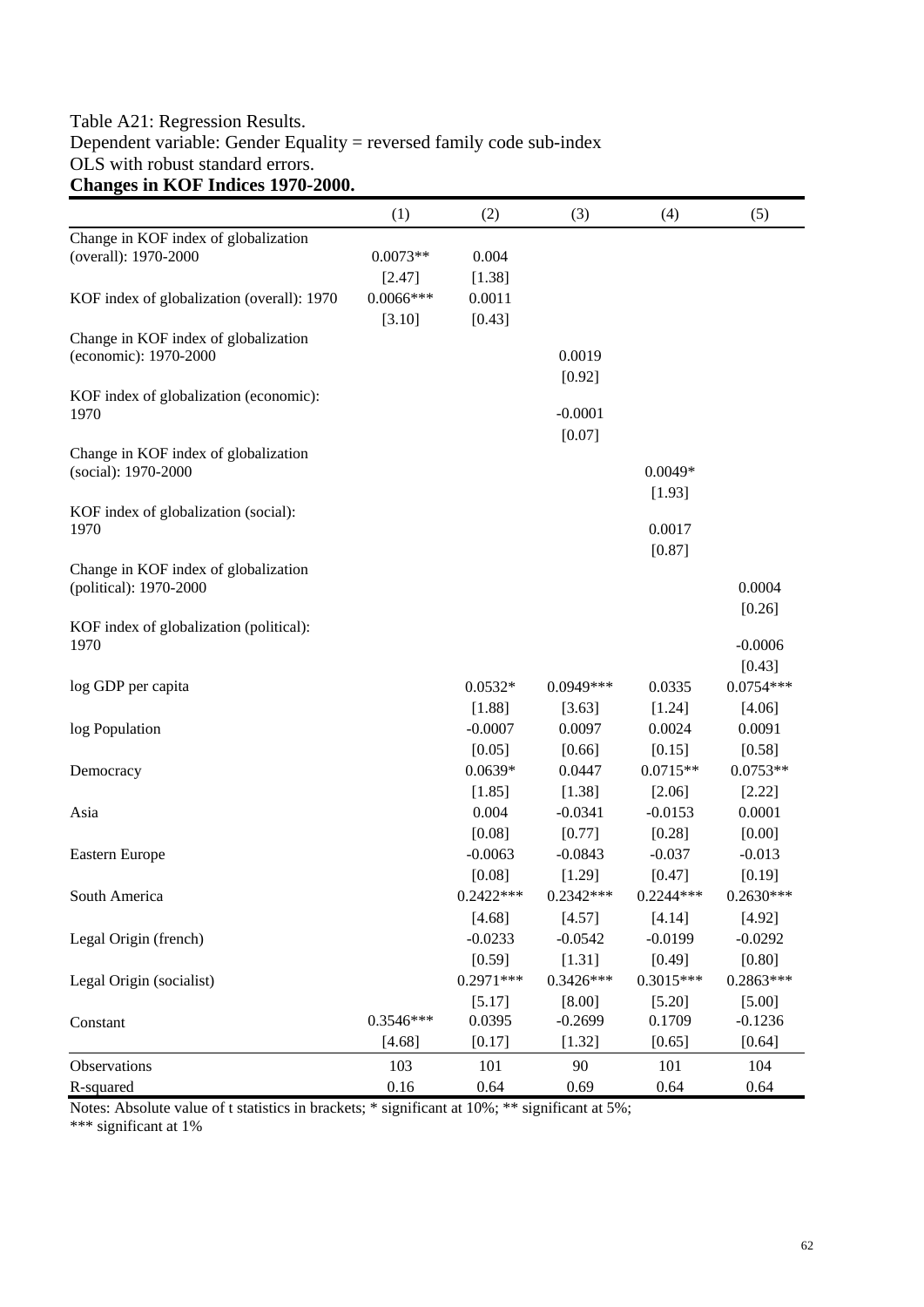#### Table A22: Regression Results. Dependent variable: Gender Equality = reversed civil liberties sub-index OLS with robust standard errors. **Changes in KOF Indices 1970-2000.**

|                                                 | (1)       | (2)          | (3)          | (4)          | (5)          |
|-------------------------------------------------|-----------|--------------|--------------|--------------|--------------|
| Change in KOF index of globalization            |           |              |              |              |              |
| (overall): 1970-2000                            | $-0.004$  | 0.0072       |              |              |              |
|                                                 | [0.92]    | $[1.44]$     |              |              |              |
| KOF index of globalization (overall): 1970      | 0.0008    | 0.0017       |              |              |              |
|                                                 | [0.33]    | [0.50]       |              |              |              |
| Change in KOF index of globalization            |           |              |              |              |              |
| (economic): 1970-2000                           |           |              | 0.0027       |              |              |
|                                                 |           |              | [0.95]       |              |              |
| KOF index of globalization (economic):<br>1970  |           |              | 0.0001       |              |              |
|                                                 |           |              | [0.03]       |              |              |
| Change in KOF index of globalization            |           |              |              |              |              |
| (social): 1970-2000                             |           |              |              | 0.0066       |              |
|                                                 |           |              |              | [1.55]       |              |
| KOF index of globalization (social):            |           |              |              |              |              |
| 1970                                            |           |              |              | 0.0004       |              |
|                                                 |           |              |              | [0.17]       |              |
| Change in KOF index of globalization            |           |              |              |              |              |
| (political): 1970-2000                          |           |              |              |              | 0.0022       |
|                                                 |           |              |              |              | [1.24]       |
| KOF index of globalization (political):<br>1970 |           |              |              |              | 0.0008       |
|                                                 |           |              |              |              | [0.43]       |
| log GDP per capita                              |           | $-0.0518$    | 0.0157       | $-0.0435$    | $-0.0085$    |
|                                                 |           | [1.48]       | [0.50]       | [1.06]       | [0.30]       |
| log Population                                  |           | $-0.0498**$  | $-0.0312*$   | $-0.0465**$  | $-0.0441**$  |
|                                                 |           | [2.40]       | [1.88]       | [2.27]       | [2.16]       |
| Democracy                                       |           | $0.1179***$  | $0.0774**$   | $0.1412***$  | $0.1432***$  |
|                                                 |           | [2.72]       | $[2.20]$     | [3.11]       | [3.30]       |
| Asia                                            |           | $-0.2601***$ | $-0.2981***$ | $-0.2860***$ | $-0.2704***$ |
|                                                 |           | [3.83]       | [3.97]       | [4.62]       | [3.91]       |
| Eastern Europe                                  |           | $-0.3434***$ | $-0.3642***$ | $-0.3805***$ | $-0.3624***$ |
|                                                 |           | [3.71]       | [4.21]       | [4.10]       | [4.21]       |
| South America                                   |           | 0.0567       | 0.0248       | 0.022        | 0.0711       |
|                                                 |           | [0.93]       | [0.39]       | [0.36]       | [1.11]       |
| Legal Origin (french)                           |           | 0.0476       | 0.011        | 0.0661       | 0.0426       |
|                                                 |           | [0.87]       | [0.23]       | [1.21]       | [0.76]       |
| Legal Origin (socialist)                        |           | $0.4611***$  | 0.4299***    | 0.4795***    | 0.4817***    |
|                                                 |           | [6.48]       | [5.86]       | [6.58]       | [6.43]       |
| Constant                                        | 0.8946*** | 1.4857***    | 0.9874 ***   | 1.4598***    | 1.1580***    |
|                                                 | [9.61]    | [5.50]       | [3.56]       | [4.03]       | [4.24]       |
| Observations                                    | 109       | 106          | 92           | 107          | 110          |
| R-squared                                       | 0.01      | 0.49         | 0.50         | 0.48         | 0.49         |

Notes: Absolute value of t statistics in brackets; \* significant at 10%; \*\* significant at 5%;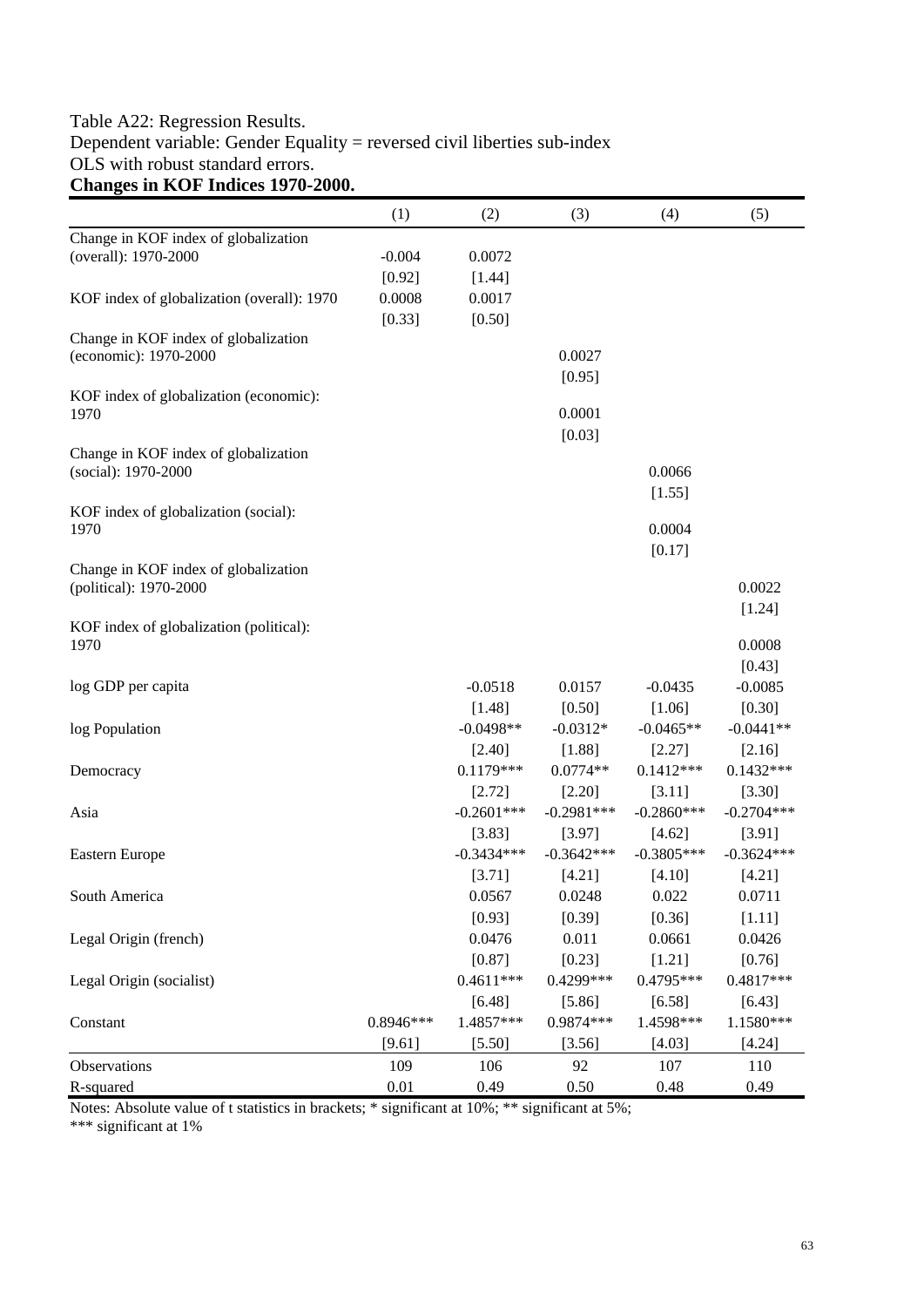#### Table A23: Regression Results. Dependent variable: Gender Equality = reversed physical integrity sub-index OLS with robust standard errors. **Changes in KOF Indices 1970-2000.**

|                                                             | (1)         | (2)         | (3)         | (4)         | (5)         |
|-------------------------------------------------------------|-------------|-------------|-------------|-------------|-------------|
| Change in KOF index of globalization                        |             |             |             |             |             |
| (overall): 1970-2000                                        | $0.0089***$ | 0.0041      |             |             |             |
|                                                             | [3.71]      | [1.21]      |             |             |             |
| KOF index of globalization (overall): 1970                  | $0.0047***$ | 0.0011      |             |             |             |
|                                                             | [2.77]      | [0.56]      |             |             |             |
| Change in KOF index of globalization                        |             |             |             |             |             |
| (economic): 1970-2000                                       |             |             | $0.0042**$  |             |             |
|                                                             |             |             | [2.56]      |             |             |
| KOF index of globalization (economic):                      |             |             |             |             |             |
| 1970                                                        |             |             | $-0.0004$   |             |             |
|                                                             |             |             | [0.28]      |             |             |
| Change in KOF index of globalization<br>(social): 1970-2000 |             |             |             | 0.0004      |             |
|                                                             |             |             |             | [0.13]      |             |
| KOF index of globalization (social):                        |             |             |             |             |             |
| 1970                                                        |             |             |             | 0.0017      |             |
|                                                             |             |             |             | [0.92]      |             |
| Change in KOF index of globalization                        |             |             |             |             |             |
| (political): 1970-2000                                      |             |             |             |             | 0.0015      |
|                                                             |             |             |             |             | [1.06]      |
| KOF index of globalization (political):                     |             |             |             |             |             |
| 1970                                                        |             |             |             |             | 0.0003      |
|                                                             |             |             |             |             | [0.17]      |
| log GDP per capita                                          |             | 0.0251      | $0.0578**$  | 0.0406      | $0.0531**$  |
|                                                             |             | [1.05]      | [2.51]      | [1.34]      | [2.43]      |
| log Population                                              |             | 0.0047      | $-0.0035$   | 0.0195      | 0.0095      |
|                                                             |             | [0.31]      | $[0.28]$    | [1.37]      | [0.65]      |
| Democracy                                                   |             | 0.0041      | $-0.0384$   | 0.0274      | 0.0297      |
|                                                             |             | [0.12]      | [1.15]      | [0.76]      | [0.84]      |
| Asia                                                        |             | $0.1219**$  | $0.1241**$  | $0.1173**$  | $0.1202**$  |
|                                                             |             | [2.56]      | $[2.22]$    | [2.33]      | [2.60]      |
| Eastern Europe                                              |             | $0.1470**$  | $0.1684**$  | $0.1337**$  | $0.1332**$  |
|                                                             |             | [2.40]      | [2.56]      | [1.99]      | [2.17]      |
| South America                                               |             | $0.2072***$ | $0.1627**$  | $0.1981***$ | $0.2175***$ |
|                                                             |             | [3.78]      | [2.55]      | [3.50]      | [3.66]      |
| Legal Origin (french)                                       |             | $-0.0696$   | $-0.1064**$ | $-0.055$    | $-0.053$    |
|                                                             |             | [1.56]      | [2.30]      | [1.21]      | [1.22]      |
| Legal Origin (socialist)                                    |             | $-0.0291$   | $-0.0951*$  | $-0.0164$   | $-0.0007$   |
|                                                             |             | [0.55]      | [1.78]      | [0.31]      | [0.01]      |
| Constant                                                    | 0.3596***   | 0.2536      | 0.1967      | 0.0254      | 0.0016      |
|                                                             | [5.39]      | [1.15]      | [0.80]      | [0.09]      | [0.01]      |
| Observations                                                | 101         | 99          | 86          | 100         | 103         |
| R-squared                                                   | 0.21        | 0.42        | 0.48        | 0.42        | 0.43        |

Notes: Absolute value of t statistics in brackets; \* significant at 10%; \*\* significant at 5%;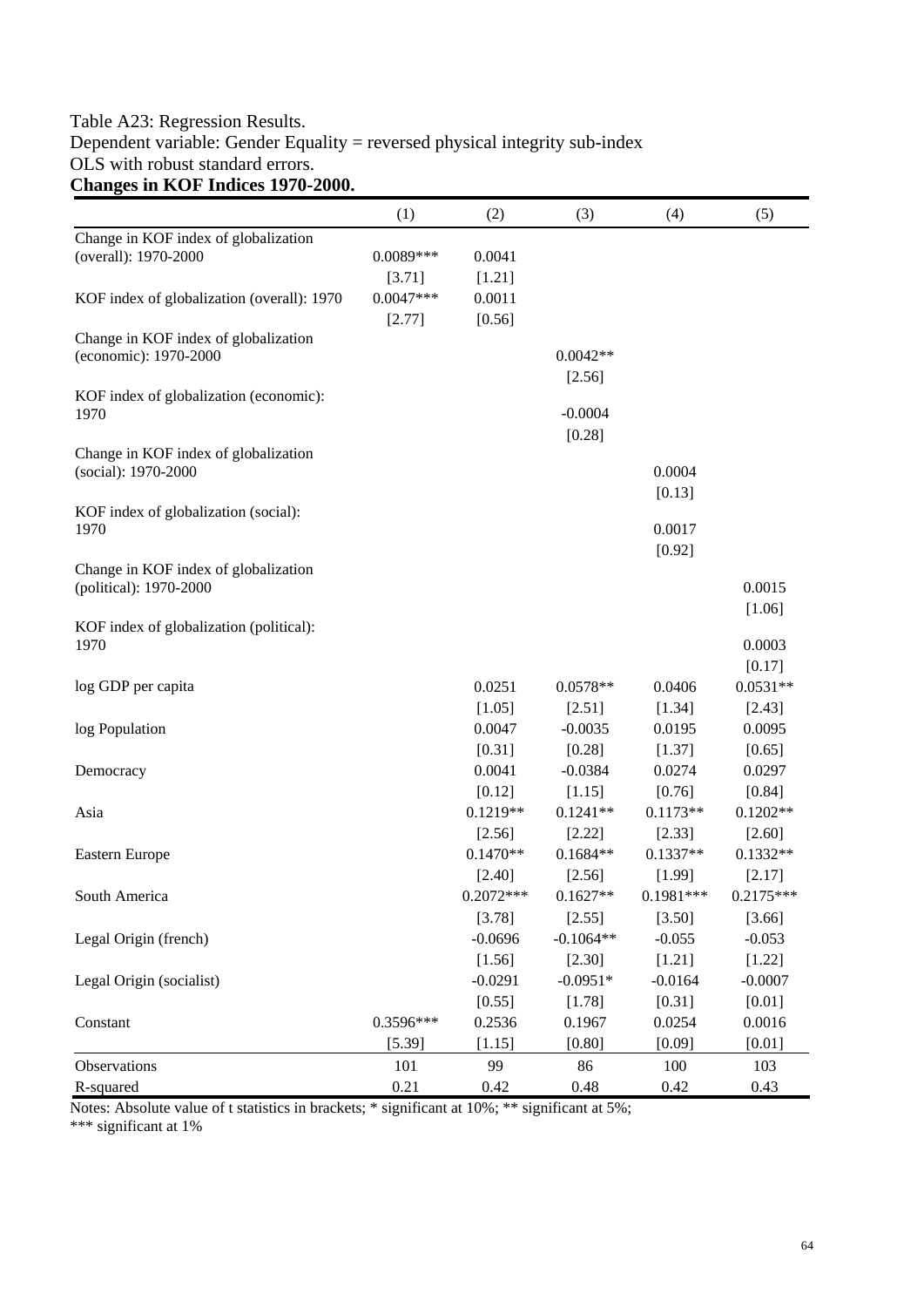# Table A24: Regression Results. Dependent variable: Gender Equality = reversed son preference sub-index OLS with robust standard errors. **Changes in KOF Indices 1970-2000.**

|                                                             | (1)         | (2)         | (3)         | (4)         | (5)          |
|-------------------------------------------------------------|-------------|-------------|-------------|-------------|--------------|
| Change in KOF index of globalization                        |             |             |             |             |              |
| (overall): 1970-2000                                        | $-0.006$    | 0.0021      |             |             |              |
|                                                             | [1.32]      | [0.41]      |             |             |              |
| KOF index of globalization (overall): 1970                  | 0.0036      | 0.0049      |             |             |              |
|                                                             | [1.41]      | [1.51]      |             |             |              |
| Change in KOF index of globalization                        |             |             |             |             |              |
| (economic): 1970-2000                                       |             |             | $0.0055**$  |             |              |
|                                                             |             |             | [2.02]      |             |              |
| KOF index of globalization (economic):                      |             |             |             |             |              |
| 1970                                                        |             |             | 0.0024      |             |              |
|                                                             |             |             | [1.04]      |             |              |
| Change in KOF index of globalization<br>(social): 1970-2000 |             |             |             | 0.0015      |              |
|                                                             |             |             |             | [0.33]      |              |
| KOF index of globalization (social):                        |             |             |             |             |              |
| 1970                                                        |             |             |             | 0.0017      |              |
|                                                             |             |             |             | [0.66]      |              |
| Change in KOF index of globalization                        |             |             |             |             |              |
| (political): 1970-2000                                      |             |             |             |             | $-0.0006$    |
|                                                             |             |             |             |             | [0.38]       |
| KOF index of globalization (political):                     |             |             |             |             |              |
| 1970                                                        |             |             |             |             | 0.0004       |
|                                                             |             |             |             |             | [0.14]       |
| log GDP per capita                                          |             | $-0.0481$   | $-0.0204$   | $-0.0318$   | 0.0144       |
|                                                             |             | $[1.50]$    | [0.61]      | [0.92]      | [0.42]       |
| log Population                                              |             | $-0.0337$   | $-0.0424$   | $-0.0329$   | $-0.0338$    |
|                                                             |             | [1.57]      | $[1.61]$    | [1.39]      | [1.11]       |
| Democracy                                                   |             | 0.0436      | 0.0037      | 0.0476      | 0.0633       |
|                                                             |             | [0.89]      | [0.08]      | [1.02]      | [1.23]       |
| Asia                                                        |             | $-0.1931**$ | $-0.2011**$ | $-0.2026**$ | $-0.2636***$ |
|                                                             |             | [2.27]      | [2.31]      | [2.15]      | [2.89]       |
| Eastern Europe                                              |             | $-0.2525$   | $-0.1904$   | $-0.2613$   | $-0.3192*$   |
|                                                             |             | [1.62]      | [1.17]      | [1.53]      | [1.97]       |
| South America                                               |             | 0.0344      | 0.0064      | 0.0427      | 0.003        |
|                                                             |             | [0.50]      | [0.10]      | [0.56]      | [0.05]       |
| Legal Origin (french)                                       |             | 0.0489      | 0.0106      | 0.0421      | 0.0186       |
|                                                             |             | [0.90]      | [0.19]      | [0.77]      | [0.37]       |
| Legal Origin (socialist)                                    |             | $0.2473**$  | 0.1359      | $0.2352**$  | $0.2700***$  |
|                                                             |             | $[2.26]$    | [1.01]      | [2.01]      | [2.68]       |
| Constant                                                    | $0.8676***$ | 1.3675***   | 1.3164***   | 1.3578***   | 1.0867**     |
|                                                             | [11.53]     | [4.11]      | [3.41]      | [4.35]      | [2.59]       |
| Observations                                                | 109         | 107         | 93          | 108         | 111          |
| R-squared                                                   | 0.04        | 0.28        | 0.30        | 0.27        | 0.30         |

Notes: Absolute value of t statistics in brackets; \* significant at 10%; \*\* significant at 5%;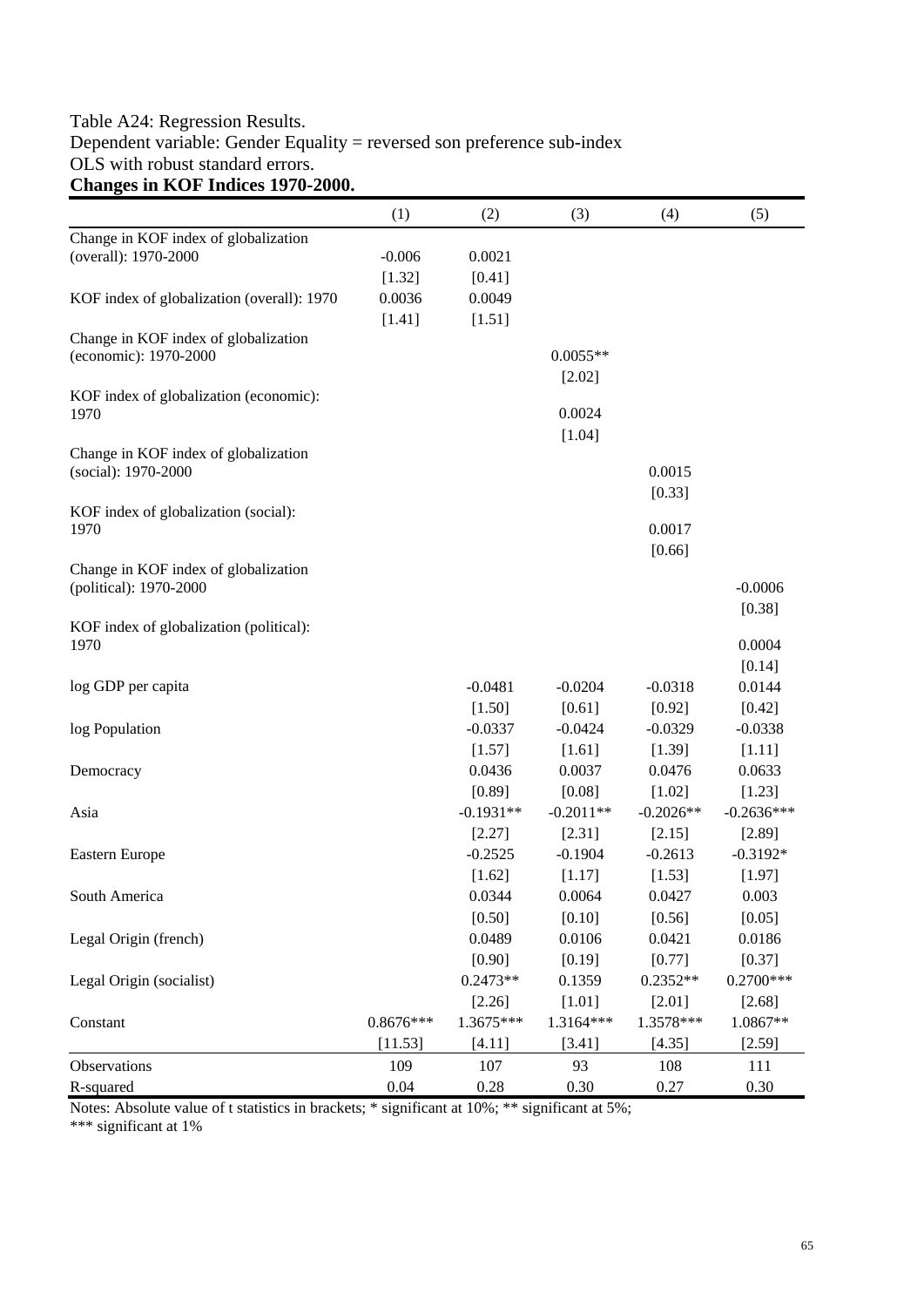#### Table A25: Regression Results. Dependent variable: Gender Equality = reversed ownership rights sub-index OLS with robust standard errors. **Changes in KOF Indices 1970-2000.**

|                                                                | (1)                   | (2)                   | (3)                    | (4)                  | (5)                               |
|----------------------------------------------------------------|-----------------------|-----------------------|------------------------|----------------------|-----------------------------------|
| Change in KOF index of globalization<br>(overall): 1970-2000   | $0.0096***$<br>[2.74] | $0.0077*$<br>[1.87]   |                        |                      |                                   |
| KOF index of globalization (overall): 1970                     | $0.0091***$<br>[3.91] | 0.0051<br>[1.40]      |                        |                      |                                   |
| Change in KOF index of globalization<br>(economic): 1970-2000  |                       |                       | $0.0042**$<br>[2.03]   |                      |                                   |
| KOF index of globalization (economic):<br>1970                 |                       |                       | $0.0032*$<br>[1.91]    |                      |                                   |
| Change in KOF index of globalization<br>(social): 1970-2000    |                       |                       |                        | $0.0092**$<br>[2.60] |                                   |
| KOF index of globalization (social):<br>1970                   |                       |                       |                        | $0.0041*$<br>[1.88]  |                                   |
| Change in KOF index of globalization<br>(political): 1970-2000 |                       |                       |                        |                      | 0.0008<br>[0.44]                  |
| KOF index of globalization (political):<br>1970                |                       |                       |                        |                      | 0.0014                            |
| log GDP per capita                                             |                       | 0.0385<br>[0.97]      | $0.1368***$<br>[4.99]  | 0.0179<br>[0.46]     | $[0.61]$<br>$0.0883***$<br>[3.45] |
| log Population                                                 |                       | $-0.0114$<br>[0.57]   | $0.0250*$<br>[1.83]    | $-0.0056$<br>[0.29]  | $-0.0101$<br>[0.52]               |
| Democracy                                                      |                       | 0.0591<br>[1.31]      | $0.0869**$<br>[2.45]   | $0.0759*$<br>[1.73]  | 0.0681<br>[1.64]                  |
| Asia                                                           |                       | 0.0972<br>[1.33]      | $-0.0052$<br>$[0.10]$  | 0.0565<br>[0.76]     | 0.0949<br>[1.50]                  |
| Eastern Europe                                                 |                       | 0.0284<br>[0.25]      | $-0.0718$<br>[0.84]    | $-0.0324$<br>[0.29]  | 0.0482<br>[0.43]                  |
| South America                                                  |                       | $0.1770**$<br>[2.31]  | 0.0823<br>[1.19]       | $0.1483*$<br>[1.93]  | $0.2041***$<br>[2.79]             |
| Legal Origin (french)                                          |                       | $0.1011**$<br>[2.10]  | $0.1097**$<br>[2.61]   | $0.1084**$<br>[2.33] | 0.0708<br>[1.56]                  |
| Legal Origin (socialist)                                       |                       | $0.3391***$<br>[4.06] | 0.3935***<br>[7.43]    | 0.3498***<br>[4.36]  | $0.3231***$<br>[4.23]             |
| Constant                                                       | $0.2663**$<br>[2.49]  | 0.0089<br>[0.02]      | $-0.9777***$<br>[4.22] | 0.1935<br>[0.52]     | $-0.1773$<br>[0.64]               |
| Observations<br>R-squared                                      | 109<br>$0.2\,$        | 106<br>0.57           | 92<br>0.71             | 107<br>0.59          | 110<br>0.55                       |

Notes: Absolute value of t statistics in brackets; \* significant at 10%; \*\* significant at 5%;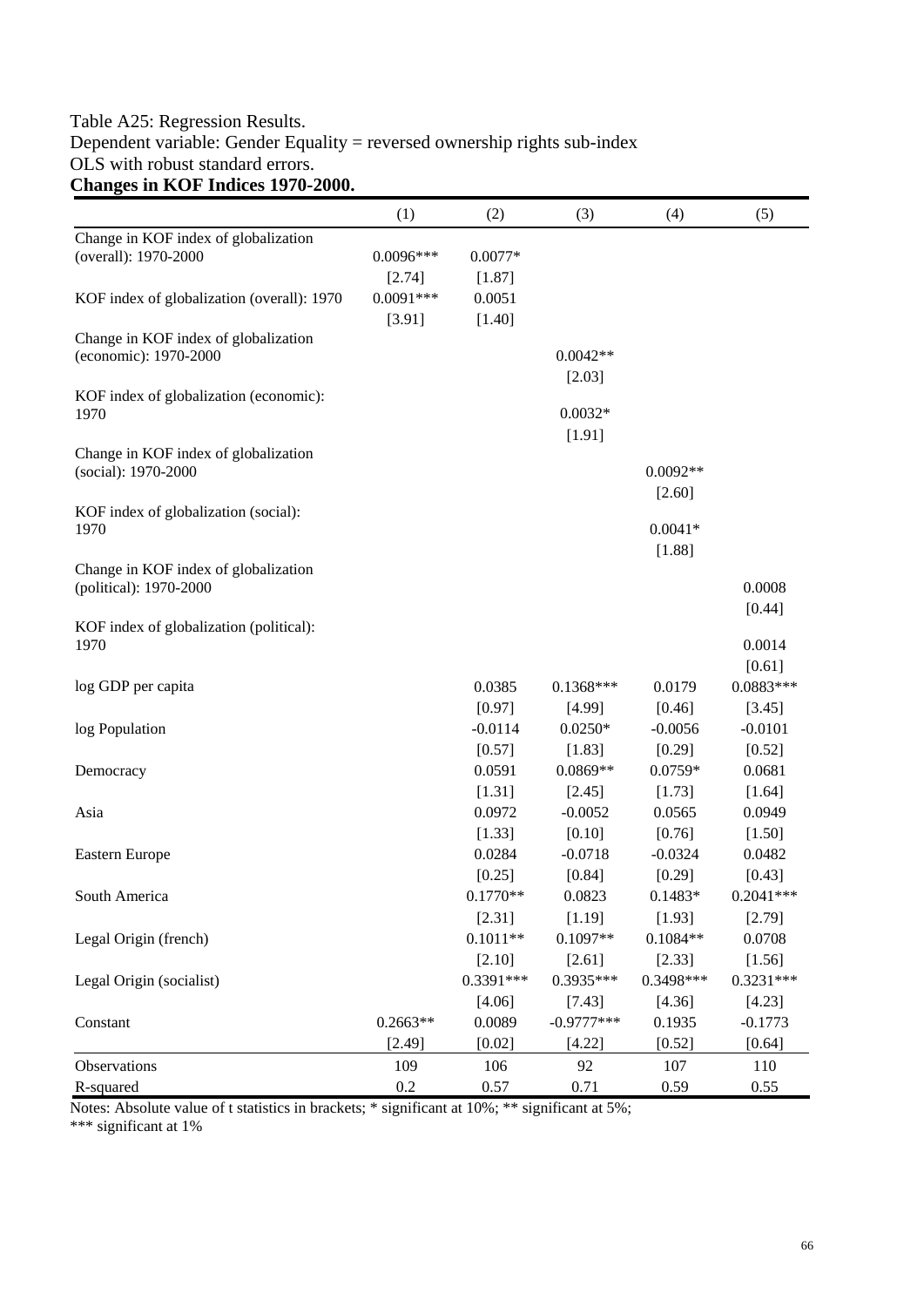#### Table A26: Regression Results. Dependent variable: Gender Equality = reversed family code sub-index OLS with robust standard errors. **Changes in KOF Indices 1970-2000. SIGI Sample.**

|                                                | (1)         | (2)                   | (3)                 | (4)                   | (5)                 |
|------------------------------------------------|-------------|-----------------------|---------------------|-----------------------|---------------------|
| Change in KOF index of globalization           |             |                       |                     |                       |                     |
| (overall): 1970-2000                           | $0.0087***$ | 0.0056                |                     |                       |                     |
|                                                | [2.86]      | [1.61]                |                     |                       |                     |
| KOF index of globalization (overall): 1970     | $0.0077***$ | 0.0011                |                     |                       |                     |
|                                                | [3.24]      | [0.41]                |                     |                       |                     |
| Change in KOF index of globalization           |             |                       |                     |                       |                     |
| (economic): 1970-2000                          |             |                       | 0.0029              |                       |                     |
|                                                |             |                       | [1.18]              |                       |                     |
| KOF index of globalization (economic):<br>1970 |             |                       | 0.0006              |                       |                     |
|                                                |             |                       | [0.32]              |                       |                     |
| Change in KOF index of globalization           |             |                       |                     |                       |                     |
| (social): 1970-2000                            |             |                       |                     | $0.0056**$            |                     |
|                                                |             |                       |                     | [2.03]                |                     |
| KOF index of globalization (social):           |             |                       |                     |                       |                     |
| 1970                                           |             |                       |                     | 0.0018                |                     |
|                                                |             |                       |                     | [0.76]                |                     |
| Change in KOF index of globalization           |             |                       |                     |                       |                     |
| (political): 1970-2000                         |             |                       |                     |                       | 0.0002              |
|                                                |             |                       |                     |                       | [0.09]              |
| KOF index of globalization (political):        |             |                       |                     |                       | $-0.0014$           |
| 1970                                           |             |                       |                     |                       | [0.86]              |
| log GDP per capita                             |             | 0.0489                | $0.0890***$         | 0.0295                | $0.0793***$         |
|                                                |             |                       |                     |                       |                     |
|                                                |             | [1.55]<br>$-0.0072$   | [3.15]<br>0.005     | $[0.97]$<br>$-0.0011$ | [3.60]<br>0.0112    |
| log Population                                 |             | [0.43]                | [0.32]              | [0.07]                | [0.64]              |
|                                                |             | 0.0435                | 0.0285              | 0.0548                | $0.0634*$           |
| Democracy                                      |             |                       | [0.79]              |                       | [1.77]              |
|                                                |             | [1.13]<br>0.0269      |                     | [1.44]<br>0.0077      | 0.0091              |
| Asia                                           |             |                       | $-0.0172$           |                       |                     |
|                                                |             | [0.47]<br>0.0217      | [0.35]              | [0.13]                | [0.17]              |
| Eastern Europe                                 |             |                       | $-0.0588$<br>[0.88] | $-0.0093$             | $-0.0015$           |
|                                                |             | [0.28]<br>$0.2444***$ |                     | [0.12]                | [0.02]              |
| South America                                  |             |                       | $0.2251***$         | $0.2293***$           | $0.2753***$         |
|                                                |             | [4.22]                | [3.66]              | [3.82]                | [4.64]<br>$-0.0217$ |
| Legal Origin (french)                          |             | $-0.0176$             | $-0.045$            | $-0.0177$             |                     |
|                                                |             | [0.41]<br>$0.2722***$ | [0.96]              | [0.40]                | [0.53]              |
| Legal Origin (socialist)                       |             |                       | $0.3127***$         | $0.2736***$           | $0.2625***$         |
|                                                |             | [4.37]                | [6.31]              | [4.35]                | [4.21]              |
| Constant                                       | $0.3147***$ | 0.117                 | $-0.2071$           | 0.2338                | $-0.1366$           |
|                                                | [3.69]      | [0.45]                | [0.89]              | [0.85]                | [0.65]              |
| Observations                                   | 94          | 92                    | 82                  | 92                    | 95                  |
| R-squared                                      | 0.21        | 0.63                  | 0.68                | 0.64                  | 0.64                |

Notes: Absolute value of t statistics in brackets; \* significant at 10%; \*\* significant at 5%;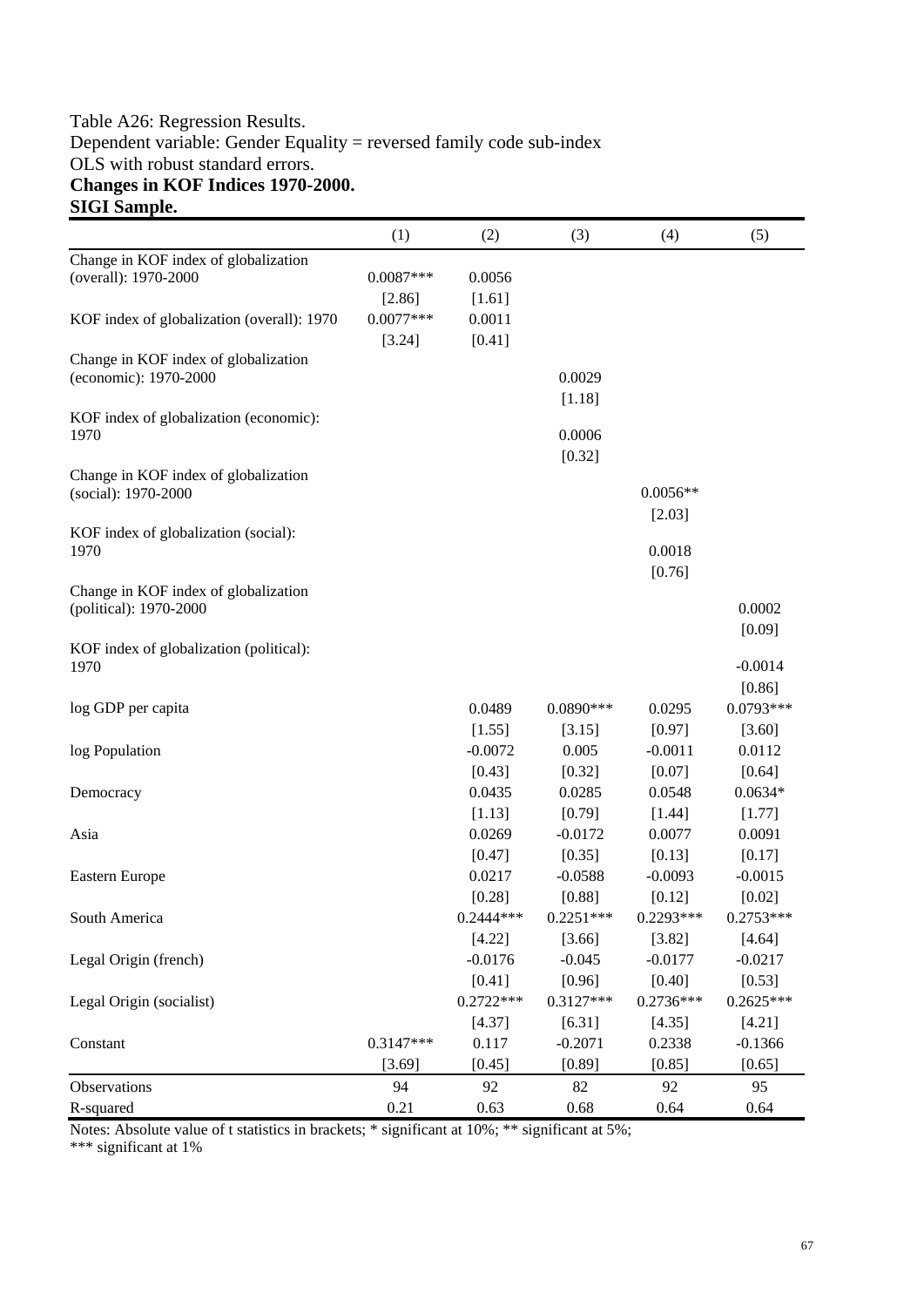#### Table A27: Regression Results. Dependent variable: Gender Equality = reversed civil liberties sub-index OLS with robust standard errors. **Changes in KOF Indices 1970-2000. SIGI Sample.**

|                                                                | (1)                 | (2)                    | (3)                        | (4)                    | (5)                    |
|----------------------------------------------------------------|---------------------|------------------------|----------------------------|------------------------|------------------------|
| Change in KOF index of globalization<br>(overall): 1970-2000   | 0.0002<br>[0.06]    | $0.0139***$<br>[2.86]  |                            |                        |                        |
| KOF index of globalization (overall): 1970                     | 0.0028<br>[1.06]    | 0.0032<br>[0.93]       |                            |                        |                        |
| Change in KOF index of globalization<br>(economic): 1970-2000  |                     |                        | 0.0032                     |                        |                        |
| KOF index of globalization (economic):<br>1970                 |                     |                        | [0.90]<br>0.0002<br>[0.07] |                        |                        |
| Change in KOF index of globalization<br>(social): 1970-2000    |                     |                        |                            | $0.0135***$<br>[3.58]  |                        |
| KOF index of globalization (social):<br>1970                   |                     |                        |                            | 0.0041<br>[1.48]       |                        |
| Change in KOF index of globalization<br>(political): 1970-2000 |                     |                        |                            |                        | $0.0034*$<br>[1.74]    |
| KOF index of globalization (political):<br>1970                |                     |                        |                            |                        | 0.0019<br>[0.99]       |
| log GDP per capita                                             |                     | $-0.0860**$<br>[2.40]  | 0.004<br>[0.12]            | $-0.1260***$<br>[3.45] | $-0.0287$<br>[0.99]    |
| log Population                                                 |                     | $-0.0635***$<br>[3.04] | $-0.0333*$<br>[1.98]       | $-0.0490**$<br>[2.61]  | $-0.0531**$<br>[2.43]  |
| Democracy                                                      |                     | $0.0740*$<br>[1.85]    | 0.0606<br>[1.60]           | $0.1020**$<br>[2.28]   | $0.1051**$<br>[2.39]   |
| Asia                                                           |                     | $-0.2165***$<br>[2.84] | $-0.2860***$<br>[3.16]     | $-0.2639***$<br>[3.84] | $-0.2249***$<br>[2.75] |
| Eastern Europe                                                 |                     | $-0.2823**$<br>[2.54]  | $-0.3583***$<br>[3.37]     | $-0.3557***$<br>[3.15] | $-0.2898***$<br>[2.79] |
| South America                                                  |                     | 0.0612<br>[0.91]       | 0.0364<br>[0.44]           | 0.0277<br>[0.43]       | $0.1116*$<br>[1.74]    |
| Legal Origin (french)                                          |                     | 0.0395<br>[0.70]       | $\boldsymbol{0}$<br>[0.00] | 0.0374<br>[0.67]       | 0.0104<br>[0.17]       |
| Legal Origin (socialist)                                       |                     | $0.4107***$<br>[5.88]  | $0.4120***$<br>[4.48]      | $0.4123***$<br>[5.74]  | 0.4332***<br>[5.55]    |
| Constant                                                       | 0.7785***<br>[8.06] | 1.7479***<br>[6.58]    | 1.0977***<br>[3.60]        | 2.0070***<br>[6.69]    | 1.3543***<br>[5.07]    |
| Observations                                                   | 94                  | 92                     | 82                         | 92                     | 95                     |
| R-squared                                                      | 0.01                | 0.49                   | 0.49                       | 0.52                   | 0.47                   |

Notes: Absolute value of t statistics in brackets; \* significant at 10%; \*\* significant at 5%;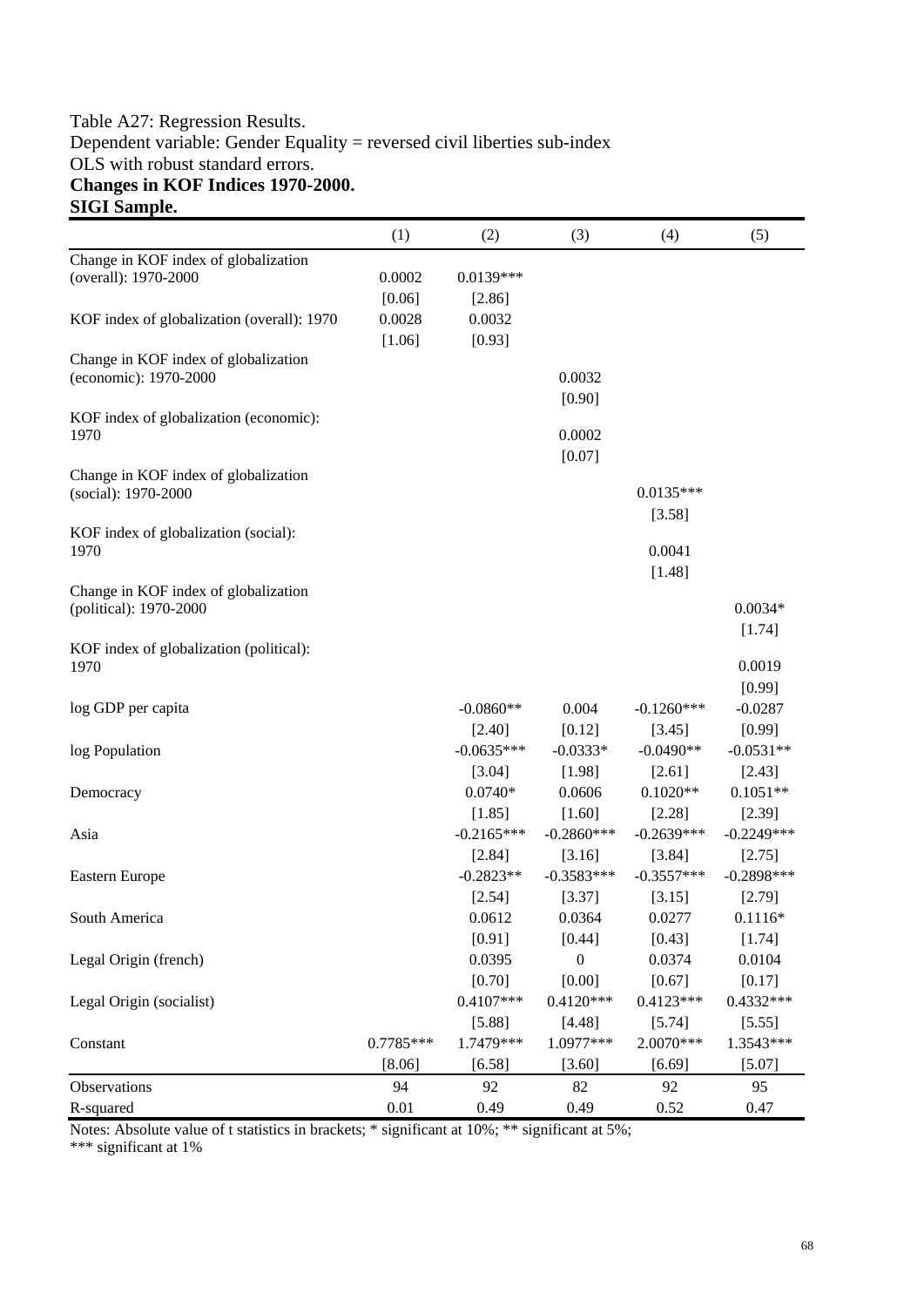#### Table A28: Regression Results. Dependent variable: Gender Equality = reversed physical integrity sub-index OLS with robust standard errors. **Changes in KOF Indices 1970-2000. SIGI Sample.**

|                                              | (1)         | (2)         | (3)         | (4)         | (5)         |
|----------------------------------------------|-------------|-------------|-------------|-------------|-------------|
| Change in KOF index of globalization         |             |             |             |             |             |
| (overall): 1970-2000                         | $0.0092***$ | 0.0046      |             |             |             |
|                                              | [3.71]      | [1.29]      |             |             |             |
| KOF index of globalization (overall): 1970   | $0.0043**$  | 0.0003      |             |             |             |
|                                              | [2.37]      | [0.13]      |             |             |             |
| Change in KOF index of globalization         |             |             |             |             |             |
| (economic): 1970-2000                        |             |             | $0.0042**$  |             |             |
|                                              |             |             | [2.32]      |             |             |
| KOF index of globalization (economic):       |             |             |             |             |             |
| 1970                                         |             |             | $-0.001$    |             |             |
|                                              |             |             | [0.66]      |             |             |
| Change in KOF index of globalization         |             |             |             |             |             |
| (social): 1970-2000                          |             |             |             | 0.0012      |             |
|                                              |             |             |             | [0.39]      |             |
| KOF index of globalization (social):<br>1970 |             |             |             | 0.002       |             |
|                                              |             |             |             | [0.91]      |             |
| Change in KOF index of globalization         |             |             |             |             |             |
| (political): 1970-2000                       |             |             |             |             | 0.0014      |
|                                              |             |             |             |             | [0.92]      |
| KOF index of globalization (political):      |             |             |             |             |             |
| 1970                                         |             |             |             |             | $-0.0002$   |
|                                              |             |             |             |             | [0.10]      |
| log GDP per capita                           |             | 0.0254      | $0.0577**$  | 0.0214      | $0.0450**$  |
|                                              |             | $[1.01]$    | [2.46]      | [0.72]      | [2.01]      |
| log Population                               |             | $-0.0005$   | $-0.0083$   | 0.0141      | 0.0085      |
|                                              |             | [0.03]      | [0.66]      | [0.99]      | [0.54]      |
| Democracy                                    |             | 0.0077      | $-0.0348$   | 0.022       | 0.0285      |
|                                              |             | [0.20]      | [0.97]      | [0.57]      | [0.74]      |
| Asia                                         |             | $0.1242**$  | $0.1255**$  | $0.1242**$  | $0.1195**$  |
|                                              |             | [2.52]      | [2.19]      | [2.40]      | [2.49]      |
| Eastern Europe                               |             | $0.1353*$   | $0.1498**$  | 0.1172      | $0.1223*$   |
|                                              |             | [1.95]      | [2.11]      | [1.60]      | [1.71]      |
| South America                                |             | $0.1959***$ | $0.1507**$  | $0.1974***$ | $0.2194***$ |
|                                              |             | [3.20]      | [2.08]      | [3.15]      | [3.35]      |
| Legal Origin (french)                        |             | $-0.0627$   | $-0.1051**$ | $-0.06$     | $-0.0562$   |
|                                              |             | [1.36]      | $[2.22]$    | [1.30]      | [1.27]      |
| Legal Origin (socialist)                     |             | $-0.0209$   | $-0.0899*$  | $-0.0204$   | $-0.0035$   |
|                                              |             | [0.38]      | [1.70]      | [0.37]      | [0.06]      |
| Constant                                     | $0.3676***$ | 0.3128      | 0.2633      | 0.2237      | 0.1004      |
|                                              | [5.24]      | [1.37]      | $[1.01]$    | [0.87]      |             |
|                                              | 94          |             | 82          |             | [0.46]      |
| Observations                                 |             | 92          |             | 92          | 95          |
| R-squared                                    | $0.20\,$    | 0.40        | 0.45        | 0.39        | 0.40        |

Notes: Absolute value of t statistics in brackets; \* significant at 10%; \*\* significant at 5%;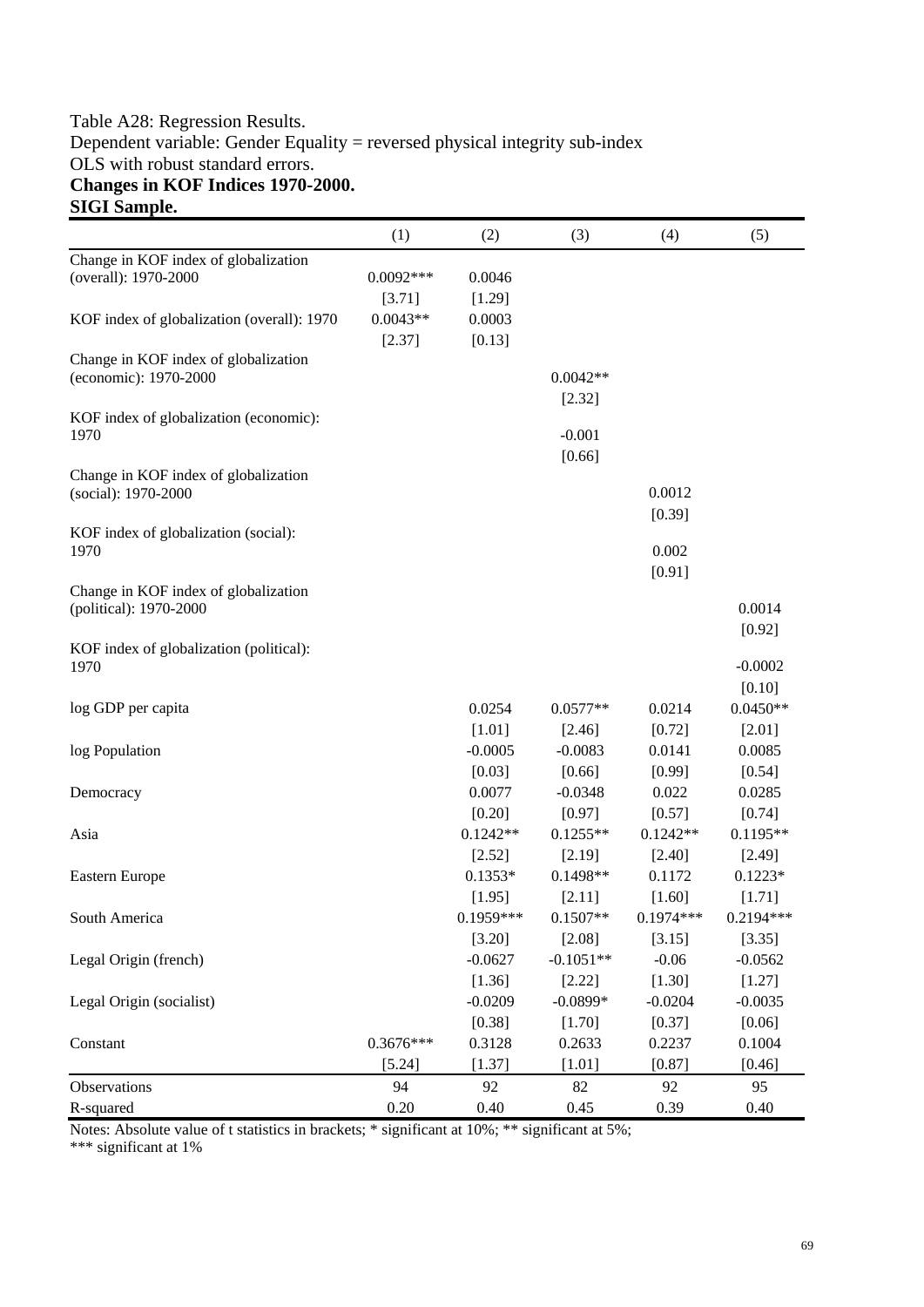#### Table A29: Regression Results. Dependent variable: Gender Equality = reversed son preference sub-index OLS with robust standard errors. **Changes in KOF Indices 1970-2000. SIGI Sample.**

|                                                             | (1)         | (2)         | (3)         | (4)         | (5)          |
|-------------------------------------------------------------|-------------|-------------|-------------|-------------|--------------|
| Change in KOF index of globalization                        |             |             |             |             |              |
| (overall): 1970-2000                                        | $-0.0041$   | 0.0054      |             |             |              |
|                                                             | [0.75]      | [0.85]      |             |             |              |
| KOF index of globalization (overall): 1970                  | 0.0043      | 0.0041      |             |             |              |
|                                                             | [1.36]      | [0.98]      |             |             |              |
| Change in KOF index of globalization                        |             |             |             |             |              |
| (economic): 1970-2000                                       |             |             | $0.0078***$ |             |              |
|                                                             |             |             | [2.81]      |             |              |
| KOF index of globalization (economic):                      |             |             |             |             |              |
| 1970                                                        |             |             | 0.0037      |             |              |
|                                                             |             |             | [1.44]      |             |              |
| Change in KOF index of globalization<br>(social): 1970-2000 |             |             |             | 0.0023      |              |
|                                                             |             |             |             | [0.41]      |              |
| KOF index of globalization (social):                        |             |             |             |             |              |
| 1970                                                        |             |             |             | 0.0016      |              |
|                                                             |             |             |             | [0.52]      |              |
| Change in KOF index of globalization                        |             |             |             |             |              |
| (political): 1970-2000                                      |             |             |             |             | $-0.0005$    |
|                                                             |             |             |             |             | [0.25]       |
| KOF index of globalization (political):                     |             |             |             |             |              |
| 1970                                                        |             |             |             |             | $-0.0015$    |
|                                                             |             |             |             |             | [0.48]       |
| log GDP per capita                                          |             | $-0.0574$   | $-0.027$    | $-0.0376$   | 0.0181       |
|                                                             |             | [1.64]      | [0.72]      | [0.93]      | [0.46]       |
| log Population                                              |             | $-0.0444**$ | $-0.0502*$  | $-0.0357$   | $-0.0241$    |
|                                                             |             | [2.10]      | [1.78]      | $[1.48]$    | [0.68]       |
| Democracy                                                   |             | 0.0426      | $-0.0013$   | 0.0557      | 0.0831       |
|                                                             |             | [0.78]      | [0.02]      | [1.06]      | $[1.42]$     |
| Asia                                                        |             | $-0.2026**$ | $-0.1899*$  | $-0.2172**$ | $-0.2960***$ |
|                                                             |             | [2.10]      | [1.93]      | [2.11]      | [2.84]       |
| Eastern Europe                                              |             | $-0.2712$   | $-0.2079$   | $-0.2945$   | $-0.3828**$  |
|                                                             |             | [1.48]      | [1.14]      | [1.52]      | [2.00]       |
| South America                                               |             | 0.0225      | $-0.0509$   | 0.0309      | 0.0149       |
|                                                             |             | [0.29]      | [0.64]      | [0.36]      | [0.22]       |
| Legal Origin (french)                                       |             | 0.0787      | 0.0635      | 0.073       | 0.0553       |
|                                                             |             | [1.38]      | [1.10]      | [1.24]      | [0.99]       |
| Legal Origin (socialist)                                    |             | $0.2531**$  | 0.1289      | $0.2507**$  | $0.2830**$   |
|                                                             |             | [2.06]      | [0.90]      | [1.99]      | $[2.51]$     |
| Constant                                                    | $0.8153***$ | 1.4960***   | 1.3539***   | 1.4036***   | 0.9941 **    |
|                                                             | [9.57]      | [4.34]      | [3.16]      | [4.05]      | [2.07]       |
| Observations                                                | 94          | 92          | 82          | 92          | 95           |
| R-squared                                                   | 0.03        | 0.30        | 0.34        | 0.28        | 0.32         |

Notes: Absolute value of t statistics in brackets; \* significant at 10%; \*\* significant at 5%;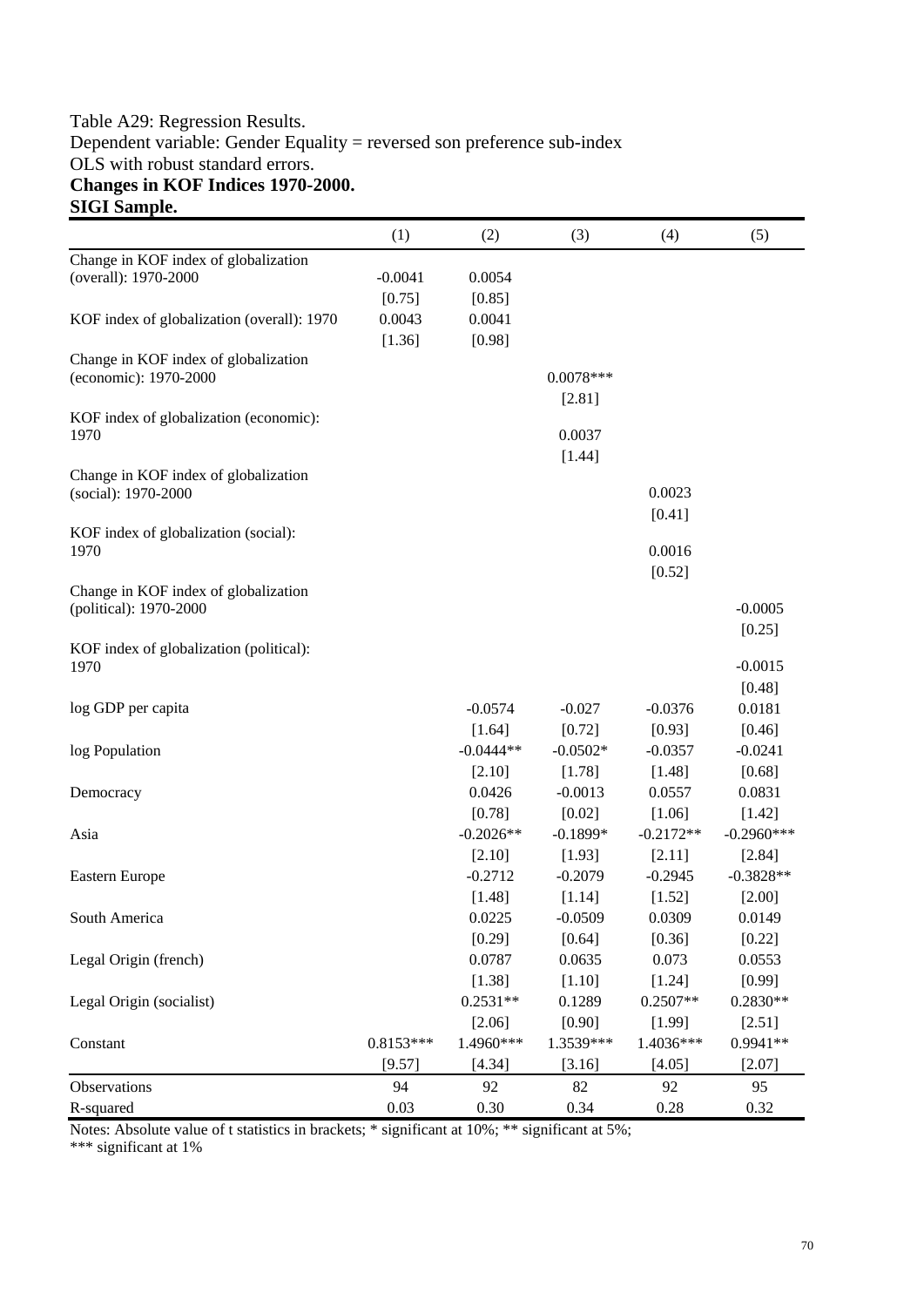## Table A30: Regression Results. Dependent variable: Gender Equality = reversed ownership rights sub-index OLS with robust standard errors. **Changes in KOF Indices 1970-2000. SIGI Sample.**

|                                                                | (1)                   | (2)                   | (3)                    | (4)                   | (5)                   |
|----------------------------------------------------------------|-----------------------|-----------------------|------------------------|-----------------------|-----------------------|
| Change in KOF index of globalization<br>(overall): 1970-2000   | $0.0119***$<br>[3.27] | $0.0113***$<br>[2.97] |                        |                       |                       |
| KOF index of globalization (overall): 1970                     | $0.0085***$<br>[3.05] | 0.0025<br>[0.69]      |                        |                       |                       |
| Change in KOF index of globalization<br>(economic): 1970-2000  |                       |                       | $0.0059***$<br>[2.95]  |                       |                       |
| KOF index of globalization (economic):<br>1970                 |                       |                       | $0.0039**$<br>[2.38]   |                       |                       |
| Change in KOF index of globalization<br>(social): 1970-2000    |                       |                       |                        | $0.0099***$<br>[2.92] |                       |
| KOF index of globalization (social):<br>1970                   |                       |                       |                        | $0.0050**$<br>[2.04]  |                       |
| Change in KOF index of globalization<br>(political): 1970-2000 |                       |                       |                        |                       | 0.0009<br>[0.44]      |
| KOF index of globalization (political):<br>1970                |                       |                       |                        |                       | $-0.0005$<br>[0.19]   |
| log GDP per capita                                             |                       | 0.05<br>[1.36]        | $0.1338***$<br>[4.69]  | 0.0105<br>[0.26]      | 0.0984 ***<br>[3.59]  |
| log Population                                                 |                       | $-0.0316$<br>[1.61]   | 0.0159<br>[1.21]       | $-0.012$<br>[0.59]    | $-0.0089$<br>[0.42]   |
| Democracy                                                      |                       | 0.0474<br>[1.02]      | $0.0863**$<br>[2.31]   | 0.0752<br>[1.58]      | $0.0771*$<br>[1.72]   |
| Asia                                                           |                       | 0.1187<br>[1.66]      | 0.0097<br>[0.21]       | 0.0862<br>[1.14]      | 0.0974<br>[1.40]      |
| Eastern Europe                                                 |                       | 0.002<br>$[0.02]$     | $-0.0926$<br>[1.11]    | $-0.0686$<br>[0.58]   | $-0.0194$<br>[0.16]   |
| South America                                                  |                       | $0.1523**$<br>[2.00]  | 0.031<br>[0.44]        | 0.1266<br>$[1.61]$    | $0.2035**$<br>[2.57]  |
| Legal Origin (french)                                          |                       | $0.1337***$<br>[2.80] | $0.1554***$<br>[3.55]  | $0.1374***$<br>[2.93] | $0.1094**$<br>[2.13]  |
| Legal Origin (socialist)                                       |                       | $0.3491***$<br>[4.56] | $0.3857***$<br>[7.75]  | 0.3559***<br>[4.44]   | $0.3418***$<br>[4.73] |
| Constant                                                       | $0.2548**$<br>[2.16]  | 0.1192<br>[0.34]      | $-0.9277***$<br>[3.91] | 0.2714<br>[0.67]      | $-0.2312$<br>[0.78]   |
| Observations                                                   | 94                    | 92                    | 82                     | 92                    | 95                    |
| R-squared                                                      | 0.22                  | 0.62                  | 0.72                   | 0.63                  | 0.57                  |

Notes: Absolute value of t statistics in brackets; \* significant at 10%; \*\* significant at 5%;

\*\*\* significant at 1%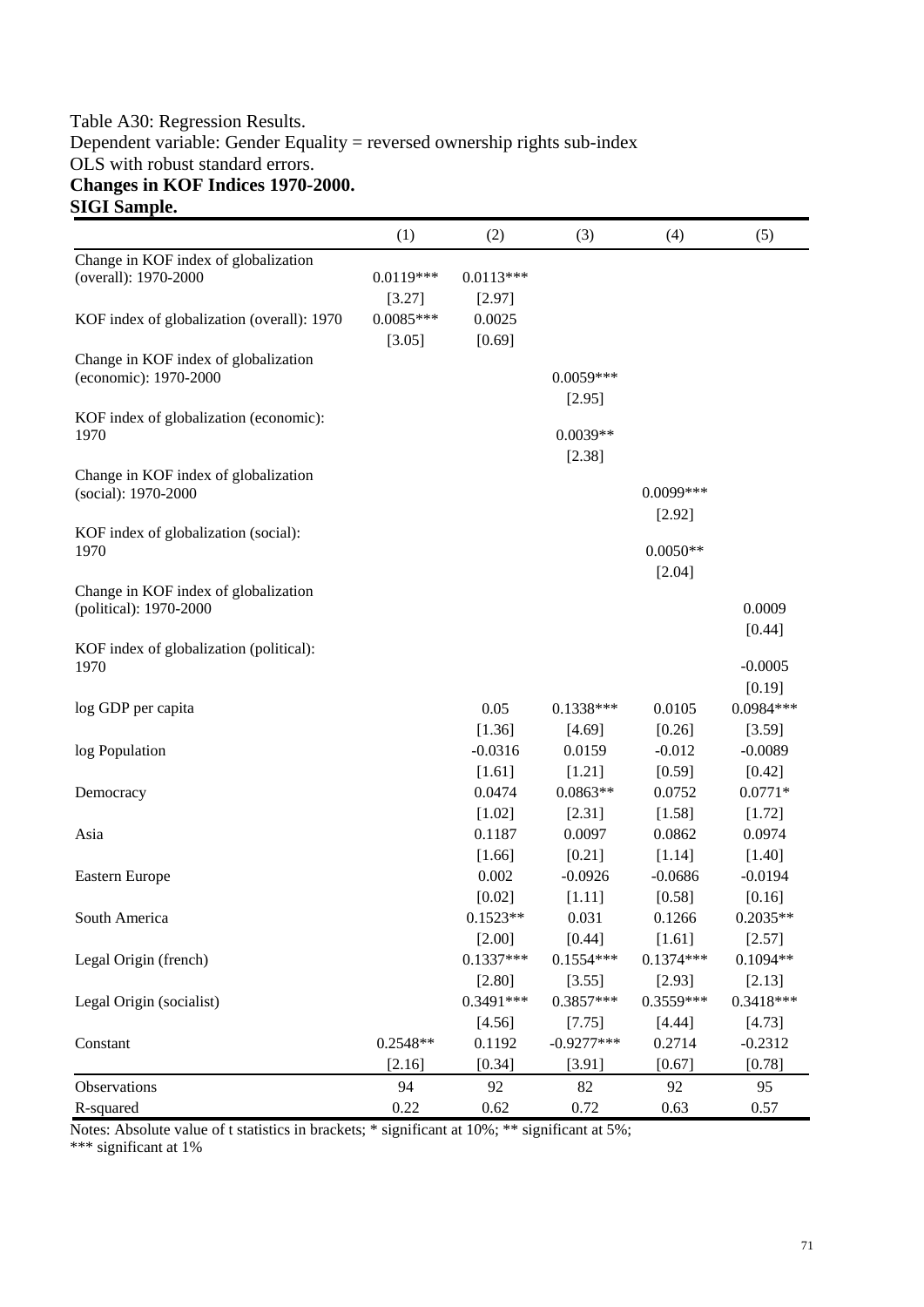## Table A31: Regression Results. Dependent variable: Gender Equality = reversed SIGI (overall) OLS with robust standard errors. KOF Index 2000.

**Globalization-induced effects in large and small countries (population continuous).**  Globalization and population are normalized (mean 0, variance 1) before interacting.

| $0.0511***$<br>0.0496***<br>[3.76]<br>[2.82]<br>$0.0234**$<br>[2.35]<br>$0.0540**$<br>KOF index of globalization (social)<br>[2.63]<br>KOF index of globalization (political)<br>0.0181<br>[1.05]<br>log Population<br>$-0.0189*$<br>$-0.0256**$<br>$-0.0049$<br>$-0.0132$<br>$-0.0258$<br>[1.79]<br>[0.55]<br>[1.20]<br>[1.30]<br>[2.26]<br>KOF index of globalization (overall)<br>* log Population<br>0.0213<br>$0.0233**$<br>[1.60]<br>[2.19]<br>$0.0245***$<br>[2.96]<br>KOF index of globalization (social)<br>* log Population<br>$0.0210*$<br>[1.85]<br>KOF index of globalization (political)<br>* log Population<br>0.0024<br>$[0.22]$<br>0.0329**<br>$-0.0103$<br>$0.0268**$<br>$-0.0114$<br>[0.66]<br>[2.07]<br>[0.74]<br>$[2.12]$<br>0.031<br>0.0174<br>$0.0472**$<br>$0.0464**$<br>[1.48]<br>[0.99]<br>[2.07]<br>[2.17]<br>0.0069<br>$-0.0151$<br>$-0.0055$<br>$-0.0331$<br>[0.23]<br>[0.47]<br>[0.19]<br>[0.80]<br>$-0.0275$<br>$-0.0157$<br>$-0.0614$<br>$-0.0674$<br>Eastern Europe<br>[0.63]<br>[0.34]<br>[1.35]<br>[1.11]<br>$0.0890***$<br>$0.0867***$<br>$0.0778***$<br>$0.0834***$<br>South America<br>[3.14]<br>[3.23]<br>[2.64]<br>[2.66]<br>Legal Origin (french)<br>0.0187<br>0.0186<br>0.0107<br>$-0.0148$<br>[0.69]<br>[0.62]<br>[0.67]<br>[0.36]<br>$0.1360***$<br>$0.0972***$<br>$0.1350***$<br>$0.1783***$<br>Legal Origin (socialist)<br>[4.28]<br>[4.00]<br>[2.72]<br>[4.21]<br>$0.6483***$<br>0.9109***<br>$0.5474***$<br>0.8808 ***<br>0.8963***<br>Constant<br>[87.21]<br>[7.60]<br>[6.06]<br>[7.55]<br>[4.78]<br>98<br>96<br>99<br>96<br>86<br>Observations<br>0.23<br>0.63<br>R-squared<br>0.54<br>0.53<br>0.51 |                                       | (1) | (2) | (3) | (4) | (5) |
|-------------------------------------------------------------------------------------------------------------------------------------------------------------------------------------------------------------------------------------------------------------------------------------------------------------------------------------------------------------------------------------------------------------------------------------------------------------------------------------------------------------------------------------------------------------------------------------------------------------------------------------------------------------------------------------------------------------------------------------------------------------------------------------------------------------------------------------------------------------------------------------------------------------------------------------------------------------------------------------------------------------------------------------------------------------------------------------------------------------------------------------------------------------------------------------------------------------------------------------------------------------------------------------------------------------------------------------------------------------------------------------------------------------------------------------------------------------------------------------------------------------------------------------------------------------------------------------------------------------------------------------------------------|---------------------------------------|-----|-----|-----|-----|-----|
|                                                                                                                                                                                                                                                                                                                                                                                                                                                                                                                                                                                                                                                                                                                                                                                                                                                                                                                                                                                                                                                                                                                                                                                                                                                                                                                                                                                                                                                                                                                                                                                                                                                       | KOF index of globalization (overall)  |     |     |     |     |     |
|                                                                                                                                                                                                                                                                                                                                                                                                                                                                                                                                                                                                                                                                                                                                                                                                                                                                                                                                                                                                                                                                                                                                                                                                                                                                                                                                                                                                                                                                                                                                                                                                                                                       |                                       |     |     |     |     |     |
|                                                                                                                                                                                                                                                                                                                                                                                                                                                                                                                                                                                                                                                                                                                                                                                                                                                                                                                                                                                                                                                                                                                                                                                                                                                                                                                                                                                                                                                                                                                                                                                                                                                       | KOF index of globalization (economic) |     |     |     |     |     |
|                                                                                                                                                                                                                                                                                                                                                                                                                                                                                                                                                                                                                                                                                                                                                                                                                                                                                                                                                                                                                                                                                                                                                                                                                                                                                                                                                                                                                                                                                                                                                                                                                                                       |                                       |     |     |     |     |     |
|                                                                                                                                                                                                                                                                                                                                                                                                                                                                                                                                                                                                                                                                                                                                                                                                                                                                                                                                                                                                                                                                                                                                                                                                                                                                                                                                                                                                                                                                                                                                                                                                                                                       |                                       |     |     |     |     |     |
|                                                                                                                                                                                                                                                                                                                                                                                                                                                                                                                                                                                                                                                                                                                                                                                                                                                                                                                                                                                                                                                                                                                                                                                                                                                                                                                                                                                                                                                                                                                                                                                                                                                       |                                       |     |     |     |     |     |
|                                                                                                                                                                                                                                                                                                                                                                                                                                                                                                                                                                                                                                                                                                                                                                                                                                                                                                                                                                                                                                                                                                                                                                                                                                                                                                                                                                                                                                                                                                                                                                                                                                                       |                                       |     |     |     |     |     |
|                                                                                                                                                                                                                                                                                                                                                                                                                                                                                                                                                                                                                                                                                                                                                                                                                                                                                                                                                                                                                                                                                                                                                                                                                                                                                                                                                                                                                                                                                                                                                                                                                                                       |                                       |     |     |     |     |     |
|                                                                                                                                                                                                                                                                                                                                                                                                                                                                                                                                                                                                                                                                                                                                                                                                                                                                                                                                                                                                                                                                                                                                                                                                                                                                                                                                                                                                                                                                                                                                                                                                                                                       |                                       |     |     |     |     |     |
|                                                                                                                                                                                                                                                                                                                                                                                                                                                                                                                                                                                                                                                                                                                                                                                                                                                                                                                                                                                                                                                                                                                                                                                                                                                                                                                                                                                                                                                                                                                                                                                                                                                       |                                       |     |     |     |     |     |
|                                                                                                                                                                                                                                                                                                                                                                                                                                                                                                                                                                                                                                                                                                                                                                                                                                                                                                                                                                                                                                                                                                                                                                                                                                                                                                                                                                                                                                                                                                                                                                                                                                                       |                                       |     |     |     |     |     |
|                                                                                                                                                                                                                                                                                                                                                                                                                                                                                                                                                                                                                                                                                                                                                                                                                                                                                                                                                                                                                                                                                                                                                                                                                                                                                                                                                                                                                                                                                                                                                                                                                                                       |                                       |     |     |     |     |     |
|                                                                                                                                                                                                                                                                                                                                                                                                                                                                                                                                                                                                                                                                                                                                                                                                                                                                                                                                                                                                                                                                                                                                                                                                                                                                                                                                                                                                                                                                                                                                                                                                                                                       | KOF index of globalization (economic) |     |     |     |     |     |
|                                                                                                                                                                                                                                                                                                                                                                                                                                                                                                                                                                                                                                                                                                                                                                                                                                                                                                                                                                                                                                                                                                                                                                                                                                                                                                                                                                                                                                                                                                                                                                                                                                                       | * log Population                      |     |     |     |     |     |
|                                                                                                                                                                                                                                                                                                                                                                                                                                                                                                                                                                                                                                                                                                                                                                                                                                                                                                                                                                                                                                                                                                                                                                                                                                                                                                                                                                                                                                                                                                                                                                                                                                                       |                                       |     |     |     |     |     |
|                                                                                                                                                                                                                                                                                                                                                                                                                                                                                                                                                                                                                                                                                                                                                                                                                                                                                                                                                                                                                                                                                                                                                                                                                                                                                                                                                                                                                                                                                                                                                                                                                                                       |                                       |     |     |     |     |     |
|                                                                                                                                                                                                                                                                                                                                                                                                                                                                                                                                                                                                                                                                                                                                                                                                                                                                                                                                                                                                                                                                                                                                                                                                                                                                                                                                                                                                                                                                                                                                                                                                                                                       |                                       |     |     |     |     |     |
|                                                                                                                                                                                                                                                                                                                                                                                                                                                                                                                                                                                                                                                                                                                                                                                                                                                                                                                                                                                                                                                                                                                                                                                                                                                                                                                                                                                                                                                                                                                                                                                                                                                       |                                       |     |     |     |     |     |
|                                                                                                                                                                                                                                                                                                                                                                                                                                                                                                                                                                                                                                                                                                                                                                                                                                                                                                                                                                                                                                                                                                                                                                                                                                                                                                                                                                                                                                                                                                                                                                                                                                                       |                                       |     |     |     |     |     |
|                                                                                                                                                                                                                                                                                                                                                                                                                                                                                                                                                                                                                                                                                                                                                                                                                                                                                                                                                                                                                                                                                                                                                                                                                                                                                                                                                                                                                                                                                                                                                                                                                                                       |                                       |     |     |     |     |     |
|                                                                                                                                                                                                                                                                                                                                                                                                                                                                                                                                                                                                                                                                                                                                                                                                                                                                                                                                                                                                                                                                                                                                                                                                                                                                                                                                                                                                                                                                                                                                                                                                                                                       | log GDP per capita                    |     |     |     |     |     |
|                                                                                                                                                                                                                                                                                                                                                                                                                                                                                                                                                                                                                                                                                                                                                                                                                                                                                                                                                                                                                                                                                                                                                                                                                                                                                                                                                                                                                                                                                                                                                                                                                                                       |                                       |     |     |     |     |     |
|                                                                                                                                                                                                                                                                                                                                                                                                                                                                                                                                                                                                                                                                                                                                                                                                                                                                                                                                                                                                                                                                                                                                                                                                                                                                                                                                                                                                                                                                                                                                                                                                                                                       | Democracy                             |     |     |     |     |     |
|                                                                                                                                                                                                                                                                                                                                                                                                                                                                                                                                                                                                                                                                                                                                                                                                                                                                                                                                                                                                                                                                                                                                                                                                                                                                                                                                                                                                                                                                                                                                                                                                                                                       |                                       |     |     |     |     |     |
|                                                                                                                                                                                                                                                                                                                                                                                                                                                                                                                                                                                                                                                                                                                                                                                                                                                                                                                                                                                                                                                                                                                                                                                                                                                                                                                                                                                                                                                                                                                                                                                                                                                       | Asia                                  |     |     |     |     |     |
|                                                                                                                                                                                                                                                                                                                                                                                                                                                                                                                                                                                                                                                                                                                                                                                                                                                                                                                                                                                                                                                                                                                                                                                                                                                                                                                                                                                                                                                                                                                                                                                                                                                       |                                       |     |     |     |     |     |
|                                                                                                                                                                                                                                                                                                                                                                                                                                                                                                                                                                                                                                                                                                                                                                                                                                                                                                                                                                                                                                                                                                                                                                                                                                                                                                                                                                                                                                                                                                                                                                                                                                                       |                                       |     |     |     |     |     |
|                                                                                                                                                                                                                                                                                                                                                                                                                                                                                                                                                                                                                                                                                                                                                                                                                                                                                                                                                                                                                                                                                                                                                                                                                                                                                                                                                                                                                                                                                                                                                                                                                                                       |                                       |     |     |     |     |     |
|                                                                                                                                                                                                                                                                                                                                                                                                                                                                                                                                                                                                                                                                                                                                                                                                                                                                                                                                                                                                                                                                                                                                                                                                                                                                                                                                                                                                                                                                                                                                                                                                                                                       |                                       |     |     |     |     |     |
|                                                                                                                                                                                                                                                                                                                                                                                                                                                                                                                                                                                                                                                                                                                                                                                                                                                                                                                                                                                                                                                                                                                                                                                                                                                                                                                                                                                                                                                                                                                                                                                                                                                       |                                       |     |     |     |     |     |
|                                                                                                                                                                                                                                                                                                                                                                                                                                                                                                                                                                                                                                                                                                                                                                                                                                                                                                                                                                                                                                                                                                                                                                                                                                                                                                                                                                                                                                                                                                                                                                                                                                                       |                                       |     |     |     |     |     |
|                                                                                                                                                                                                                                                                                                                                                                                                                                                                                                                                                                                                                                                                                                                                                                                                                                                                                                                                                                                                                                                                                                                                                                                                                                                                                                                                                                                                                                                                                                                                                                                                                                                       |                                       |     |     |     |     |     |
|                                                                                                                                                                                                                                                                                                                                                                                                                                                                                                                                                                                                                                                                                                                                                                                                                                                                                                                                                                                                                                                                                                                                                                                                                                                                                                                                                                                                                                                                                                                                                                                                                                                       |                                       |     |     |     |     |     |
|                                                                                                                                                                                                                                                                                                                                                                                                                                                                                                                                                                                                                                                                                                                                                                                                                                                                                                                                                                                                                                                                                                                                                                                                                                                                                                                                                                                                                                                                                                                                                                                                                                                       |                                       |     |     |     |     |     |
|                                                                                                                                                                                                                                                                                                                                                                                                                                                                                                                                                                                                                                                                                                                                                                                                                                                                                                                                                                                                                                                                                                                                                                                                                                                                                                                                                                                                                                                                                                                                                                                                                                                       |                                       |     |     |     |     |     |
|                                                                                                                                                                                                                                                                                                                                                                                                                                                                                                                                                                                                                                                                                                                                                                                                                                                                                                                                                                                                                                                                                                                                                                                                                                                                                                                                                                                                                                                                                                                                                                                                                                                       |                                       |     |     |     |     |     |
|                                                                                                                                                                                                                                                                                                                                                                                                                                                                                                                                                                                                                                                                                                                                                                                                                                                                                                                                                                                                                                                                                                                                                                                                                                                                                                                                                                                                                                                                                                                                                                                                                                                       |                                       |     |     |     |     |     |

Notes: Absolute value of t statistics in brackets; \* significant at 10%; \*\* significant at 5%;

\*\*\* significant at 1%